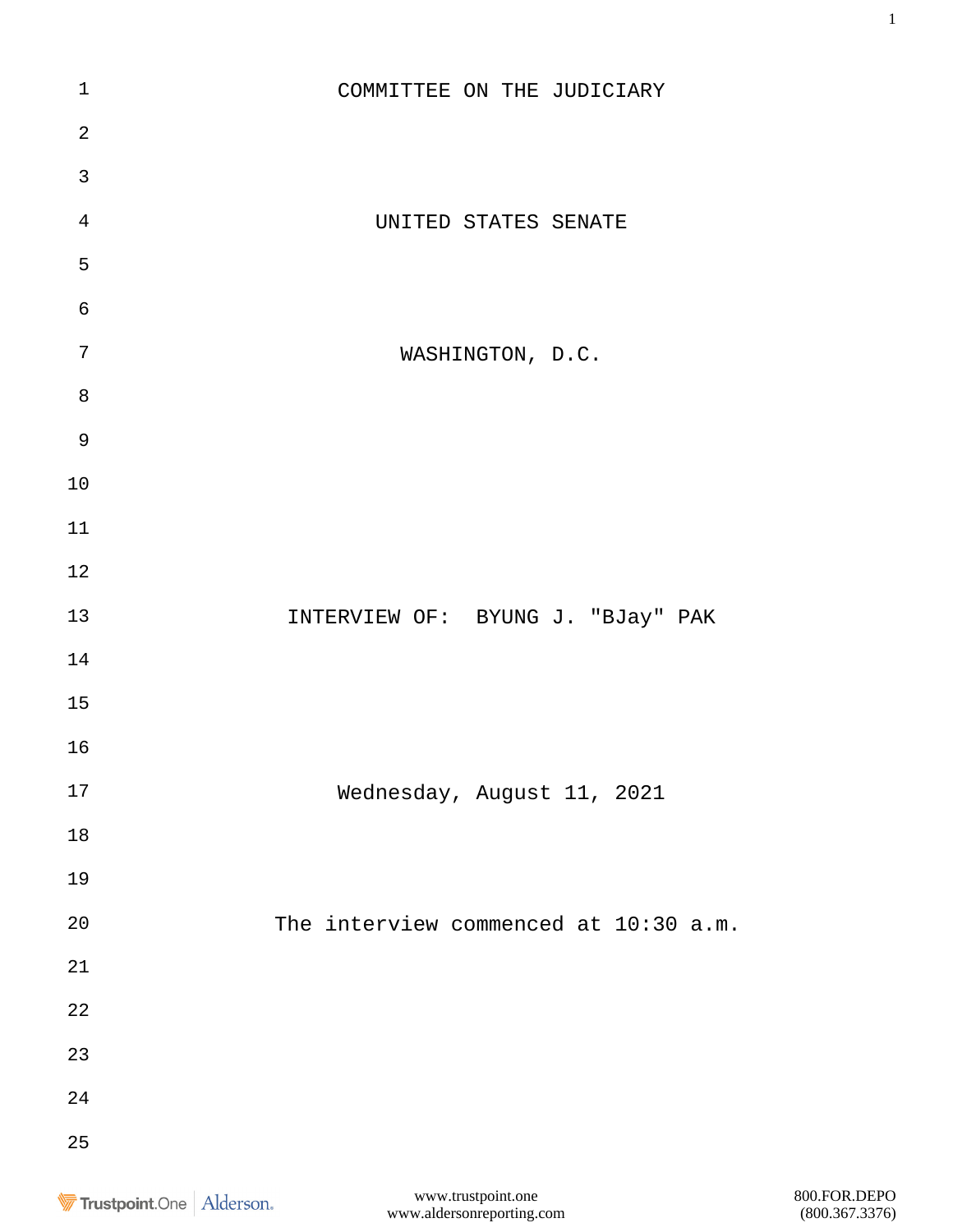```
 1 Appearances:
```

```
 2
  3 For the COMMITTEE ON THE JUDICIARY:
  4 SENATOR RICHARD BLUMENTHAL
  5 SENATOR JON OSSOFF
 6 SARA ZDEB, Majority Chief Counsel for Oversight
 7 JOSEPH M. CHARLET, Majority Counsel
 8 QUINTON BRADY, Minority Investigative Counsel
 9 JOSHUA FLYNN-BROWN, Minority Deputy Chief Investigative
10 Counsel
11 DANIEL PARKER, Minority Investigator
12
13
14
15 BRADLEY WEINSHEIMER, DOJ
16 EMILY LOEB, DOJ
17 KIRA ANTELL, DOJ
18 CHRISTINA CALCE, DOJ
19
20 COUNSEL FOR WITNESS:
21 EDWARD T. KANG, Alston & Bird
22 RYAN MARTIN-PATTERSON, Alston & Bird
23
24
```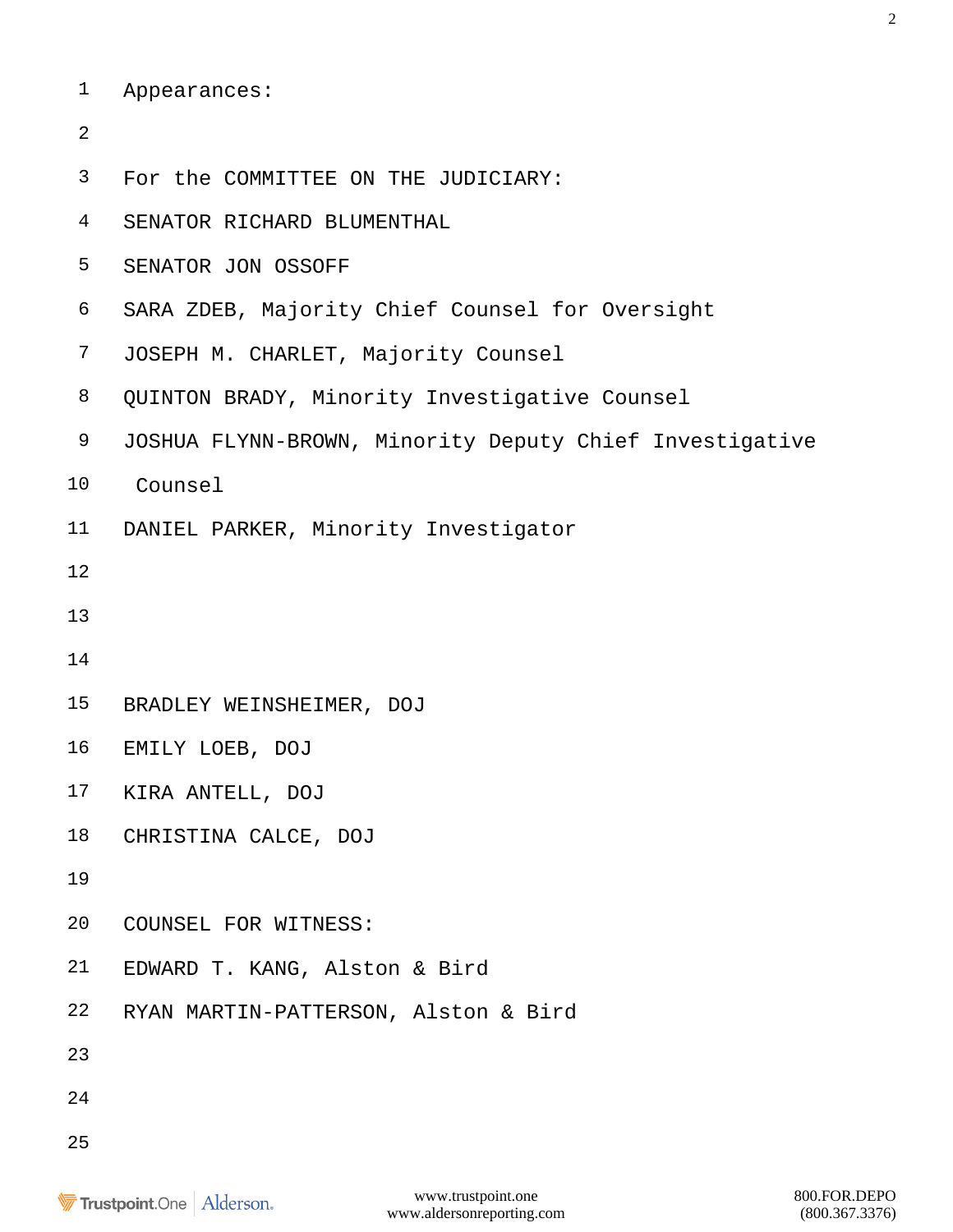Ms. Zdeb. It is 10:31 and we can go on the record. Mr. Pak, good morning. Thank you very much for being with us. I'm going to go over a very short preamble and then I'm going to turn it over to my colleague, Mr. Charlet, to start asking some questions. This is a transcribed interview of BJay Pak. Chair Durbin requested this interview as part of the Judiciary Committee's investigation into efforts to involve the Justice Department in former President Trump's attempts to overturn the 2020 Presidential election. Would the witness please state and spell his name for the record? The Witness. Byung J. Pak, B-y-u-n-g. Jin, as in J-i-n, my middle name. Last name is P-a-k. Ms. Zdeb. Thank you. On behalf of the Chair, I thank Mr. Pak for appearing here today. We appreciate your willingness to appear voluntarily. My name is Sara Zdeb. I'm the Majority chief oversight counsel for the Judiciary Committee, and I will now ask everyone else on the Zoom to introduce themselves for the record except for Mr. Pak's counsel, who we will get to in just a minute. And we can start with the Senator. Senator, you're on mute. Mr. Blumenthal. Sorry about that.

**Trustpoint**.One Alderson.

www.trustpoint.one 800.FOR.DEPO www.aldersonreporting.com (800.367.3376)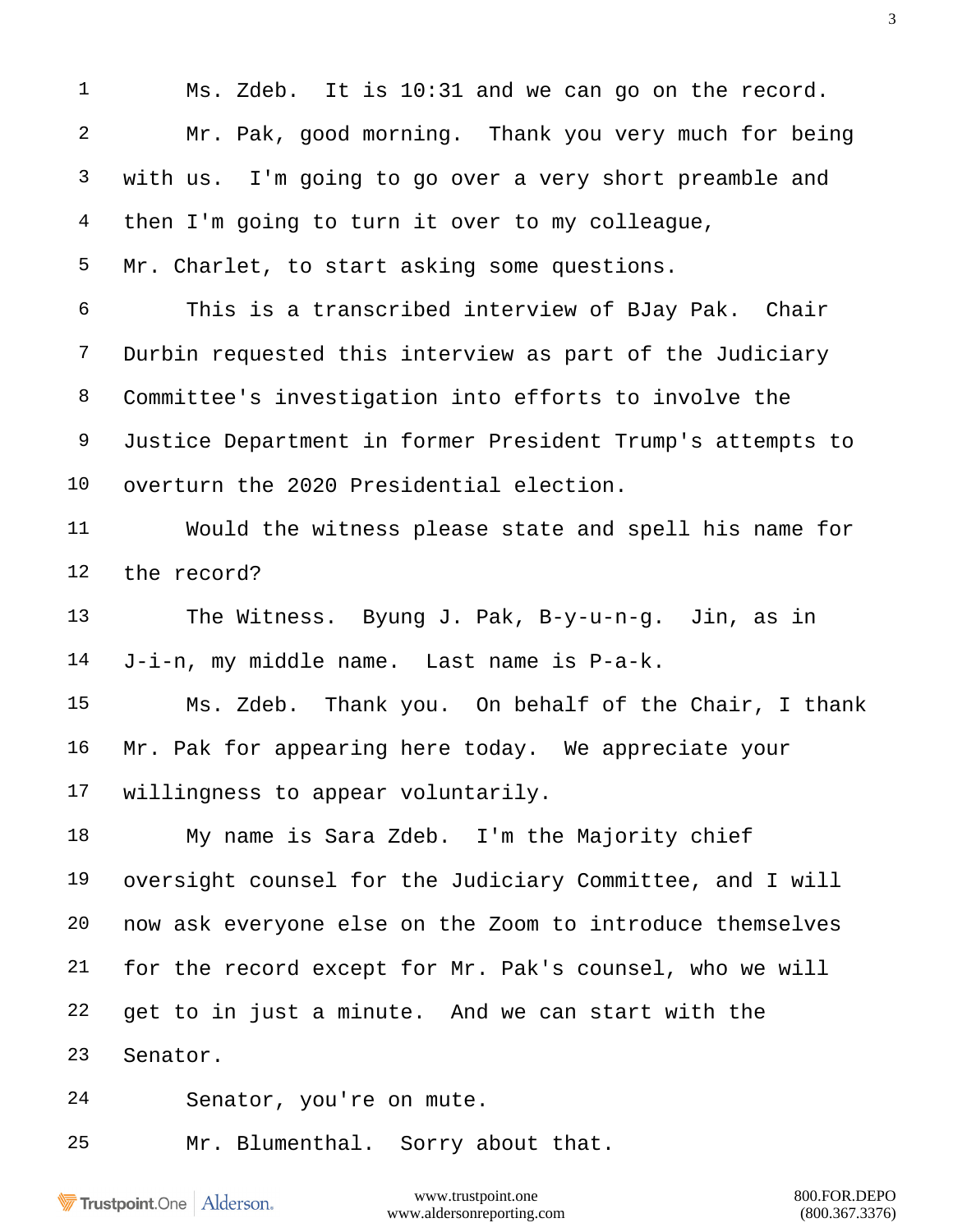Good morning, everyone. Richard Blumenthal, U.S. Senator, Connecticut.

 Ms. Zdeb. And going around the Zoom now and perhaps for ease, we could start with my colleague on the Chair's staff.

 Mr. Charlet. Hi. Good morning. I'm Joe Charlet, counsel for the Majority.

 Ms. Zdeb. And my colleagues on Senator Grassley's staff.

 Mr. Flynn-Brown. Good morning, sir. My name is Josh Flynn-Brown. I'm deputy chief investigative counsel for Senator Grassley. We really appreciate your time today. So thank you for being here, and I'll turn it over to two of my colleagues who are also online today. Thank you. Mr. Brady. Good morning, Mr. Pak. My name is Quinton

Brady, investigative counsel for Senator Charles Grassley.

Thank you again for being here.

 Mr. Parker. And I am Daniel Parker, also an investigator for Senator Grassley.

Ms. Zdeb. Go ahead, Brad.

 Mr. Weinsheimer. Brad Weinsheimer, Department of Justice.

Ms. Loeb. Emily Loeb, Department of Justice.

Ms. Zdeb. Kira, you're muted.

Ms. Antell. Kira Antell, also from the Department of

Trustpoint.One Alderson.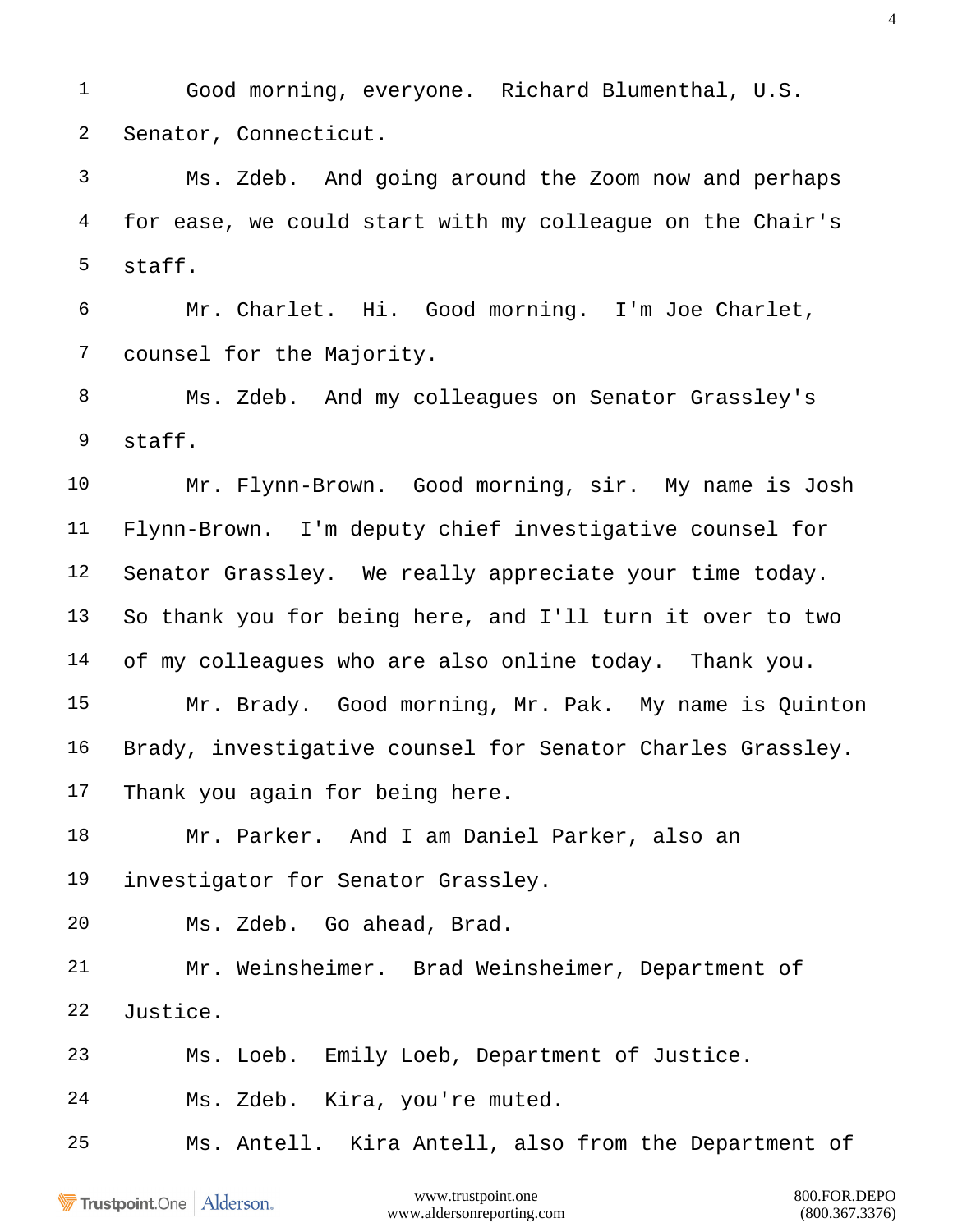Justice.

 Ms. Zdeb. Great. We muted you so you can't object to any of our questions.

I'm just kidding.

 The Federal Rules of Civil Procedure do not apply to the Committee's investigative activities including transcribed interviews. That said, we do follow some guidelines that I will go over now.

 Our questioning will proceed in rounds. The Majority staff will ask questions for one hour, then the Minority staff will have the opportunity to ask questions for an equal amount of time. We will go back and forth in this manner until there are no more questions.

 We typically take a short break at the end of each hour but if you need to take a break at any time before then, please just let us know.

 As I noted earlier, you are appearing voluntarily. You have been authorized by the Department of Justice to provide, quote, unrestricted testimony irrespective of potential privilege, unquote, on topics within the scope of the Committee's investigation. Accordingly, we anticipate that our questions will receive complete responses.

 As you can see, we have a stenographer, Mary Grace, on the line taking down everything we say in order to make a written record, and so we ask that you give verbal

Trustpoint.One Alderson.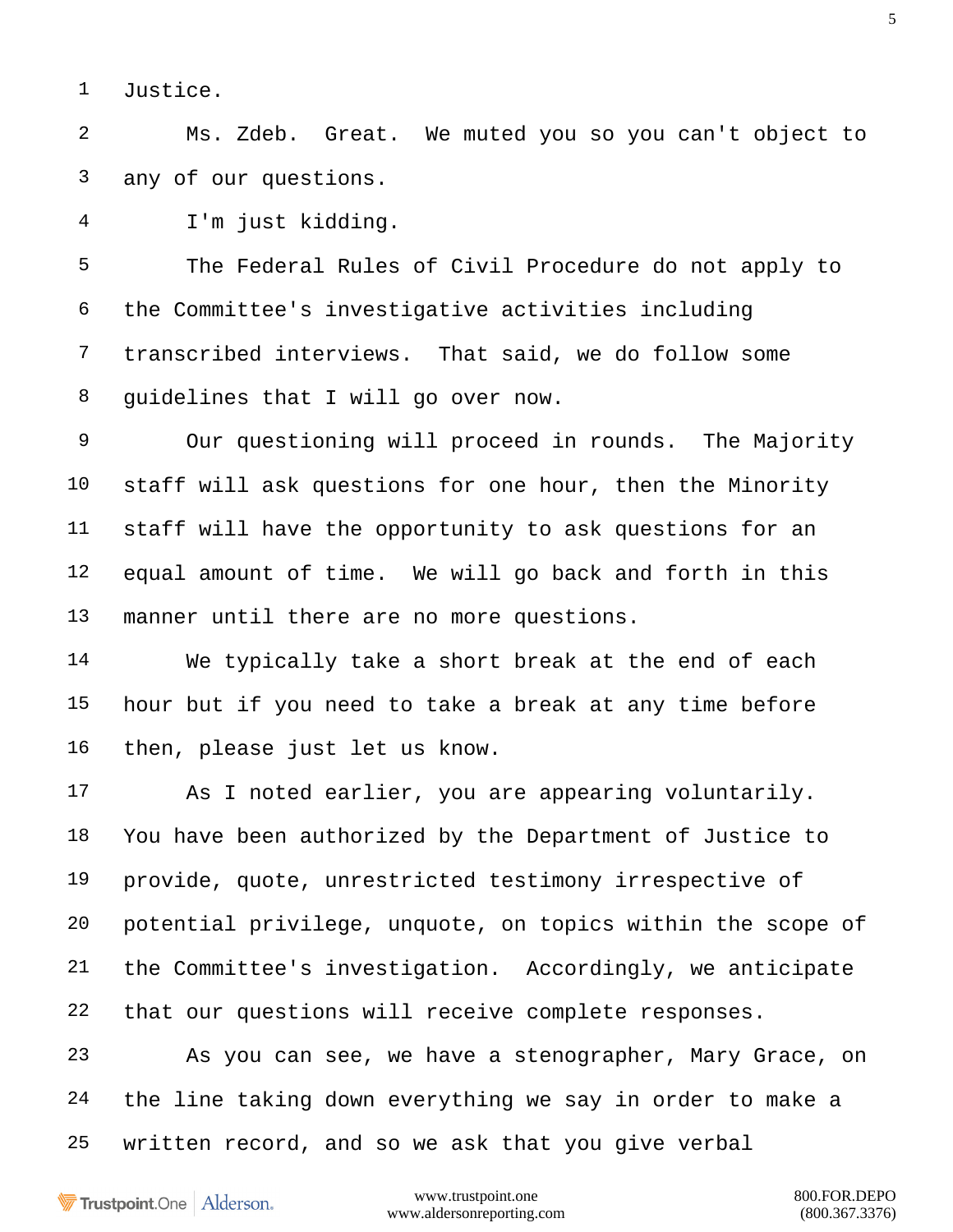responses to each question. Do you understand? Mr. Pak. Yes. Ms. Zdeb. We encourage witnesses who appear before the Committee to consult freely with counsel if they choose. You are appearing here today with counsel. Counsel, would you please introduce yourselves for the record? Mr. Kang. Good morning. My name is Edward Kang at Alston & Bird. Mr. Martin-Patterson. Good morning. I'm Ryan Martin-Patterson, also of Alston & Bird. Ms. Zdeb. Mr. Pak, we want you to answer our questions in a complete and truthful manner so if you don't understand one of our questions, please just let us know. You should understand that although this interview is not under oath, by law you are required to answer questions from Congress truthfully. Do you understand that? Mr. Pak. I do. Ms. Zdeb. Specifically, witnesses who knowingly provide materially false statements during the course of the Congressional investigation could be subject to criminal prosecution under 18 U.S.C. 1001, and this statute applies to your statements in this interview. Do you understand that? Mr. Pak. I do.

**Trustpoint**.One Alderson.

www.trustpoint.one 800.FOR.DEPO www.aldersonreporting.com (800.367.3376)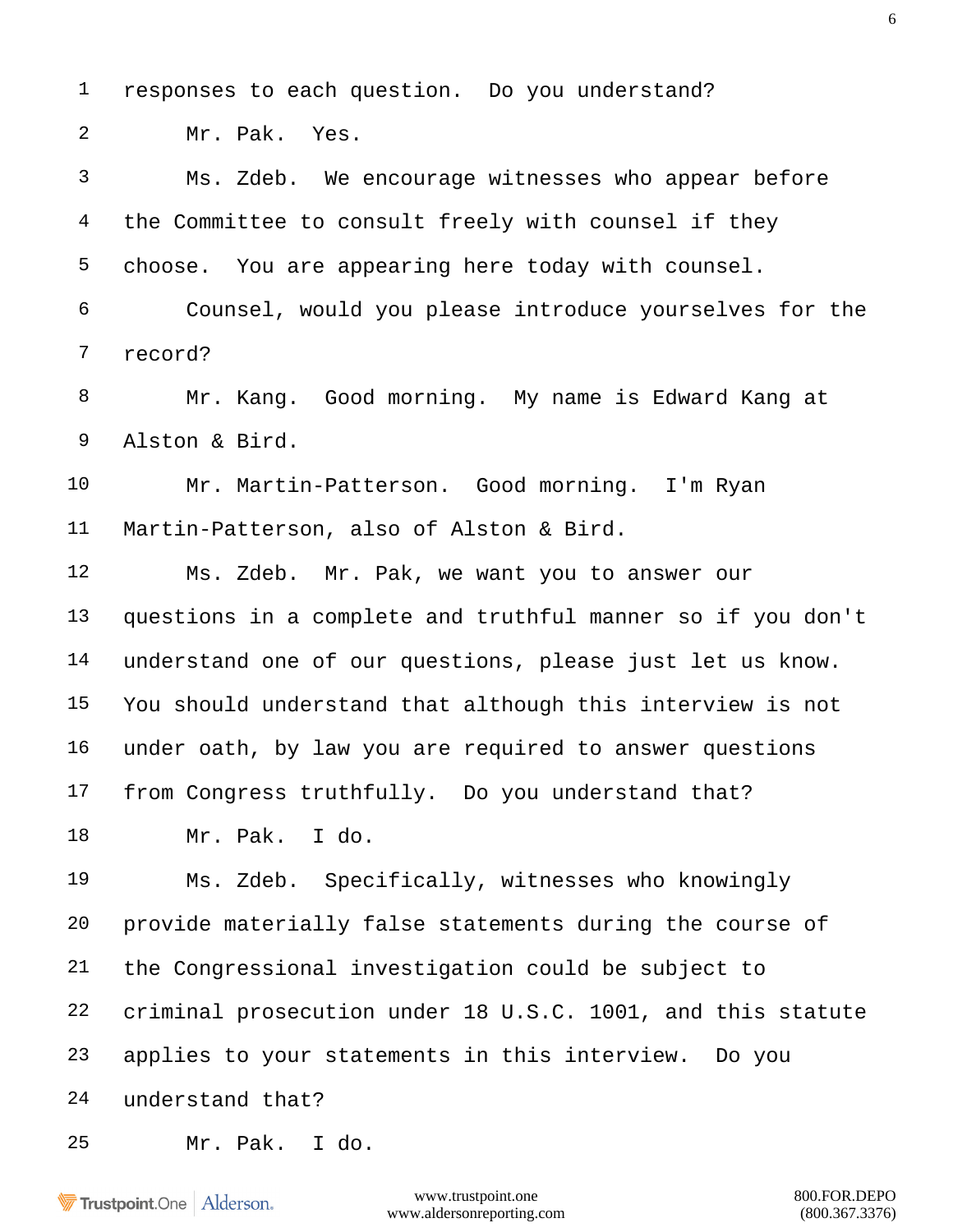Ms. Zdeb. Is there any reason why you are unable to provide truthful answers to today's questions? Mr. Pak. I know of no reason. Ms. Zdeb. Finally, we ask that you not speak about what we discussed in this interview with anyone outside of those of us on this Zoom in order to preserve the integrity of our investigation. Is there anything else that my colleagues on Senator Grassley's staff would like to add before we get started? Mr. Flynn-Brown. I have nothing to add at this time. Thank you, Sara. Ms. Zdeb. Mr. Pak, do you or your counsel have any questions before we get started? Mr. Pak. I do not. Mr. Kang. None. Ms. Zdeb. Great. In that case, this is the end of my preamble. It is 10:37 and I'm going to turn it over to my colleague, Mr. Charlet, to begin our first round of questioning. BY MR. CHARLET. Q. All right. Thank you. Good morning, Mr. Pak. I'm going to start with a few questions about your background just for the record before we begin. Could you tell us about your most recent -- could you tell us what your most recent role at the

**Trustpoint**.One Alderson.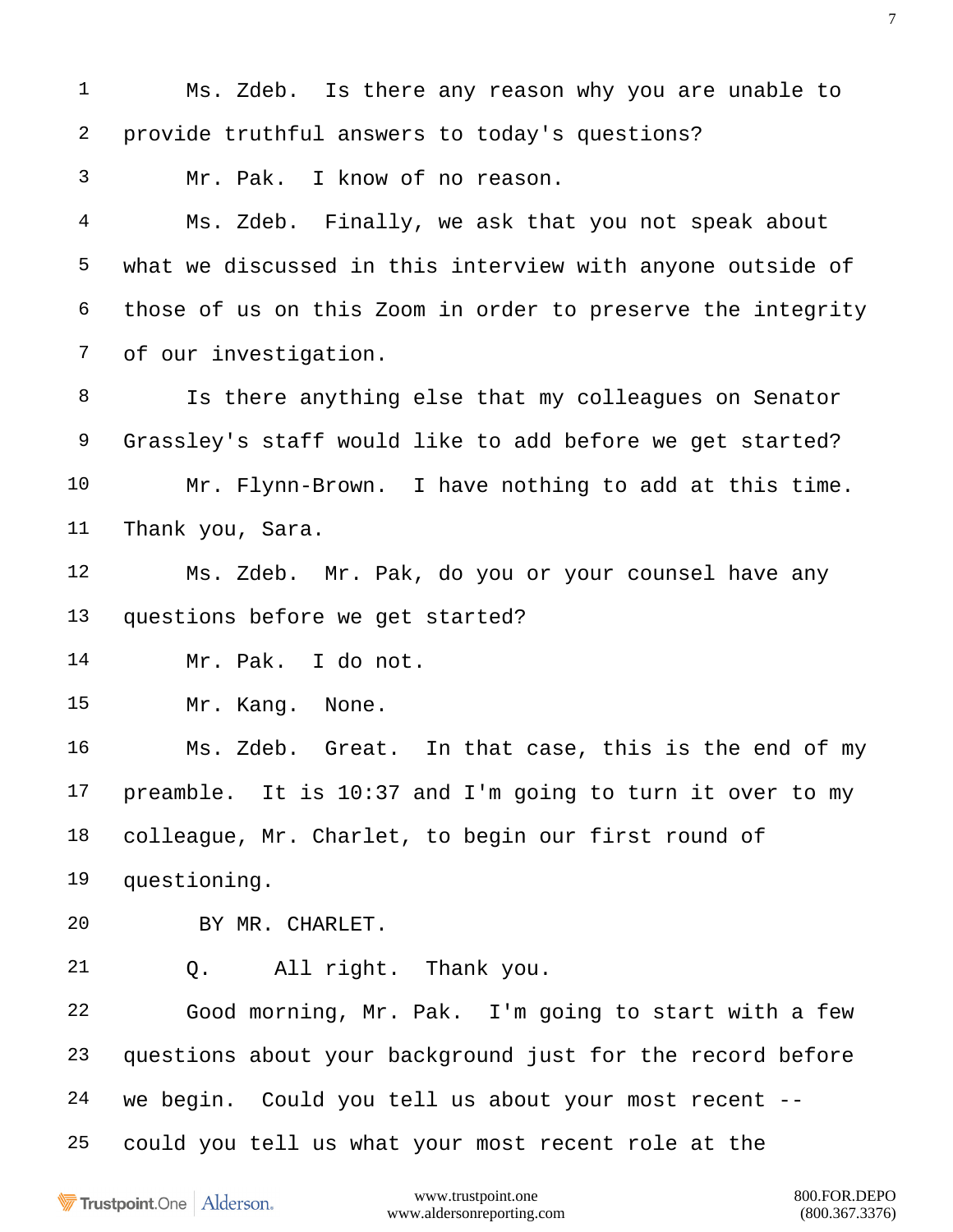Department of Justice was?

 A. Yes. I was the United States attorney for the Northern District of Georgia from October 10th to January 4th, 2021.

 Q. Thank you. And prior to your confirmation as U.S. Attorney for the Northern District of Georgia, can you give us a brief overview of your professional experience?

 A. Prior to becoming United States attorney, I was in private practice. I also, during my private practice years, I served in the Georgia general assembly as a state representative for six years starting from January 2011 to January 2017. It's a part-time legislature here, so I also practiced law during that time.

 Prior to that, previously I served in the Department of Justice as an assistant United States attorney in the Northern District of Georgia from 2002 to 2008. And prior 17 to that, I was also in private practice.

 Q. All right. Thank you. And when you were the U.S. Attorney for the Northern District of Georgia, what did your responsibilities include when it came to investigations concerning election fraud?

 A. As the chief federal law enforcement officer in the district, I obviously supervised all federal investigations that were under my purview in accordance with the Justice manual in coordination with, as necessary,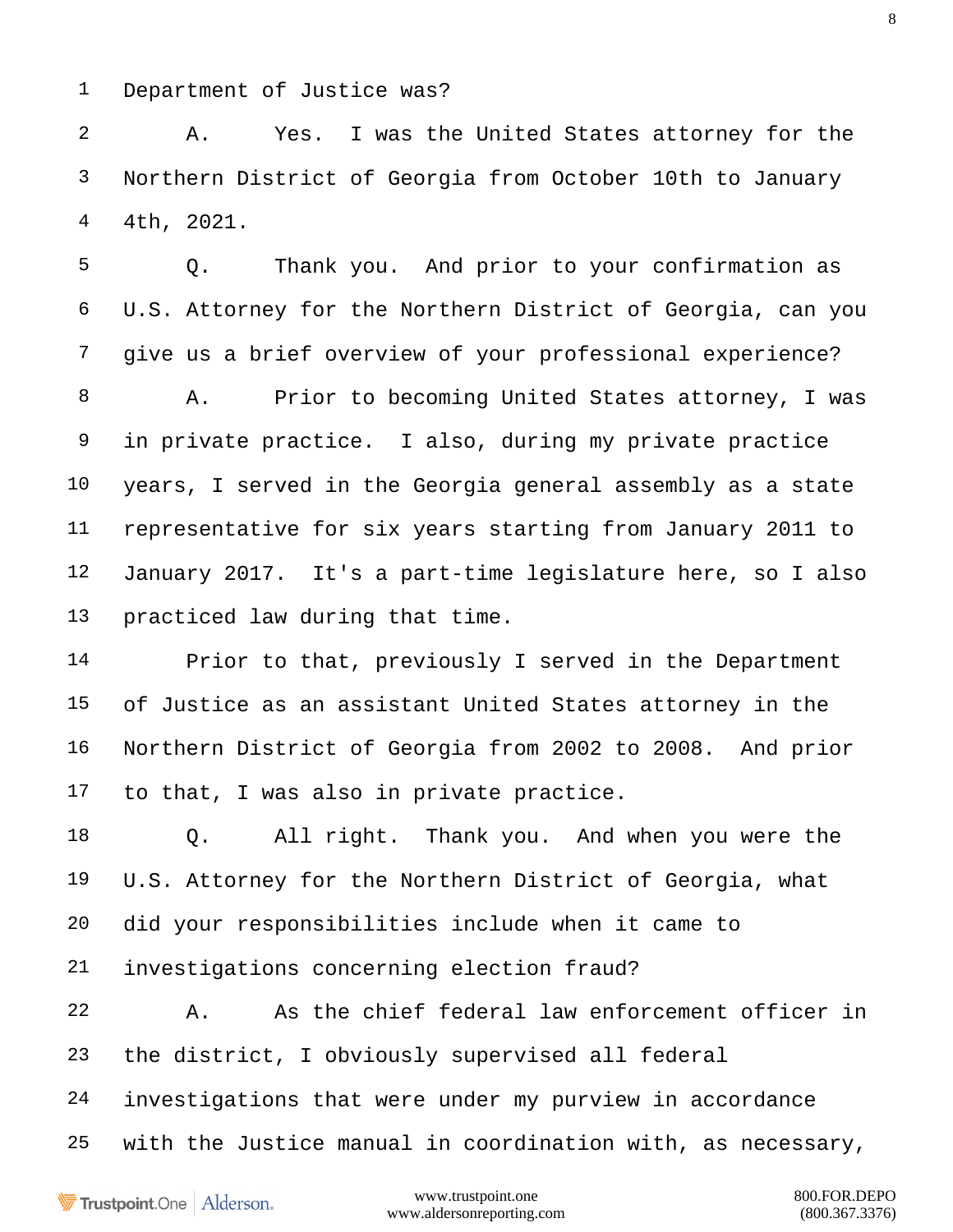the Election Crimes Branch and working with all federal law enforcement agencies, but primarily the Federal Bureau of Investigation, and also coordinating any type of investigation with state and other local authorities.

 Q. And prior to the 2020 election and the time period surrounding that, can you describe how and how often you interacted directly with the deputy attorney general and/or the attorney general while you were a U.S. Attorney? A. It was -- it wasn't an everyday occurrence but, yes, we do interact with the attorney general and the deputy attorney general. In particular through the deputy attorney general's office, my primary contact as a U.S. Attorney would have been the principal associate deputy attorney general or better known as PADAG.

 The deputy attorney general is kind of viewed as the chief operating officer of the Department so we were in contact with the DAG's office more frequently and, of course, the attorney general's office.

 In addition, through my duties and work on the subcommittees of the attorney general's advisory committee, I would often work with various component heads and also had some interactions with the attorney general and the deputy attorney general individually.

 Q. And you just described the deputy attorney general as the chief operations officer. Do you mean that

Trustpoint.One Alderson.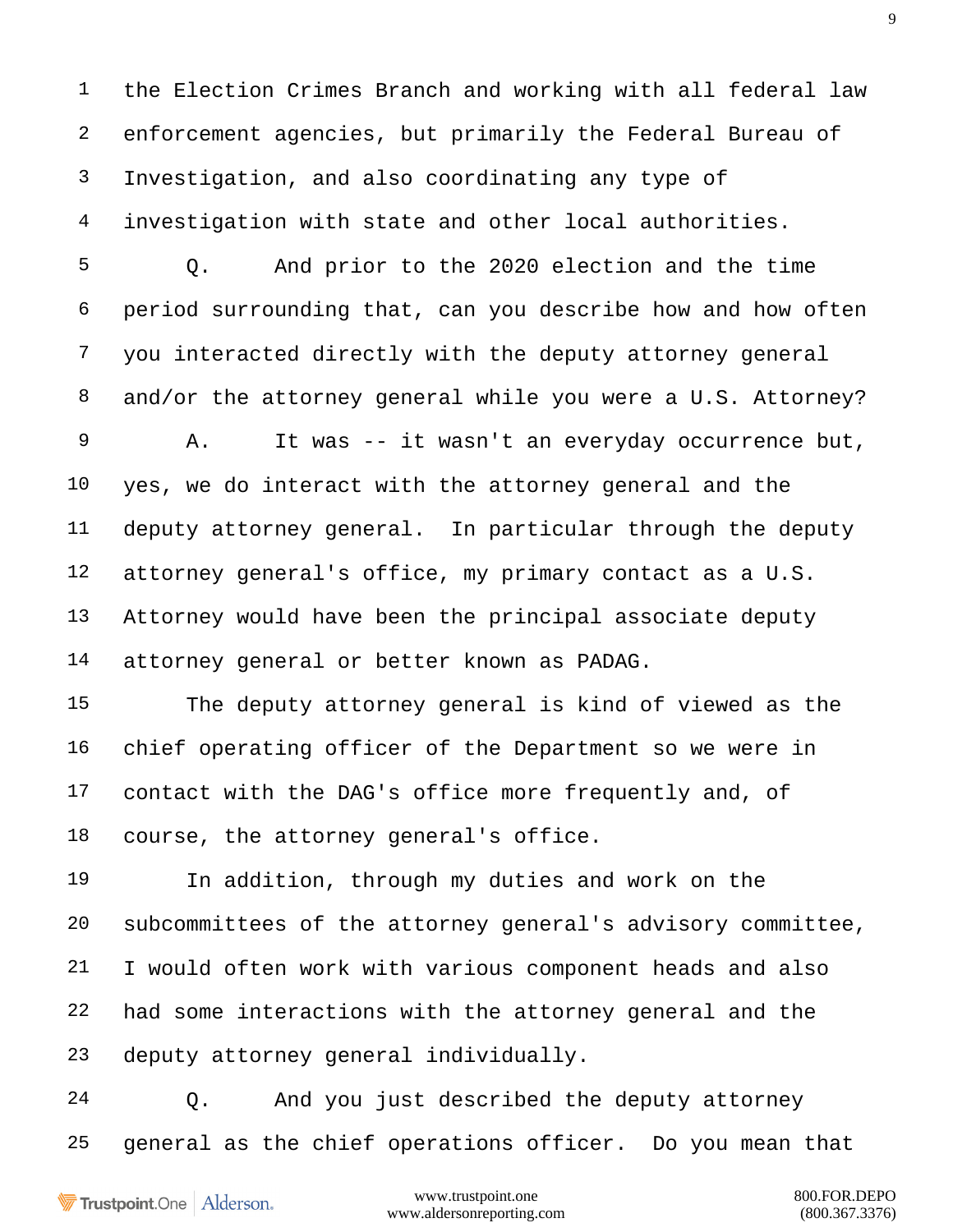your interactions with him were more administrative or did they also include the substance of investigations in your regular interactions?

 A. It could be both. Because the United States Attorney's Offices, the administrative side, there is the executive office for the U.S. Attorneys, so that generally gets handled through EOUSA. But it is possible and it happened when you have substantive cases, particularly things that are sensitive or something that would draw the attention nationally, that we would coordinate with the deputy attorney general's office.

 And as a matter of practice, if there are sensitive cases that are going on, investigations going on, the guidelines show that we have to kind of file a sensitive investigative report internally through EOUSA and the DAG's office so that they are made aware of what is going on throughout the country.

 Q. Okay. Thank you. We will probably return to some of those subjects as we go through the rest of the interview.

 So on December 1st, 2020, Attorney General Barr publicly announced that the Department of Justice had found no evidence of widespread election fraud in the 2020 election. He reaffirmed this finding on December 21st, 2020, two days before his resignation.

Trustpoint.One Alderson.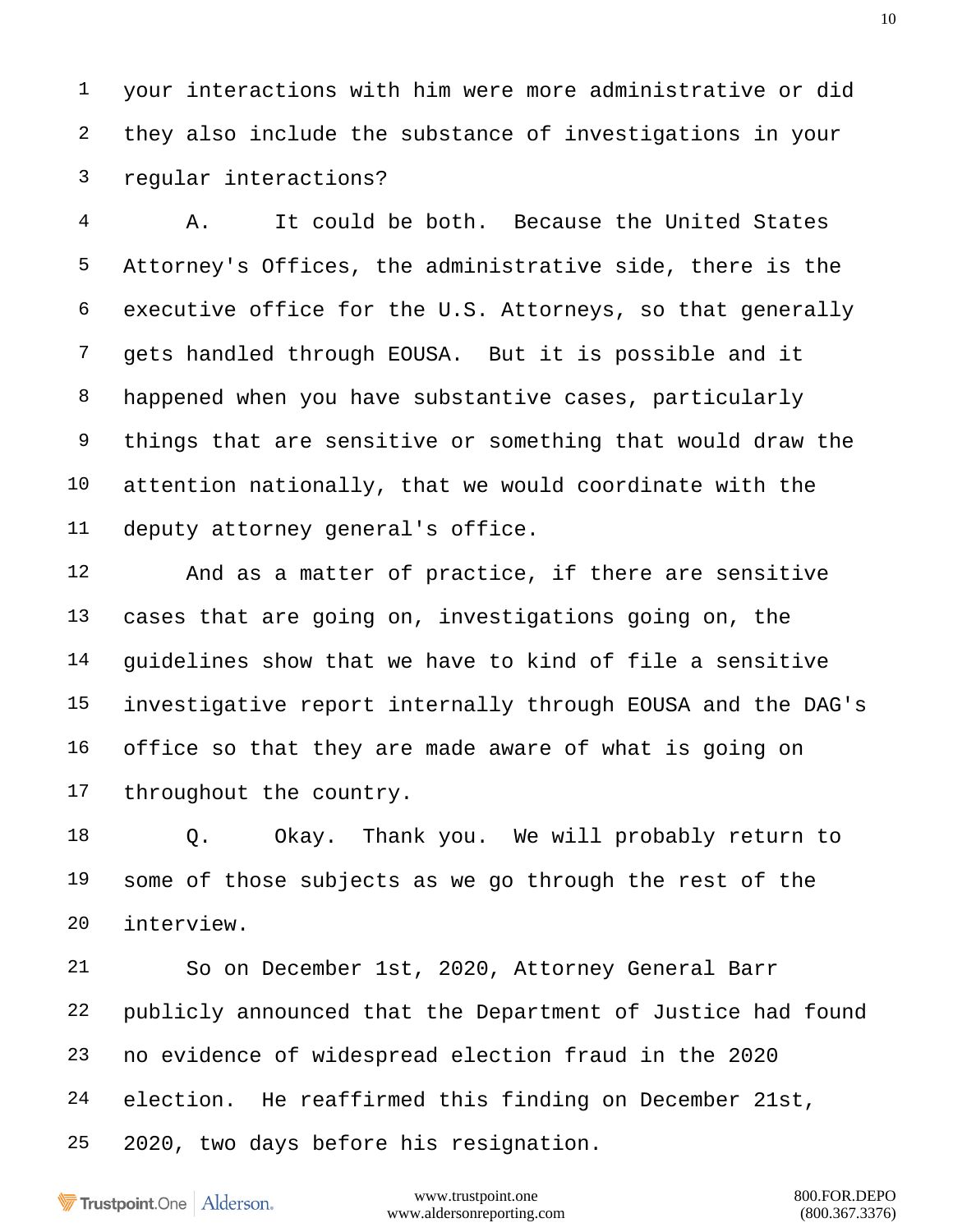Prior to December 1st, had your office looked into allegations in Georgia of election fraud?

 A. There were complaints and allegations that were coming in. The way we usually handle election fraud cases is that each district is required to designate a district elections officer and the FBI investigative component does the same. And so we established a hotline so if there is a -- allegations of some type of criminal violation that they would call and bring in the leads.

 Unlike the state and local prosecutors, the U.S. Attorney's Offices do not have their own investigators, so we rely on our federal law enforcement agencies to at least track down the substance of the allegation and to do some preliminary investigation to see if there is anything there, whether or not the allegation is true.

 In particular, during the election cycle, the district election officer would give the front office of our office, which is me and also my FAUSA and crim chief, regular reports about some of the investigations going on, generally things that have progressed to a level where the U.S. Attorney needs to be aware of it. As you can imagine, in every election there is usually some call comes in and the deputy election officer is responsible for working with the FBI to track down some allegations, to see if there are any substance, to see if there is enough evidence to

Trustpoint.One Alderson.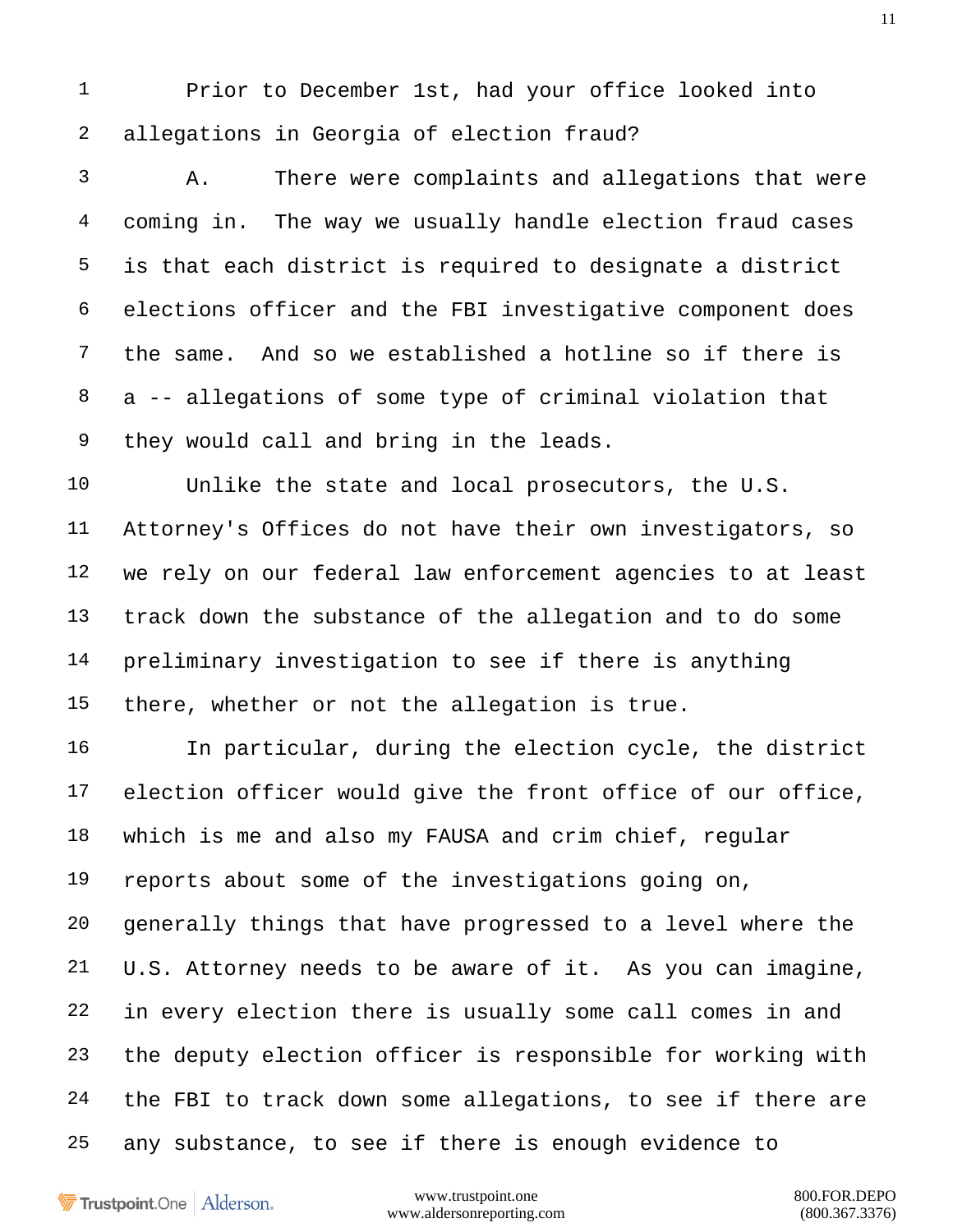actually investigate or open a case. Of course they are in constant communication with the Department of Justice, the Election Crimes division, when they do this.

 For me, for that time period that you referenced, Mr. Charlet, on December 4th, I believe, there was news reports that came out related to a state Senate hearing on election irregularities. I don't recall exactly the name of the committee that they had, but it made the news because at the time, Mr. Giuliani, Rudy Giuliani, came down to the state of Georgia, at the capitol, and showed a video that he described as a suitcase full of ballots being run. And this hit the news. I did not know whether or not that complaint was made directly to the Department or my office, but it was all over the news. He called it a smoking gun of election fraud.

 Following the morning of that news cycle when Mr. Giuliani came down and testified -- he didn't testify because the state Senate doesn't have power to put people under oath. So any statements are not subject to perjury. I think people probably should know that.

 And as -- by way of background, I have to tell you that as a state legislator at the time, one of the frustrating things about policymaking at the state level was that we couldn't make sure what people are telling us are exact in fact truth because we couldn't put them under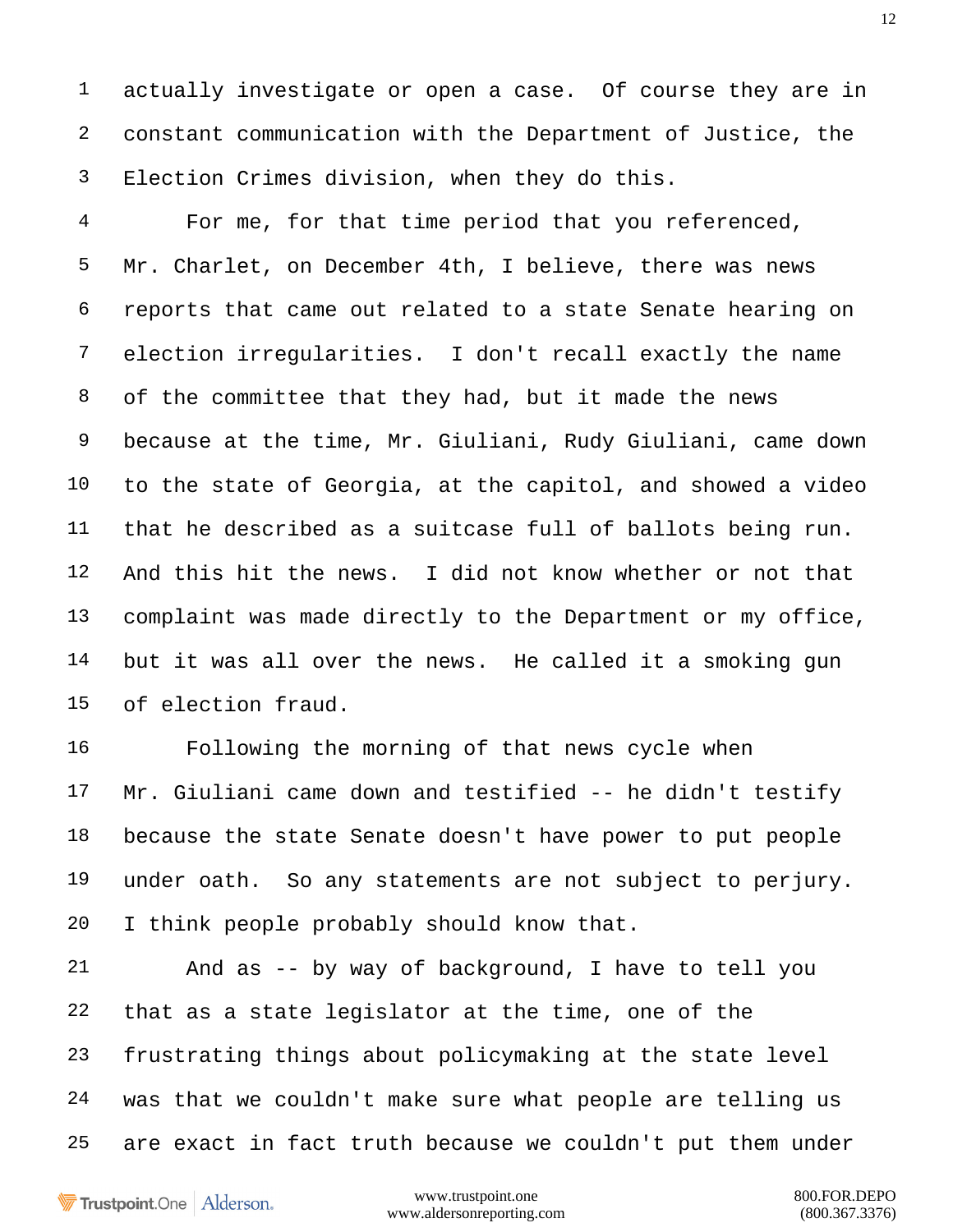oath.

 But in any event, when he testified -- when he told the state Senate committee that this was a suitcase full of ballots that they pulled out from underneath a table and that it ran through, that it was evidence of fraud, of course that raised my interest to see what he was talking about.

 That morning, I believe in December 4th, the morning after, I did have a conversation with the attorney general at the time, Attorney General Barr, related to another matter that has nothing to do with the election fraud cases that you're talking about. But at the time, Attorney General Barr asked me if I had seen the news about this allegation of this suitcase full of ballots and I said I did hear about that. And then Attorney General Barr said that, you know, he had an upcoming meeting with the White House and, given the fact that he had made a statement two days before that there was no widespread fraud that he thought that this investigation -- or I'm sorry, the videotape might come up during the discussion. So he asked me to make it a priority to find out some more details about the allegation made by Mr. Giuliani.

 I told him I would do that. He asked me to make it a top priority. So I said I'd be certain to do that.

At this point, we didn't even have a copy of the

Trustpoint.One Alderson.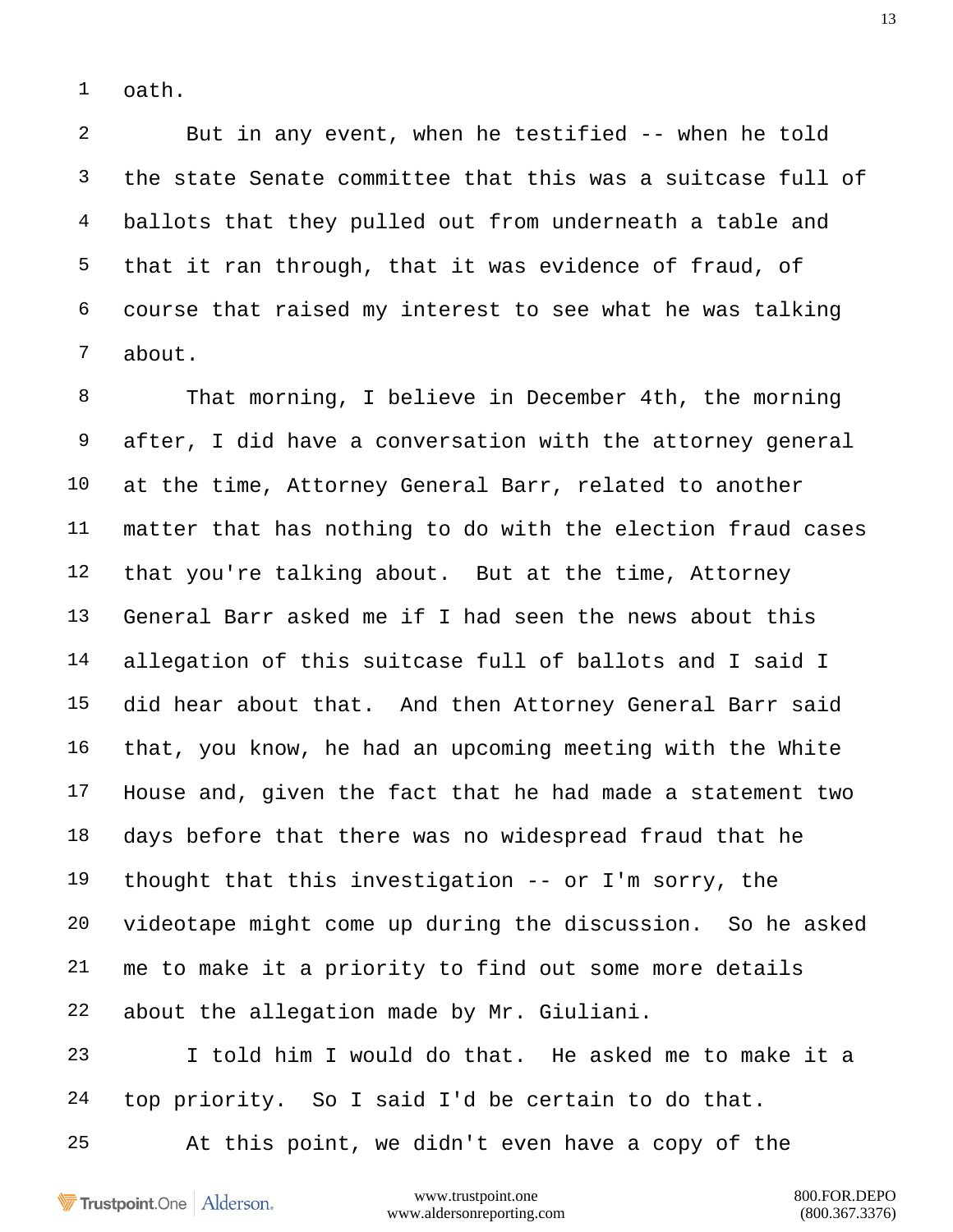videotape. We didn't even know what the videotape was about. I just saw the news clip about it. So at the time, you know, I obviously contacted the people responsible for investigation in my office and relayed to them in general that we want to find out what's going on with this videotape. And oh, the attorney general asked me to keep me kind of posted on any updates that I might get.

 Per protocol, I definitely then called Rich Donoghue, who was at the time the principal associate deputy attorney general. The U.S. Attorney's kind of main contact with the deputy attorney general's office. That's kind of protocol because we coordinate and we would certainly want to let them know that the attorney general wanted us to kind of 14 track down the videotape and see what was going on there. But I talked to Rich Donoghue and told him about my conversation with Attorney General Barr and that we are trying to get a copy of the videotape and find out what -- some additional facts surrounding that.

 So my district election officer was the main person who reached out to the FBI. I did have a conversation with the special agent in charge here about the videotape to see if in fact the FBI knew about the videotape. They had not. It was the first time they had heard of it. And so they were going to coordinate with the Secretary of State's office, who were already investigating this videotape, to

**Trustpoint**.One Alderson.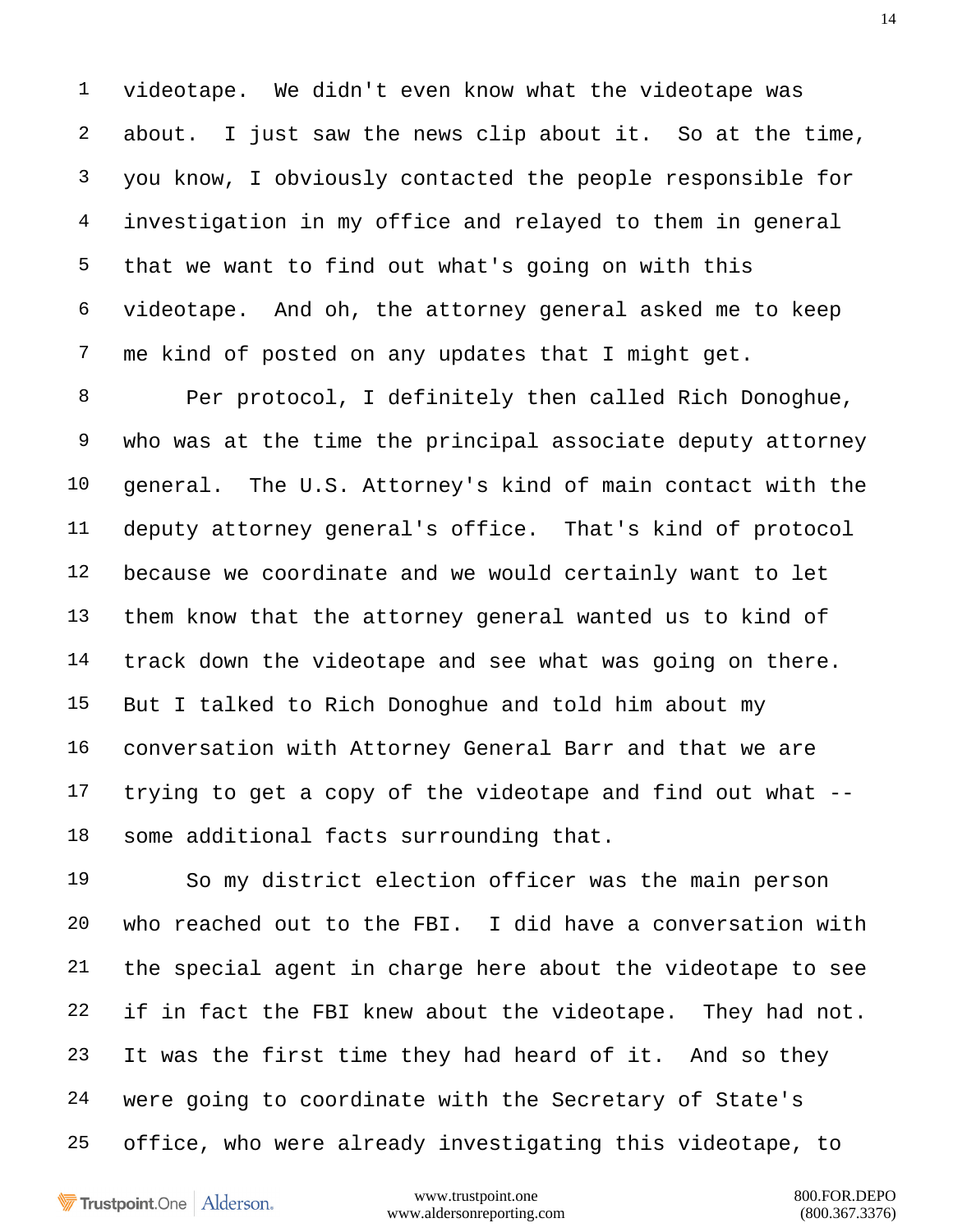find out what -- the facts behind that videotape.

 And so operationally, the FBI kind of chooses when to reach out and whatnot. I just merely told them to go ahead and let's try to find out what's going on with the videotape, given the fact that the attorney general is going to the White House through -- this may come up. And I told him it was a top priority to do that.

 At the same time, I think that I had not had any conversation with Main Justice other than Rich Donoghue and the attorney general about the case and they were -- I know that the FBI had reached out to the Secretary of State's 12 office to start the process. The protocol is, because this is during the election time where there's an election cycle, and in particular in Georgia at the time, there was a U.S. Senate runoff election scheduled for January 5th, I believe, Tuesday, January 5th, I was very sensitive to the fact that we can't do anything overt that may be viewed one way or the other by the voters, whether giving -- inadvertently giving legitimacy to some claim of irregularity of fraud or -- so we were very sensitive to that.

 And so the FBI was coordinating with the Election Crimes Branch about doing some investigative steps, which is the protocol. And the agents were -- it took a few days, I think, to kind of get ready to find out kind of

Trustpoint.One Alderson.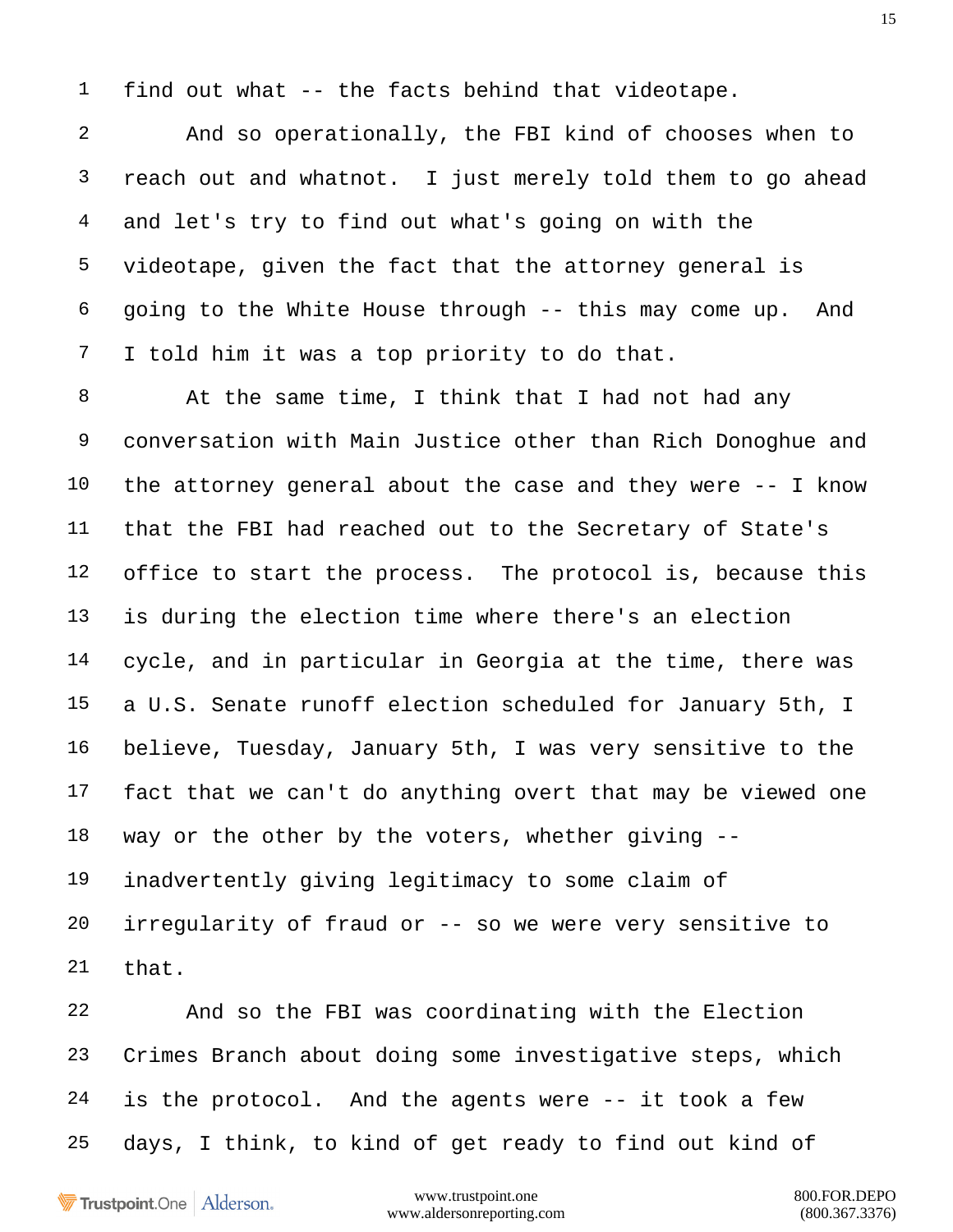what happened. I think that the plan was to try to interview the individuals who were depicted in the video and what we found out was the videotape was of a surveillance camera located at the State Farm Arena here in Fulton County, Atlanta on the night of the ballot tabulation.

 So it took a couple of days. Meanwhile, I saw the news reports of the implementation manager for the Secretary of State's office related to the Dominion voting machines to discuss kind of what the actual videotape showed. Gabe Sterling was the person. He went on the news and described kind of what the Secretary of State's investigation had shown in terms of videotape. At this point, we still did not have a videotape. That the luggage or suitcase that was referenced by Mr. Giuliani was in fact a secure ballot box and that there was a miscommunication as to why the poll watchers from each parties were mistakenly sent home. And they were -- it was around, I believe, late evening that night that the Fulton County elections director decided to kind of come back tomorrow to continue the tabulation, so they started packing up.

 And seeing that the partisan poll watchers, the people from the Democratic Party and the Republican Party, thought that they were done for the night and they left the State Farm Arena, and then the communication was made by the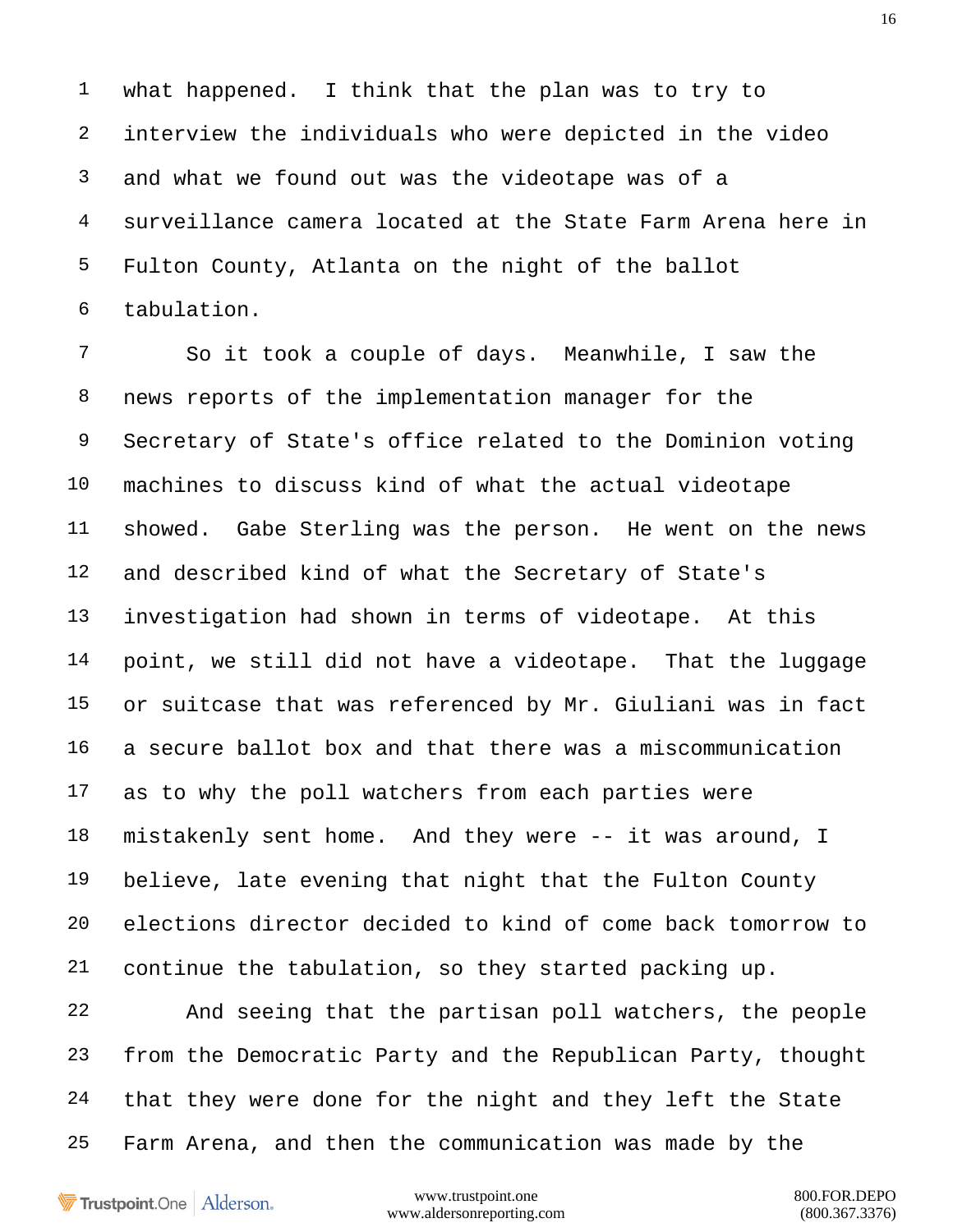Secretary of State's office calling down to the State Farm Arena and saying what's going on there? And they said, we're done for the night, and the Secretary of State's office told them that, no, no, no, you've got to continue tabulating because there's a lot of work to be done.

 So they were reopening or bringing back the secure ballot box to open to be retabulated. As a matter of fact, in the news segment, they showed clips of the entire evening, which you could see the workers actually packing up the suitcase -- or they referred to it as a suitcase -- but the secure ballot box and putting it underneath the table. And then -- so once the full picture was shown, it was clear that it was the exact same box that they pulled out to start recounting at the time.

 So I forwarded that news article to my district election officer to make sure that they had the latest information. By then, I think that they were making plans to try to interview the individuals. We also heard reports that someone had identified the people who were depicted in the video and they were in fact getting some death threats. So there was another need to kind of talk to the individuals there.

 And at the same time, I had reached out to the Secretary of State's office to see if there was any investigative files, like memos of interviews of these

Trustpoint.One Alderson.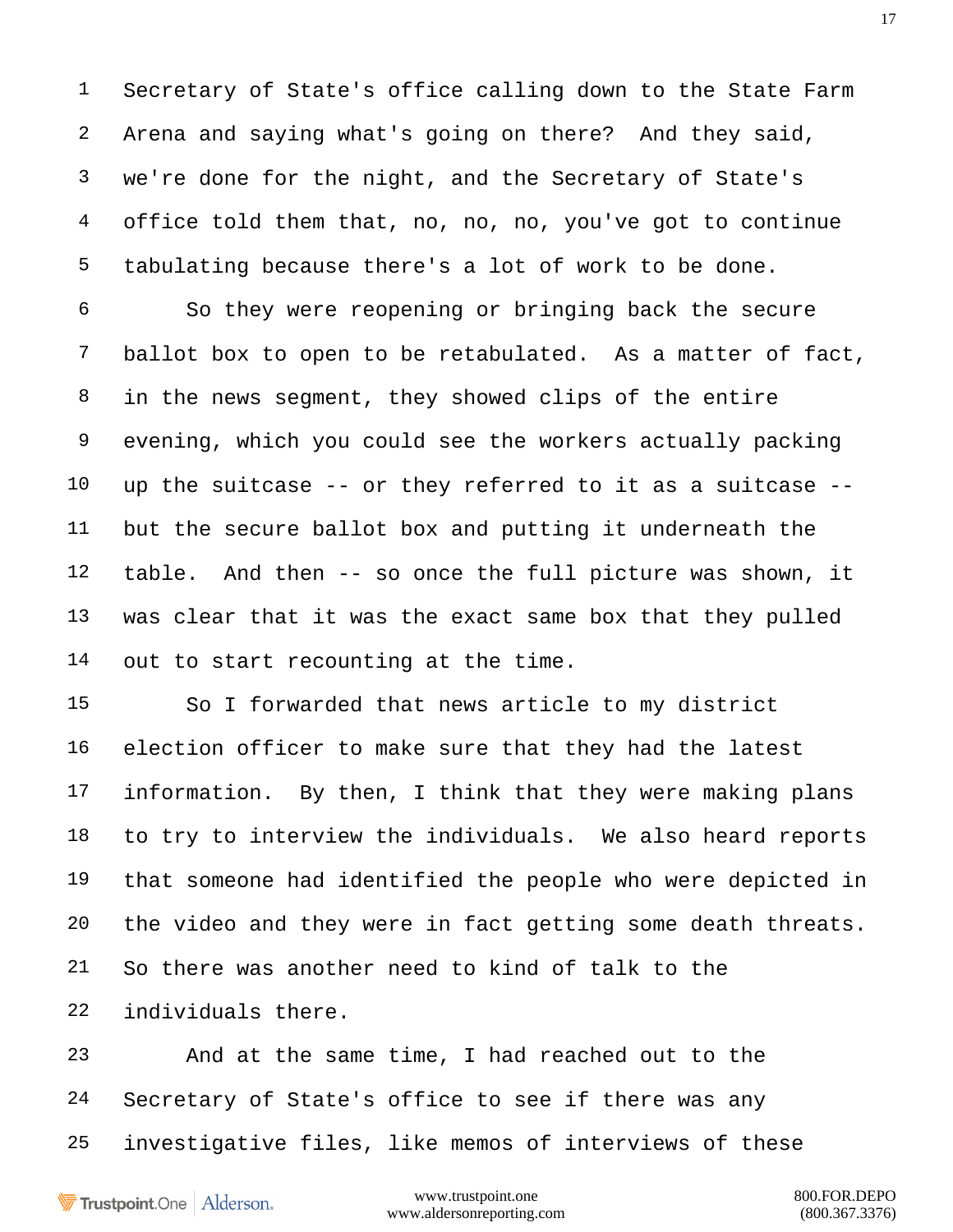individuals that we could start taking a look at. And they had -- ultimately, the lead investigator had not written a report, actual written memorandum of the interviews of the people working that night as depicted on the video, but she did send me an audio recording of the interviews that they conducted that day. And so I obviously listened to it and I forwarded it to the FBI and also the district election officer.

 And I also listened to the tape in conjunction with watching the video and the explanation of it and it was all consistent. So I was comfortable in my mind at least, without -- just looking at what the Secretary of State's done, that the story seems to be consistent. But the FBI wanted to make sure and also talk to some of the people there who are depicted and they were trying to arrange that.

 But I did get a call that the reason they were not yet having interviewed those individuals were that the Main Justice had not authorized them at that point to reach out to the poll workers and to interview them. And then I asked why not. And I think the protocol was the FBI coordinates with their headquarters, who coordinates with the Department of Justice Election Crimes Branch to kind of take every step in terms of -- because of the sensitivity surrounding elections. I said that's fine.

**Trustpoint**.One Alderson.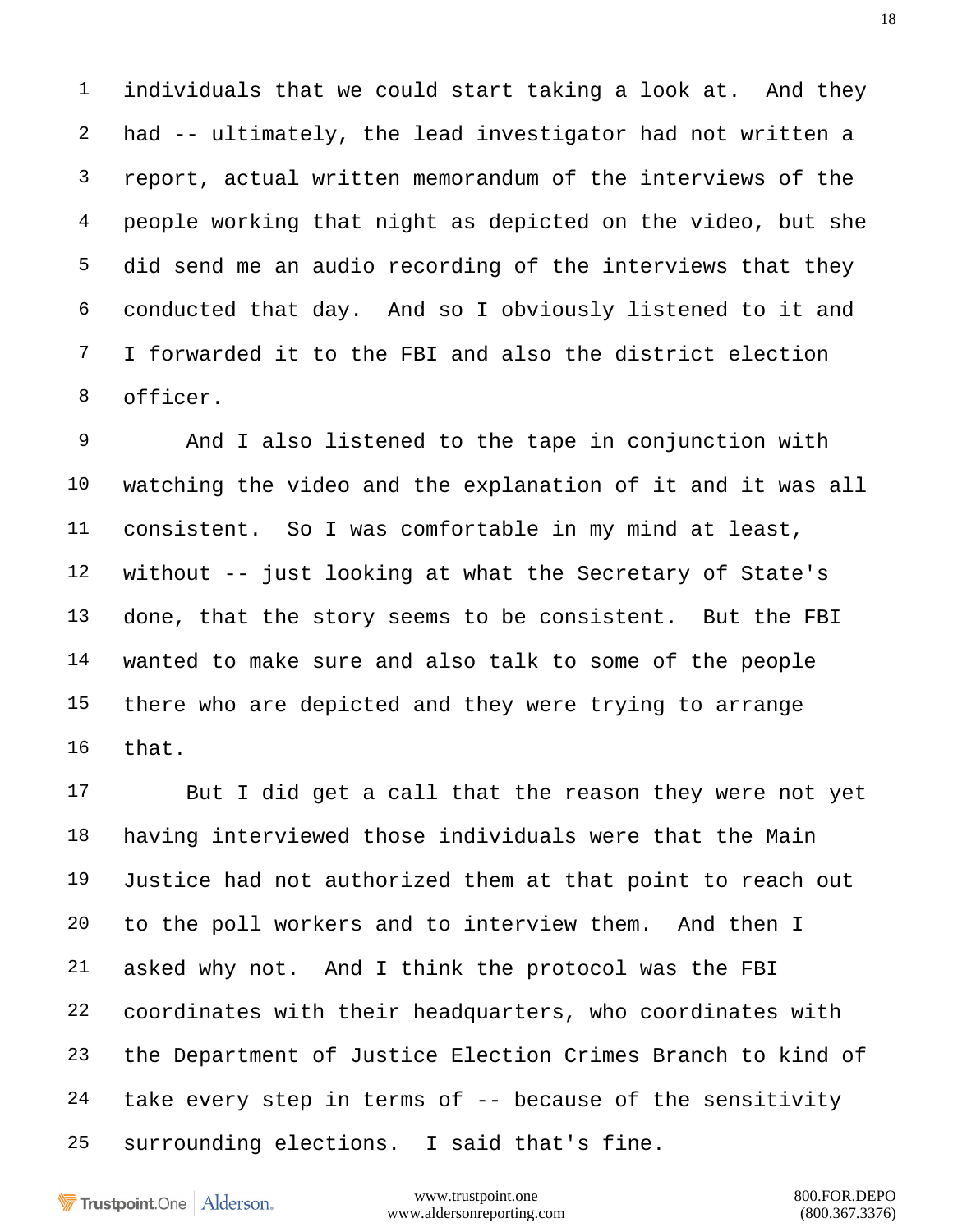So at that point, I called Rich Donoghue and told him -- gave him an update on kind of the investigation in terms of what I did, in terms of listening to the interviews, looked at the news report and what the FBI had told me that they have -- the reason they have yet to kind of interview them. And that was my extent of kind of telling Rich that that's why -- the PIN has not authorized them to look at or authorized them to interview.

 And my understanding, based on my discussion with the FBI, was that there was a disagreement in terms of the interpretation of the November 6th memo issued by AG Barr. But I've never talked to election crimes or anybody in Justice. I did tell Rich that that was the issue.

 And so eventually, a few days later, I think that Rich Donoghue called me and told me that they had resolved the issue and that the FBI would go ahead and do the interview. And then he sent me an email confirming kind of his discussion with the deputy director, David Bowdich, related to getting the FBI to go ahead and interview the individuals.

 And I know that they've done that and they actually did a little bit more in terms of looking after the sensitivities of kind of doing interviews because at the same time that the FBI wanted to interview the witnesses, the Secretary of State's office was doing a follow-up

Trustpoint.One Alderson.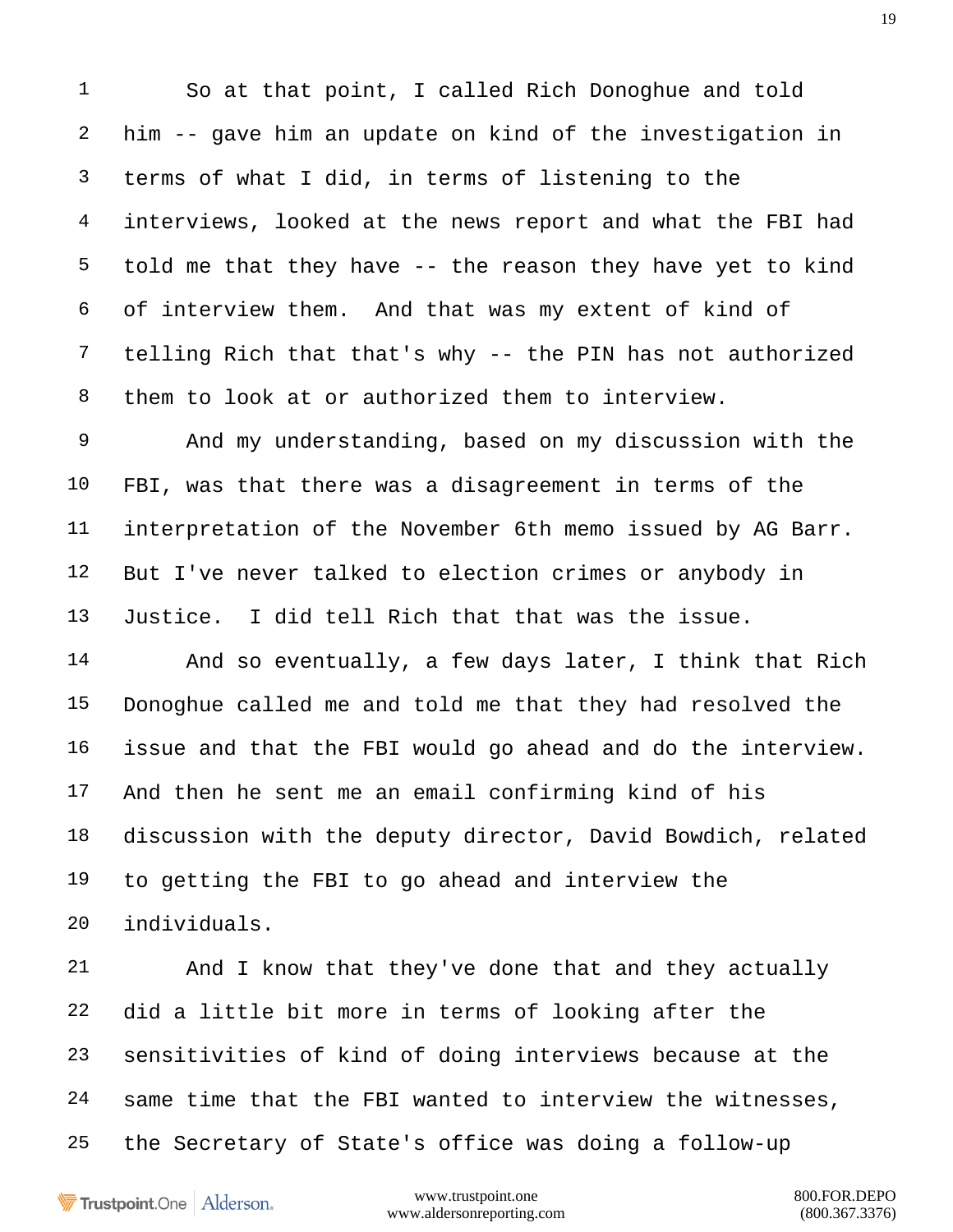interview of those witnesses. So I think operationally they decided to do them together and not separately. And so the special agent in charge had informed me and called me that the interviews were consistent with what was in the audit recordings and there was nothing irregular about the events, and the allegations or statements made by Mr. Giuliani during the Senate hearing were contradicted by the FBI and my own investigation of the situation.

9 I called back to -- during the time, I kept Attorney General Barr kind of informed where we are. I think I talked to him maybe twice very briefly. And then once it was -- the FBI had concluded their assessment interviews, I called the attorney general along with -- I called Rich Donoghue as well to tell him exactly what was going on. And I told the attorney general that there was no substance to the allegations. And he said, okay, thank you very much for letting me know.

 And that was the last time I communicated with either the deputy attorney general or the attorney general related to the State Farm video.

 And then the next thing I found out is that, you know, the attorney general had issued -- that he was going to resign.

 With respect to the other type of investigations, there was nothing that kind of -- the FBI had taken steps

Trustpoint.One Alderson.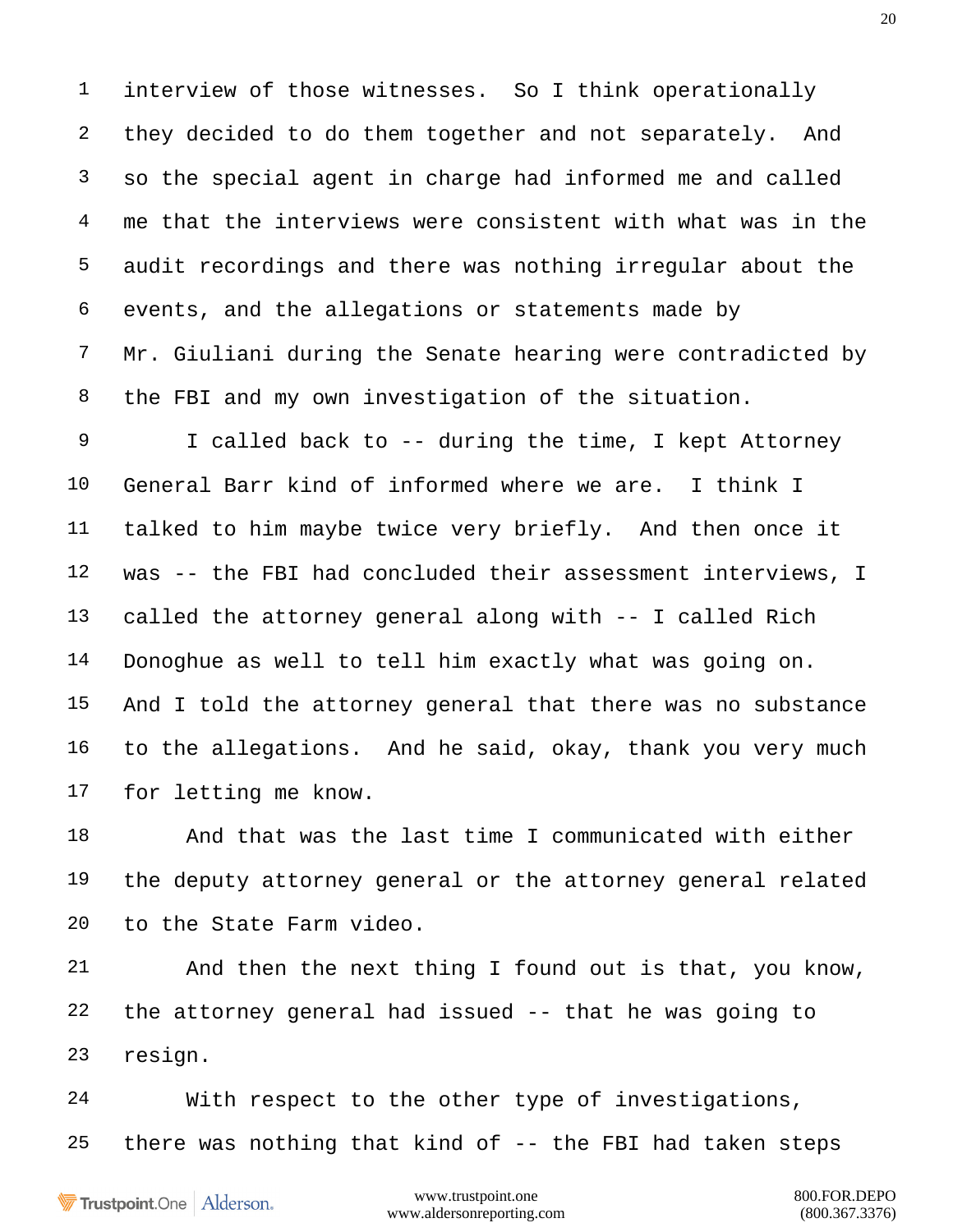to kind of verify few at that point, enough. I mean, there were allegations coming in. We were trying to make sure that we have resources and attention to particular types of complaints that were coming in. In particular, there were lots of threats being made to various people who were involved --

 Mr. Weinsheimer. At this point, I'm concerned that Mr. Pak may be going beyond the scope. I don't think it's appropriate for him to talk about all of the investigations. The scope deals with the circumstances on which he left his position and pressure from the White House or Department leadership. So I just want to be careful that he doesn't go into other investigations that aren't within that scope.

 Mr. Charlet. I'll take a quick moment to note for the record that Senator Ossoff has joined the interview.

BY MR. CHARLET.

 Q. So first thank you, Mr. Pak. That was a lot of detail. Just to clarify a couple of points really quickly. First, you said that it took a few days to sort all of this out. Do you recall about what day it was when you had determined on your own separately that there was no credibility to these allegations regarding the State Farm Arena video?

A. Me individually, I think it took maybe two or

**Trustpoint**.One Alderson.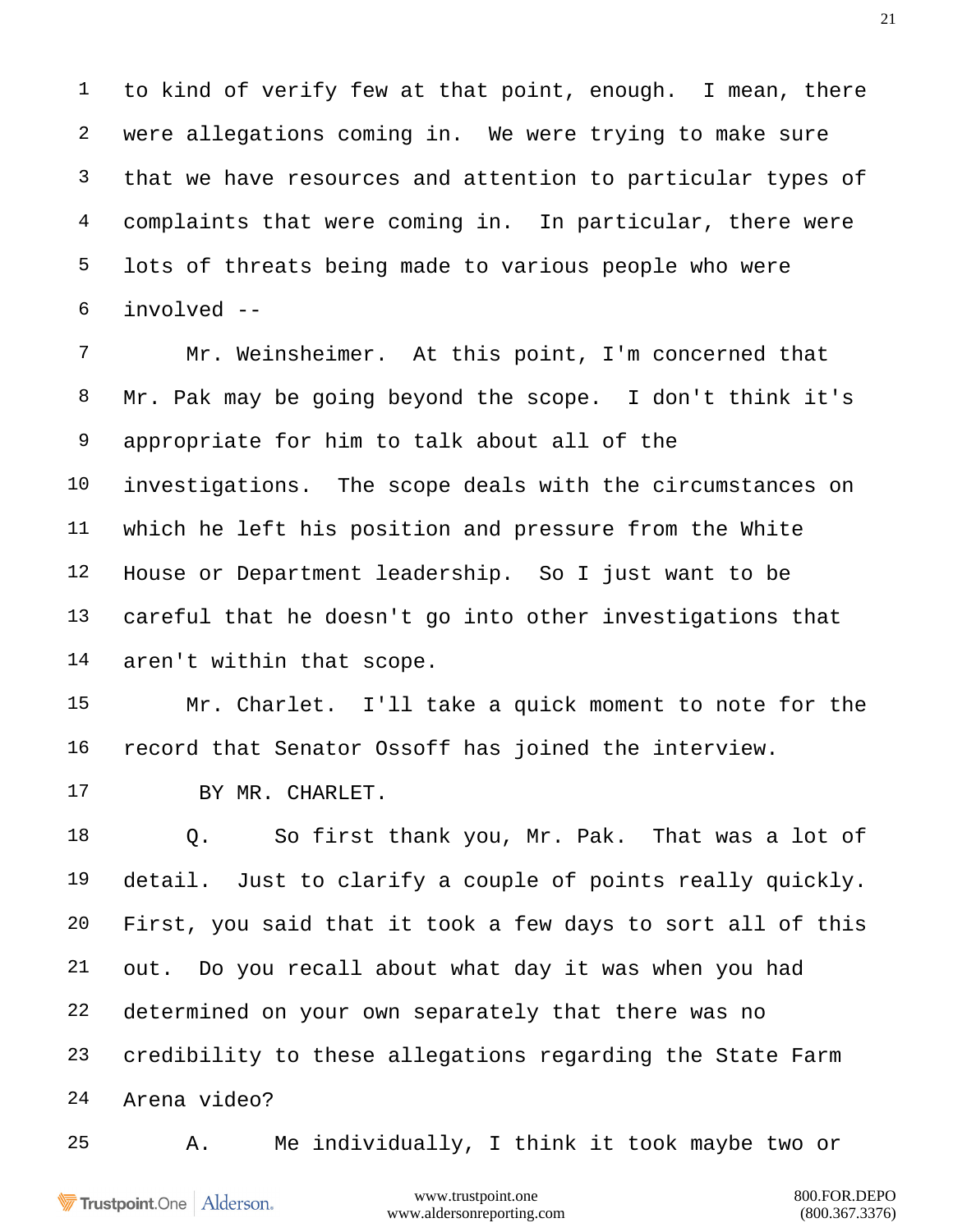three days from my call with the attorney general when I got the audited recording via email. And so that was the day that I took time to review the evidence that the Secretary of State's office had collected at that time. I have not seen any other evidence other than look at the audio recording and the video recording of it and I just kind of concluded that it was consistent with what's been reported to the public by the Secretary of State's office.

 So unless there was something else that was going on, I was comfortable that the main allegation that Mr. Giuliani made with respect to the secure ballot box being a suitcase full of fake ballots, that was not true. That was debunked. I was satisfied of the explanation. So it took about three days, I want to say, after -- two or three days -- I can't remember exactly when -- that everything kind of came to its natural kind of conclusion based on the evidence that we see.

18 0. And then were the interviews where there was a bit of a delay before they were actually conducted, was that on the same timeline or about when -- when were those completed?

 A. Mr. Pak. I think it was right around the same time they got completed. The two or three-day delay was, I think, the FBI was gathering preliminary evidence to review to do the interviews. It's not like you just go ahead and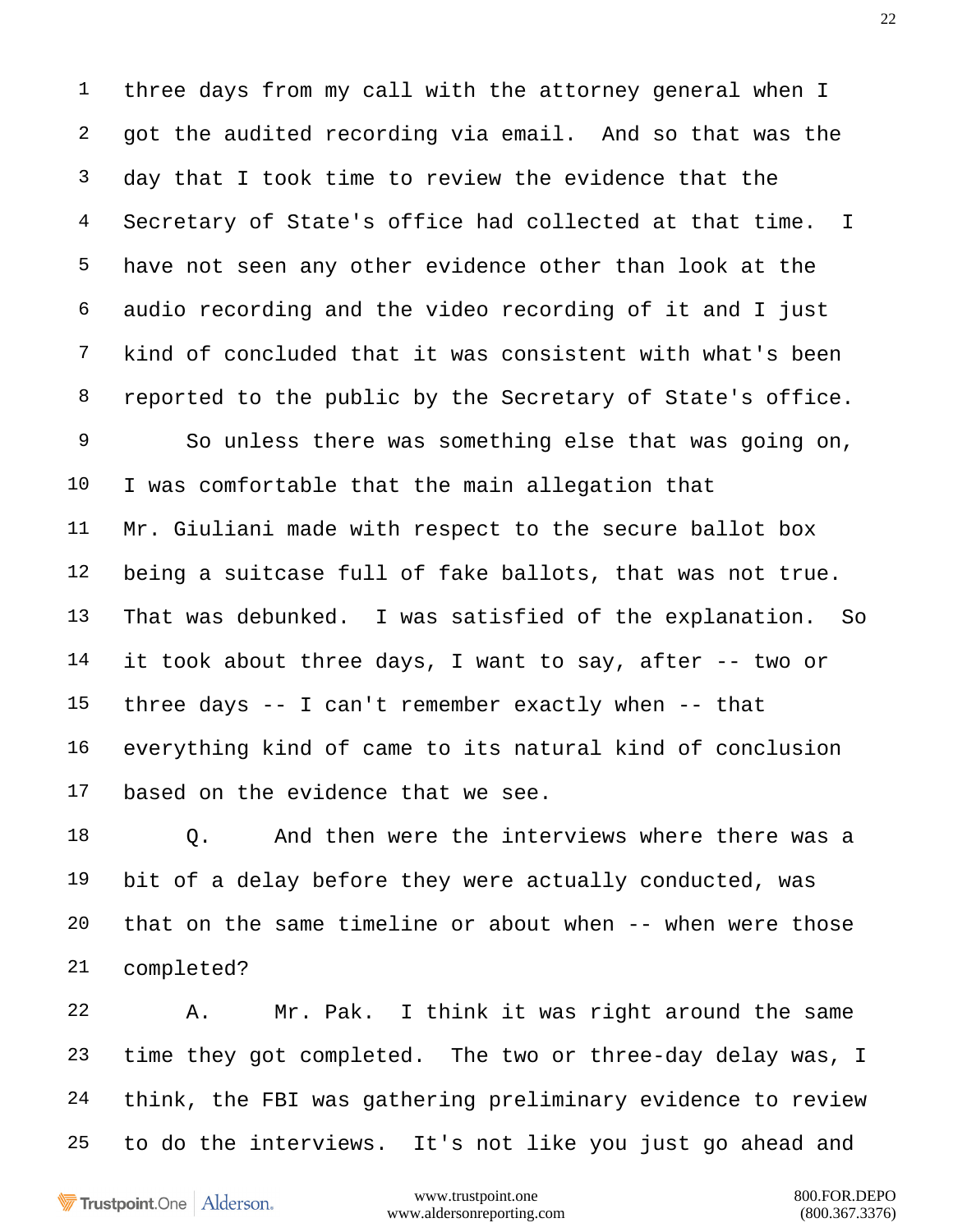go. You want to make sure you have the facts straight and their previous statements and things like that.

 And it was during this time also where I think that they were -- I don't know this personally, but I heard a couple days after, when I talked to the FBI of where the status of the interviews were, it was kind of waiting for the authorization from the Election Crimes division or branch, I'm sorry, that they were working through those issues. And so it was right around the same time so -- and not -- so the delay until like when we got most of the evidence kind of reviewed and done the interviews was right around the same time. In total, maybe three days, three to four days from December 4th call that I had with the attorney general.

 Q. And then for the interviews themselves, I was just unclear so just to clarify, were they for the people or with the people making the allegations or the poll workers who are seen in the video?

 A. The authorization I think the FBI had received was only for the individuals that are depicted in the video who was at the State Farm location and so I think that my recollection is they interviewed five to seven people, which were -- I think there were five people who were poll workers, and then there was two additional. One actually -- there was a Secretary of State's office law

**Trustpoint**.One Alderson.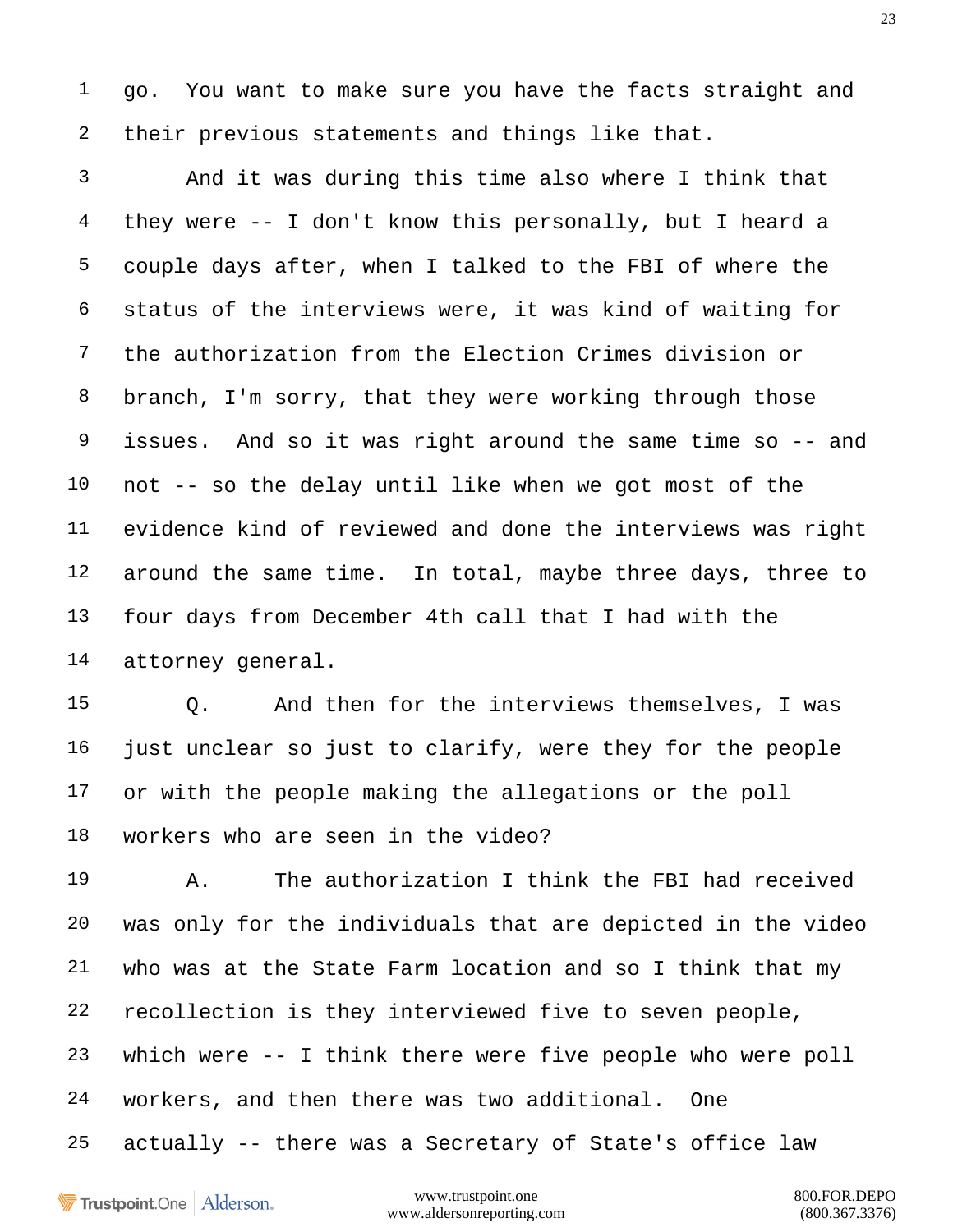enforcement officer present on the night of the video and so I can't remember if it was he or she. I know they were talking to him and also I think they talked to someone with respect to making a call that they were going to close down for the night and then the reopening, the circumstances surrounding like reopening of ballot boxes, continue counting. That's my recollection. They might have interviewed more people but I seem to recall that was the authorization given by the Election Crimes Branch or the Department itself and so that was narrow in scope.

 Q. And then you also said there was an additional sensitivity because people were receiving death threats. Was that also the poll workers who appear in the video who were receiving those threats?

A. That's correct.

Q. Okay.

 A. That's correct. And there were others as well, but those in particular, the name of the individual who was in the video was leaked to the public by someone and as a result, we were getting -- we were very sensitive to that. That's another reason to kind of touch base with them. Q. Okay. Great. So I'm going to take one step

 back before doubling back into some of the substance since we're trying to establish the timeline of what happened when and where.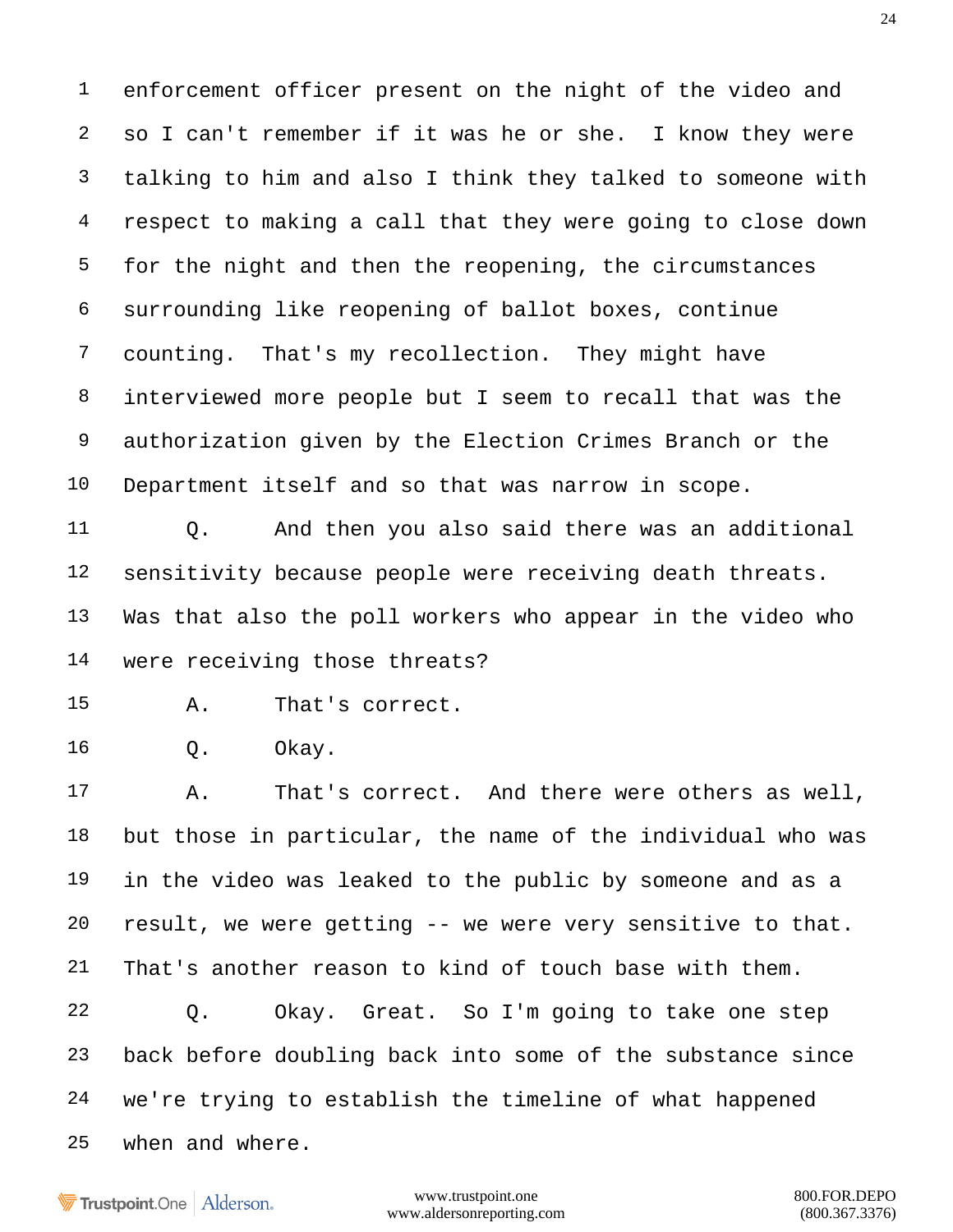So when Barr first made his declaration that there was no evidence of widespread election fraud on December 1st, at that time, your office, at least insofar as the Northern District of Georgia was concerned, is it correct that you had not found any election fraud sufficient to change the outcome of the election by December 1st?

 A. That's correct. At that time, there wasn't anything like that. And I think that -- just to give you context, Mr. Charlet, the PADAG at the time, which is Rich Donoghue, would from time to time check in, right? And that's kind of the job of the PADAG, to check in with the U.S. Attorney's Offices, make sure that there's not anything that the front office should know about.

 And so -- but the short answer to your question, yes, there was absolutely nothing that -- of any investigation that would cause a widespread fraud or anything like that going on in the district.

18 0. And then around the time of December 1st when Attorney General Barr made that declaration, you had no other reason to doubt his conclusion that the Justice Department had found no evidence of widespread election fraud in the 2020 election?

A. That's correct.

 Q. Okay. Thank you. So I want to get back to your explanation of how exactly your office works through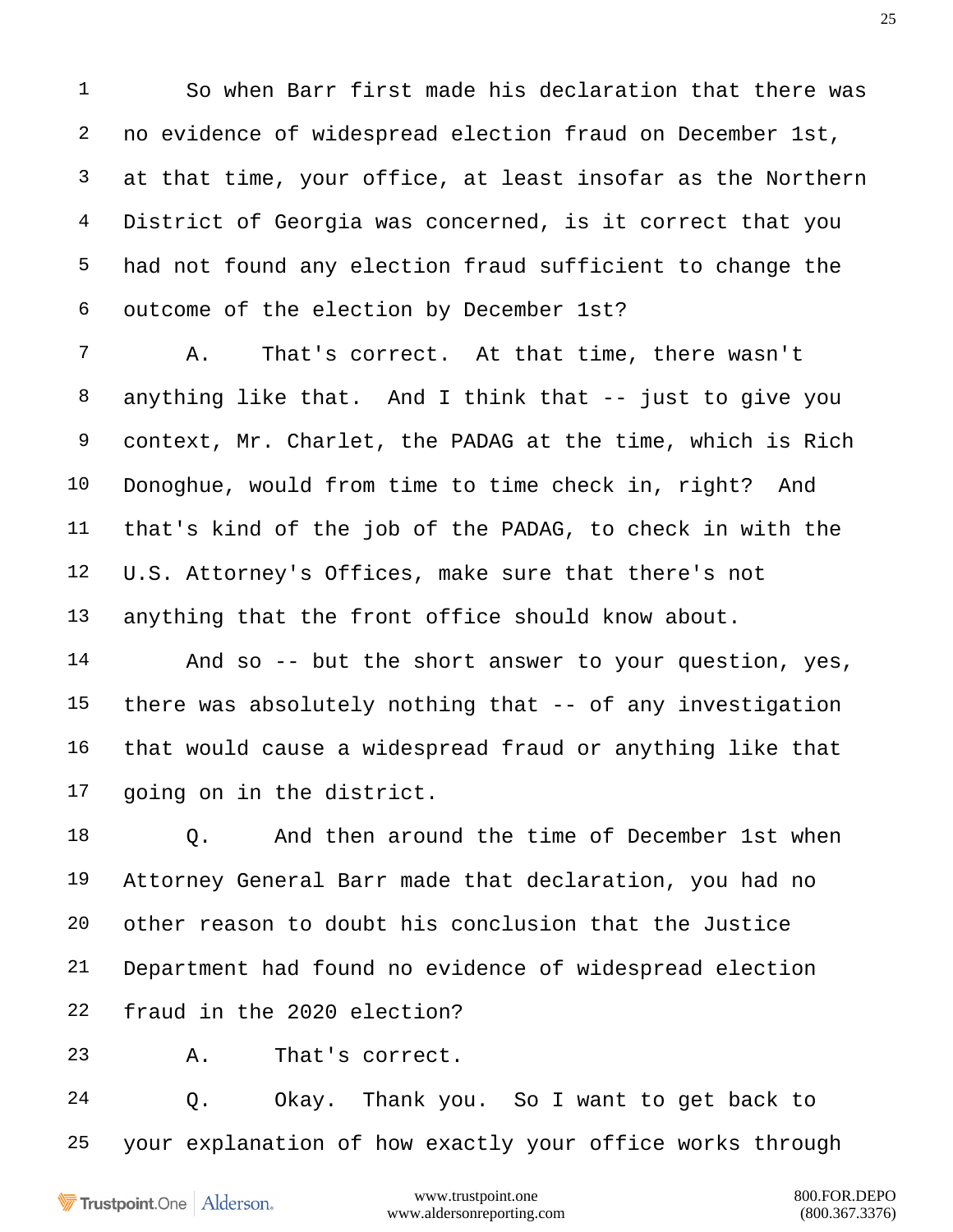election fraud allegations or voter fraud allegations. You had discussed there being a district officer who was concerned with these matters and also that your office coordinated with the FBI. So I'm just going to try to understand how that functions a little bit more.

 So how exactly does that officer, the district election officer, fit into the way the U.S. Attorney's Office is run? Do you directly oversee their work or is there sort of a hierarchy that they sit within?

 A. There's a hierarchy. The district election officer, the criminal division chief, the first assistant and then myself, those are kind of the leadership team related to these things. All of them are career except for me. They were career officers. As a matter of fact, the district election officer used to work in the civil rights division of the Department and so he was a perfect fit, in my mind, and he's handled several cases.

 So he would report regularly to the criminal division chief and also, if necessary, to the FAUSA, then to me, but it wasn't a regular kind of direct line. I did not ask him for a report on every little thing that's going on on every single basis. It would be once a week unless there was something significant that we needed to -- that he decided to elevate to the front office. So that's kind of the supervisory chain.

**Trustpoint**.One Alderson.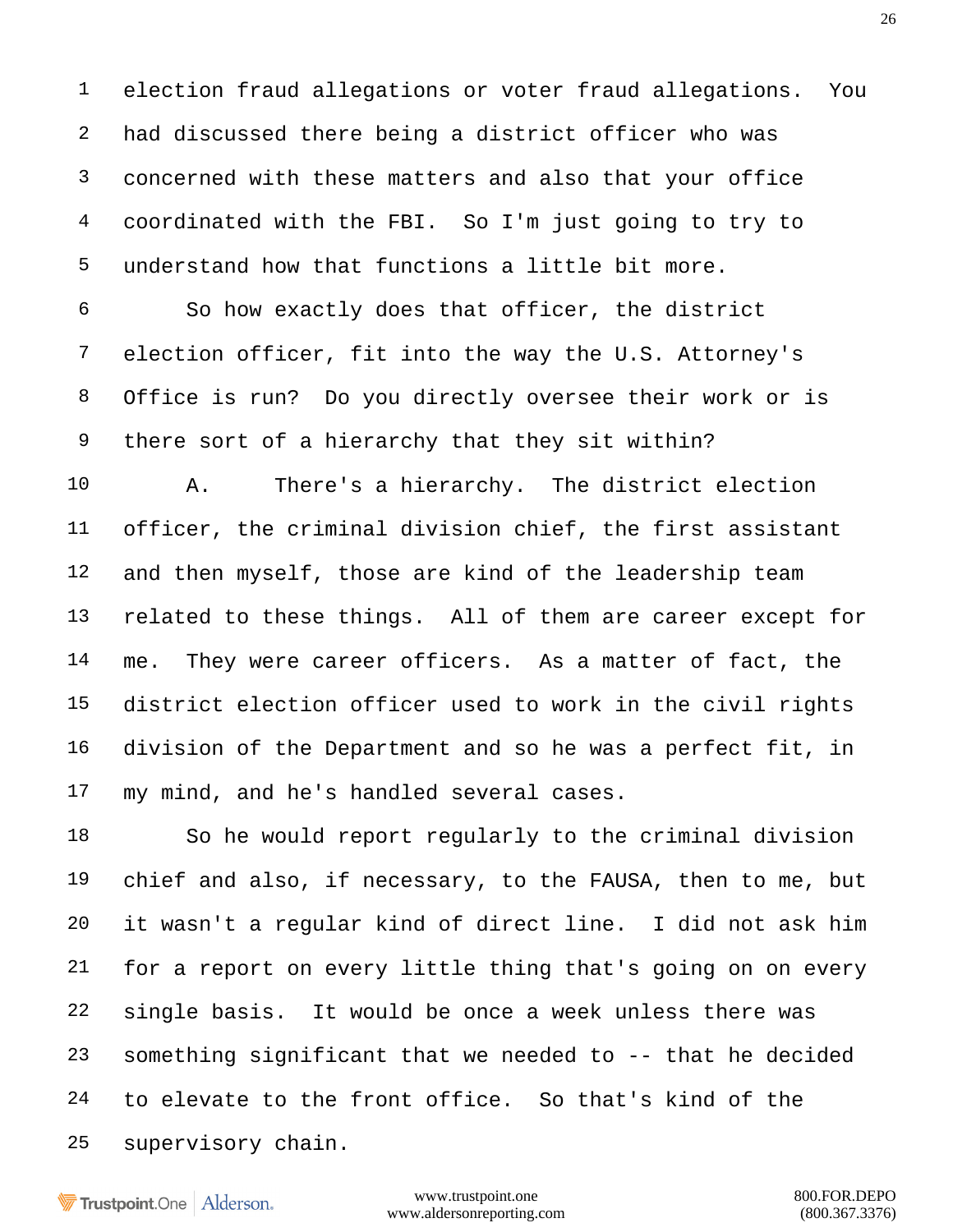1 0. Okay. And then does that officer -- is he the one -- he or she -- the one that coordinates with the local FBI field office for the preliminary investigations that you were discussing?

A. That's correct, yes.

 Q. And you made mention of this before, but I guess I'm asking on a more general level. How does the intake process for voting or election related allegations look? Is it always through a hotline that you set up or is there a more general way in which the intake process works?

 A. It's a hotline. We publicize the hotline and the district election officer, the FBI's phone number. We do a press release and I go on the radio and press to tell 14 them that if they need to call, contact the FBI or the U.S. Attorney's Office. Other kind of complaints would come into various AUSAs or myself and I would forward those to the district election officer.

 So, but there was a main way and then there's obviously some other ways people would send information and then we funneled it to the district election officer to work with the FBI to track down.

 Q. And then you also said on or about December 4th, AG Barr himself called you because he had concerns about these allegations and wanted to understand more what was happening.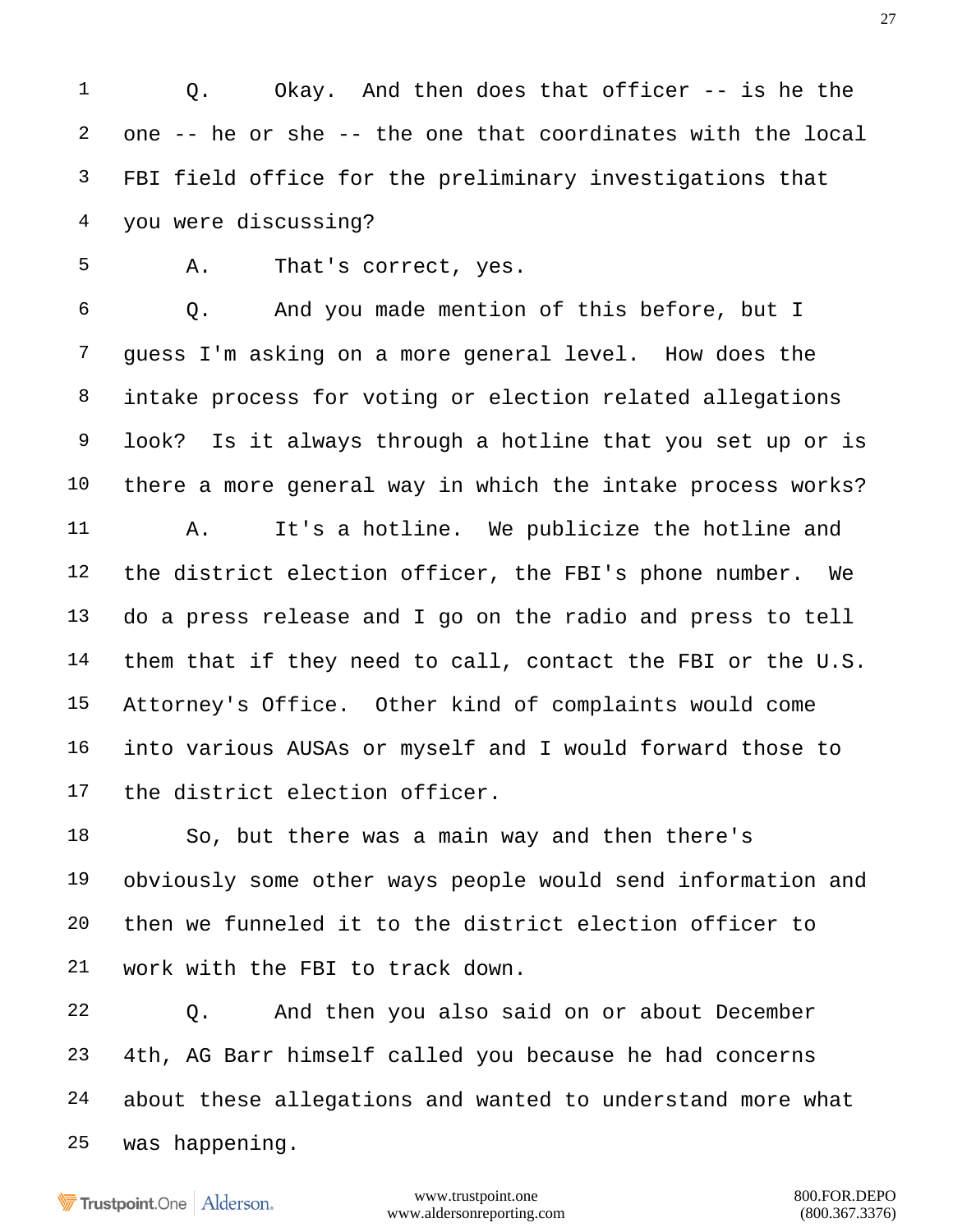Outside of the election fraud context and I guess prior to the 2020 general election season, would you say that officials from Main Justice often alerted your office of allegations of crimes of any kind that should be investigated?

 A. It's not often. And the attorney general did not call me for this case. He actually called me about another matter and then this came up. But it's not every day when the attorney general will call but from time to time there would be conversations with the front office of Main Justice about various cases, but in terms of the actual allegations coming down from the AG's office, no, that's rare.

Q. Okay.

 And in the election fraud context, you were confirmed in 2017 so you were the U.S. Attorney for the Northern District of Georgia during the state's 2018 general election, correct?

A. That's correct.

 Q. During that election, do you recall officials from Main Justice alerting your office to allegations of election fraud that should be investigated?

A. No.

 Q. So I want to turn your attention to an exhibit that we have marked as Majority 1, and for the record, we

Trustpoint.One Alderson.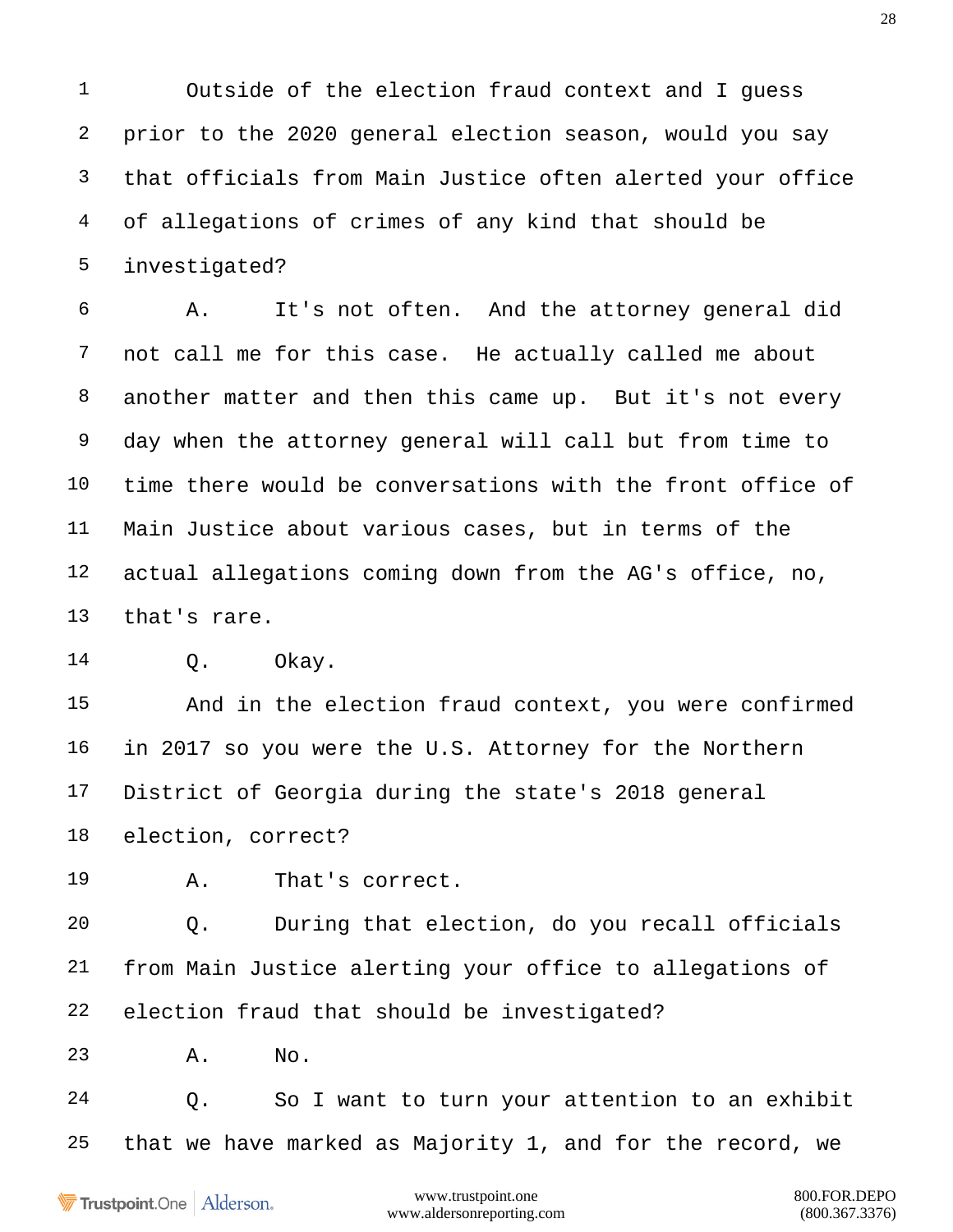can mark it as Exhibit 1. (Exhibit 1, email marked Majority1, was marked for identification.) BY MR. CHARLET. Q. It's an email from Richard Donoghue to you forwarding you a discussion that Mr. Donoghue had with David Bowdich. Do you have that document in front of you? A. I do. Q. Thanks. So he forwarded this exchange that he had with FBI Deputy Director David Bowdich about interviews that AG Barr wanted to conduct in Atlanta. But before we talk about the allegations in more detail, as you can see in the underlying email that Donoghue sent Bowdich, AG Barr had issued a policy change directly after the 2020 general election on November 9th, 2020. Do you recall the nature of that policy change? A. I think -- I remember the memo. The memo, in substance, I mean, in summary, basically said that the general policy is that we defer investigation into election fraud or tabulation until everything has been certified or finalized. However, they are -- the policy currently allows some preliminary inquiries, not on a wide open case but preliminary inquiries that you can make including doing some interviews. And the memo had said that -- I think he was

Trustpoint.One Alderson.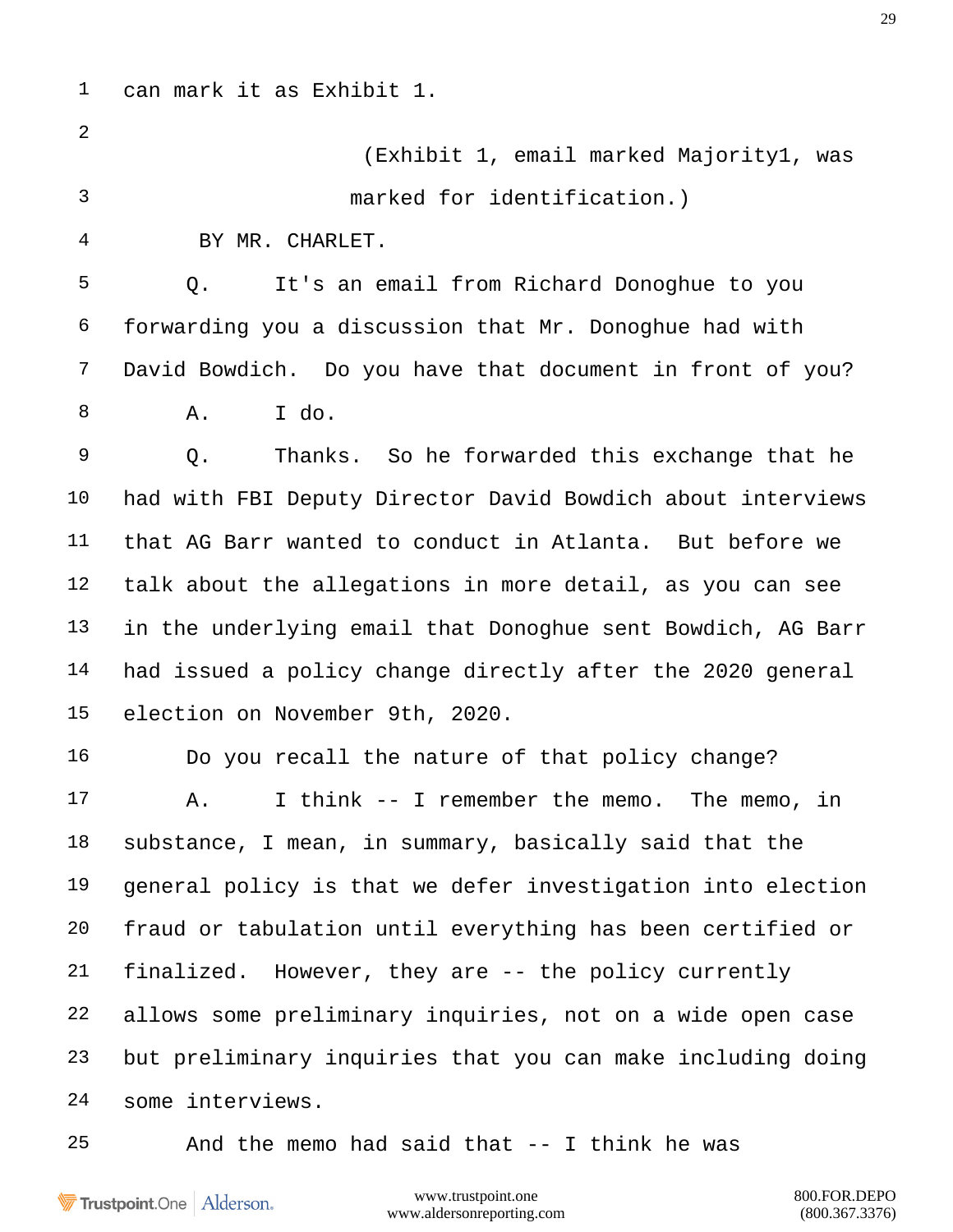reiterating that we had had authority under limited circumstances to do preliminary inquiries in cases where there is -- I can't remember exactly but I think cases where there is a substantial, I think, allegation, I think those were the terms, of some type of fraud that could impact, potentially impact the outcome of an election. And that's the substance of what I remember the memo saying. Q. Okay. And then could you describe how if in

 any way this policy change manifested in your work as a U.S. Attorney? Were you approached by Main Justice at any point to take a more forward-leaning approach to election fraud investigations?

13 A. Apart from the memo, no, they have not. You know, we took a -- internally at the U.S. Attorney's Office that I was leading, I took the approach of being conservative, of not -- of deferring every case that we can, particularly because, as I noted before, there was yet another election coming up.

 By early December, the general election had been completed. It would not be an open polling place type of investigation that people are very sensitive to. But we just wanted to make sure that we don't do anything that would leave the public with an impression that we give some kind of substance to any type of allegation or otherwise. And so we were very sensitive to that.

Trustpoint.One Alderson.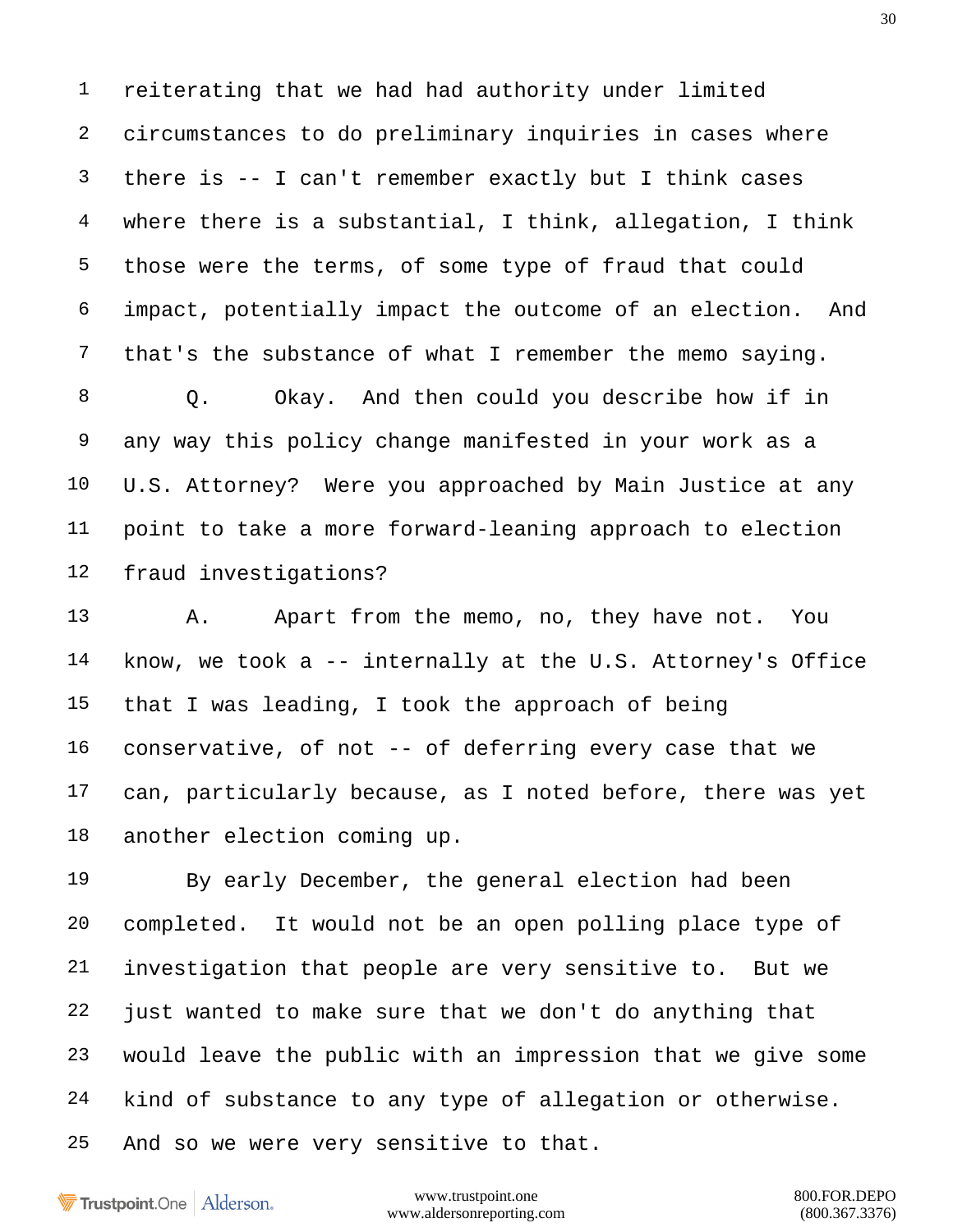I didn't read the memo as being a directive to be forward-leaning in terms of investigations. I took it as being sensitive but reminding that you can do it under certain circumstances when there is substantial allegations of fraud that could have, potentially have an outcome-determinative impact.

 Q. And in this email to Bowdich, Mr. Donoghue alludes to a, quote, unquote, policy disagreement between Public Integrity and DOJ leadership over the application of this policy change. Did you ever become aware of that policy disagreement at some point?

 A. Yeah, my conversation with the FBI about why there was a delay in terms of them doing the interview, the special agent in charge told me that they were waiting for authorization from the headquarters to go ahead and do that. Then I asked him and said, you know, I think the headquarters -- I think they refer to as PIN but I think it's election crimes division -- felt like there was not a substantial allegation.

 And so that's the conversation. That's when I was aware that I think there was a disagreement because in my mind, the Attorney General wanted us to kind of track down the allegation. He had authorized it, to do the interviews. So that's why I called Rich Donoghue because that is a disagreement between what the Attorney General

Trustpoint.One Alderson.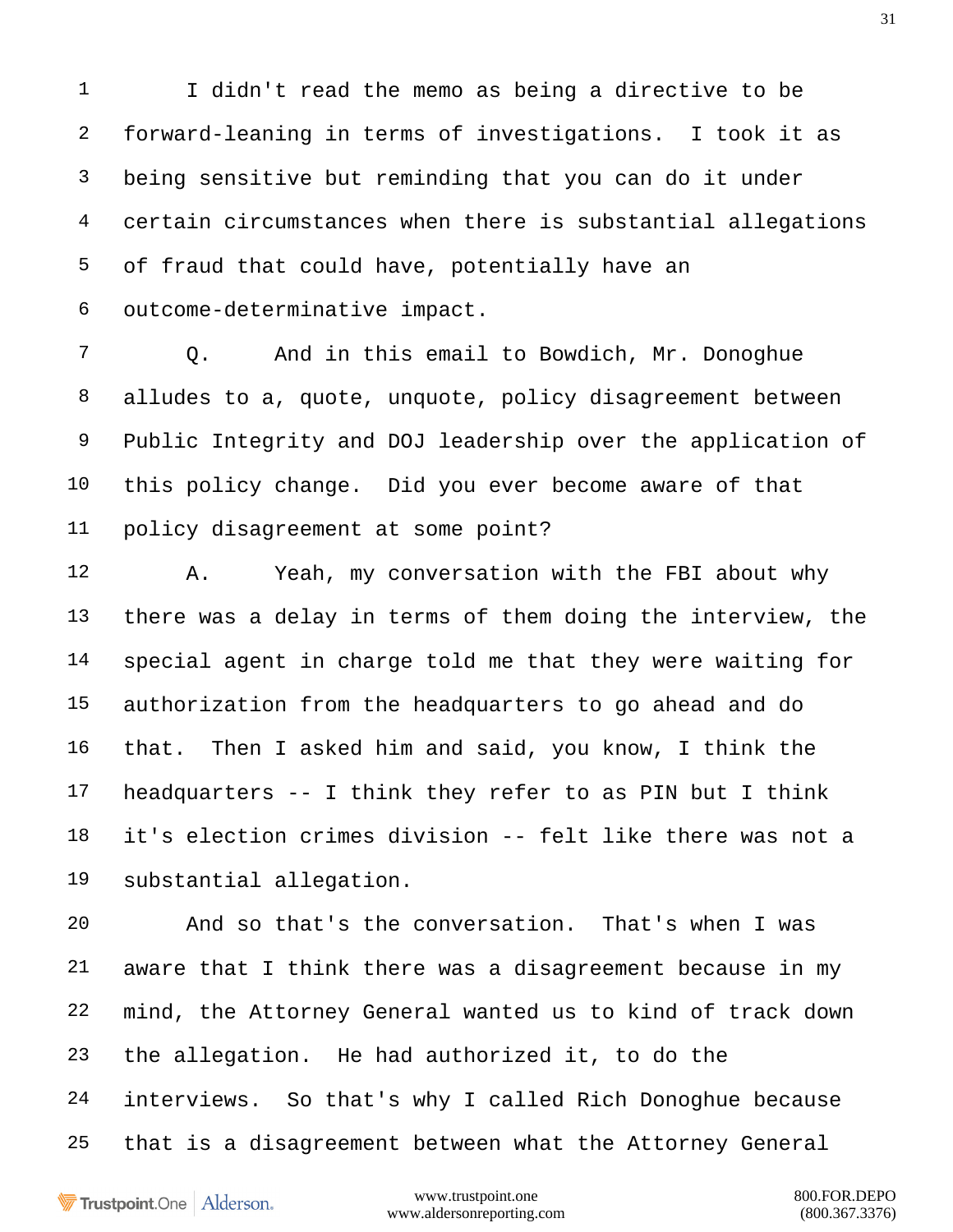and I had wanted versus what the election crimes division's reading the memo. And so that's how I became aware of the disagreement on the interpretation.

 Q. And just to make sure that I understand, your understanding of the policy disagreement is that the Elections Crime Branch or PIN did not think the State Farm allegations were substantial and that is why they had concerns about the investigative steps that were being authorized by the Attorney General?

 A. I think that was one of. The other was whether or not it should be deferred, you know, done now versus later.

 But I would not talk to the election crimes division so I wouldn't know exactly what the nature of the disagreement was. I think it was interpretation over the memo, the application of the memo, and so that's what I communicated to Rich Donoghue, that I believed that that was the reason why the FBI had not done their interviews yet.

 Q. And the interviews did happen within the course of a few days despite this disagreement, is that correct? A. That's correct.

 Q. And was this the only time that this seeming policy disagreement manifested itself in your work, at least when it came to the 2020 election?

Trustpoint.One Alderson.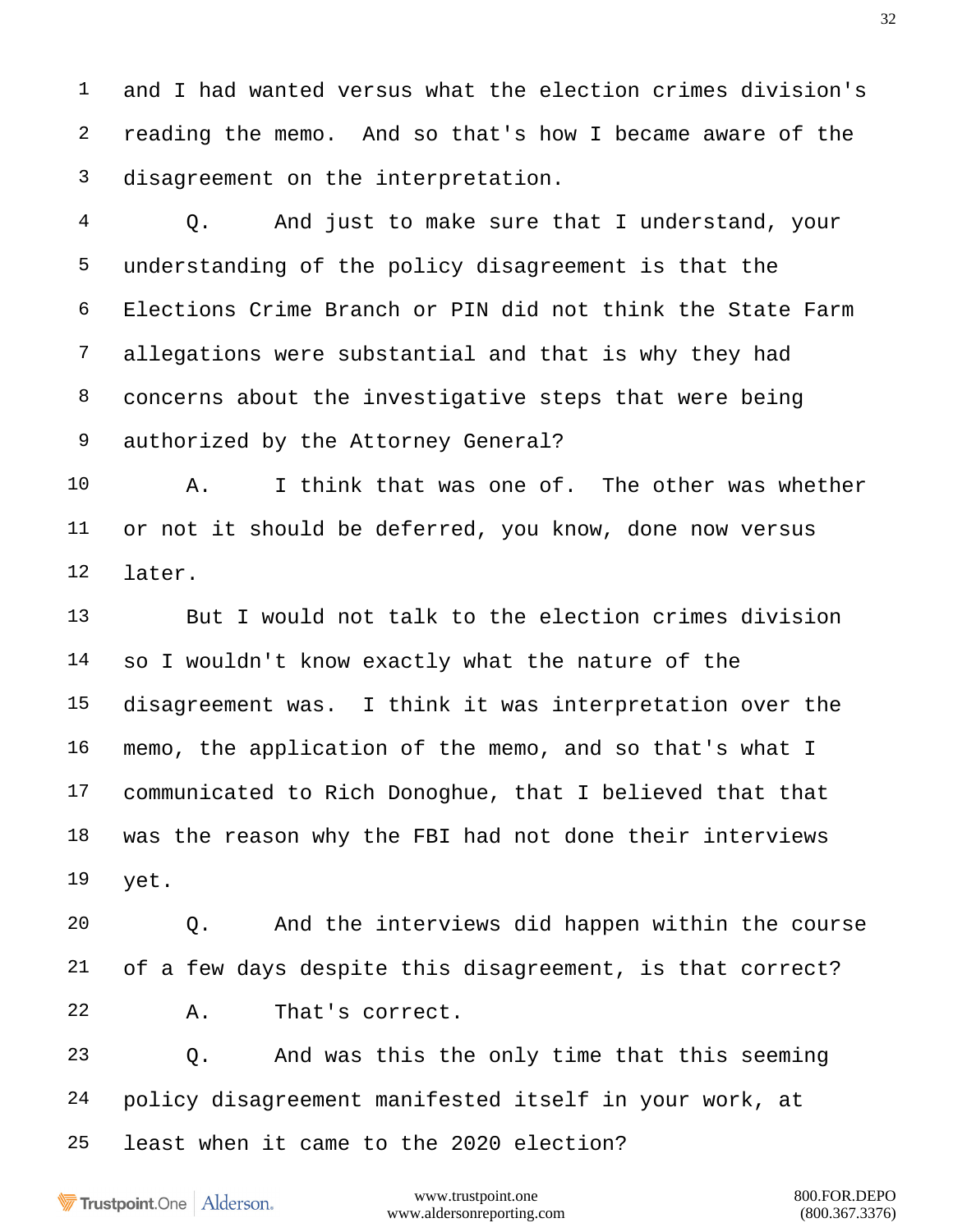A. Yes.

 Q. Okay. So in the policy, the underlying policy itself, the final paragraph notes -- actually, let me enter that for the record. So this document is Majority 2, or it's marked as Majority 2. We'll mark it as Exhibit 2. (Exhibit 2, two-page policy statement marked Majority 2, was marked for 8 identification.) BY MR. CHARLET. Q. It's a two-page document and on the second page, in the last paragraph, the first line states, "While it is imperative that credible allegations be addressed in a timely and effective manner, it is equally imperative that the Department personnel exercise appropriate caution and maintain the Department's absolute commitment to fairness, neutrality and nonpartisanship." So as I read it, that policy seems to indicate that DOJ should investigate credible allegations in a timely manner. Was that your understanding? A. That's correct. Q. And in regards to the State Farm Arena video, would you agree that the investigation did happen in a timely manner? A. I believe so. Q. And on a higher level, were you ever asked to

Trustpoint.One Alderson.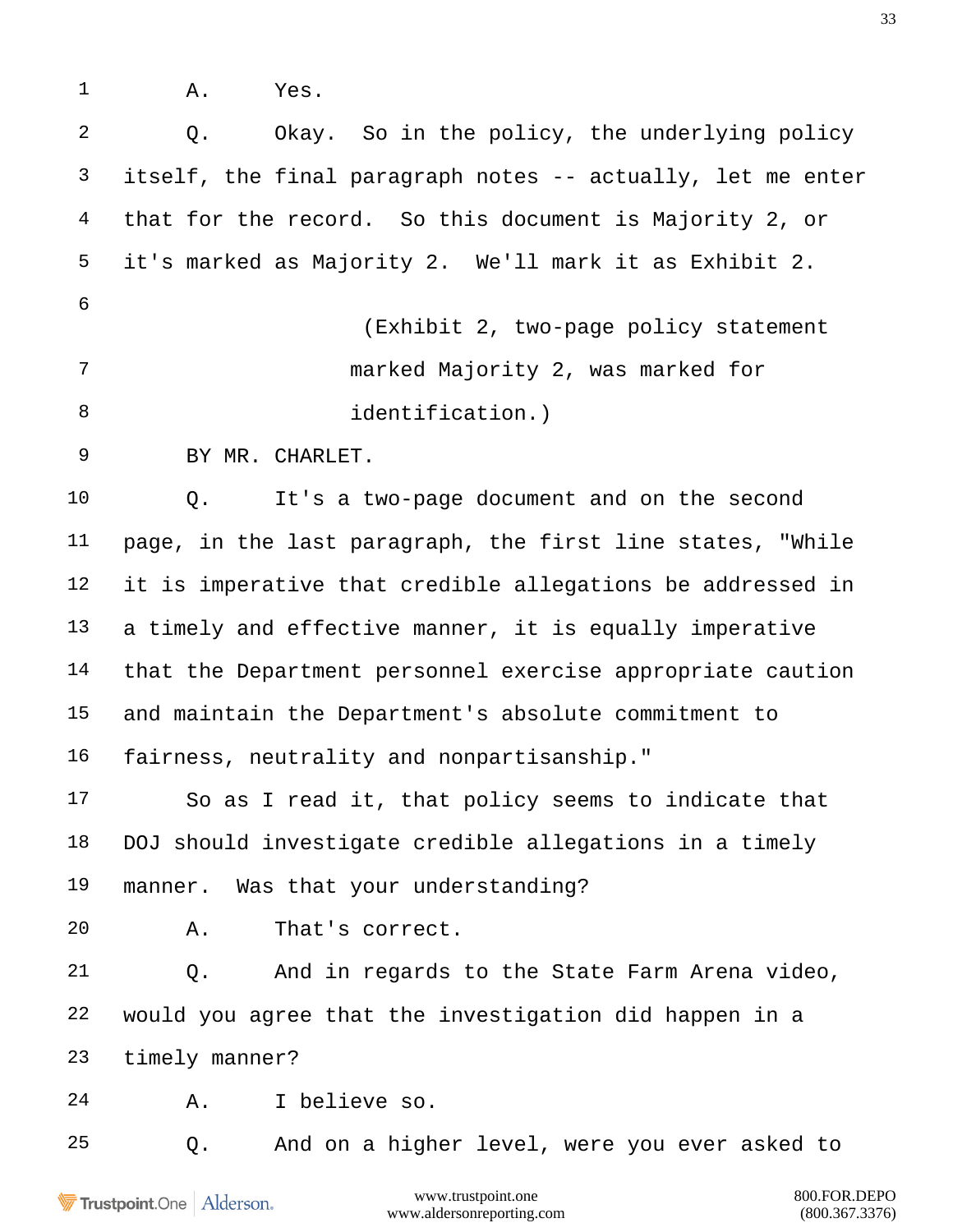look into allegations that you didn't find credible?

A. No.

 Q. So let's go back to the actual allegations in this email. So the interviews that AG Barr wanted to conduct in Atlanta were related to allegations that we discussed previously, that poll workers at State Farm Arena were stuffing ballots into suitcases.

8 Were you aware -- or sorry.

 When were you aware that the Georgia Secretary of State's office had investigated the allegations and concluded they were unfounded?

 A. I saw at least the implementation manager, Gabe Sterling, was on TV giving an interview of explaining away the video, and so that was the first time that he represented they looked into it, they'd done some investigation. I didn't know what they exactly did but that's when I became aware that at least the Secretary of State's office had look into the video.

 Q. And based on your previous testimony, this email is on December 7th so you would have been several days into your own investigation into this issue, is that correct?

A. Yes.

 Q. Do you know exactly why Mr. Donoghue forwarded this exchange to you?

Trustpoint.One Alderson.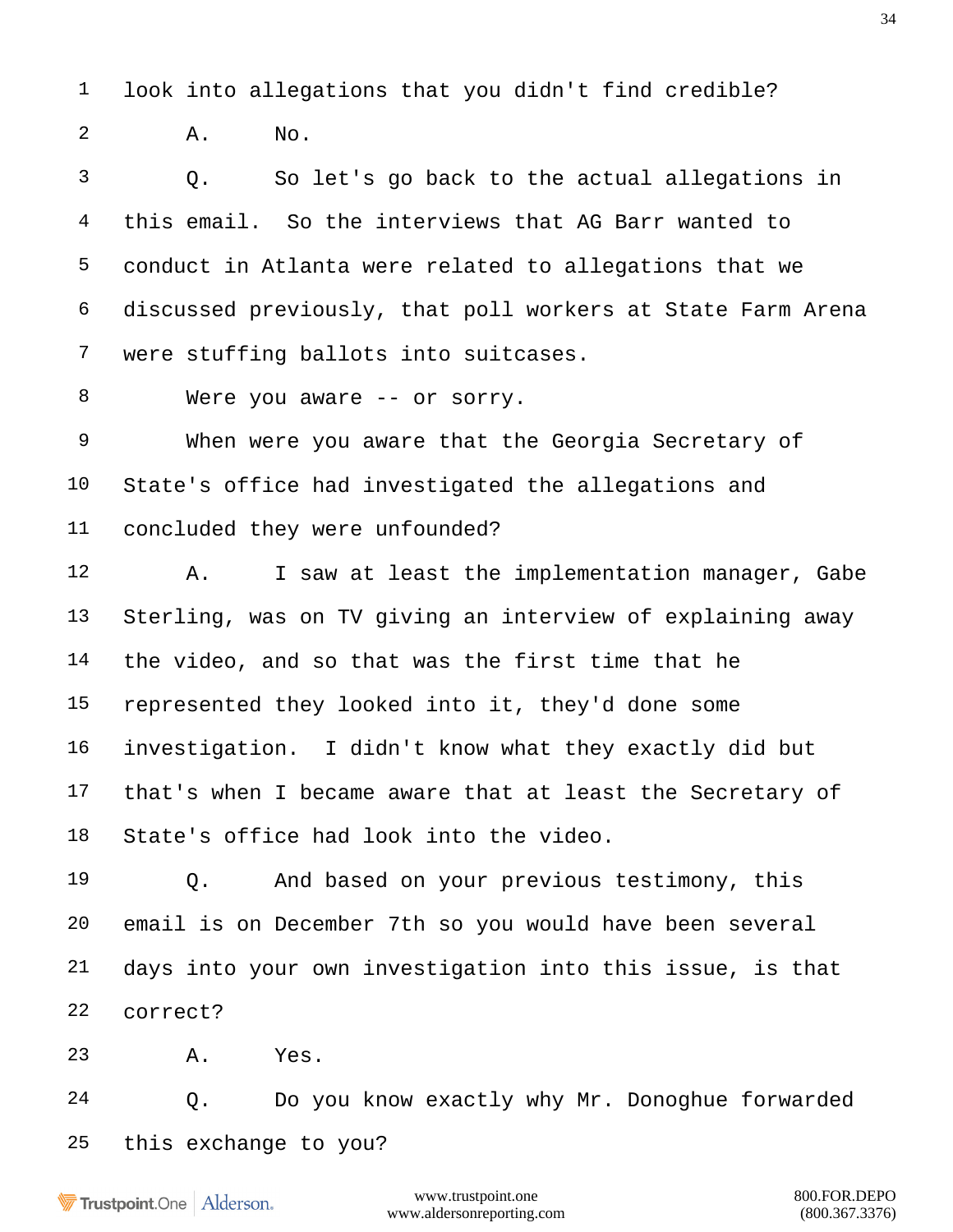A. I think it was just to let me know that he had raised the issue with the FBI or talked -- discussed it with the FBI.

 Q. And as you said, your office did not conclude that these allegations were credible, is that correct? A. Ultimately, yes.

 Q. And do you recall about when you -- or sorry. Did you relay these conclusions back to either 9 Mr. Donoghue or Mr. Rosen or AG Barr, and could you just help us understand exactly when that took place?

 A. It was a couple of days after or the night of when the FBI completed their interviews. I just had a short call with the Attorney General, wanted to let him know that we've done all these things, we tracked down the witnesses, the FBI talked to them, it was consistent with what we knew before with respect to the audio.

17 I told him that I personally looked at the video and listened to the interview audio and found the witnesses' statements to be consistent with what's been reported and that I don't see anything that would give an indication that the suitcase, the alleged suitcase or box was anything irregular other than there was some misunderstanding as to why the poll workers left the State Farm Arena -- or not poll workers -- the poll watchers left the State Farm Arena. There was nothing nefarious to open any kind of

Trustpoint.One Alderson.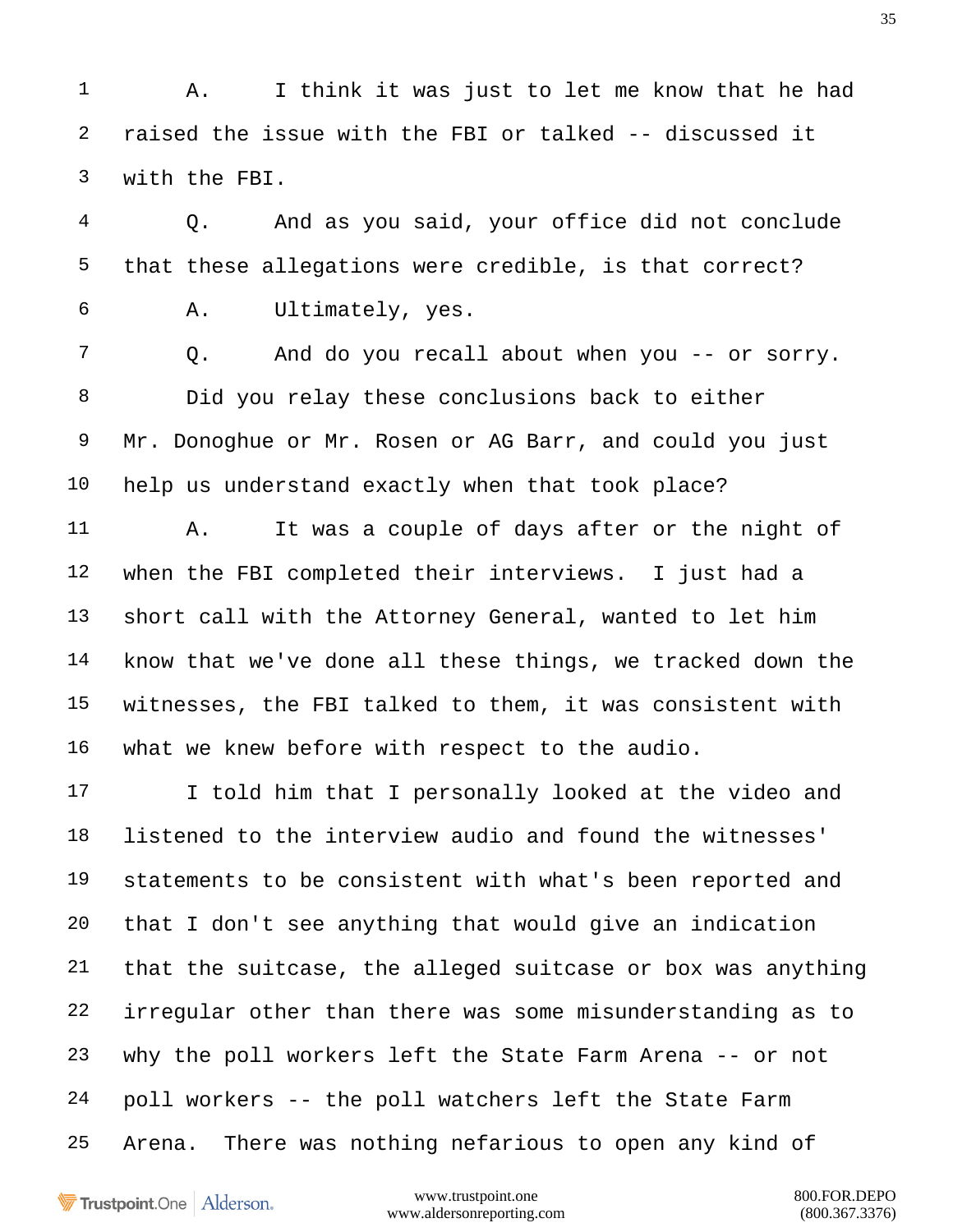case.

Q. Okay. Thank you.

 So our time is running short in this round so I'm going to turn back to my colleague, Ms. Zdeb, to finish out this round of questioning for the Majority.

Ms. Zdeb. Thank you, Joe.

BY MS. ZDEB:

 Q. Mr. Pak, I wanted to follow up on a couple of other aspects of the lengthy and quite helpful and detailed explanation that you provided us about the State Farm situation.

12 I think you indicated that it was on December 4th that Attorney General Barr had this discussion with you about something else, but that during the course of that discussion, he raised these allegations which had just been made in the public domain; is that correct?

A. That's correct.

18 0. And I think you said he raised it by way of saying that he was preparing to have some sort of conversation with the President and he was hoping you could look into the allegations in preparation for that conversation.

Did I hear that correctly?

 A. No. He called me and the conversation came up like this. He asked me if I've seen the videotape that's

Trustpoint.One Alderson.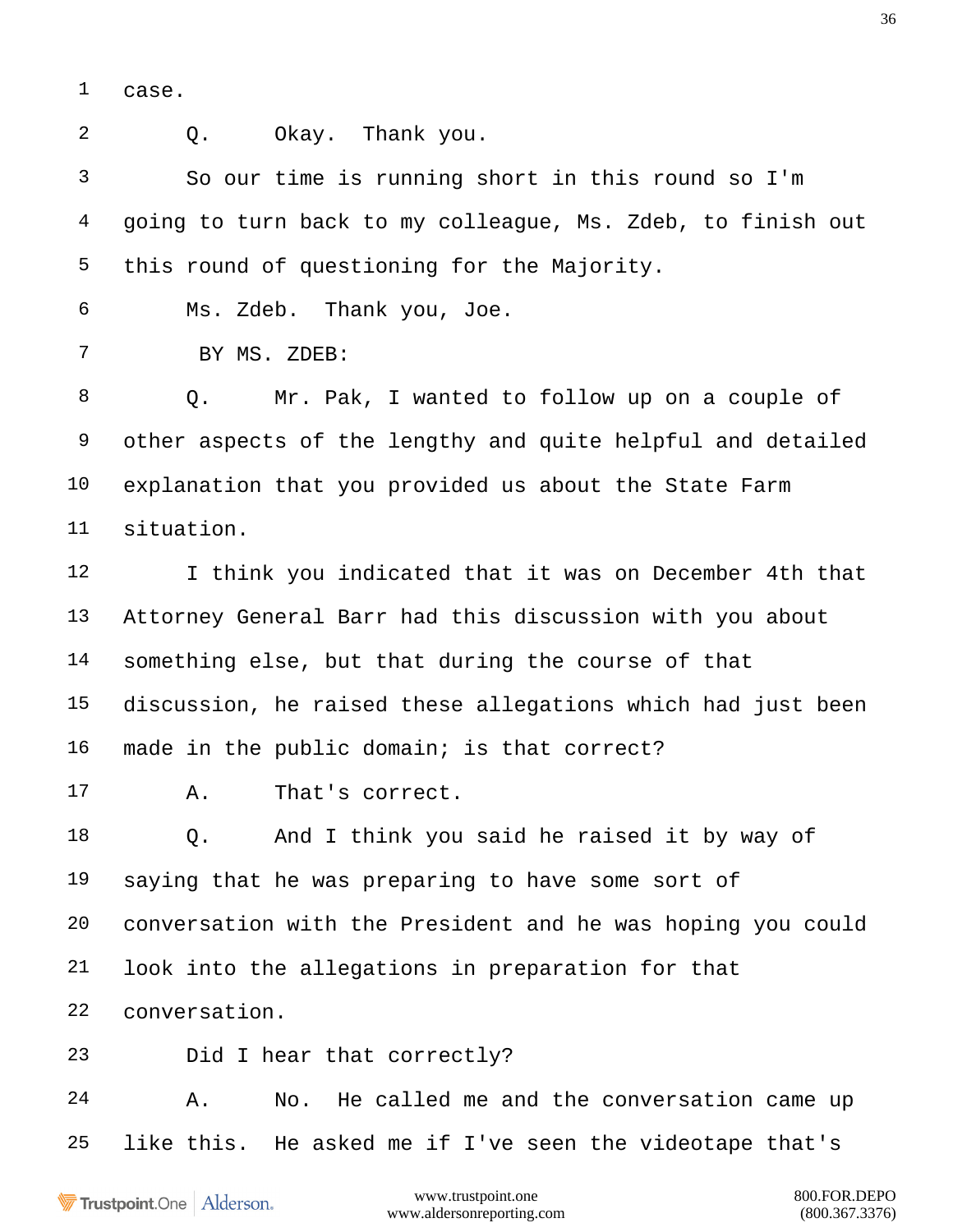been in the news about the alleged suitcase. The reason I know it's December 4th is because there was the Senate hearing -- it was the Senate committee hearing on kind of the election integrity or whatever they were having happening at the state capitol occurred the day before. And so that's how I know it was the following day. It hit the news and I saw the news and that's why. And then it was that morning when AG Barr and I had a conversation.

 What he mentioned was a couple of days ago, to Mr. Charlet's question, a couple of days ago he had announced that at that time the Department had no evidence of widespread fraud. And what he said was the allegation Giuliani is making is pretty serious and I want to make sure that -- you know, I have to go to the White House for -- to discuss other matters, but this might come up. So could you get to the bottom of this and make it a priority for us, for me. And that's the gist of exactly what he said.

 Q. Did he indicate when he was going to the White House?

A. No.

 Q. Did he ever follow up with you after that meeting to give you a readout or indicate one way or the other whether the Giuliani State Farm allegations came up during the course of that White House meeting?

**Trustpoint**.One Alderson.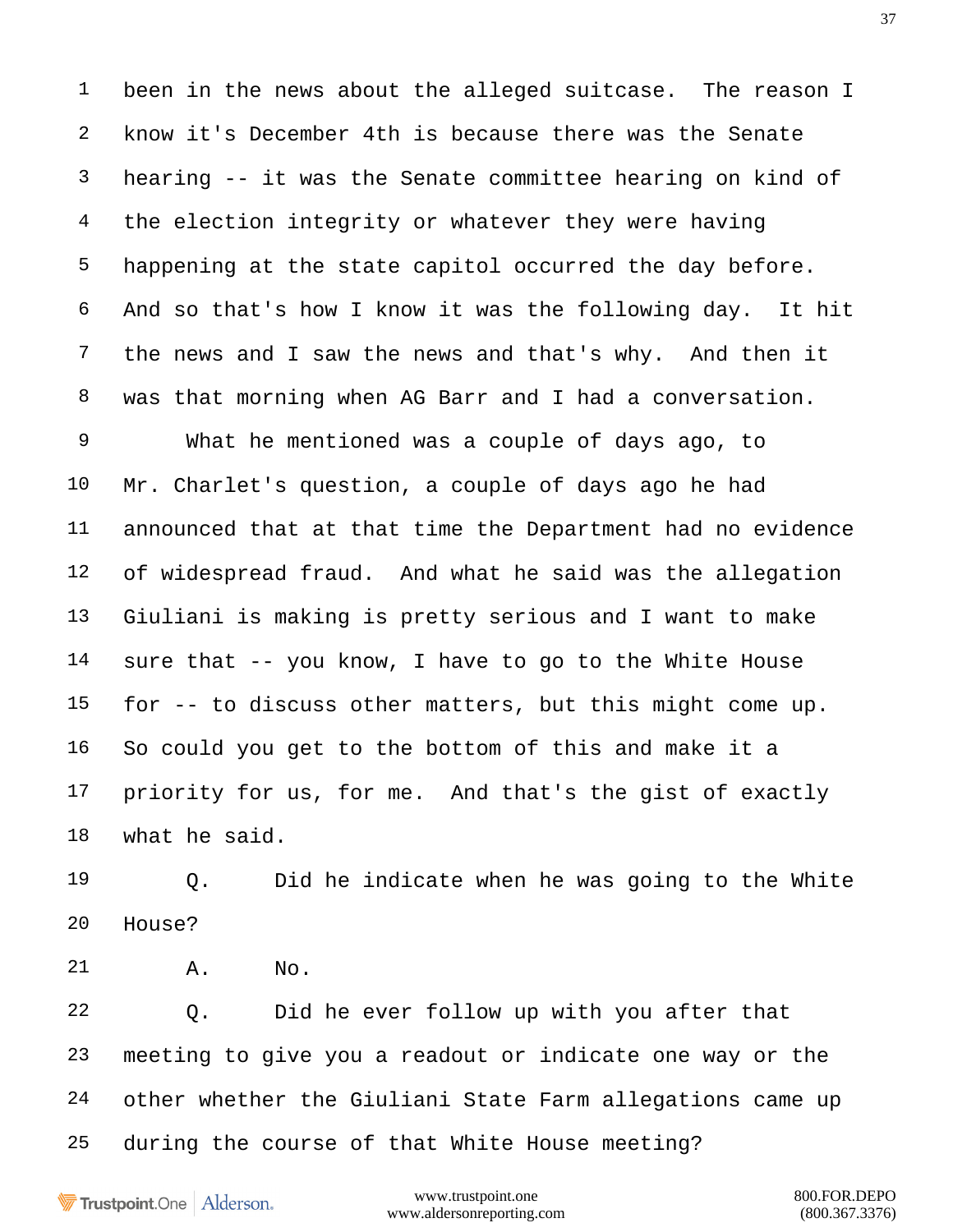- 
- A. He did not.

 Q. Did he or anyone else, either within or outside the Department, ever ask you to speak with Mr. Giuliani in connection with these allegations?

A. He did not.

 Q. Were you ever asked to speak with Mr. Giuliani in connection with any other allegations?

8 A. No.

 Q. And I think you somewhat addressed this in your explanation earlier, but just to make sure I'm understanding the thought process on your part and on the Department's part more generally, you've discussed how the Secretary of State's office was already, to your knowledge, looking into these allegations and I think you actually described at a certain point that the FBI ended up coordinating with some of their investigators on your interviews.

 I'm curious if you ever considered simply not interjecting the Department and the FBI at that point and deferring to the Secretary of State's judgment and, if not, why not?

 A. Well, first of all, I don't know what investigations they did. I just know that they did something. And so at the same time, I don't really give directions to the FBI on operational matters. I just ask

Trustpoint.One Alderson.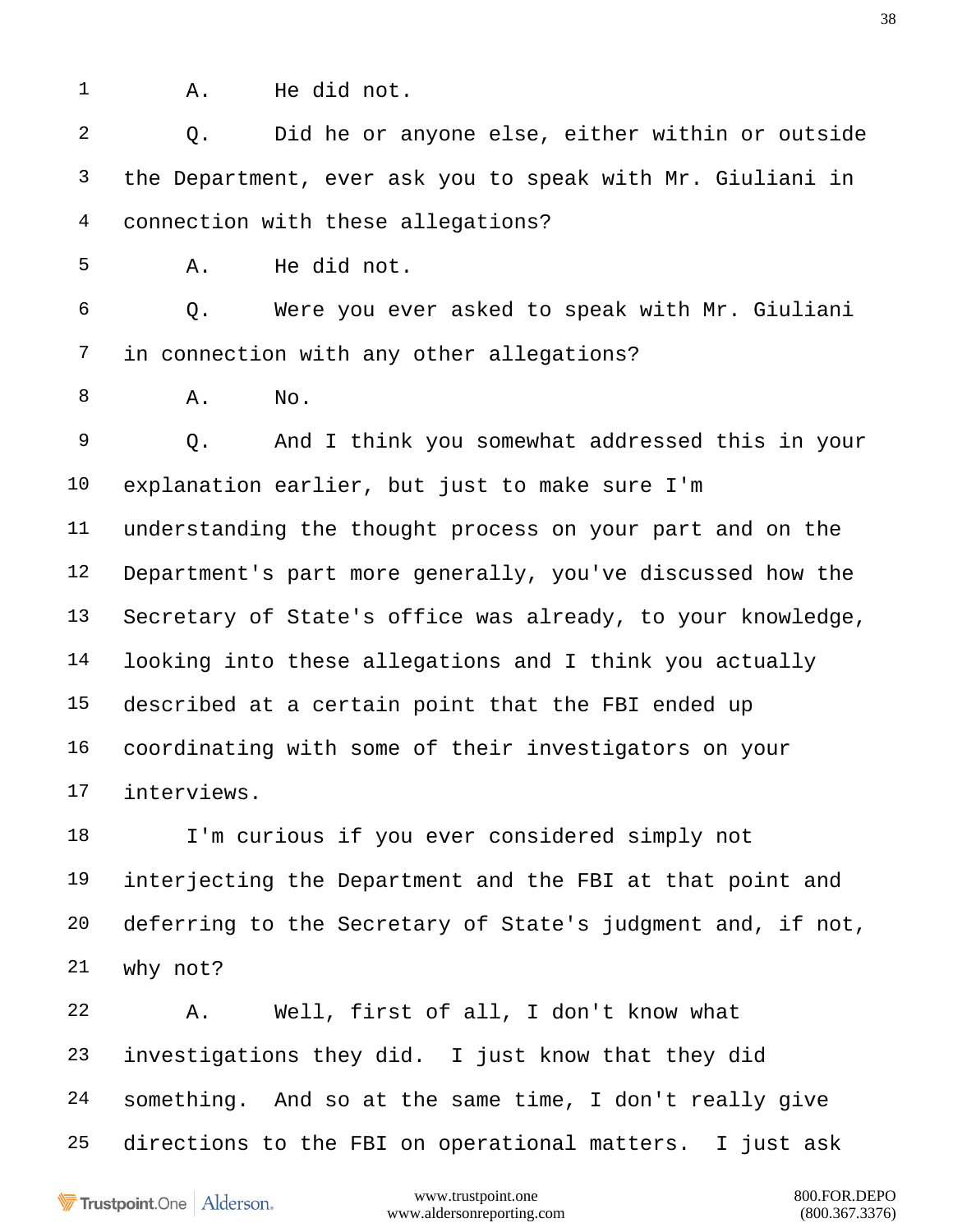them to -- that the AG wanted to get to the bottom of it, try to conduct those interviews.

 It was the FBI's decision to do it together. And so I don't have a full picture of what exactly investigations the Secretary of State's office did. And we're federal law enforcement and we trust the federal agencies to do it right. So I just left it to the FBI to kind of figure out how best that they're going to do the investigation.

 Q. Thank you. I think we actually have a little bit of time left on our initial round, but I also think that this is probably a good time for a quick break. So unless Joe has other questions at this point, I think we can probably conclude our first round a couple of minutes early, take a quick break and then come back and turn it over to Senator Grassley's staff.

Would that work for you, Mr. Pak?

A. That'd be great.

Ms. Zdeb. Josh, does that work for you?

Mr. Flynn-Brown. Yes, that's fine. Thank you.

 Ms. Zdeb. So it's 11:24. How about we come back at 11:30.

Mr. Flynn-Brown. That's fine with me.

 Ms. Zdeb. We can go off the record and we'll come back shortly.

(Recess.)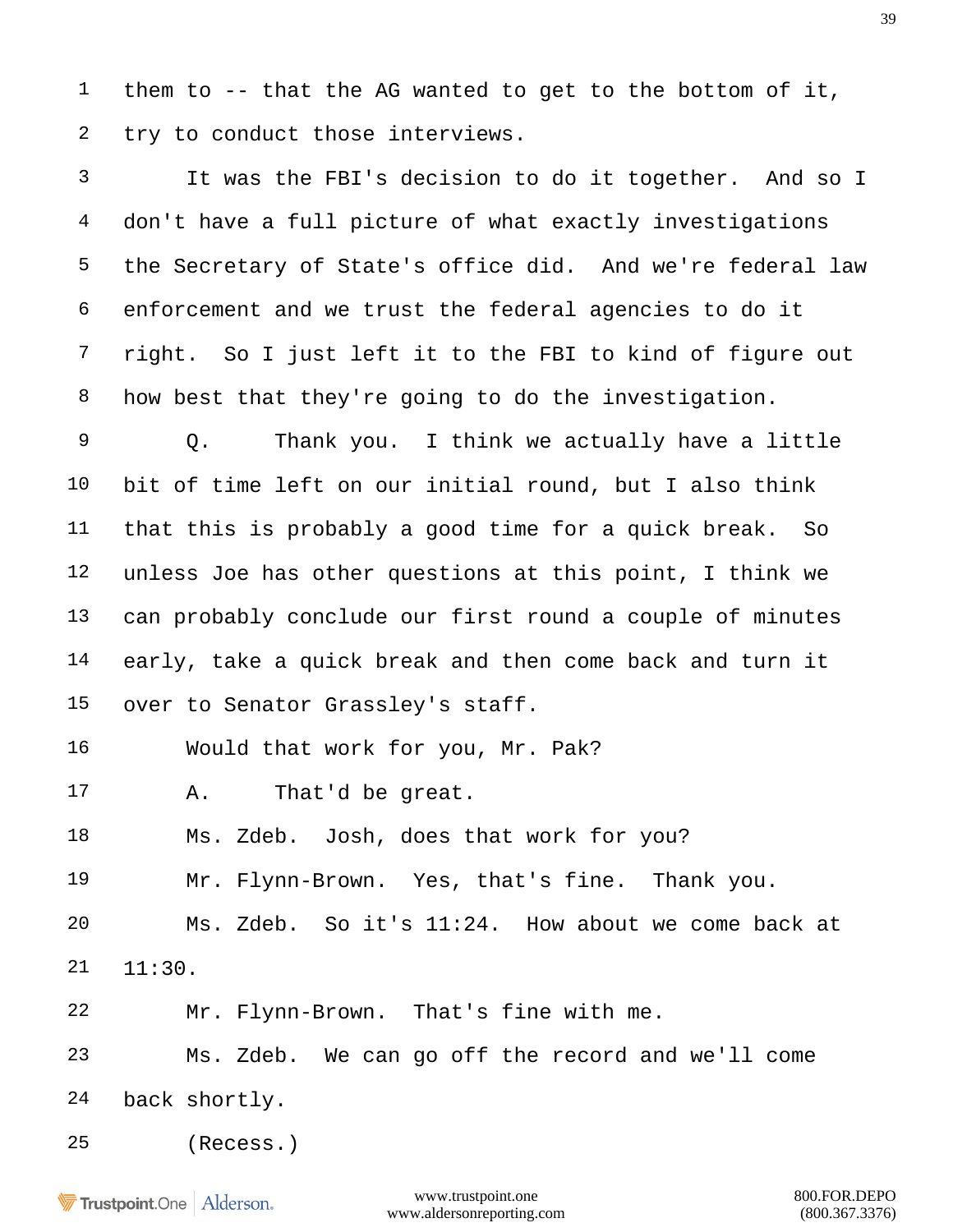Ms. Zdeb. It is 11:31 and we can go back on the record. And before I turn it over to Senator Grassley's staff, I wanted to note for the record that we have been joined by one additional attorney for the Department, if she could introduce herself for the record, please. Ms. Calce. Good morning, everyone. My name is Christina Calce. I'm with the Office of Legislative Affairs. I'm taking over for my colleague, Kira Antell. Ms. Zdeb. Josh, over to you. Mr. Flynn-Brown. Thank you, Sara. I appreciate it. 11 BY MR. FLYNN-BROWN: 12 0. Mr. Pak, thank you again for your time today. First thing's first, can you hear me okay? A. Yes, I can. Q. Great. Thank you again. I'd like to go back to my colleagues on the other side of the aisle, his questioning in the beginning and ask a few follow-up questions. So you had mentioned, I believe, in an answer to him, and please correct me if I get this wrong, that you mentioned sensitive investigative reports that were sent to the DAG's office, the deputy attorney general's office, with respect to sensitive investigations. Did I hear you correct? A. It's not just for investigations, but it's anything related to something that the deputy attorney

Trustpoint.One Alderson.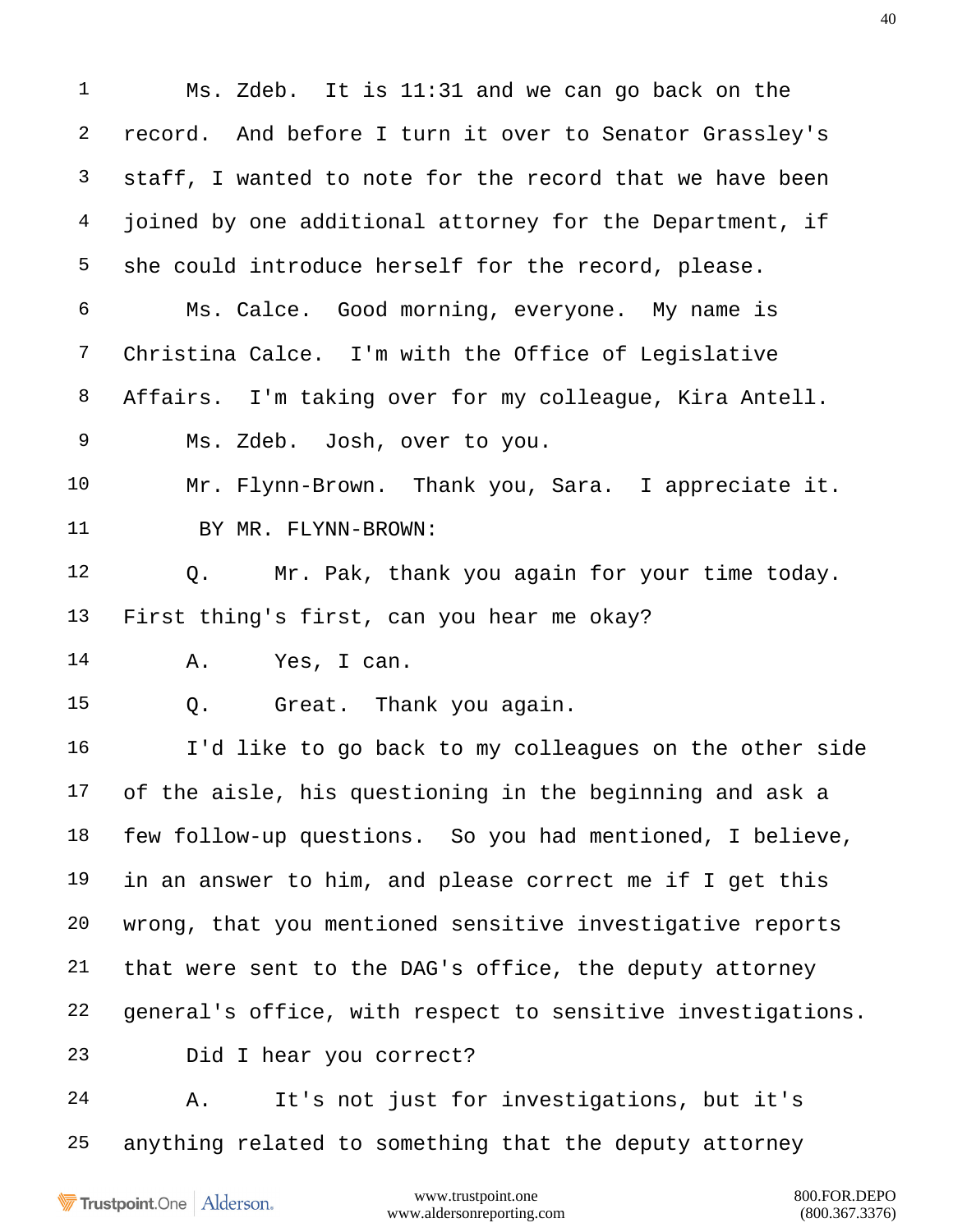general's office should be made aware of.

Q. Okay.

 A. It could be a small thing as one of the AUSA's laptop got stolen out of a car, you know, because there's sensitive info. So it's a reporting system that was developed for reporting various things that the front office should know about.

 Q. Understood. Okay. So all U.S. Attorney's 9 Offices have this reporting structure over to Main Justice, specifically --

A. That's correct.

12 0. -- the deputy attorney general.

 A. That's correct. And other things. We obviously talk to the associate deputy attorney generals and the PADAG all the time as necessary. So it's not the only structure or method to kind of report things up, but 17 it's the main one that people rely on.

 Q. Okay. Thank you for that. So bound up in that reporting structure, then, would be reports relating to election fraud and election crime allegations during the 2020 election, is that correct?

A. If it was something of substance, yes.

 Q. Okay. So can you say how many election-related reports regarding 2020 were sent up that reporting chain? Mr. Weinsheimer. I would object to that question.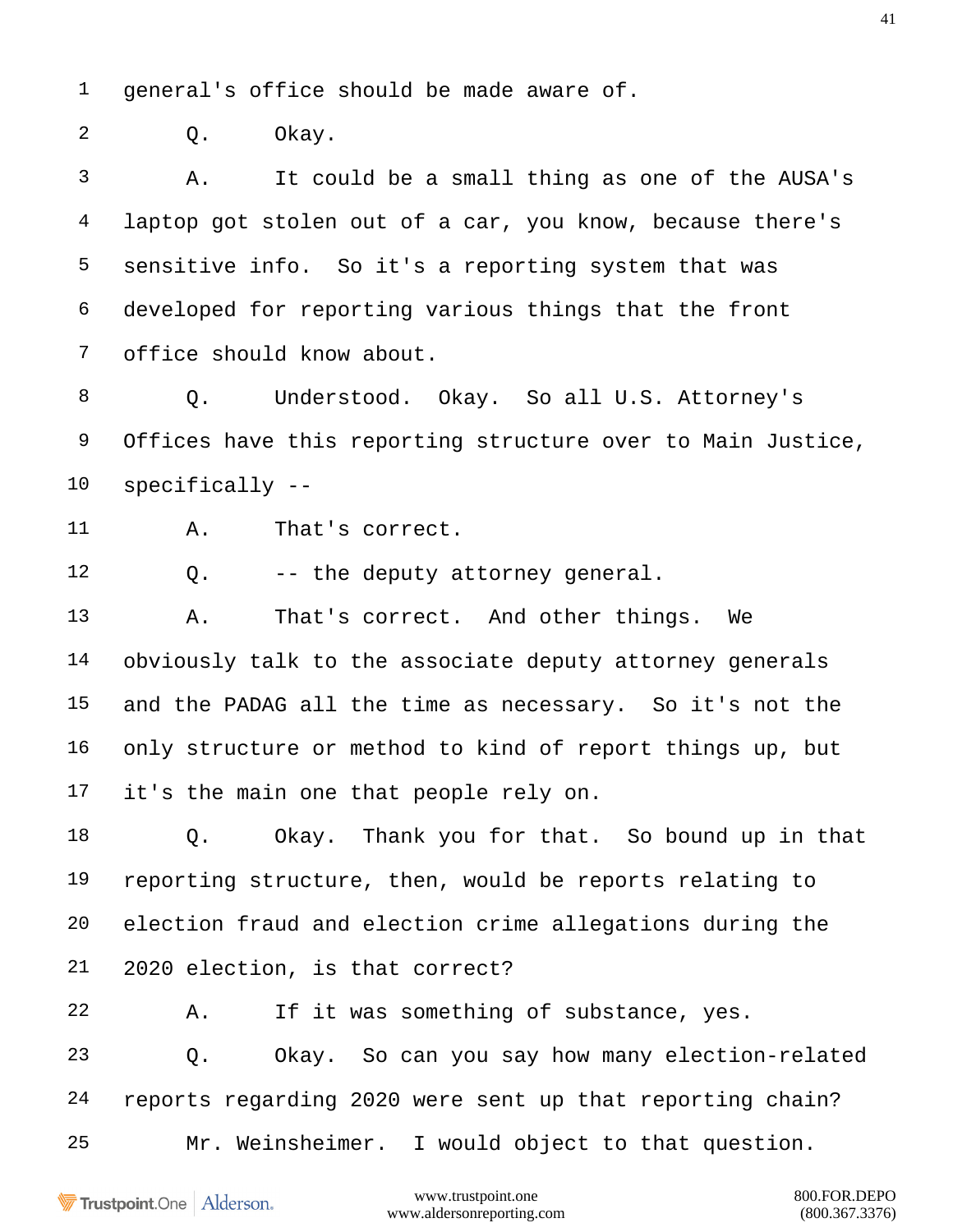It's beyond the scope of the authorization. Mr. Flynn-Brown. I think it's precisely in scope and a very critical question for him to answer. Mr. Weinsheimer. The scope of the authorization deals with the circumstances on which he left and about pressure that was placed on him from the White House or the Department leadership offices to investigate specific instances of alleged voter fraud. This question goes beyond that scope. BY MR. FLYNN-BROWN: Q. Mr. Pak, I assume that -- Mr. Flynn-Brown. Maybe I should ask your counsel, but your counsel defers to the Department's position, is that correct? Mr. Kang. Yes, we do. Mr. Flynn-Brown. Thank you, sir. BY MR. FLYNN-BROWN: 18 Q. So with respect to this reporting structure and other U.S. Attorney's Offices nationwide, would you then see what their reports were or could you only see your reports going to this -- to the DAG's office? A. I do not have any way to view what other offices file. Q. Okay. So you mentioned that, with respect to the December 4th call with Attorney General Barr, then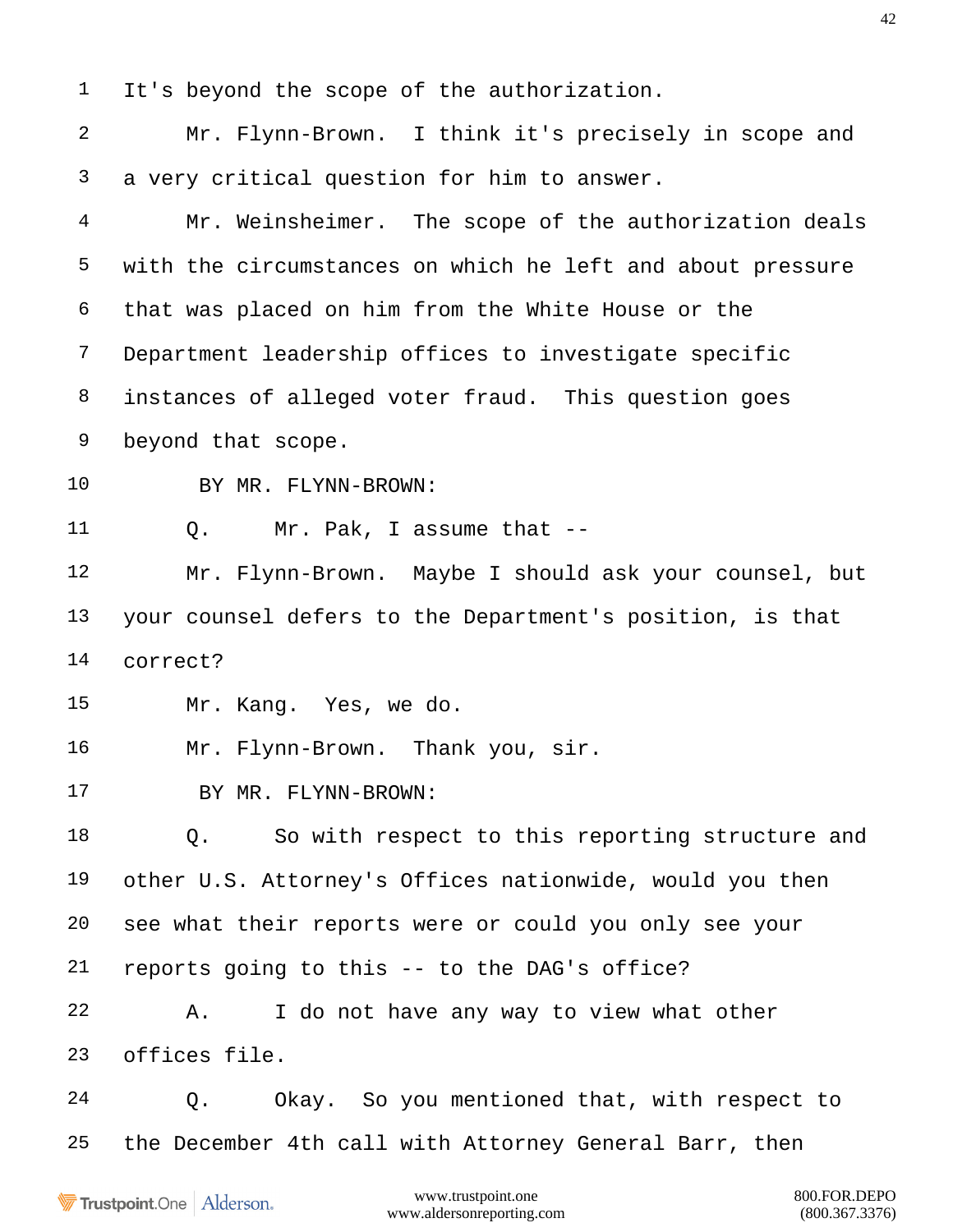Attorney General Barr, relating to the -- the allegations relating to the State Farm Arena video, you had mentioned I believe -- and again, please correct me if I'm wrong here -- there were two or three days from the call with Attorney General Barr before you got an audio recording, but it wasn't clear to me, unless I missed it, what that audio recording was for.

 A. So I reached out to the Secretary of State's office to see if there was any memorandum of interviews that they've done interviewing the various people who were depicted in the video. My understanding is they did not have any memorandum of interviews.

 Instead, while they interviewed the individuals that 14 night, they recorded all the interviews, the statements and explanation made by the people that are depicted in the video. That audio recording file was provided to me by the lead investigator of the Secretary of State's office. And that's the audio that I reviewed.

 Q. Okay. So these are the audio recordings of the interviews that the Georgia Secretary of State's office performed?

A. Correct.

 Q. Do you know when those interviews took place that were audio recorded?

A. I don't know exactly, but I believe it was the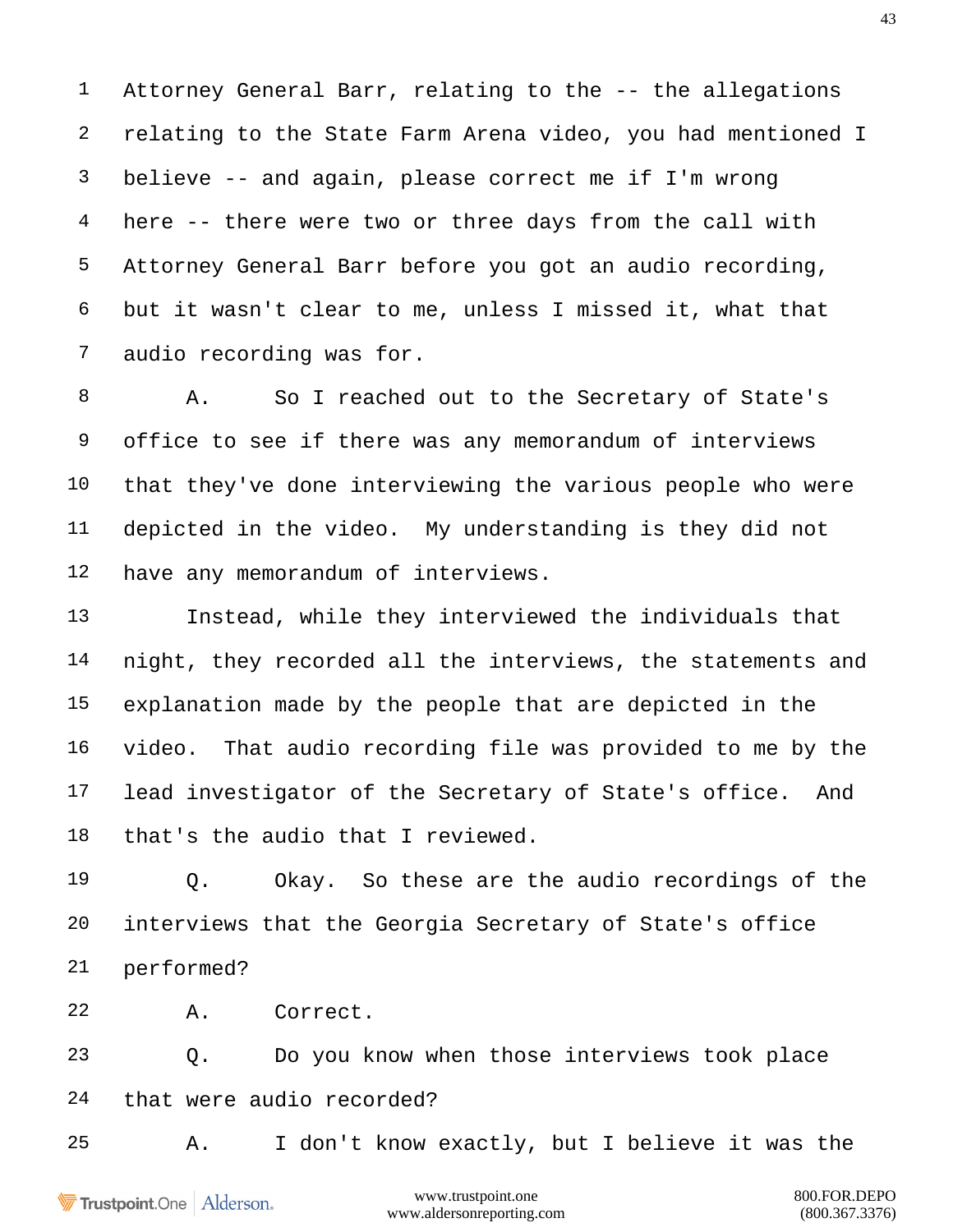next day when they reconvened to continue the processing of the ballots.

 Q. Okay. With respect to the interviews that were eventually done by the FBI relating to these same allegations, I believe you said -- and again, correct me if I'm wrong here. I don't want to mischaracterize this -- I think you said maybe three to four days from the December 4 call, the FBI interviewed the same folks in the audio recording.

 Is that accurate or was it -- is that three to four days incorrect?

A. I think that's correct.

 Q. And so that puts us roughly at December 8th approximately when the interviews took place. And at what point did the attorney general become aware that the FBI had interviewed these folks and that the allegations were not credible?

 A. I do not know that other than I spoke to the attorney general when the interviews were completed and told them that there was nothing inconsistent about the facts as we knew it at that time, based on the interviews. Q. And Mr. Pak, did you ever speak to President Trump about the 2020 election?

A. No.

Q. When did you first hear about voter fraud and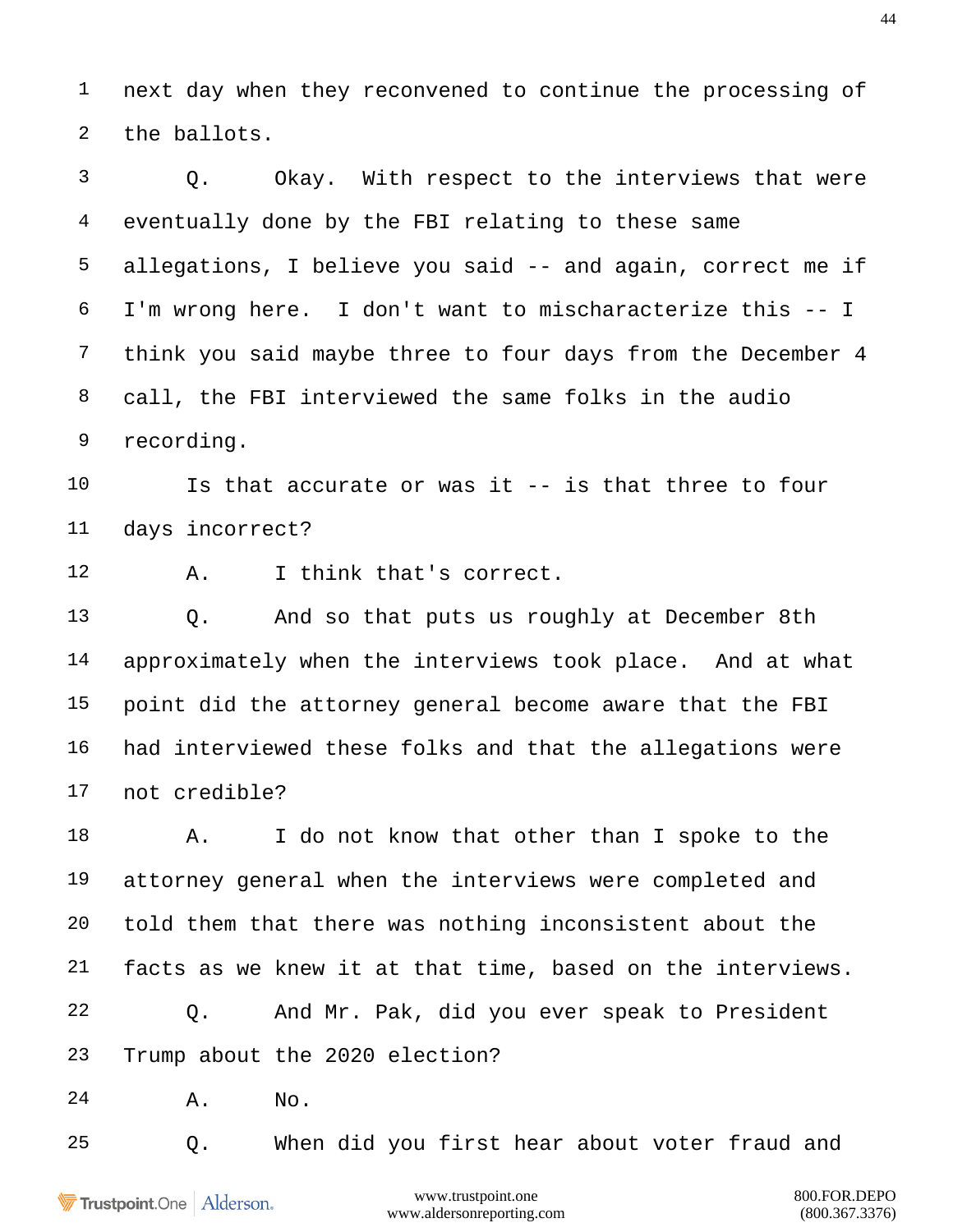election crime related allegations relating to the 2020 election?

 A. I saw it on the news, I believe, after the general election. I think there were various folks making allegations that there were fraud and also that the election was stolen. Q. Do you know when you started to hear about those allegations time-wise? Date-wise? A. I heard it on the news. I'm sorry? Q. Date-wise, do you have an approximate date when you started hearing about these types of allegations? A. It was within a few days after the actual election. I want to say starting the following day, I think there were some discussions about -- in the news. And this is not -- I want to make clear that this is not from the official channels I heard this from. This is from the news, because that was what was covered in the news. I mean, everybody was -- I think every news outlet was focused on the election, and I think that various elected leaders were making allegations about how the election was fraudulent. So that's how I heard. Q. Can you give us a description of the examples -- some description of the examples of the types

of voter fraud and election crime allegations that you

received relating to the 2020 election?

**Trustpoint**.One Alderson.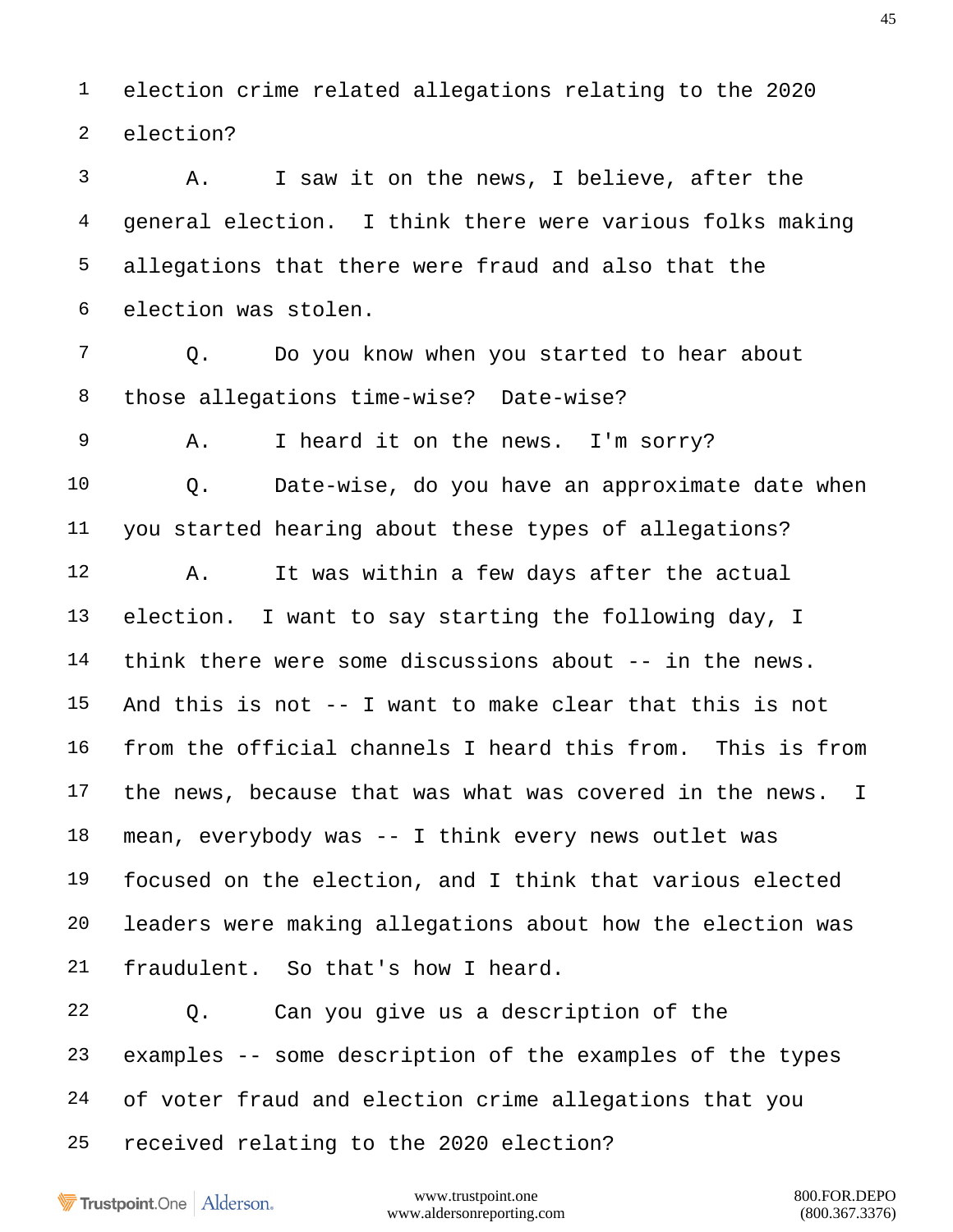Mr. Weinsheimer. I would object to that question as beyond the scope of the authorization. Mr. Flynn-Brown. I think in the Donoghue interview I had five objections. In the Rosen interview, I had one. I have two now. So let's see how many I can rack up today. Mr. Weinsheimer. Then I recommend you stay within the scope and I won't object. Mr. Flynn-Brown. Yeah. Well I -- look, I disagree for the record. Mr. Weinsheimer. I understand. Mr. Flynn-Brown. I think he needs to answer these questions. Mr. Weinsheimer. I understand. 14 BY MR. FLYNN-BROWN. Q. And again, Mr. Pak, your counsel defers to the Justice Department's position here? Mr. Kang. Yes, we do. 18 BY MR. FLYNN-BROWN. Q. Mr. Pak, do you believe it's part of the President's job to ensure the departments and agencies and personnel under his control properly perform their duties and responsibilities on behalf of the American people? A. Yes. Q. Mr. Pak, you mentioned earlier the Public Integrity Section, PIN, and the Elections Crimes Branch is

Trustpoint.One Alderson.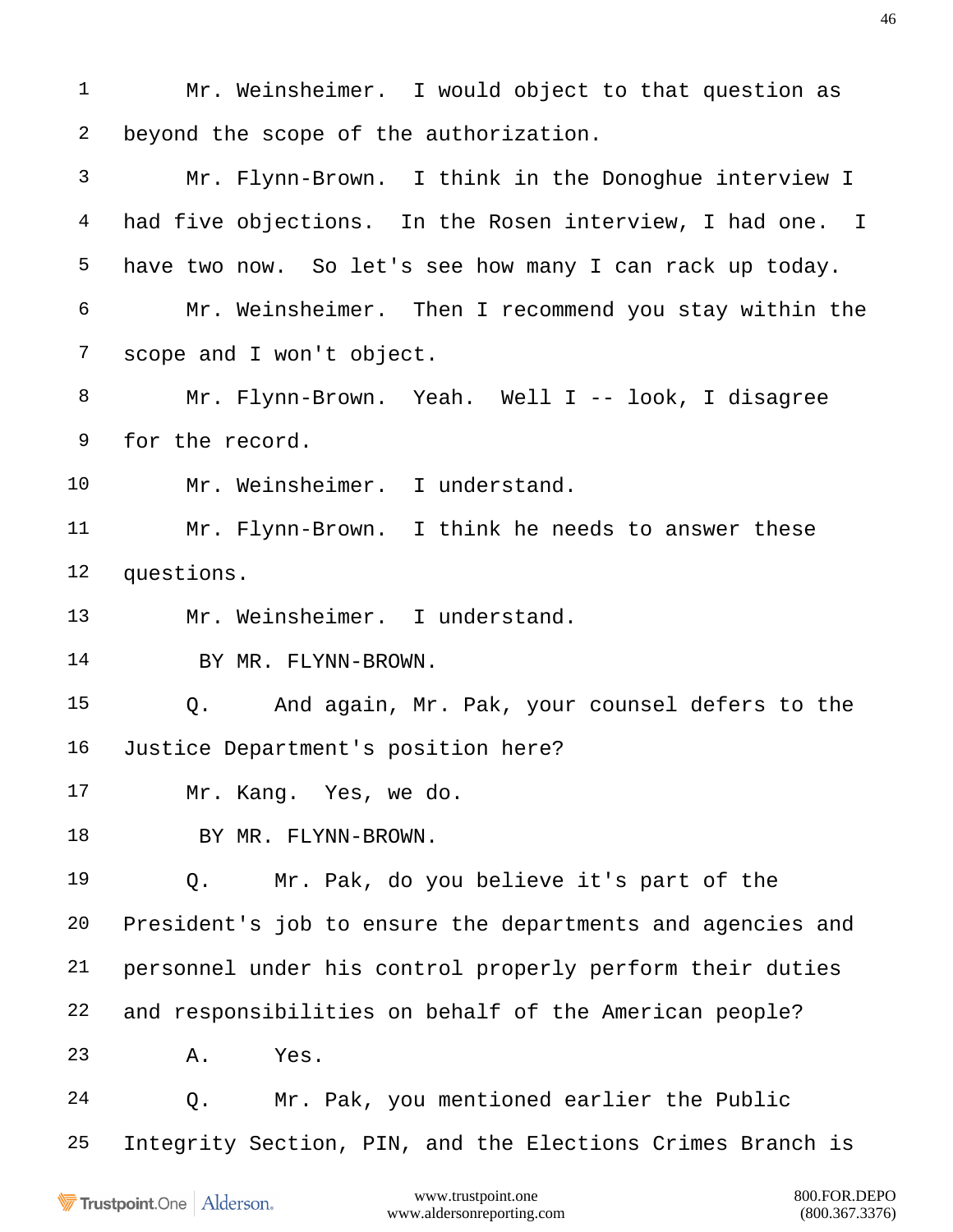within PIN.

 Do you recall who was in charge of the Election Crimes Branch during the 2020 election?

 A. I think it was Corey Amundson at the time. Q. Does the name Richard Pilger ring a bell at all?

 A. It does not, other than what's been reported in the news.

9 0. What's been reported?

 A. I think that he resigned and I think there was some coverage about that. I have not had any personal dealings, nor do I know Mr. Pilger.

13 0. Can you describe to me again in a bit more detail your office's relationship with the Public Integrity unit?

 A. The Justice manual, which is the policy that all U.S. Attorney's Offices and components abide by, it's the policy of the Department, requires that in most instances when it related to election crimes and investigation, even initiating it, that consultation with the branch is necessary.

 In a practical term, we coordinate, certainly, because particularly elections have national consequences and implications, and so the Election Crimes Branch also has resources and subject matter experts so it makes practical

Trustpoint.One Alderson.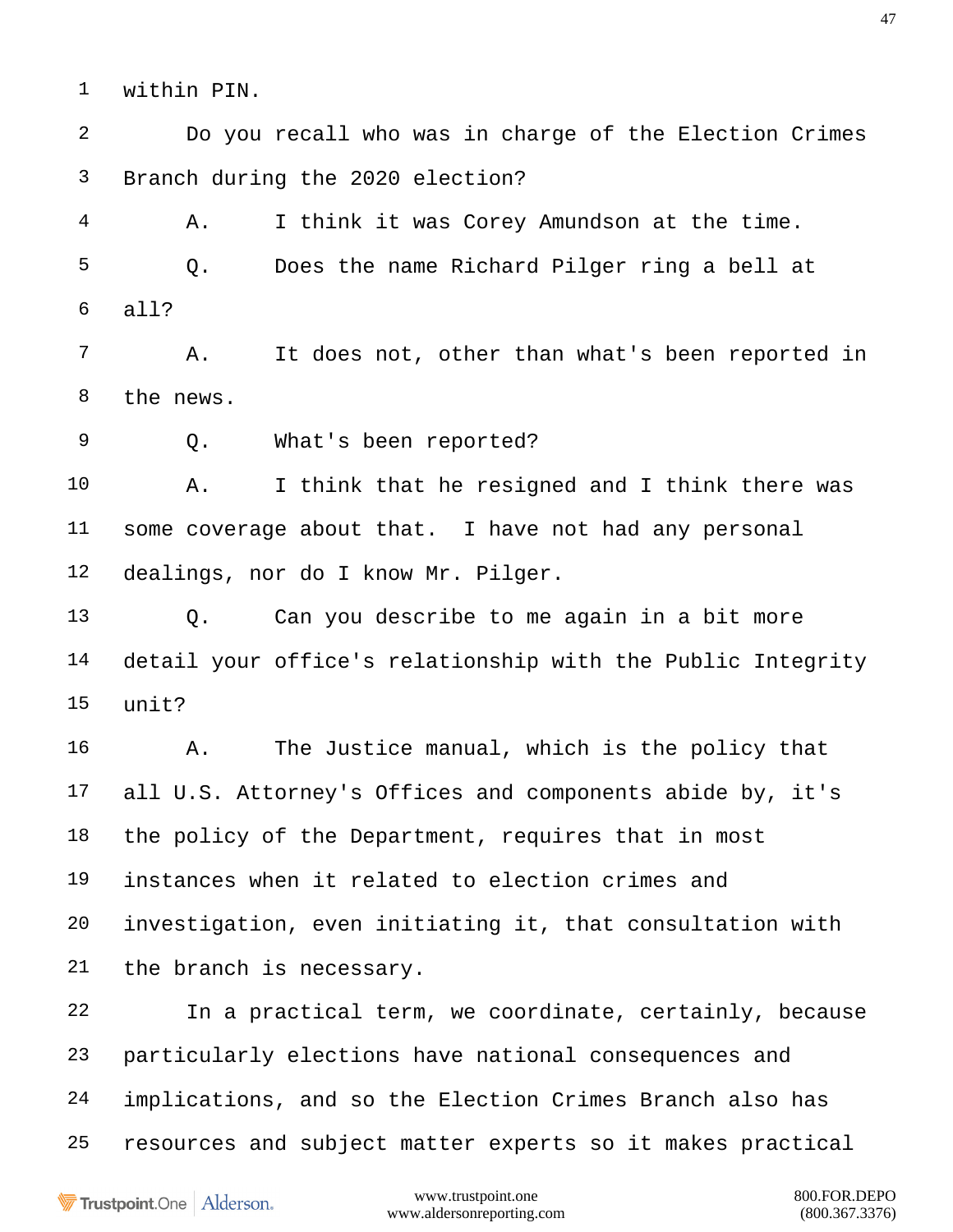sense that the U.S. Attorney's Offices coordinate with that. So that's kind of the relationship that the U.S. Attorney's Offices have.

 Q. And who was your main point of contact for that unit, the Election Crimes Branch?

 A. I do not have -- I personally do not call them directly. The district election officer, I don't know exactly how they're divided up responsibility-wise, but I believe that the Election Crimes Branch has certain individuals assigned to certain districts and so there is a coordination and communication with them. And they also put forth some refreshers and trainings for the district election officers to make sure to discuss and consult with them about particular issues that may come up.

 Q. Now, can the U.S. Attorney's Office proceed with investigative activity without getting approval from the Public Integrity Section?

 A. The Justice manual requires consultation with them so I think by -- since the manual requires consultation, practically speaking, I don't think that ever happens. U.S. Attorney by him or herself would initiate an investigation. If they did, it would be contrary to kind

of what the policy was designed to do.

 Q. So it's a matter of consultation, so you're supposed to apprise them of some of your activity but they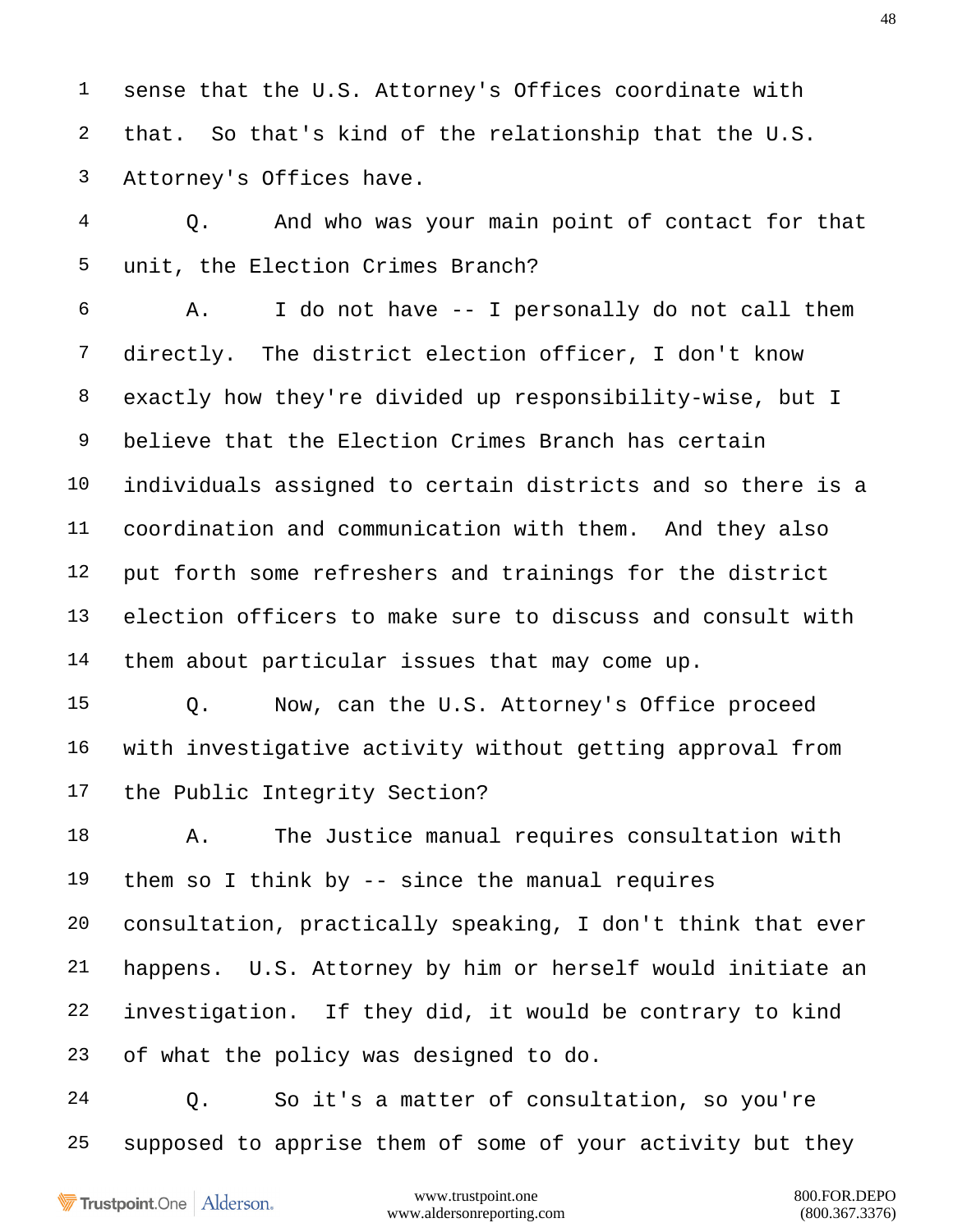don't have the ability to stop you or tell you no. If you need to proceed, you will proceed, is that accurate?

 A. Ultimately I think that's correct, but the deputy attorney general certainly, who oversees both of those components, would have the ultimate authority, along with the Attorney General.

 Q. So then Attorney General Barr, you know, the November memo that my colleague was referring to -- I'll paraphrase this because I don't think this is exact, but generally speaking it says I authorize you to pursue substantial allegations of voting and vote tabulation irregularities prior to the certification of elections in your jurisdiction in certain cases.

 This forward-leaning posture, was it different before this memo was issued?

 A. I think it was pretty similar. Like I said, my view of the memo was that it was emphasizing kind of the authority that we have, and that if there is substantial allegations, the Attorney General wanted us to take a look at it.

 Q. So is it accurate to say that prior to this November 9th Barr memo, DOJ and FBI generally would not take investigative steps until the election has been certified?

A. I think that that's too broad of a

Trustpoint.One Alderson.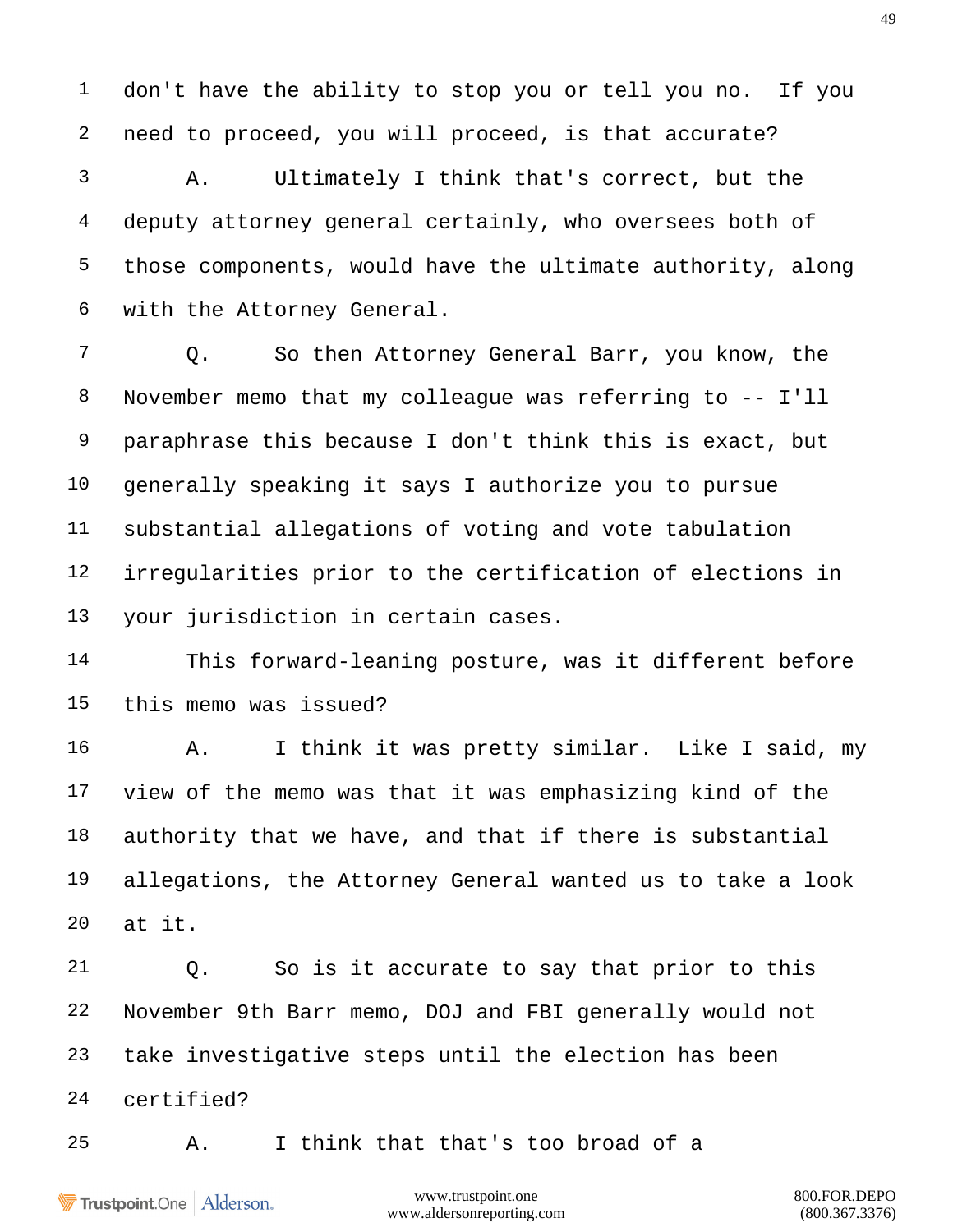characterization but generally, a run-of-the-mill allegations of fraud, I think the policy would be that you defer the investigation of it until all the election process has been concluded.

5 0. Okay. So then with respect to the Barr memo, you know, what was the effect of it? Did it shift any policy or did it simply more finely tune and focus the existing policy?

 A. I viewed it as it finely tuned the existing policy.

Q. I see.

 A. I didn't think it was a huge shift in the current policy.

 Q. Did you agree that that policy needed to be fine-tuned and more focused?

 A. Yeah, I believe so. I do think that -- I think the general default rule is that you don't do any investigation but there are circumstances where it may justify doing some preliminary inquiries and I think the Attorney General's memo reemphasize and clarify that you can in fact do that.

 Q. So, sir, what do you think the -- let me say it this way then. What are the risks attendant to not taking investigative steps prior to certification?

A. It depends on what the allegation is. I think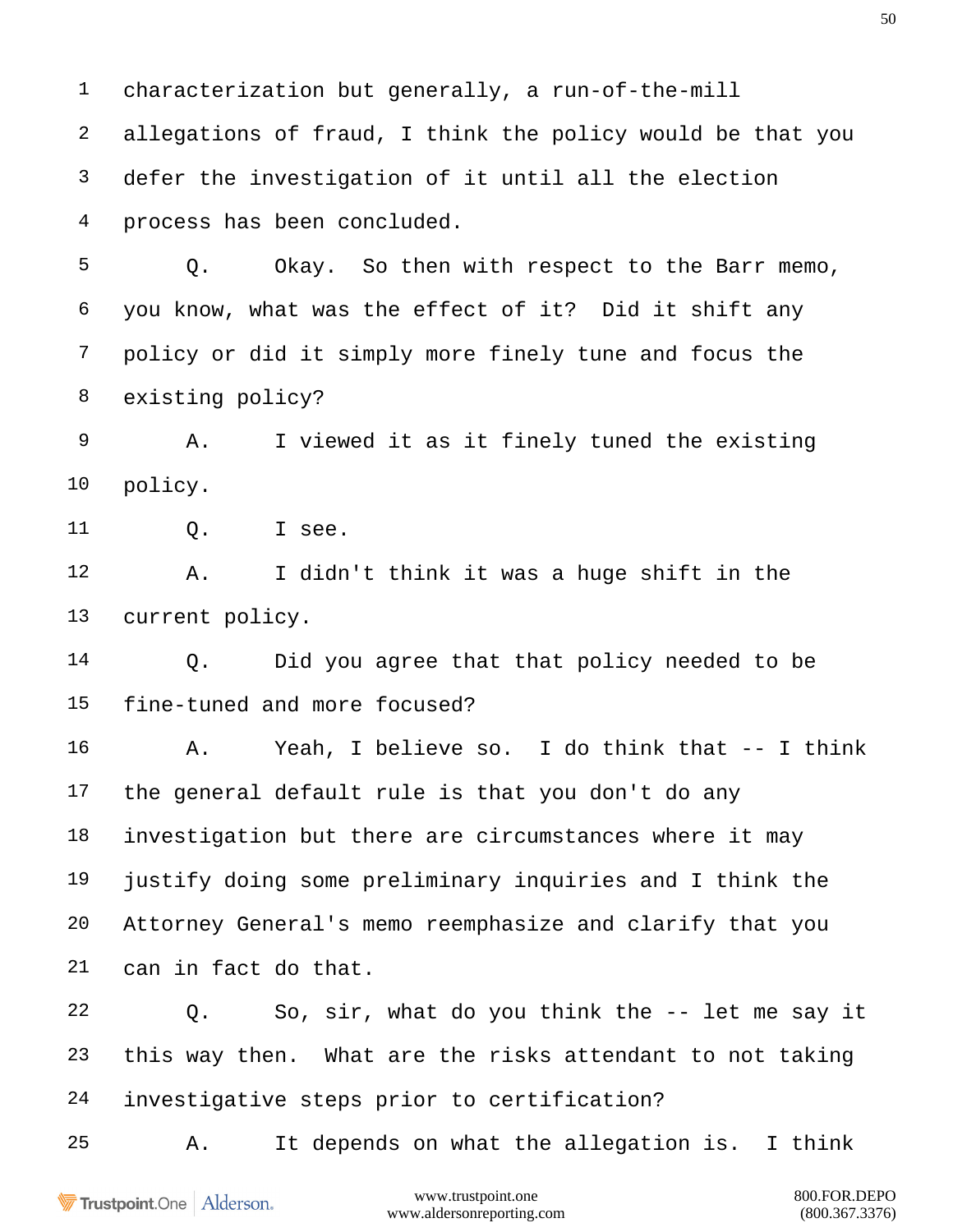you ultimately, for example, if there is spoliation of evidence or destruction of evidence or threat of physical harm to particular people, I think you would consider doing something before the actual certification or completion of the election process. And it would be fact-intensive.

 So loss of evidence and also physical harm I think would be two examples I could think of that may justify doing something prior to the final certification.

 Q. So you got into this a little bit in the first hour regarding the vetting process, or I should say the intake process with respect to some of the voting fraud, election-related allegations. You mentioned the DEO, right? The DEO. And the DEO is an official within the U.S. Attorney's Office?

 A. It is an assistant U.S. Attorney that the United States Attorney designates as the point person for election-related issues.

 Q. Okay. So for the 2020 election, then, who was your DEO?

 A. Assistant -- actually, he was senior litigation counsel, Brent Gray.

 Q. So he was basically the intake officer for allegations that came specifically to your office?

A. That's correct.

Q. So he would take them in. Did he have a team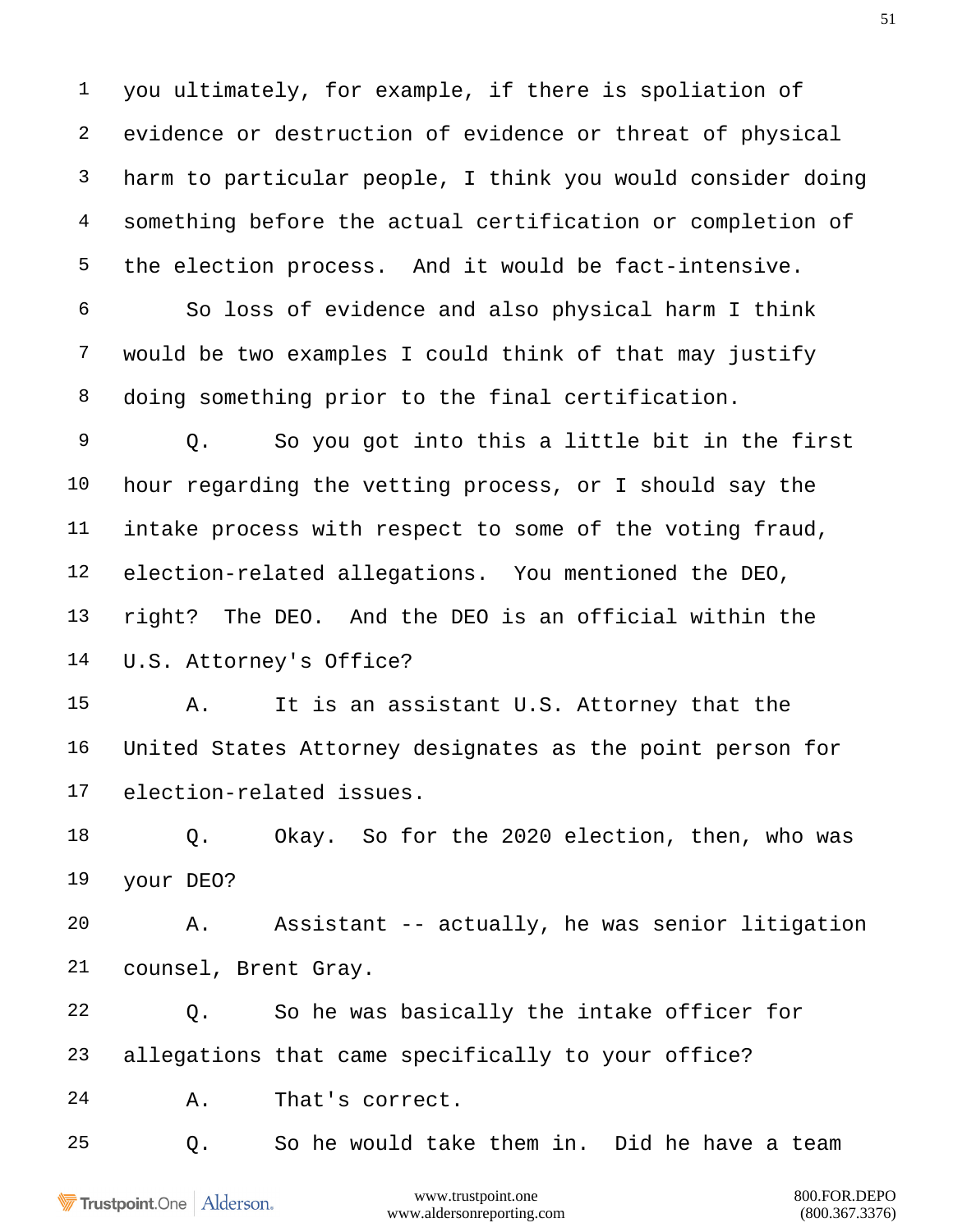of people to help him vet or was he a one-man crew? A. He had resources asking the other AUSAs to help track that down, but primarily he would be the legal advisor, so to speak, with the FBI's group that's responsible for investigating allegations. Q. And what is the name of that FBI group? A. I think the FBI, I think it was Public Integrity. I think they called it Public Integrity. Q. Okay. So this gentleman would then interface with the FBI, but he also had other individuals within your office that would assist him as he needed? A. Correct. 13 0. And then from there, after they vet these allegations, after the DEO and the FBI vet the allegations, if they're substantial enough, then where do the allegations go? A. If there is enough evidence to justify opening a case, that would be elevated to the front office, crim chief, if necessary to even the United States Attorney, like myself. In consultation with the Election Crimes Branch, we would open up the case. Q. And when you say crim chief, who is the crim chief? Is that a crim chief for you or is that a crim chief back in Washington, D.C.? A. Crim chief in my office.

Trustpoint.One Alderson.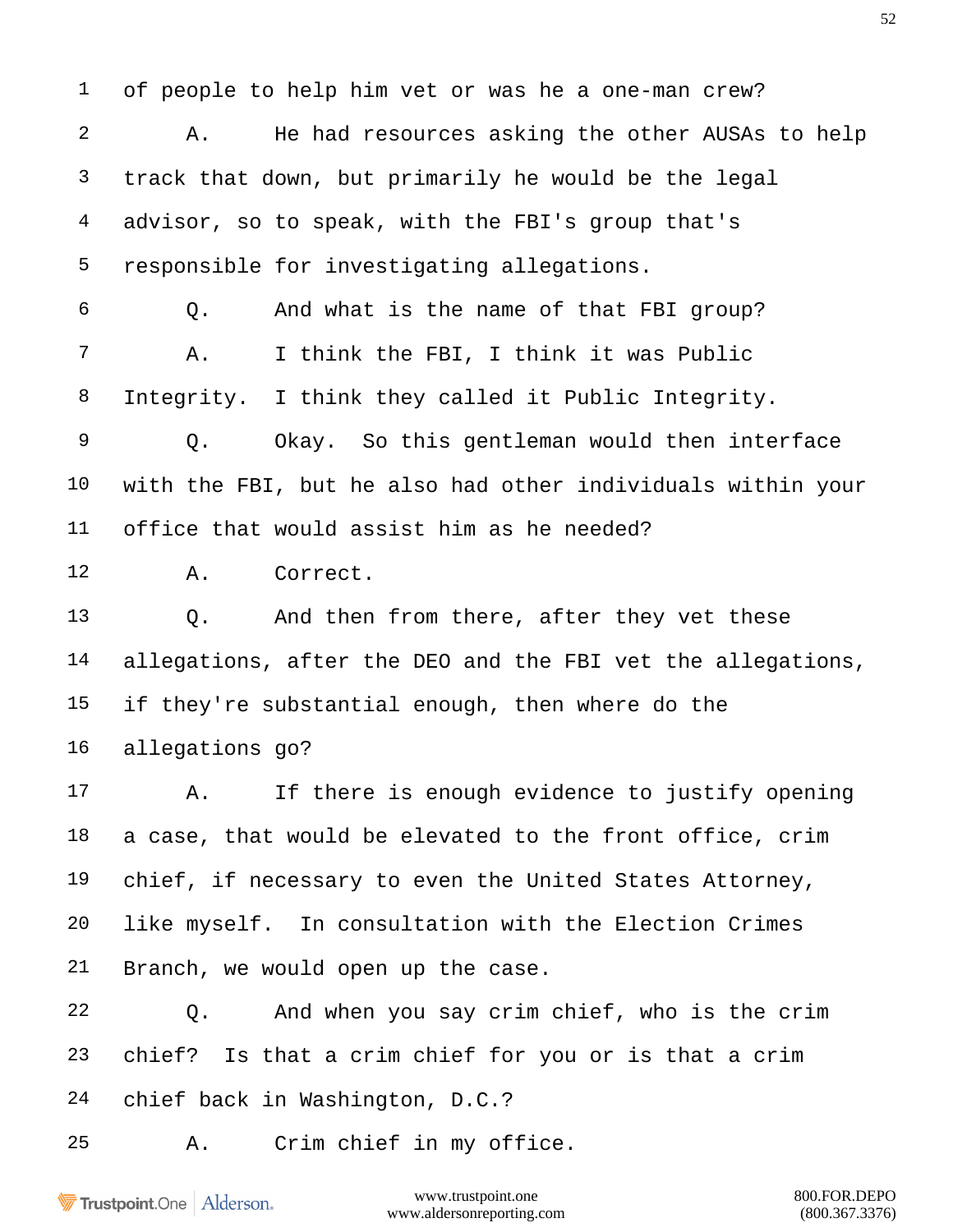1 0. And who was that?

 Mr. Weinsheimer. I would object to identifying who the individuals are. I didn't object to the DEO because that's something that was public. But to the extent that this is nonpublic information, I would object to it. BY MR. FLYNN-BROWN. 7 0. Okay. So you have the crim chief, and whoever

 that is then looks at all the material before him or her, and then if it's substantial enough or credible enough, however you want to describe it, it then is moved up to you, sir, at that point?

 A. No. The section chief or the crim chief have authority to open up the matter.

Q. Okay.

 A. If it's a matter that's substantial or big or that's sensitive that the U.S. Attorney should be made aware, then that would be elevated to me in regular reporting.

 Q. And how many items were elevated to you as part of regular reporting for 2020?

 Mr. Weinsheimer. I would object as beyond the scope of the authorization.

 Mr. Flynn-Brown. I think Congress would like to know the answer.

Mr. Weinsheimer. It's beyond the scope of the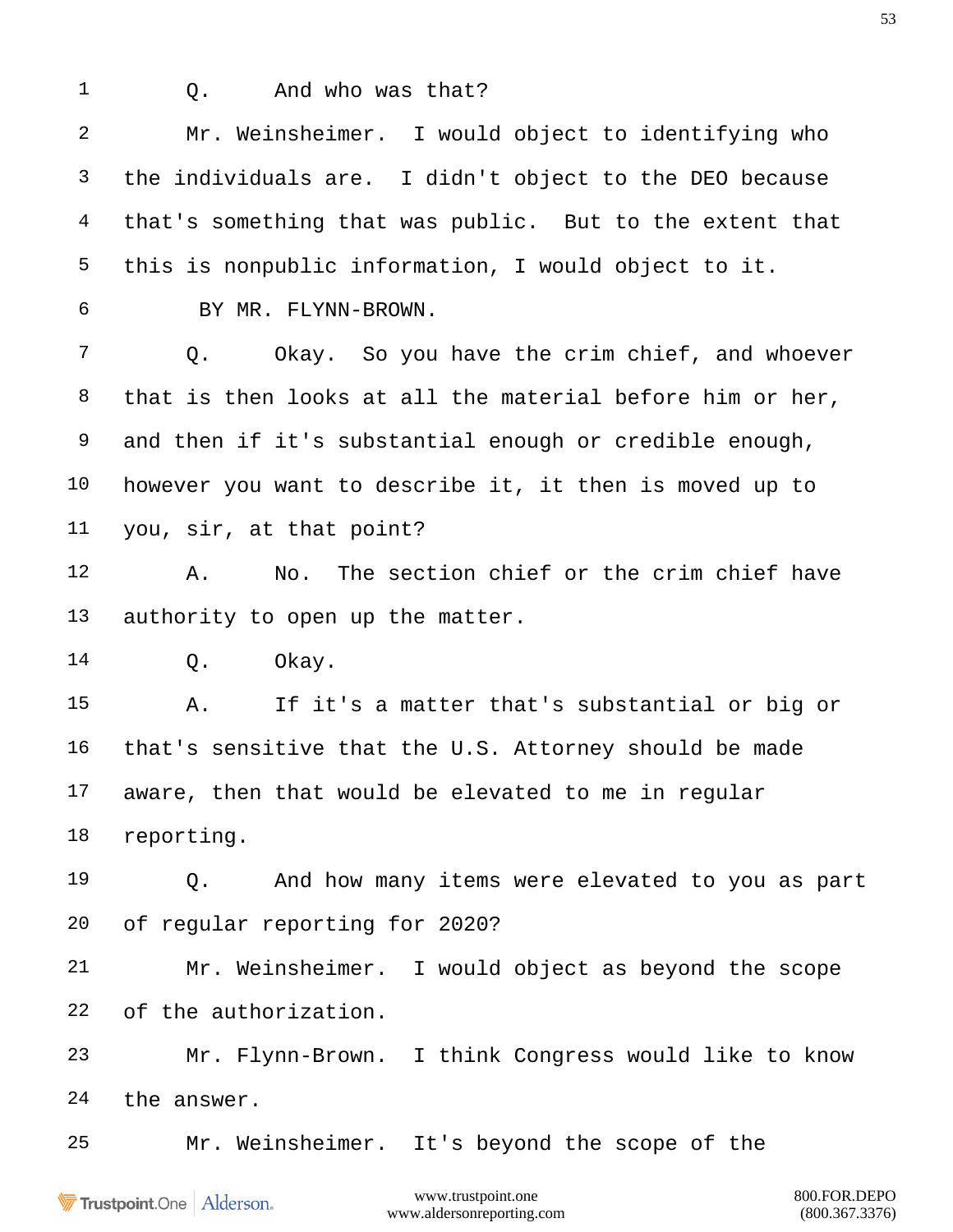authorization.

 Mr. Flynn-Brown. For the record, I disagree. BY MR. FLYNN-BROWN. Q. And, Mr. Pak, your counsel defers to the Justice Department's position on this matter? Mr. Kang. Yes, we do. Mr. Flynn-Brown. Thank you, sir. 8 BY MR. FLYNN-BROWN. Q. Sir, what was your relationship like with the local field offices in Georgia, the FBI field offices to be more precise? A. We had a very close and good working relationship. 14 0. So no issues with them? A. No. Q. Okay. Let's turn to, I believe it's Minority 1, and it's Bates stamped 751 to 754. And sir, let me know when you're there. And if you need to review this, let me know if you need some time. A. Okay. Q. Okay, sir. The email thread begins on Bates 753, I believe, and this is an email from Corey Amundson, the chief of the Public Integrity Section, and he says in part, "As explained below, PIN," the Public Integrity Section, "does not concur in any overt investigative

**Trustpoint**.One Alderson.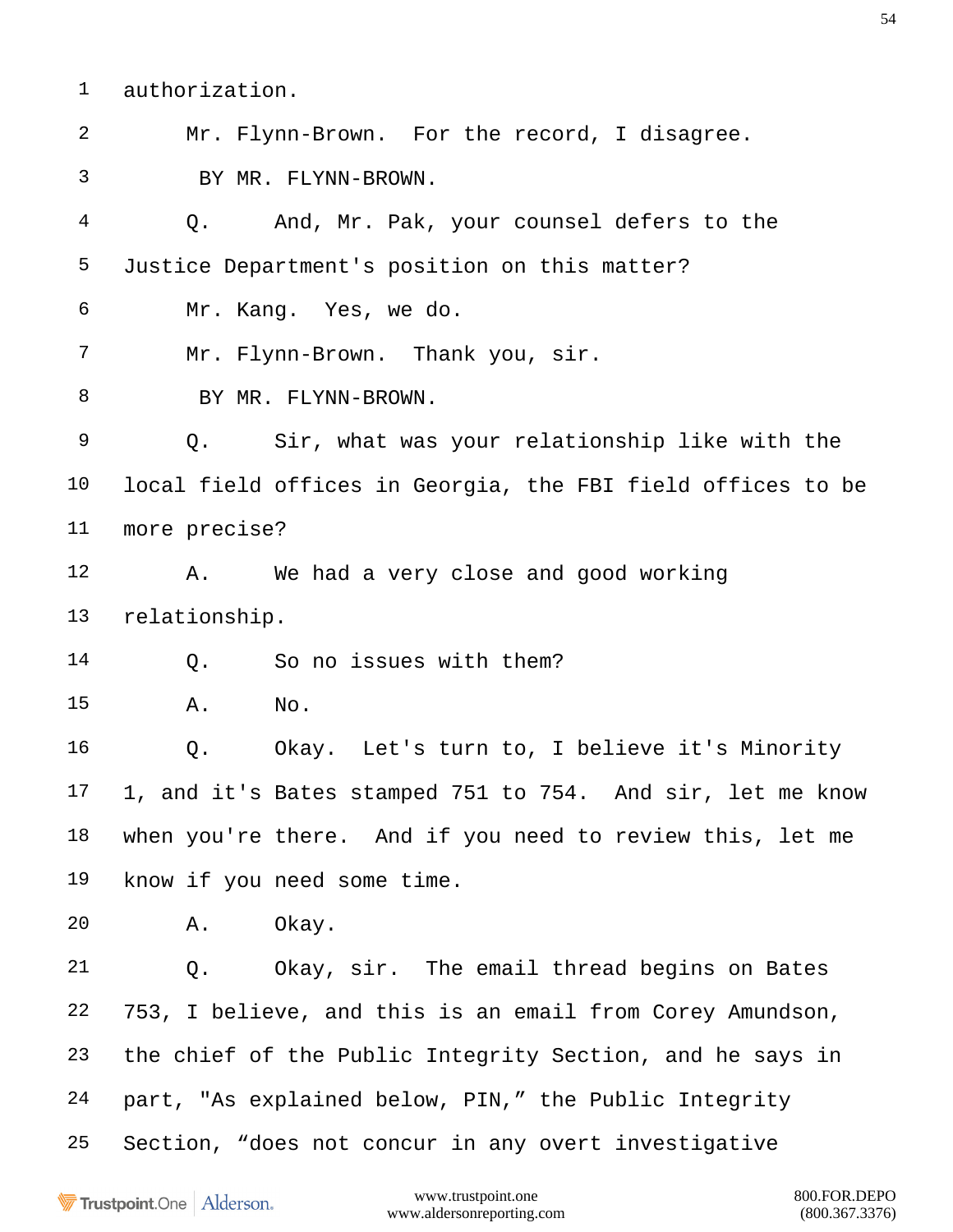activity including the proposed interviews."

 And this is about the State Farm Arena allegations according to the email and you had addressed these earlier in your testimony.

 With respect to the 2020 election, how many times did the Public Integrity Section provide a nonconcurrence to potential investigative activity prior to election certification?

A. This is the only one I know of.

 Q. Same question, I can repeat it in full, but with respect to after election certification.

12 A. I was not made aware of any others.

 Q. And again, who would be the individual that would have apprised you of any nonconcurrences or concurrences from the Public Integrity Section?

 A. I think that would generally come through the district election officer.

Q. And who was that again?

A. Brent Gray.

 Q. Let's turn to Bates stamp 751. And I'm going to read the first paragraph and this is from Richard Donoghue, Acting Attorney General Rosen's deputy at that time, and David Bowdich, then deputy director of the FBI. It says, "Unfortunately, this is a continuation of a policy disagreement between the Election Crimes Branch (ECB) of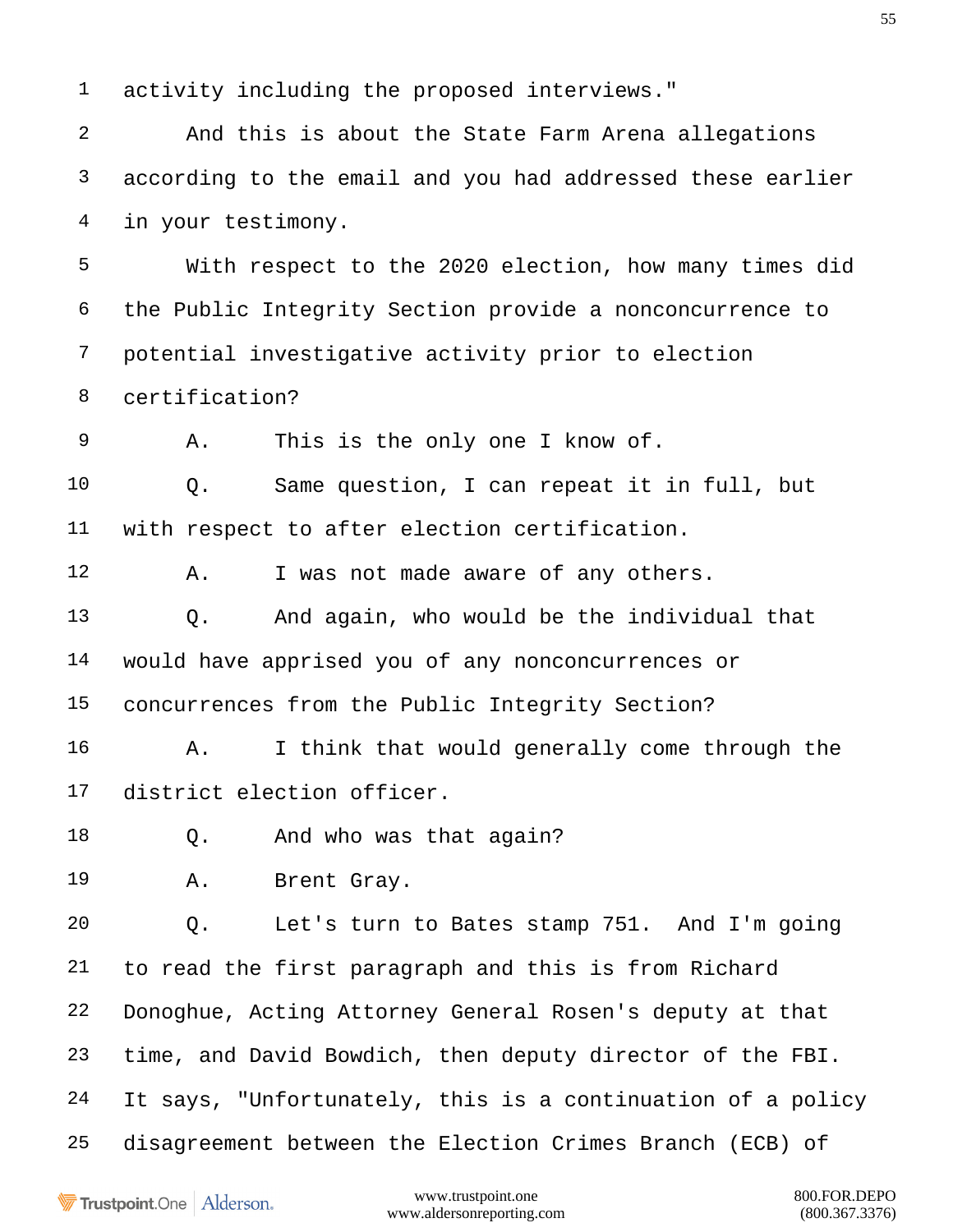PIN and the AG. While I understand ECB's concerns and the reasons for their historic practice, the AG simply does not agree with what he termed their 'passive and delayed enforcement approach' and has clearly directed that department components should undertake preliminary inquiries and investigations of election-related allegations in certain circumstances even if election-related litigation is still ongoing. While this may be different from ECB's traditional approach, which was essentially to allow election fraud to take its course and hope to deter such misconduct in future elections through intervening prosecutions, the AG gets to make that call. PIN recognizes that much when they say below that he 'has ultimate decision-making authority on this issue.' As I relayed last night, the AG told me last night that the FBI should conduct some interviews relating to the State Farm Arena allegations so that we are not relying entirely on the work/assessments of nonfederal law enforcement authorities. It may well be that the Georgia Secretary of State is correct in concluding that nothing nefarious happened there but the fact is that millions of Americans have come to believe, rightly or wrongly, that something untoward took place and it is incumbent on the Department to timely conduct a limited investigation to assure the American people that we have looked at these claims. If we

Trustpoint.One Alderson.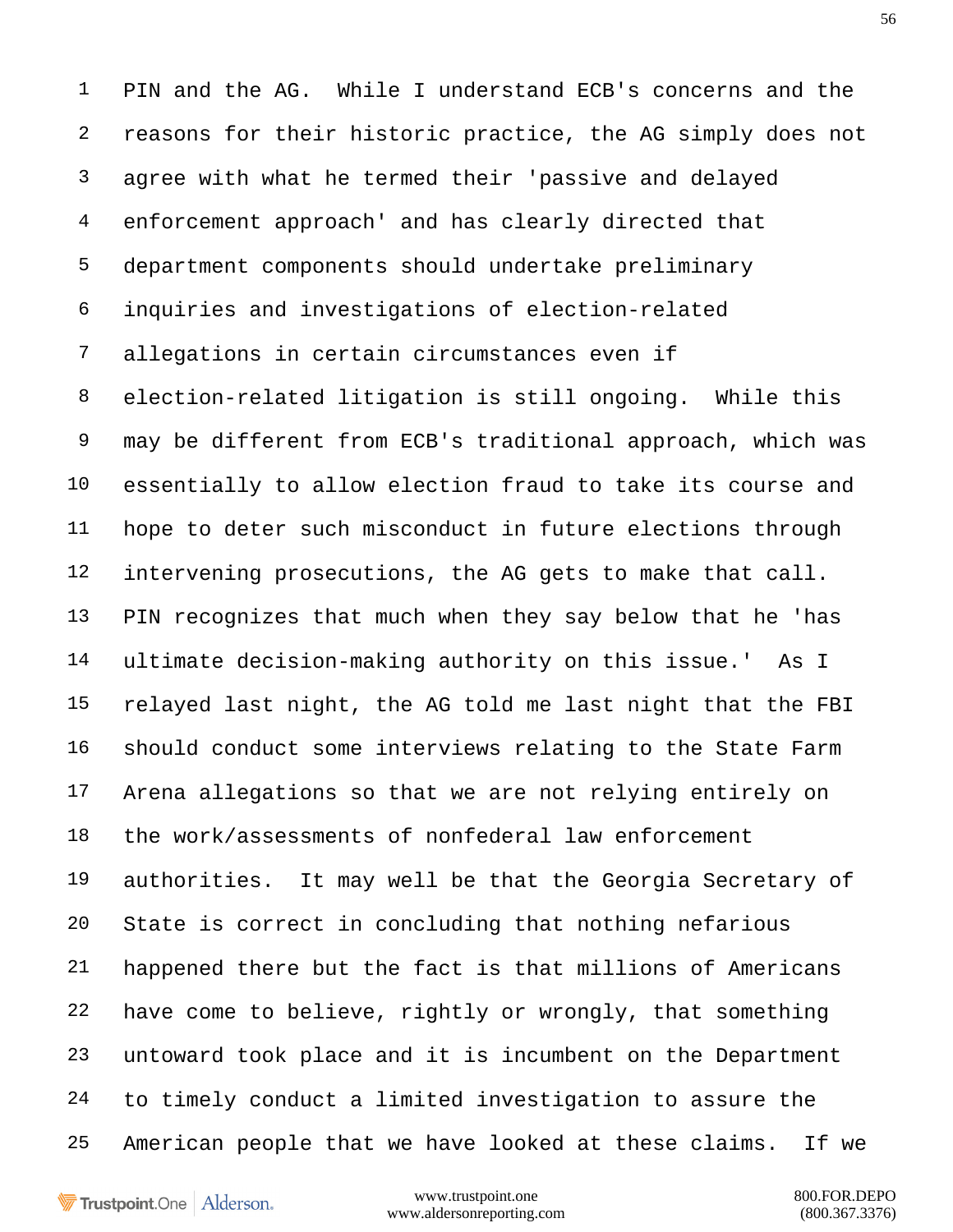come to the same conclusion as the Georgia Secretary of State, then that should give the public increased confidence in the election results in Georgia. If we come to a different conclusion, then we'll deal with that. Either way, the AG made it clear that he wants to be sure that we are actually doing our job and not just standing on the sidelines." End of first paragraph.

 And then this email in full, I believe, was forwarded by Mr. Donoghue to you. So when the AG -- so when Donoghue said, "The AG simply does not agree with what he termed their" -- as in PIN and ECB[] -- "passive and delayed enforcement approach," do you agree with Attorney General Barr's assessment that the Public Integrity unit and the Election Crimes Branch had a passive and delayed

enforcement approach?

A. I think so, yeah. I would agree.

Q. And why would you agree?

 A. I don't think that -- I think they take a very conservative approach about the appearance the Department and the role the Department's investigation may have on the impact of actual voting, perception of it. So I think they take a conservative approach and try to defer as many election investigations until after it's done.

 Q. Donoghue also said in part, "The AG told me last night that the FBI should conduct some interviews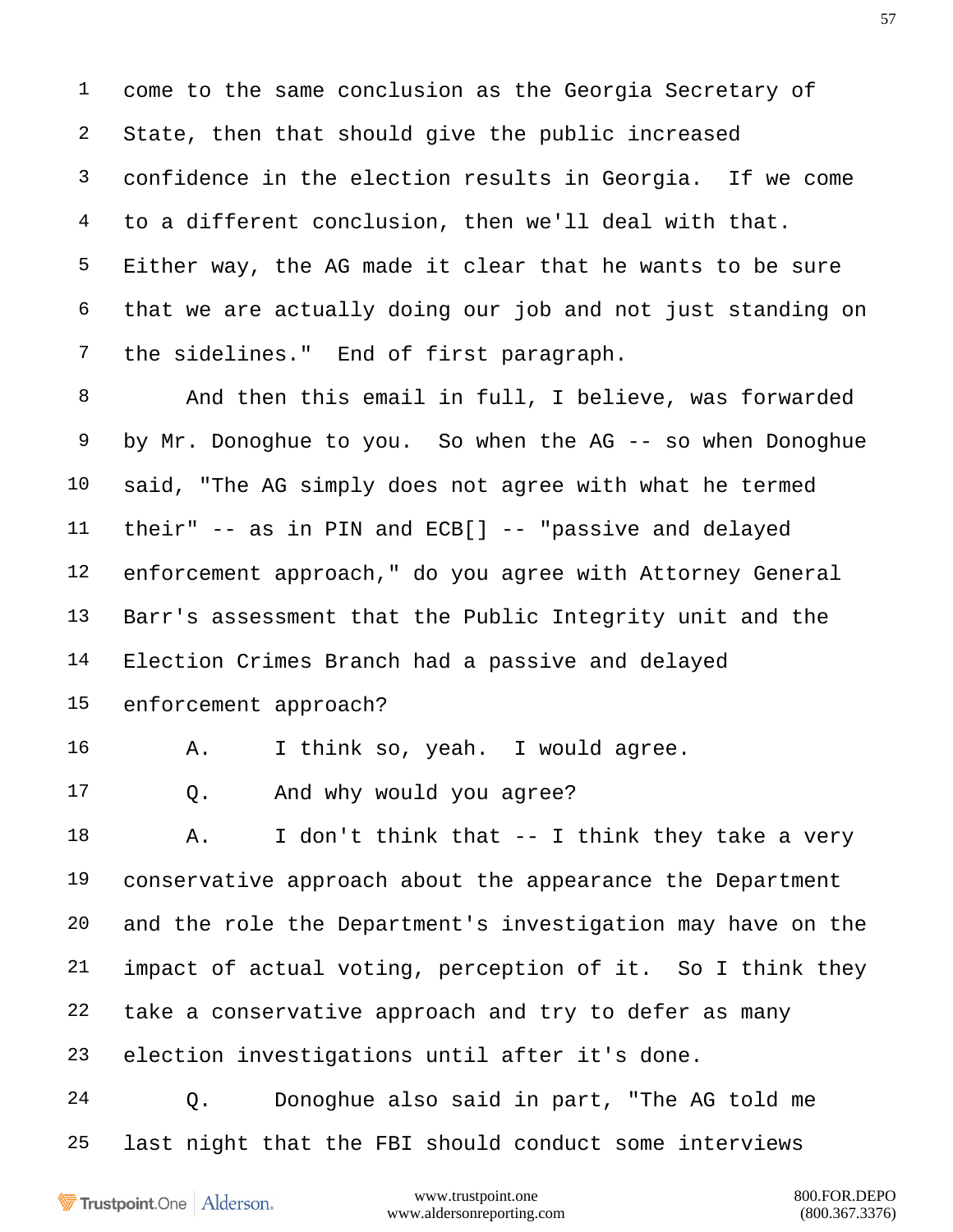relating to the State Farm Arena allegations so that we are not relying entirely on the work/assessments of nonfederal law enforcement authorities."

 Did you agree with Attorney General Barr that the FBI should conduct those interviews?

A. Yes.

 Q. Going on, the email also says in part, "It may well be that the Georgia Secretary of State is correct in concluding that nothing nefarious happened there, but the fact is that millions of Americans have come to believe, rightly or wrongly, that something untoward took place and 12 it is incumbent on the Department to timely conduct a limited investigation to assure the American people that we have looked at these claims."

Do you agree with this statement?

A. What part of the statement?

 Q. That it is incumbent on the Department to timely conduct a limited investigation to assure the American people that we have looked at these claims.

A. Yes.

Q. And the investigation was completed, correct?

A. The limited investigation, yes.

 Q. And again, for the record, how did these State Farm allegations resolve?

A. To the extent my involvement was, we made a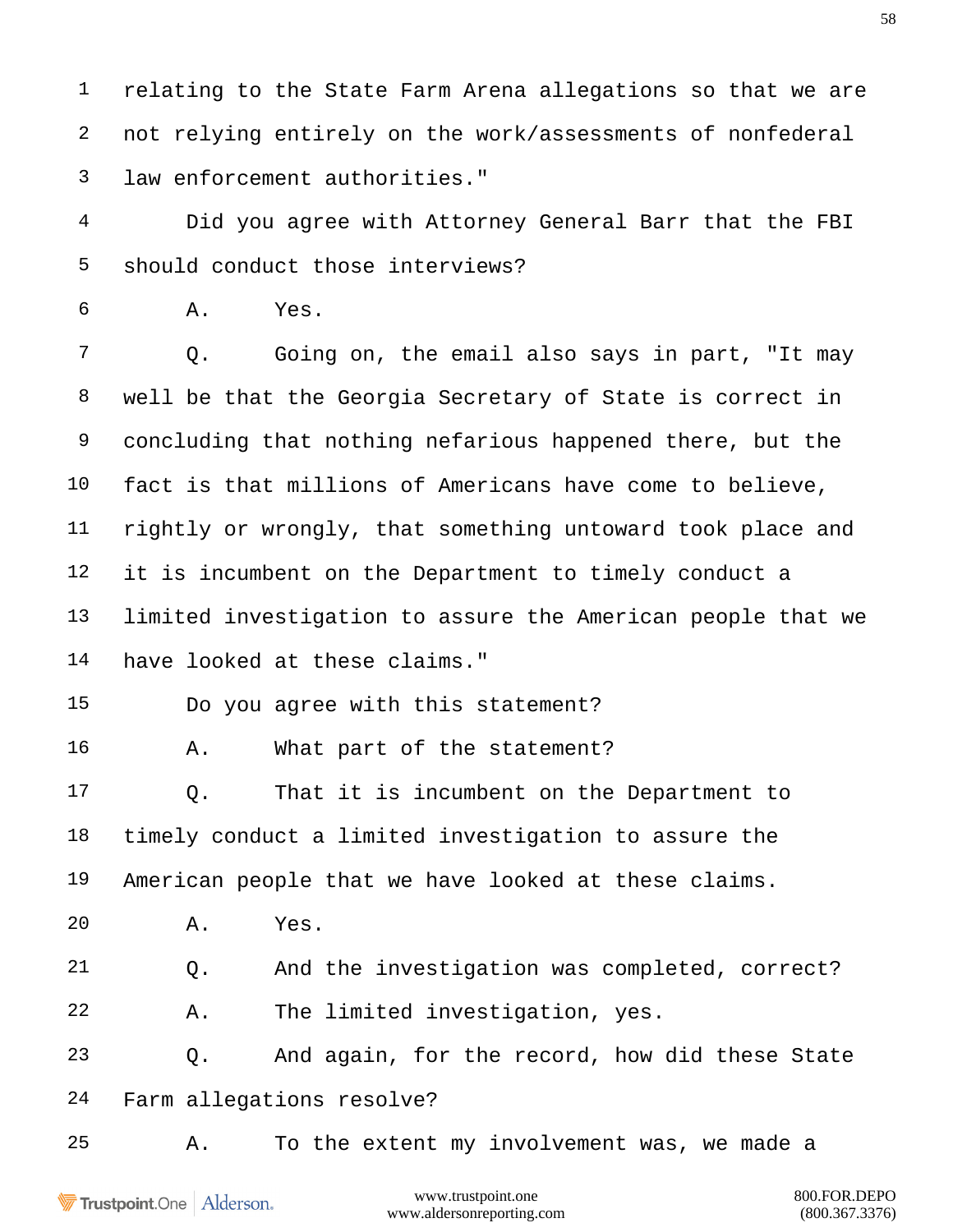conclusion that the allegations made by Mr. Giuliani that these were -- a box that was pulled from under the table was a suitcase full of ballots that was fraudulent, we debunked that. That was not correct at all.

 Q. And was that the full scope of this review? A. That I was involved in, yes.

 Q. Can you clarify, when you say that you were "involved in," it seems to imply there's a secondary part to this.

 A. As far as I know, the FBI did not do any additional investigation beyond what I've described to you reporting. They might have done some, but I have not -- I don't recall if there were.

 Q. I understand. So Mr. Donoghue also stated, "Unfortunately, this is a continuation of a policy disagreement between the Election Crimes Branch of the Public Integrity unit and the attorney general."

 So when he said the word "continuation," it seems to imply repeated conduct. Would you agree with

Mr. Donoghue's assessment in that regard?

 A. I don't have enough knowledge to agree or disagree on that. That could be based on maybe his dealings with investigations in other districts. But with respect to, you know, the one in my district, this was the only instance that I recall where we had -- where they took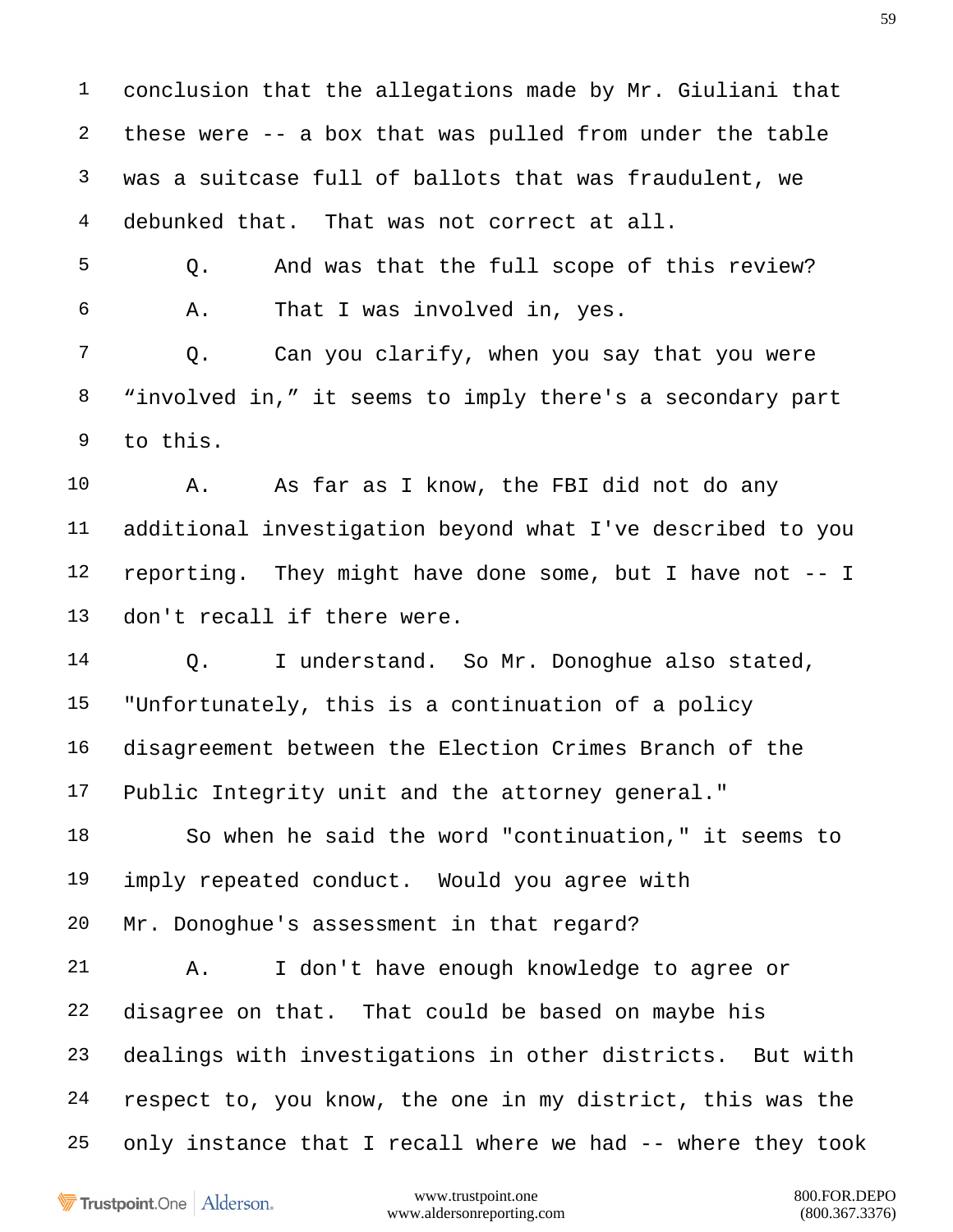a different interpretation of the memo.

| $\overline{a}$ | So when then Attorney General Barr issued his<br>Q.         |
|----------------|-------------------------------------------------------------|
| 3              | November memo with respect to what could be investigated    |
| 4              | prior to certification, are you aware of any Justice        |
| 5              | Department personnel or units undermining the               |
| 6              | operationalization of that memo?                            |
| 7              | I don't have any personal knowledge of that.<br>Α.          |
| 8              | Aside from the State Farm Arena allegations,<br>Q.          |
| 9              | sir, did your office open any election related cases before |
| $10\,$         | the 2020 election was certified?                            |
| 11             | Mr. Weinsheimer. I would object to that question.           |
| 12             | It's overly broad and, on that basis, outside the scope of  |
| 13             | authorization.                                              |
| 14             | BY MR. FLYNN-BROWN:                                         |
| 15             | Did your office open any voter fraud or<br>Q.               |
| 16             | election crime related allegations with respect to the 2020 |
| 17             | election before the election was certified?                 |
| 18             | Mr. Weinsheimer. Same objection.                            |
| 19             | BY MR. FLYNN-BROWN:                                         |
| 20             | Did your office open any voter fraud or<br>Q.               |
| 21             | election crime related cases for the 2020 election after    |
| 22             | the election was certified?                                 |
| 23             | Mr. Weinsheimer. It's the same objection.                   |
| 24             | BY MR. FLYNN-BROWN:                                         |
| 25             | Mr. Pak --<br>Q.                                            |
|                |                                                             |

Trustpoint.One | Alderson.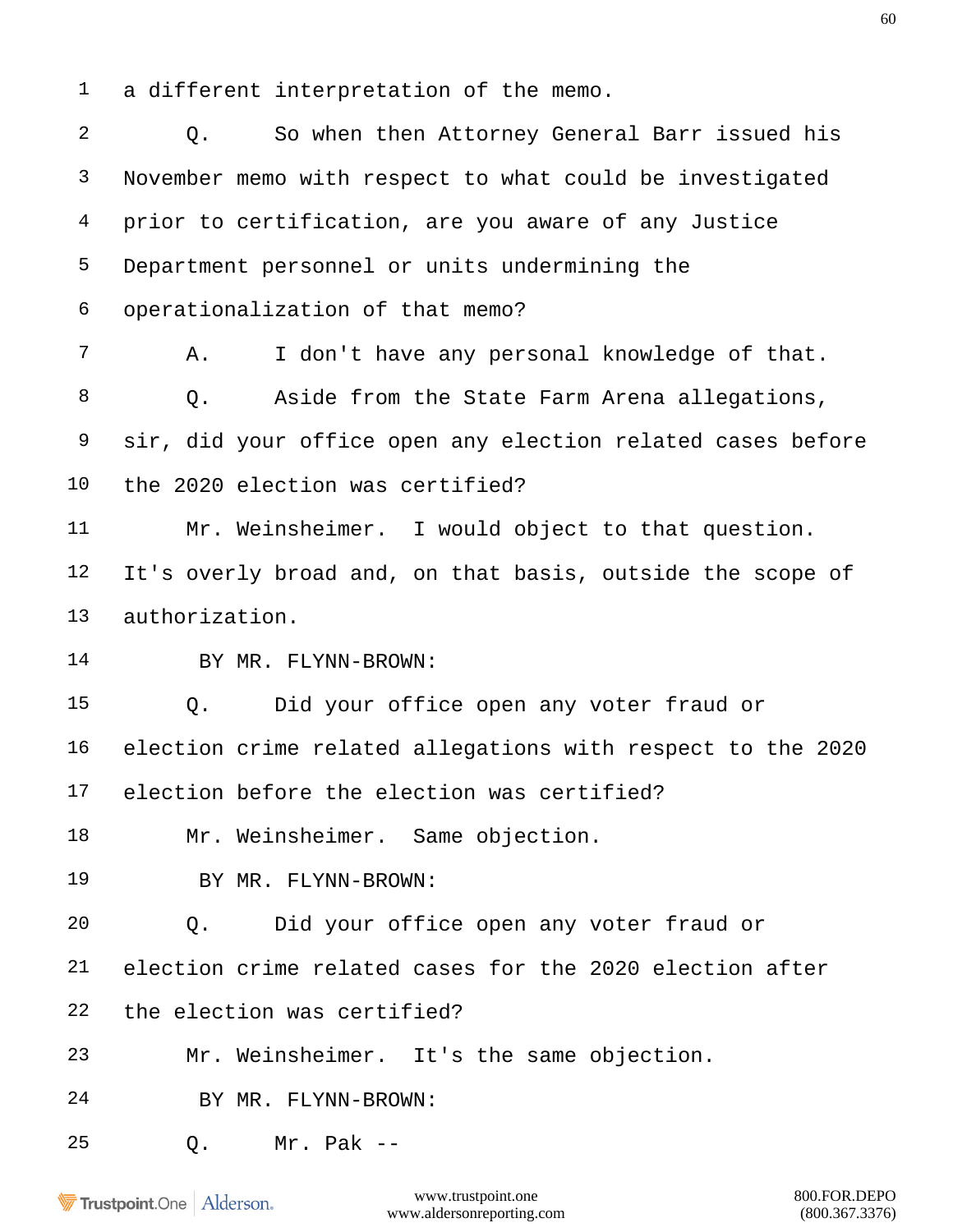Mr. Flynn-Brown. Counselor, sir, you defer to the Justice Department's position here, correct? Mr. Kang. Yes, we do. BY MR. FLYNN-BROWN: Q. Okay. Let's turn to Bates 754. Sir, let me know when you're there or if you need time to review. A. I'm ready. Q. So this is an email from Mr. Donoghue to Bobby Christine and Corey Amundson is cc'd. The date is January 5th, 2021. Sir, who is Bobby Christine? A. By this time, he was the acting U.S. Attorney for the Northern District of Georgia and he was also the U.S. Attorney for the Southern District of Georgia. Q. Do you know Mr. Christine well? A. I do. Q. What is your opinion of him? A. He's an honorable man. Q. Do you think he's a capable and a very ethical U.S. Attorney? A. In my dealings with him, he has always been. Q. So this email states in part that Mr. Amundson is "aware of the allegations regarding the truck and knows more about what has been done on that than any of us." Sir, do you know what these allegations refer to and

Trustpoint.One Alderson.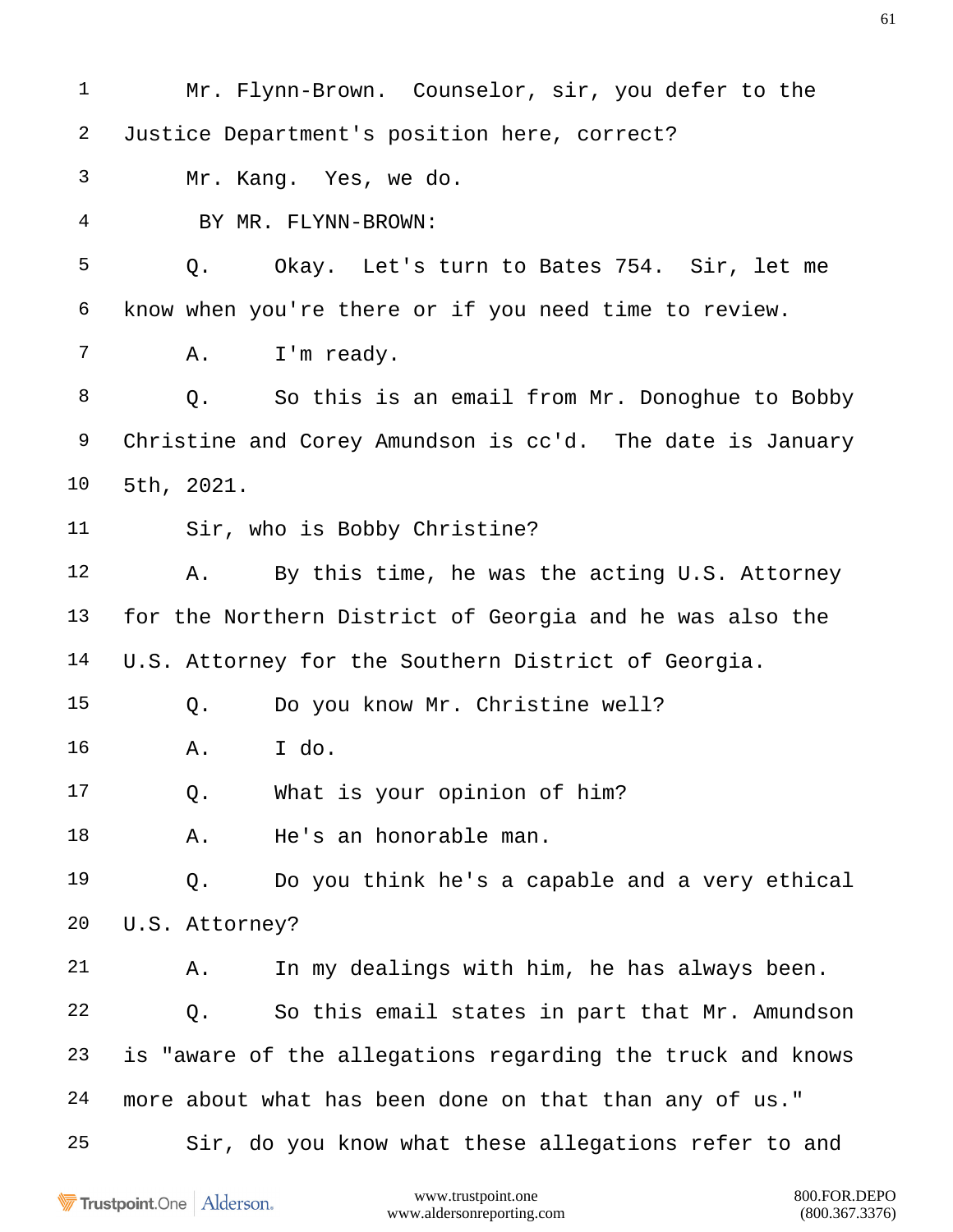did you learn them while you were U.S. Attorney?

 A. I don't know exactly what this email is referring to, but there was an allegation that there was a truck full of certain ballots that were in Cobb County, I think related to Fulton County, and that something was being done with those ballots. And that's the extent of which I recall.

 Q. Do you know what happened to those allegations; in other words, did your office investigate them? A. The allegation came in through -- the primary person that I spoke to about this was a state senator who was chairing a subcommittee of the state Senate related to, I think, the election fraud. I spoke to the senator related to certain shredding of ballots and he referenced that there was someone who came and told him about -- or there was a video of someone with a truck full of ballots being moved to a warehouse in Cobb County and that they were intended to be shredded to prevent an audit. That was the allegation.

 Q. Thank you for that explanation. Are you aware of whether or not those allegations were investigated by your office?

 A. The allegation came in, I believe, two days before I resigned. So I don't know what happened.

Q. Did the allegation reach you or was it at one

Trustpoint.One Alderson.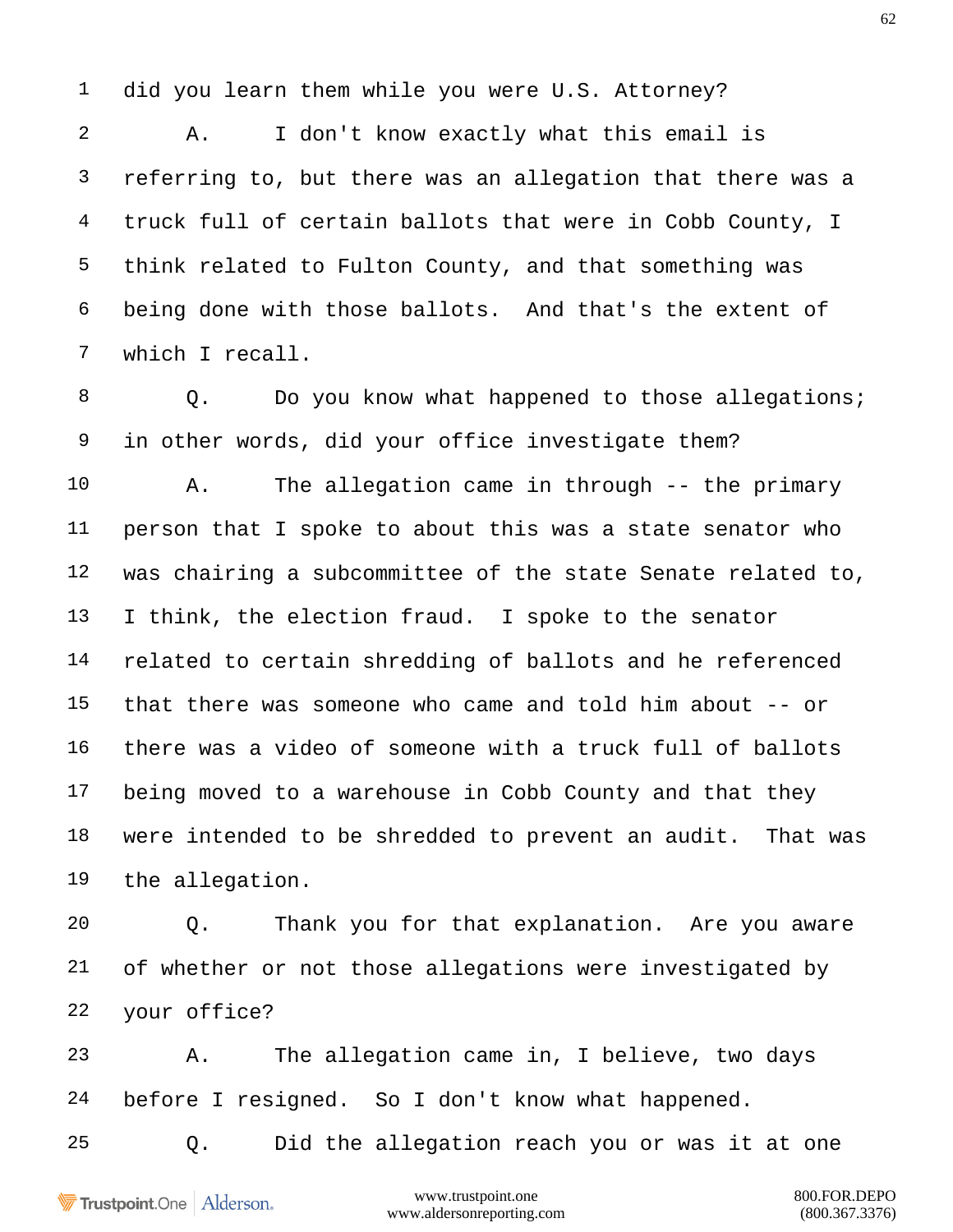of your lower level officials? I don't mean to be disrespectful at all by saying lower level officials, but folks under you. Did they get these allegations and just not refer it up to you?

 A. No. I spoke to the senator myself and I forwarded the information to the district election officer. This was a couple of days before I resigned, so I don't know what happened after that.

 In addition -- I might be going a little out of timeline here -- but in addition, I made -- after I found out that Mr. Christine was going to be my successor instead of my FAUSA, I arranged a briefing of all of the election cases -- related cases that we had going on in the office and facilitated transition call, so he's aware of all the cases that are pending that needed his attention, which included this allegation which I forwarded to him.

Q. Understood. Thank you.

 Okay. So let's go ahead and go to, I believe, Minority 4, Bates stamp 714. And sir, let me know when you're there.

A. 741?

Q. 714.

A. Oh, it's tab 3. Okay. Yes, I'm there.

Q. Okay. Thank you. So at the top it says

"Meeting with DAG," Deputy Attorney General, "+ Jeff Clark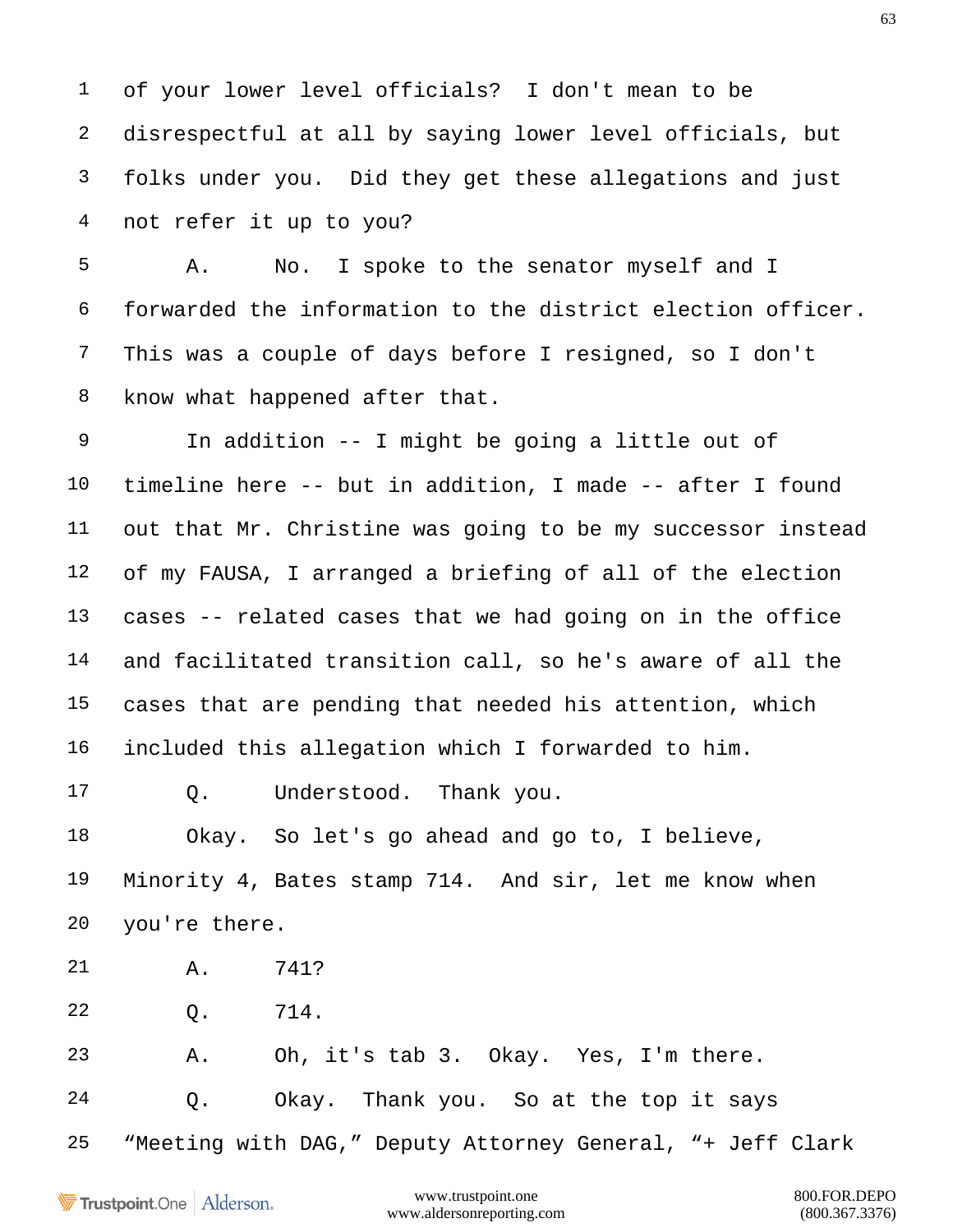- sixth floor" and the date over in the top right-hand corner is January 2nd, 2021. I just want to focus on some of the references to Georgia if I may.

 If you look in the middle of the page, I believe it says quote -- and when I say quote, I'm not saying that this is an exact quote from the conversation. I'm just quoting to the document. "Thinks he saw trucks move ballots to shredding location." And I don't know who "he" is.

 And next the notes say, "Cobb County - woman who worked at facility testified at the Georgia Senate hearing that she saw shred trucks at election location."

Do you recall some of these allegations?

 A. That was kind of the substance of what the state senator had relayed to me that he had heard during the state Senate subcommittee.

 Q. Understood. Okay. Let's pull up Bates 598 to 601. Let me look at Minority document –- This is actually going to be a Majority document. I think it might be Majority 3.

 I believe it's Majority 3. Let's turn to Bates 598. To prevent duplication, we didn't send everything over because some of the same documents the Majority had already sent over.

So, sir, let me know when you're there.

Trustpoint.One Alderson.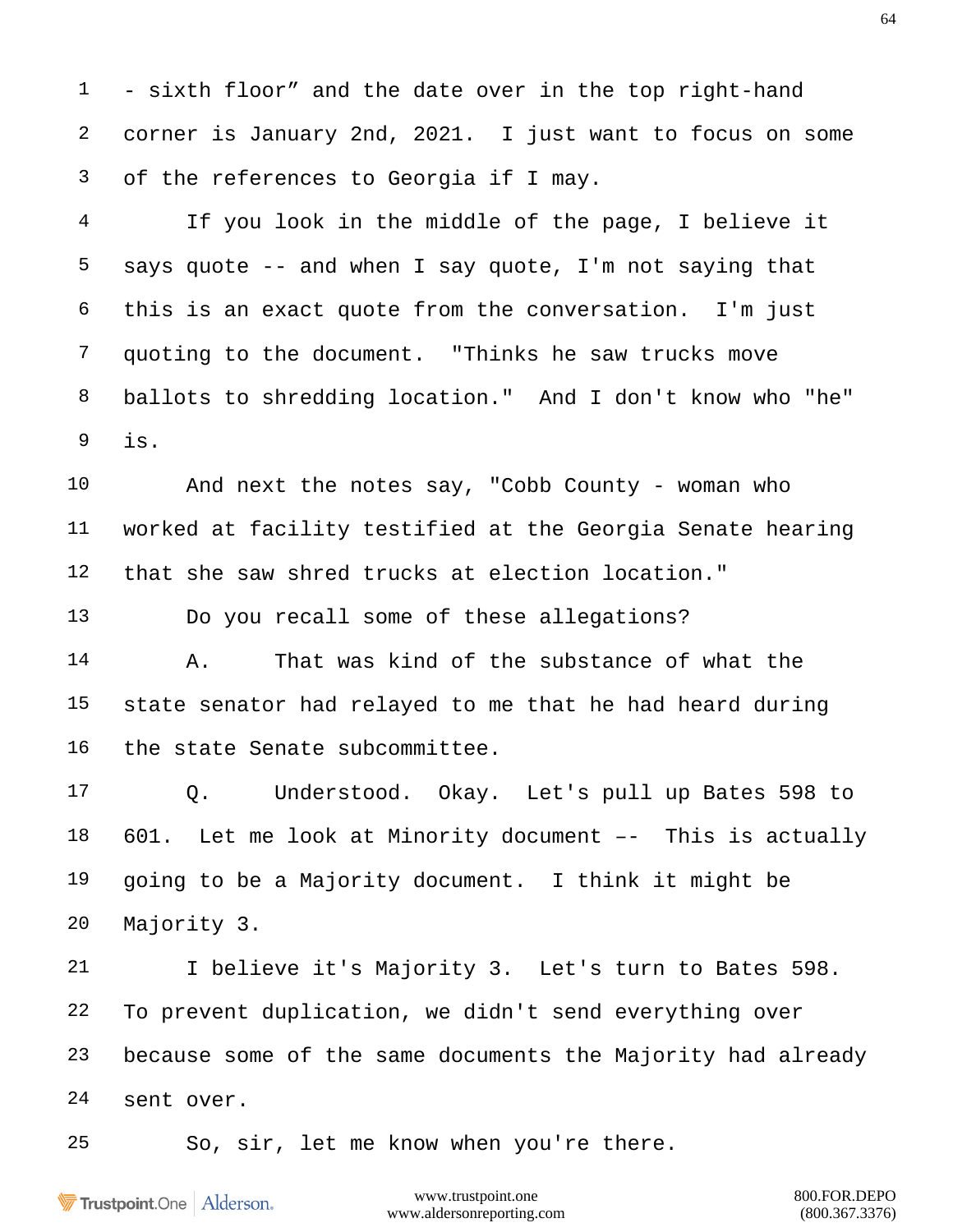1 A. I'm there.

| $\overline{2}$ | Okay. So this is a December 30th, 2020 email<br>Q.          |
|----------------|-------------------------------------------------------------|
| 3              | from Cleta Mitchell to Mark Meadows in which she tells him  |
| $\overline{4}$ | that she sent the petition filed in Georgia -- excuse me,   |
| 5              | in which she sent the petition filed in Georgia and a press |
| 6              | release. And then Meadows forwards this up the chain to     |
| 7              | Mr. Rosen and says, "Can you have your team look into these |
| 8              | allegations of wrongdoing? Only the alleged fraudulent      |
| 9              | activity. Thanks, Mark."                                    |
| $10 \,$        | You may need some time to review the press release to       |
| 11             | get an idea of what the allegations are. If you need that   |
| 12             | time, let me know.                                          |
| 13             | My question to you is whether or not you recall your        |
| 14             | team looking into these allegations.                        |
| 15             | Α.<br>Okay.                                                 |
| 16             | So the question is, with respect to this email<br>Q.        |
| 17             | chain and the allegations contained therein, do you recall  |
| 18             | if your team reviewed these allegations?                    |
| 19             | I don't know. I don't know if my team did or<br>Α.          |
| 20             | not.                                                        |
| 21             | Let's turn to -- I believe this is going to be<br>Q.        |
| 22             | Minority 3, Bates 736 specifically. So Minority 3 is Bates  |
| 23             | stamped 735 to 742.                                         |
| 24             | Mr. Kang. Minority 4, you mean?                             |
| 25             | Mr. Flynn-Brown. Yes, sir, you are correct, Minority        |
|                |                                                             |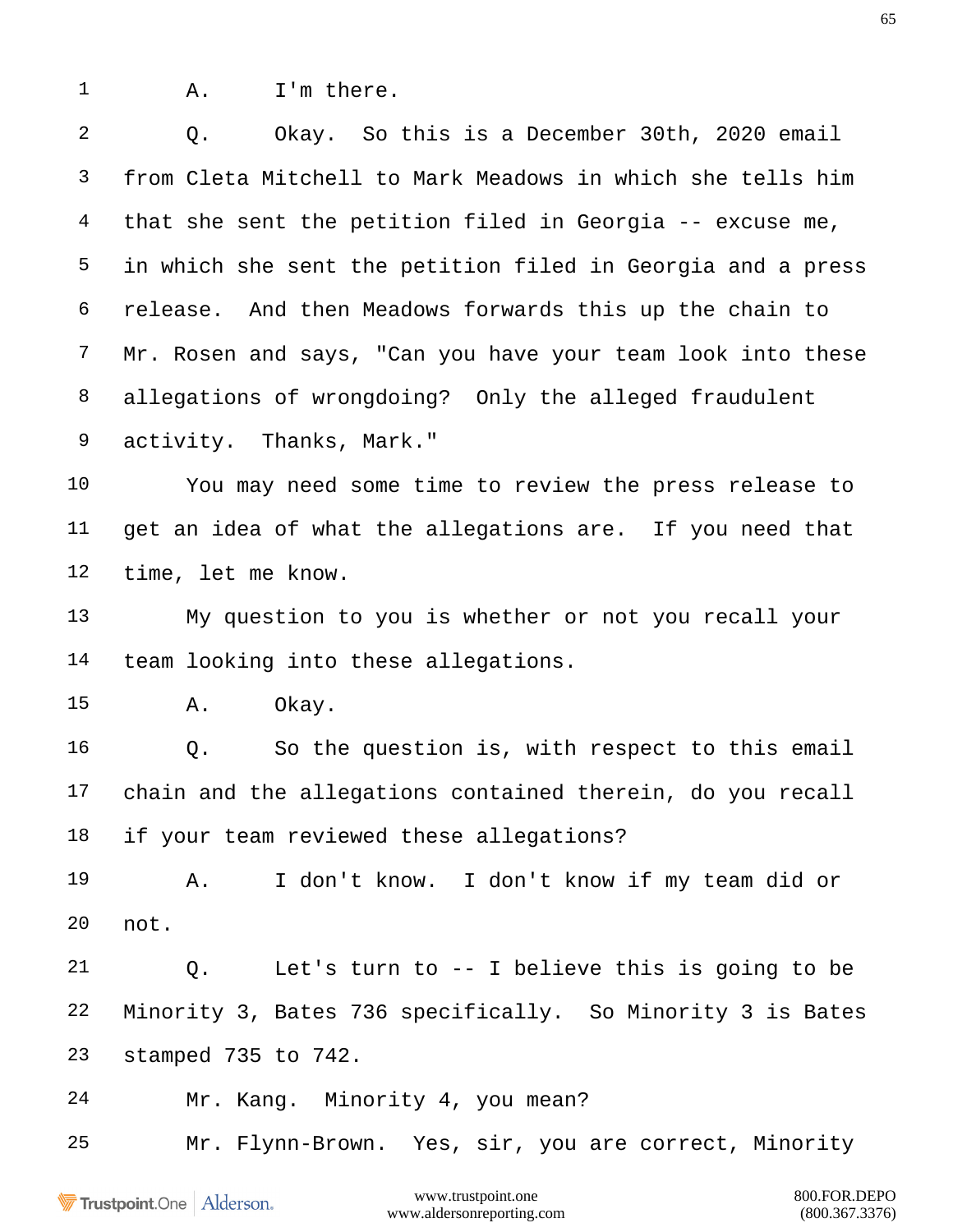4. Thank you.

BY MR. FLYNN-BROWN:

 Q. Okay. So according to the top of the notes, these are notes from a call that Mr. Rosen had with President Trump and Mr. Donoghue on December 27th, 2020. You're not on these -- you weren't on the call, I should say, but I want to ask you a question or two relating to the references here.

 So if you turn to Bates 737, and let me know when you're there.

A. I'm there.

 Q. So the notes say that the President said, "DOJ failing to respond to legitimate complaints/reports of crimes". I note the President's apparent use of the word "legitimate."

 With the volume of voter fraud and election crime allegations that the president had received at that time and which were reported on at that time, was it unreasonable under the circumstances for the president to have such concerns regarding potentially legitimate complaints and reports of crimes?

22 A. Are you asking my opinion or --

Q. Yes.

A. I don't understand the question. Could you

rephrase?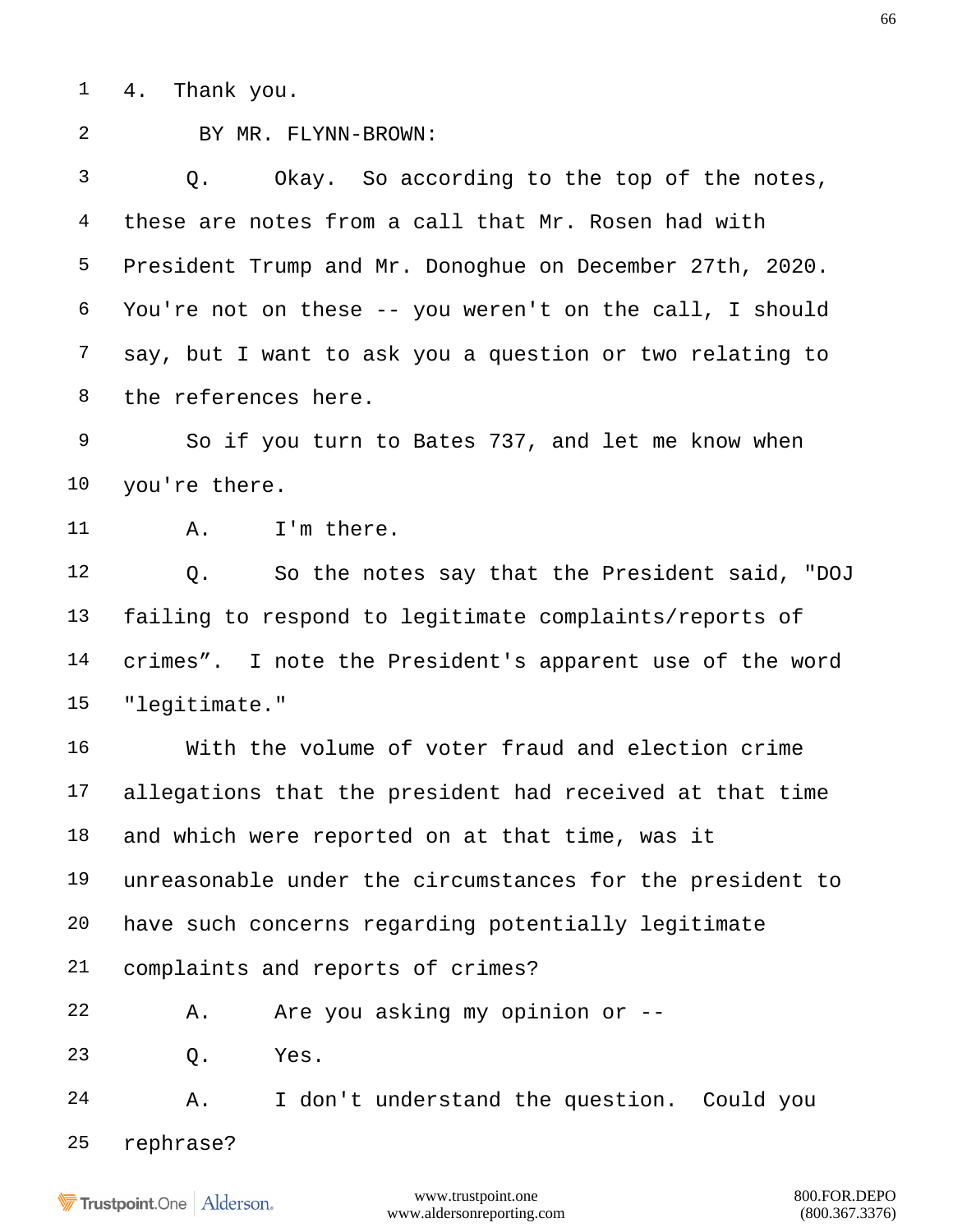Q. So my question to you is -- I'll just restate it again in full.

 With respect to the volume of voter fraud and election crime allegations that the President had received at that time and which were reported on publicly at that time, was it unreasonable under the circumstances for the President to have such concerns regarding potentially legitimate complaints and reports of crimes?

A. No, I don't think it was unreasonable.

 Q. Was it unreasonable under the circumstances for the President to question what the Justice Department and its components were doing to investigate legitimate complaints and reports of crimes?

 A. I don't know what he understood as to what the Department of Justice was doing, but I don't think it's unreasonable for him to question what we were doing.

 Q. Let's go to the bottom of page 737 and it says, "FBI will always say nothing there. Leaders there oppose me, SAs support me."

 When you read this, does it leave you with the impression that the President maintained a certain amount of distrust with the FBI?

A. Yes, I agree.

 Q. Is it your opinion then that the distrust could have contributed to the President's concern about how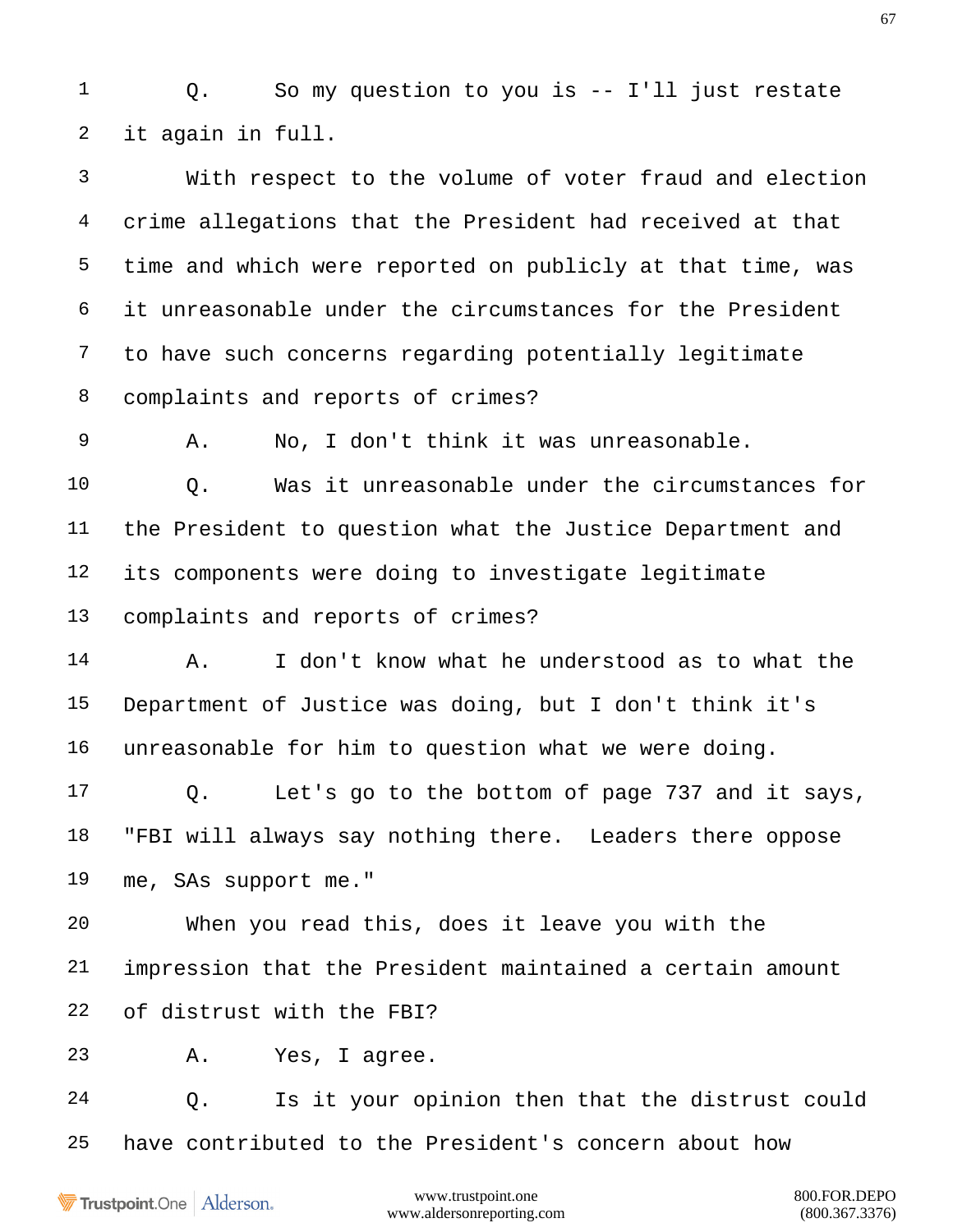legitimate complaints and reports of crimes were being handled by the Justice Department and FBI?

A. Could you rephrase that?

 Q. With respect to that distrust, do you think that it could have contributed to the President's concern about how legitimate complaints and reports of crimes were being handled by the Justice Department and the FBI?

A. I'm sure that's possible.

 Q. Let's go to Bates 741. According to the notes, the President said, "You, Rich" -- as in Mr. Donoghue -- "should go to Fulton City" -- or "County, + do a signature verification and you'll see how illegal it is. You'll find tens of thousands," end quote.

 Sir, do you know if anyone from the Justice Department or its components performed a signature verification in Fulton County?

A. I do not know that.

 Q. Why do you think the President wanted one of his chief law enforcement officers to be boots on the ground and verify fraud allegations personally?

 A. You would have to ask him. I don't know. Q. Do you think it has to do with his distrust of the process generally?

A. It could be.

Q. So right now, sir, I've got some time left in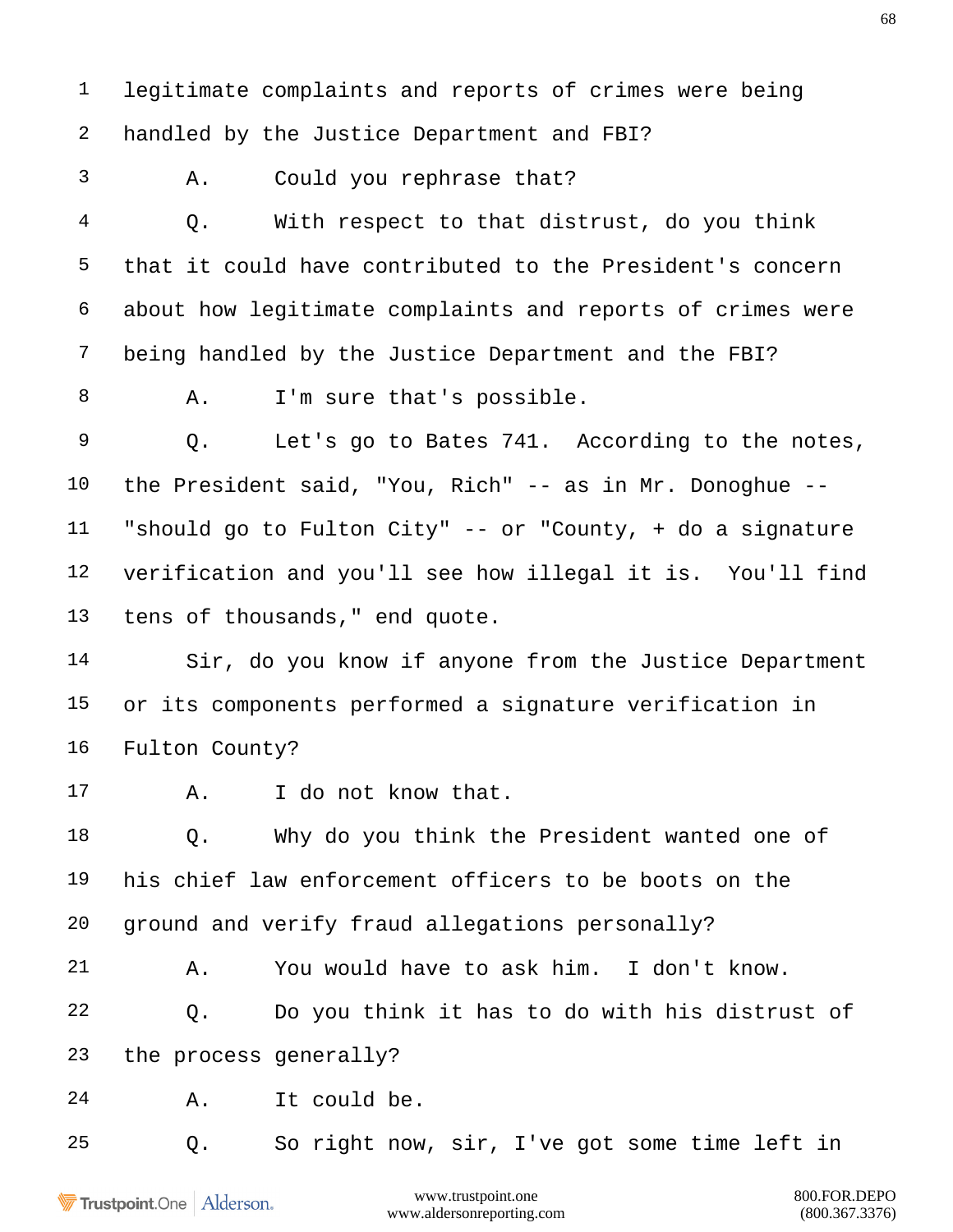my first hour, but I'm going to stop at this point and defer to my colleague, Sara, if she wants to start again. I want to thank you again for your time. I may return to some of these issues later in my second hour, but for now, I'm going to hand it over to Sara. Thank you, sir. Ms. Zdeb. Thank you, Josh. Mr. Pak, would you like another quick break, say, 5 to 10 minutes before we start up again? Mr. Pak. Sure. That would be nice. Ms. Zdeb. Okay. It's 12:16. We can go off the record now and why don't we come back at about 12:25. (Recess.) Ms. Zdeb. It is 12:27 and we can go back on the record. BY MS. ZDEB: Q. I'm going to turn it back over to Mr. Charlet in just a minute, but I wanted to quickly follow up on an exchange that you all were having with my colleague on Senator Grassley's staff at the end of the last round. I will confess I have a little bit lost track of what exhibits we are marking the documents as, but I believe he was asking you about the document designated as Minority 4, which is the set of handwritten notes that begins with Bates Number 735 at the bottom of the page. I had a couple of quick follow-ups about that document.

**Trustpoint**.One Alderson.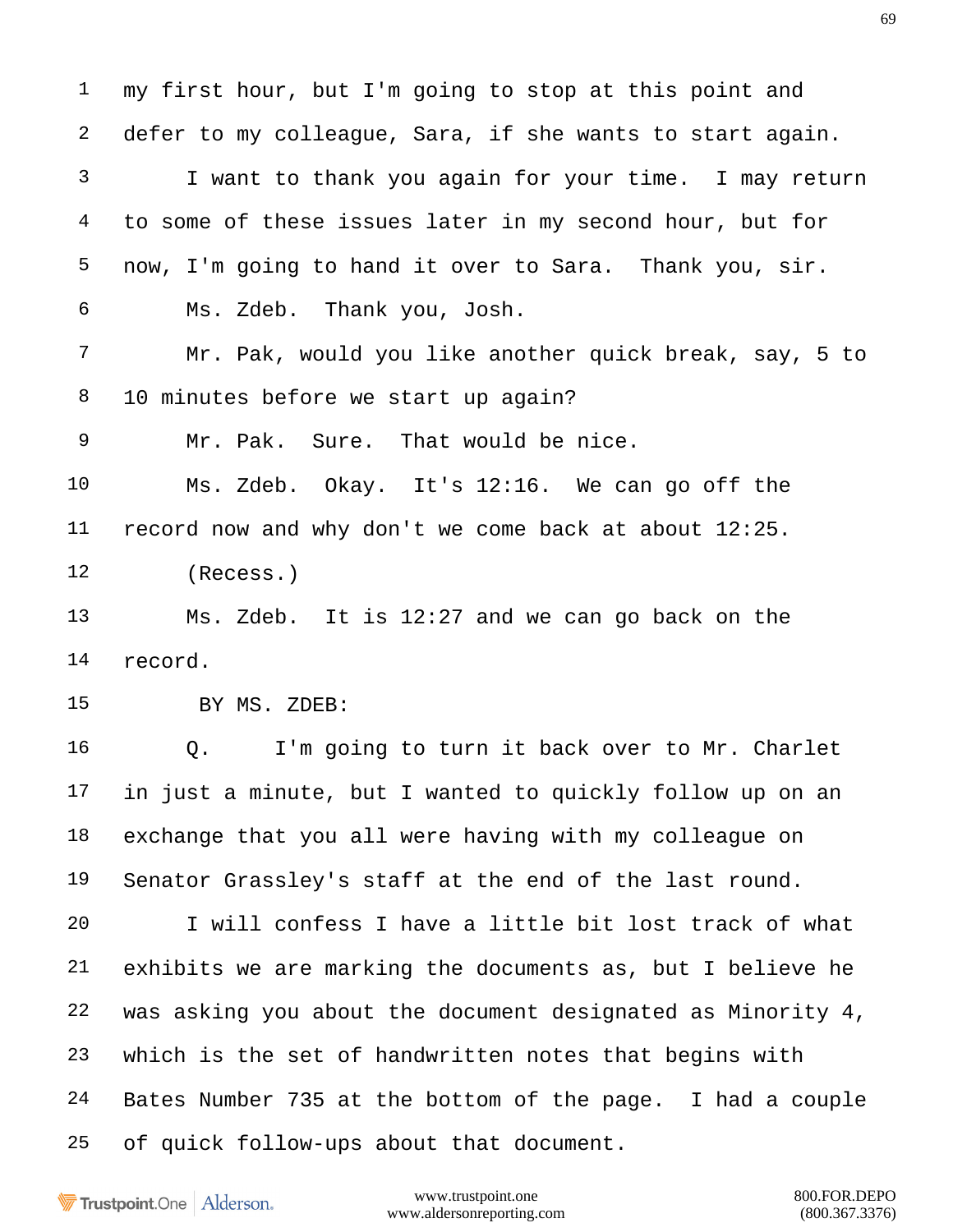For starters -- and I believe you indicated this earlier -- these are not your handwritten notes, is that right?

A. That's correct, these are not mine.

 Q. And you also were not in whatever meeting these notes are presumably recounting.

A. That's correct. I was not present.

 Q. So to the extent the President conveyed something about his belief that certain claims of election fraud were or were not legitimate, you wouldn't have the sense one way or the other either as to whether he in fact said that or, more broadly, as to his state of mind when he said that; is that fair?

A. Yeah, that's correct, as to both.

 Q. If you see at the very top of page 735 -- and again, acknowledging that these aren't your notes and you weren't a participant in this meeting -- I see that they are dated December 27th, 2020. We were talking a bit earlier during our first round of questioning and then a little bit during my colleague's round of follow-up questioning just now about the efforts that you and your office took to either prove or disprove those allegations related to the State Farm Arena videotape.

 And I believe you said that after these were first brought to your attention, because they were a matter of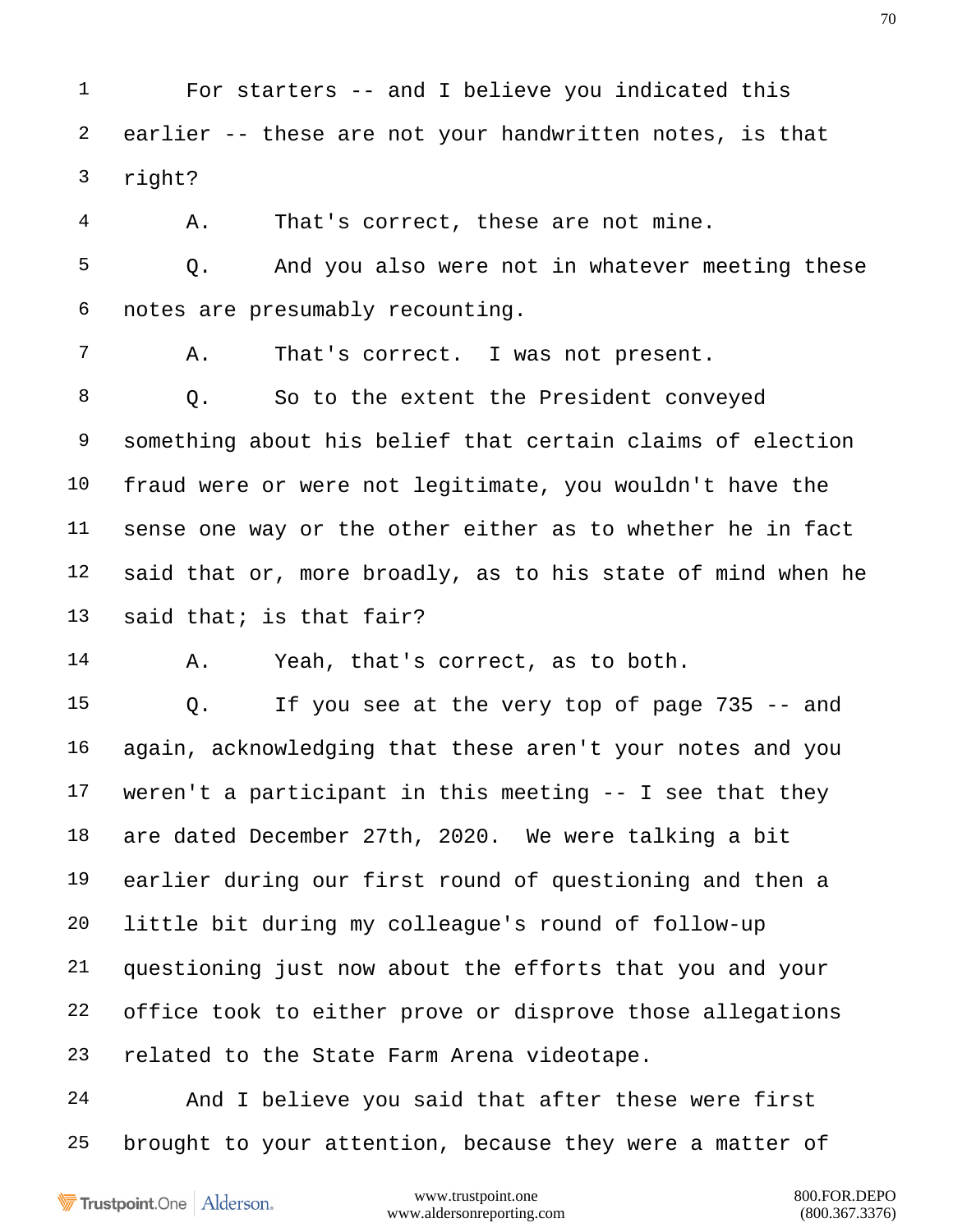public record, but also because they came up on that phone call you had with Attorney General Barr, it was December 4th, is that correct?

A. That's correct.

 Q. And I believe you also said it didn't take too much time after that, perhaps a couple of days, for the Department's process and the FBI's process to play itself out such that you reached a point that you were satisfied that there was nothing to those allegations, is that correct?

 A. That's correct. And to be clear, the only thing that was delayed was the interview of the actual employees. During those three or four days, we were doing other activities such as gathering like the audiotape and things like that. So the interviews themselves were delayed by whatever amount of time that -- from the point they wanted to do them versus getting clearance to do them. Q. Do you recall if those interviews took place at

some point in time before December 27th?

A. Oh, yes, absolutely.

 Q. So jumping ahead a couple of pages in the set of handwritten notes that we were just looking at to page 737, there's this notation partway down the page, it says Georgia. There's then some handwriting to the -- I believe to the effect of tape there shows fraud. And then it's a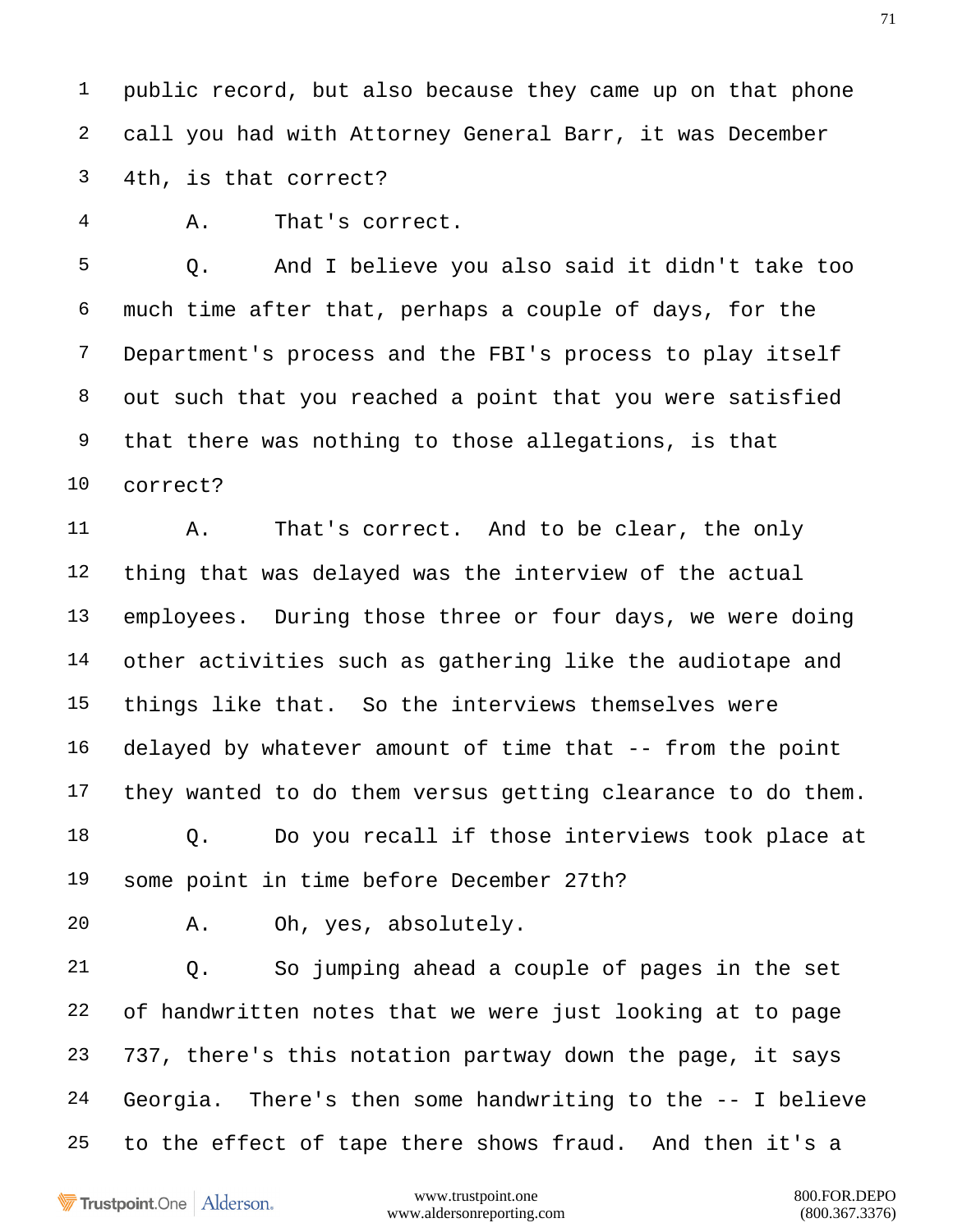bit difficult to read the handwriting, which again I recognize is not your handwriting, but there's also some language, I believe, making reference to "hidden ballots under table."

 So to the extent these notes are making reference to those same State Farm Arena allegations that we have now been discussing, is it fair to say that by this point in time, which was December 27th, you personally and your office more generally had already concluded at some point before this meeting that there was no merit to those allegations?

A. That's correct.

 Q. And so whether the President believed or called these State Farm Arena allegations legitimate, to use the word that my colleague on Senator Grassley's staff was pointing to earlier, your office had determined by then that they were not legitimate, is that correct?

A. That is correct.

Ms. Zdeb. I will turn it back over to Mr. Charlet.

BY MR. CHARLET:

 Q. All right. Thank you. I'm going to turn back actually to the subject that our colleagues in ranking member Grassley's office left off on, which is the signature match allegations in Fulton County. I just want to clarify a few questions since you already stated that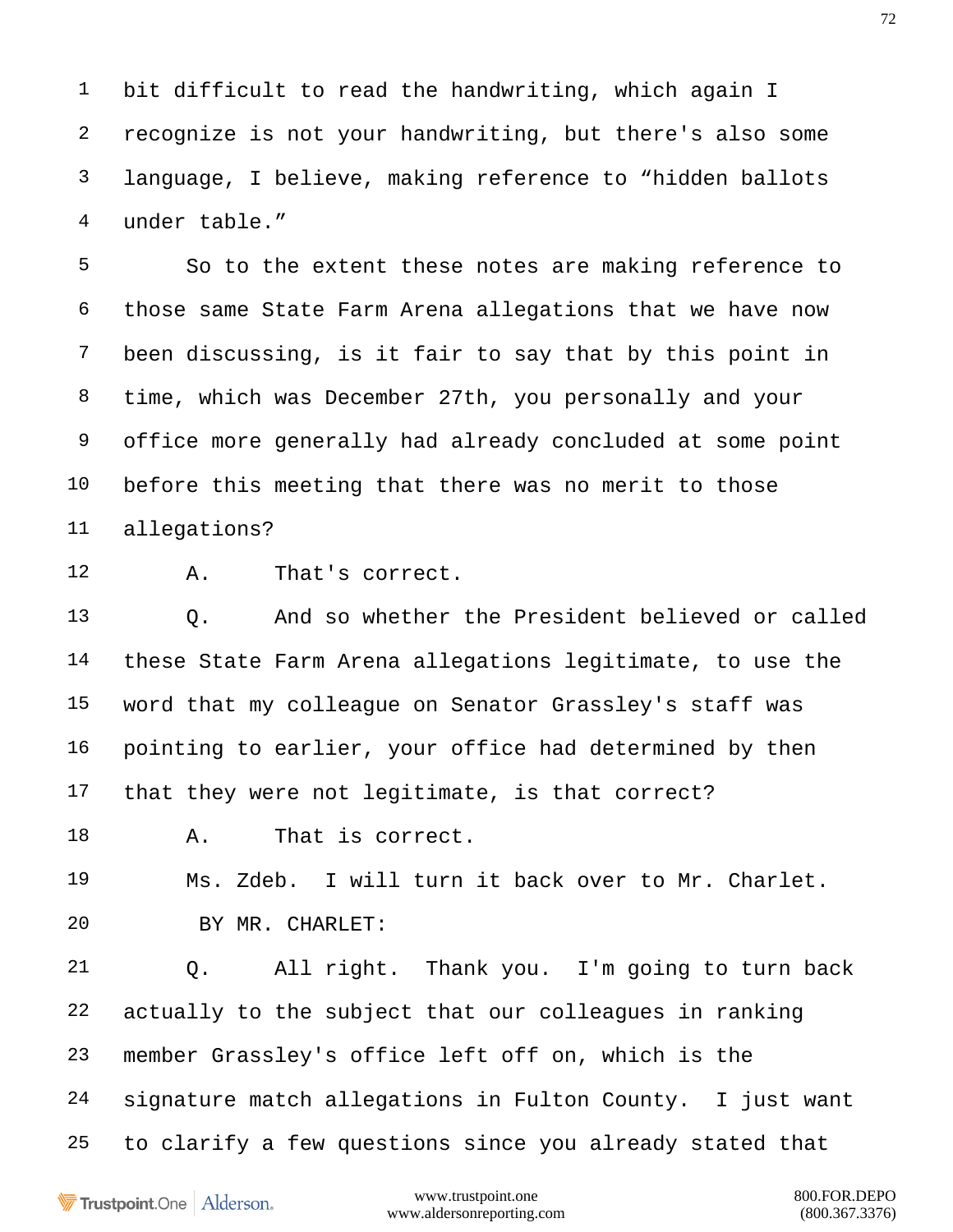you did not look into these because it is our understanding that there were several other allegations of election fraud that were made during your time as U.S. attorney and we just want to get a sense of which ones you may have looked into and how you did, if you did.

 So on December 4th, 2020, the Trump campaign and a Republican presidential elector nominee sued the Georgia Secretary of State and other relevant officials over alleged signature match anomalies in Fulton County,

Georgia.

Are you aware of these allegations?

 A. Based on what's been reported in the lawsuit, yes.

 Q. And were you aware of the allegations at the time or did you come to be aware of them after you left your office?

 A. I saw the news of the lawsuit being filed and then obviously after I left, I've read more about the allegations and what happened to them. But in terms of kind of the details as to what's alleged, I just knew generally and not specifically whether or not the allegations are true or not.

 Q. And you told our colleague that your office did not investigate these claims, is that correct?

A. Okay. So I do want to qualify my answer here.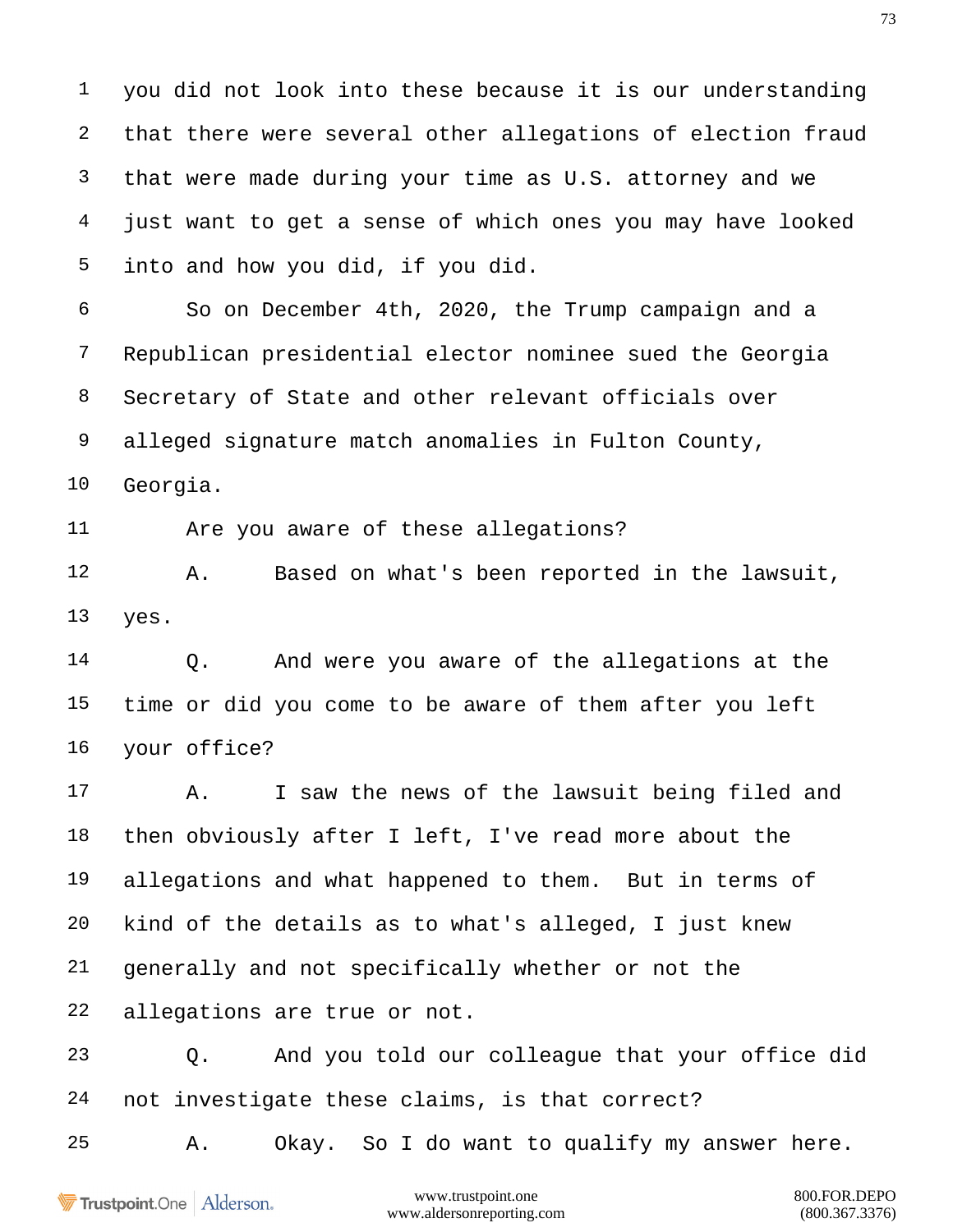My answers are that I was personally aware, okay. So if you recall my testimony of how things progressed in the office, the allegations might have been logged with my office and the FBI as well. Not every allegation that is logged with the office would be elevated to me. So it might have been logged. So my personal knowledge may be limited to only those cases that were elevated to me.

 What I do know was they were getting a lot of calls and they were taking lots of information from different sources. So I don't want to overstate like, for example, my office did not investigate it. That would be an overstatement because I don't know. They could have done 13 that that I am not personally aware of.

 Q. Okay. I will phrase my questions to your personal awareness, then, so that we don't fall into that issue.

 So you personally were not aware of your office looking into these particular issues, is that correct? Is that a correct summation of what you had stated previously? A. That is correct.

 Q. Were you aware at the time that one day after these claims were filed in Fulton County Superior Court that they were thrown out the next day?

 A. I don't know if I specifically remember at that time, but I know now that that's what happened.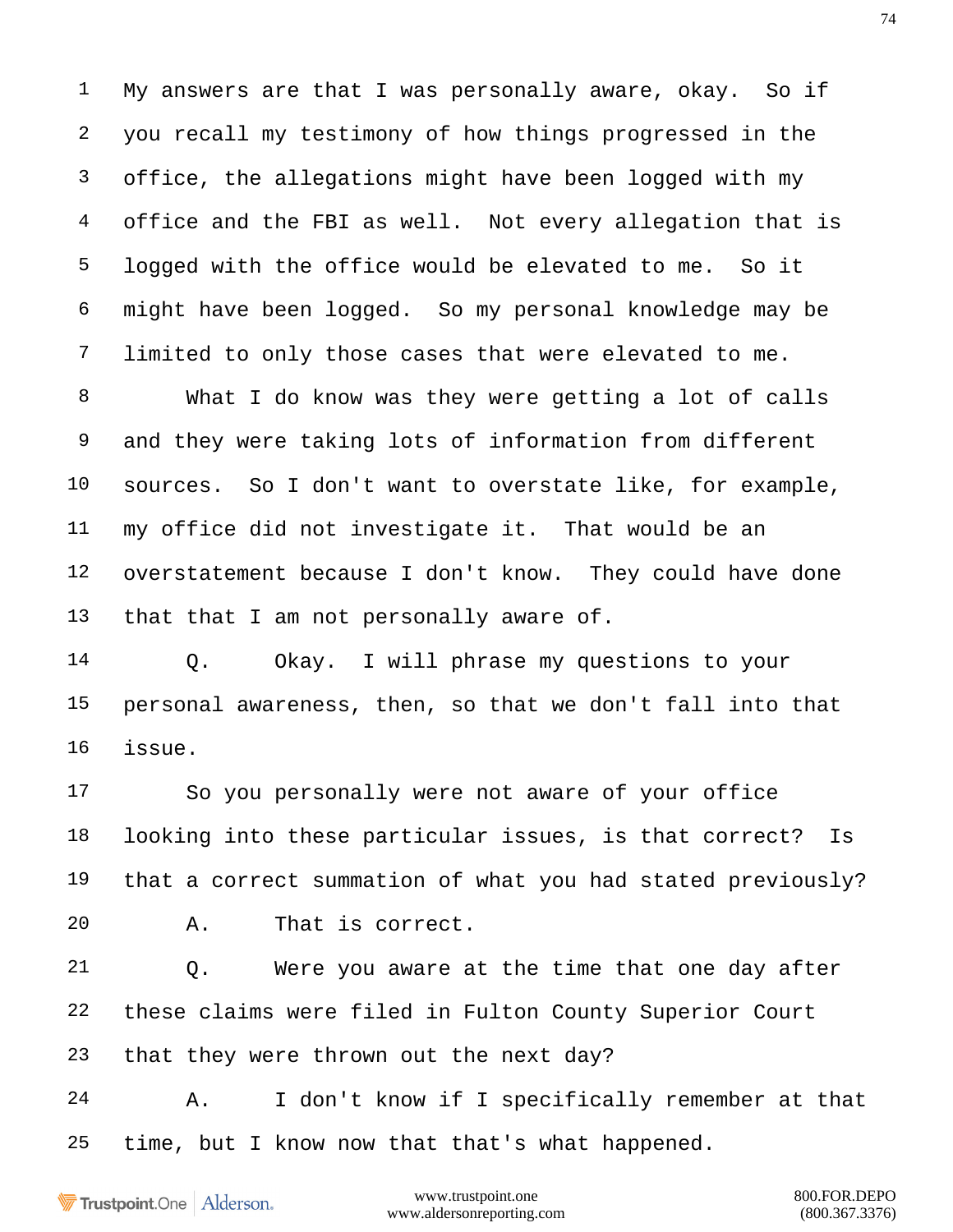Q. Okay. And then the Supreme Court of Georgia also declined to hear the case, stating in their order that petitioners have not shown that this is one of the extremely rare cases that would invoke their original jurisdiction.

Do you happen to recall that development as well?

A. Yes, I remember reading that. Yes.

 Q. And insofar as your own awareness of such an investigation would be concerned, is it possible that such an allegation wouldn't have been elevated to you because it was insubstantial in some way, either because the people in your office who might have been looking at it had determined that already? Is that one of the reasons it might not have made its way up to you?

 A. That's a possibility. The other possibility is that the allegation would have been logged and looked into later after the certification is done. It doesn't mean that it's dismissed outright. It's just that it was on cue to be looked at and then determined later on whether or not there have any merit.

 Q. Okay. Thank you. So moving on, then, on December 22nd, 2020, President Trump's chief of staff, Mark Meadows, personally visited Cobb County, Georgia during its signature audit of absentee by mail ballots, specifically the signature on their oath envelopes. While it was our

Trustpoint.One Alderson.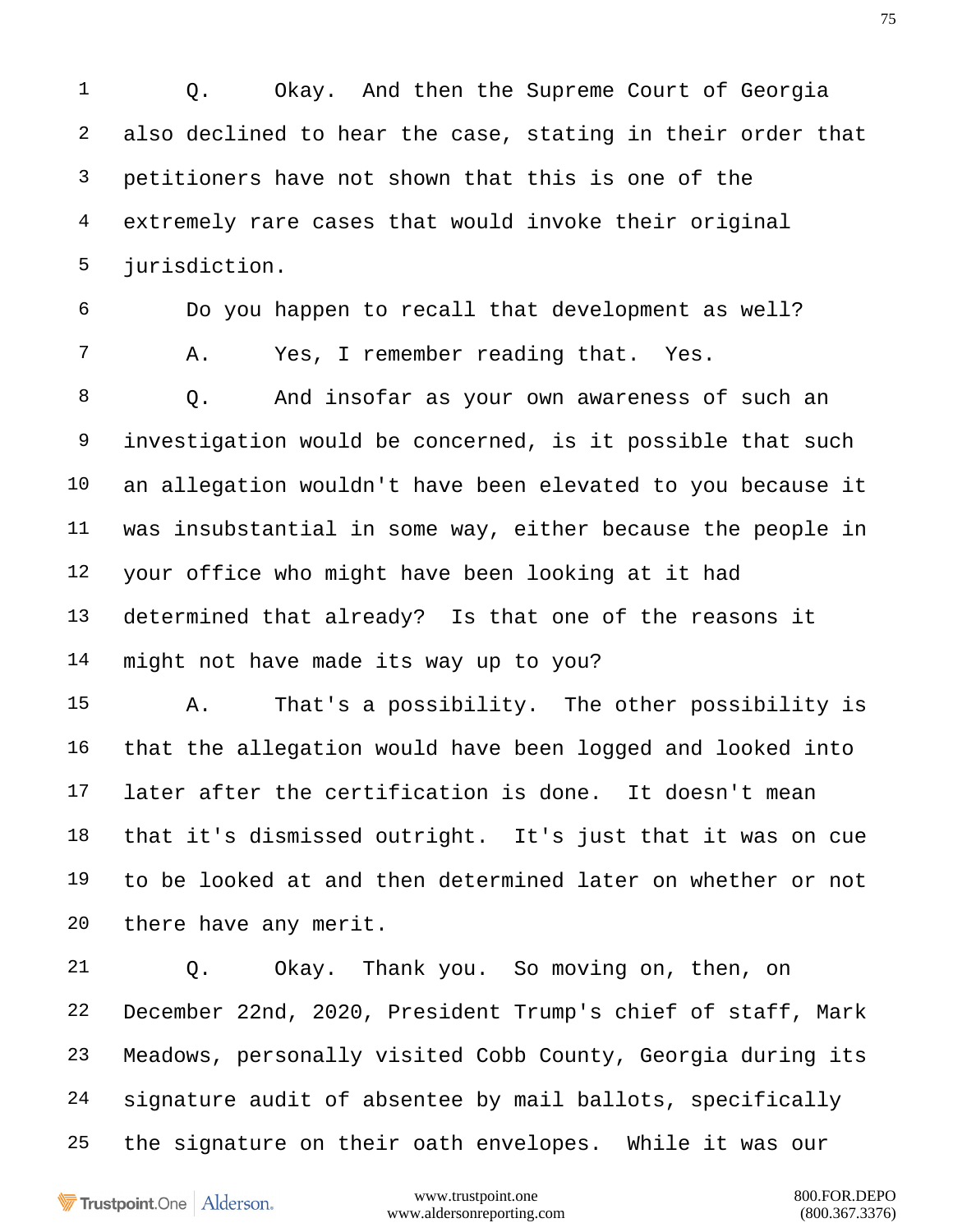understanding that he was not allowed to enter the room where the signatures were being verified, he did meet with the Georgia Deputy Secretary of State, Jordan Fuchs, to discuss the audit process. My question to you is, were you aware of this visit by Mark Meadows? A. I found out about it through the press. Q. Okay. About when did you first learn through the press about this visit? A. I think it was immediately -- the day of or right after. Q. Did you have any particular reaction to learning about this trip? A. I thought it was highly unusual. Q. And why did you think it was unusual? A. In the middle of the process, the chief of staff would come visit, have a meeting with the Secretary of State. I don't recall that ever happening in the history of U.S. Q. And to be clear for my next question, it was the Georgia Secretary of State that was completing the audit, is that correct? A. That's correct. Q. Okay. But in reference to the allegations that led to the audit, did Mr. Meadows or anyone at the White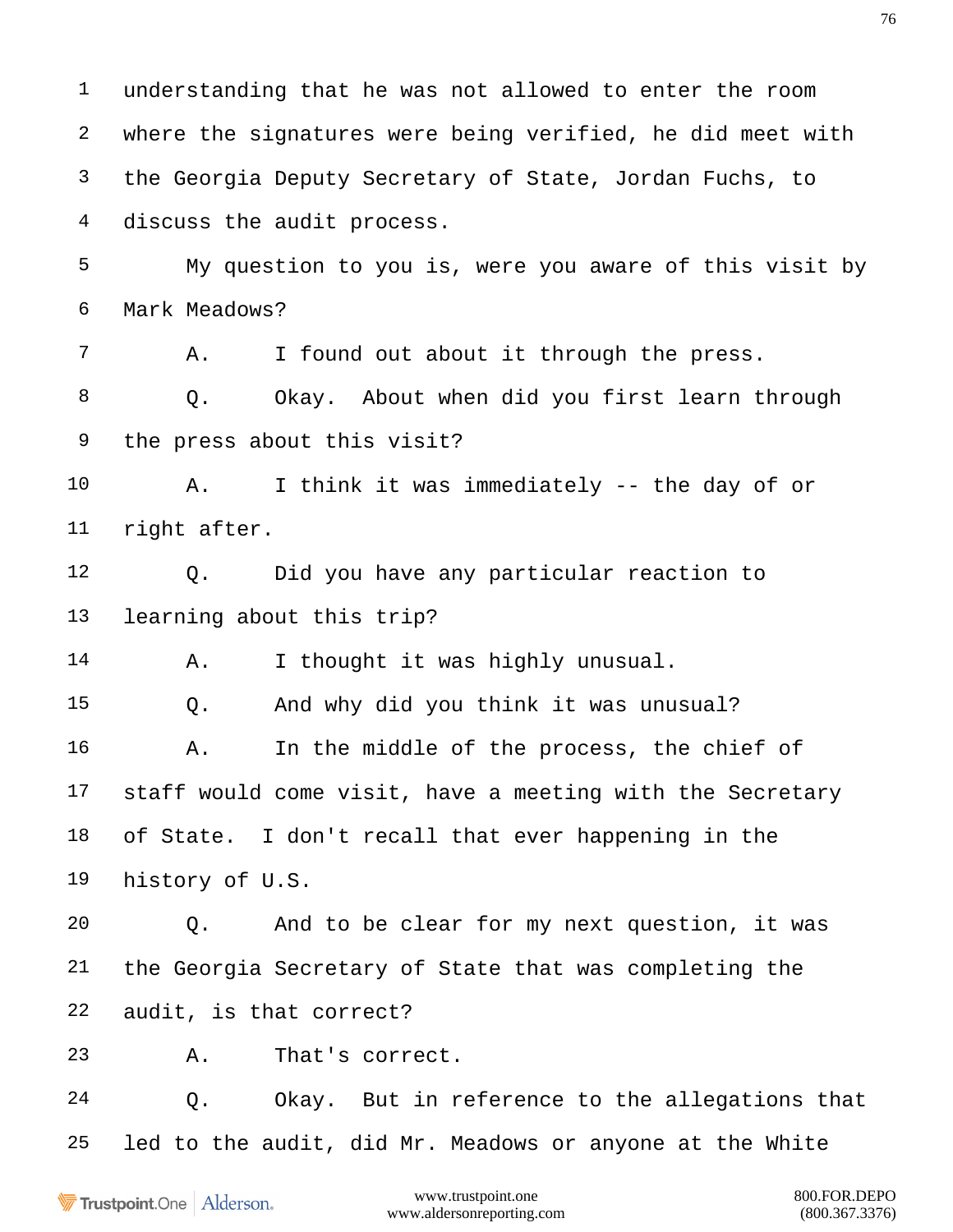House ever reach out to you directly about the Cobb County mail-in ballot audit process?

A. Not to me directly.

 Q. Did anyone at Main Justice ever reach out to you about this issue?

A. Not about the audit process.

 Q. In what capacity did they reach out to you? A. Just in general, checking to see if there's any investigations or developments that they should be aware of.

 Q. And did you have an investigation at this time that they should be aware of into the Cobb County signature anomaly allegations?

A. No.

 Q. So the Georgia Secretary of State and the Georgia Bureau of Investigation released its findings for the Cobb County signature audit on December 29th, 2020 and concluded that no fraudulent absentee ballots were identified during the audit. Do you recall that being the conclusion or one of the conclusions of their audit?

A. Yes.

 Q. Did you or your office have any evidence to the contrary?

A. Not that I know of.

Q. So we also understand that on December 27th,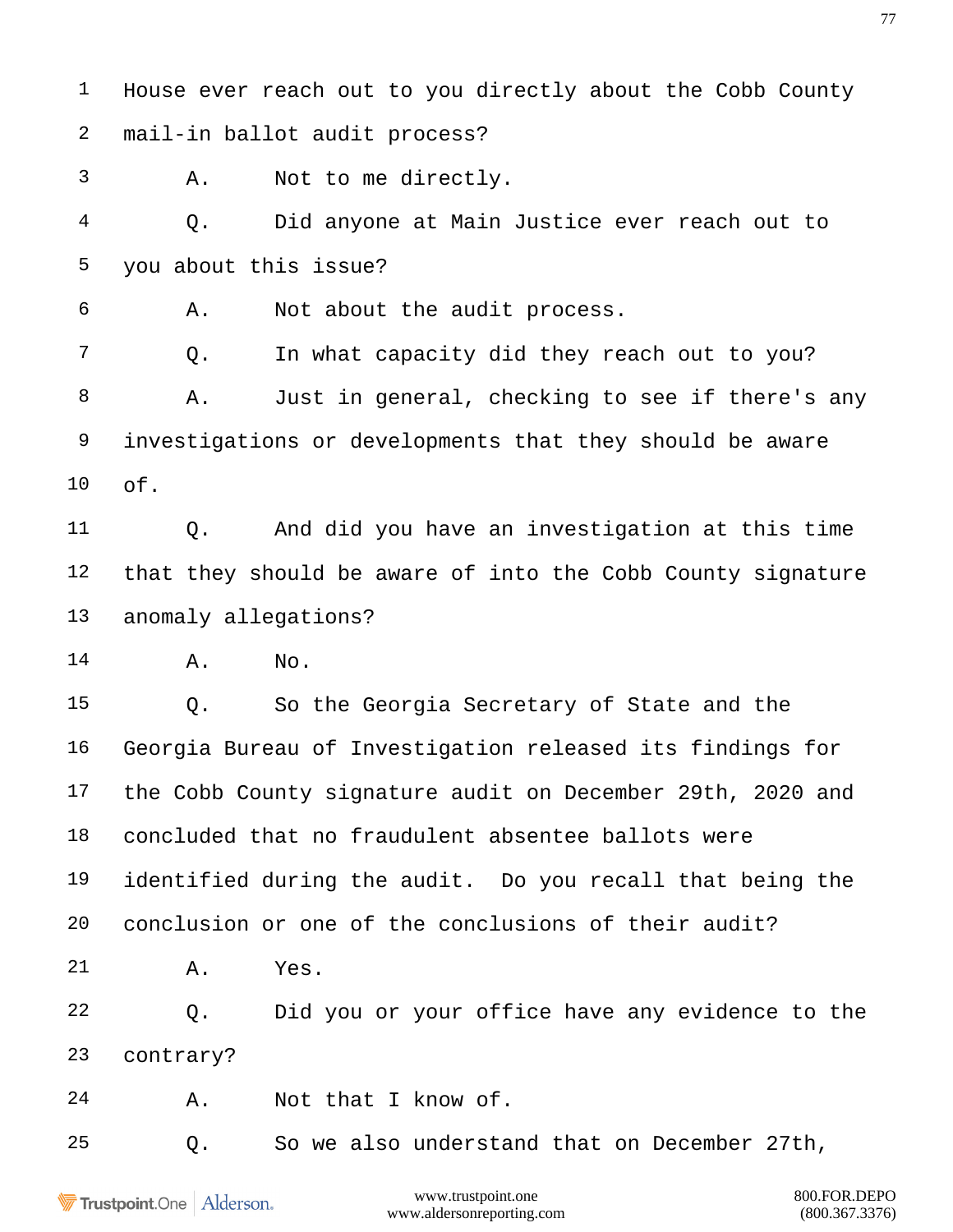2020, President Trump discussed various Georgia-related election fraud allegations directly with Rosen and Donoghue, the acting attorney general and Mr. Donoghue, in the notes that my colleagues have directed your attention to already. President Trump appears to have discussed an allegation with Mr. Giuliani that a temporary -- or promoted by Mr. Giuliani that a poll worker had somehow hidden the ballots to add more votes to Biden's tally during tabulation and also that there was multiple scanning of ballots. He said that there was a tape showing the poll workers putting the ballots in the suitcases.

 We've discussed this allegation previously but I just want to clarify that by December 27th, you had established that there was no credibility to this allegation, is that correct?

A. That is correct.

 Q. And you also stated previously that the Georgia Secretary of State's office independently had investigated this and found no wrongdoing, is that correct as well?

A. I believe that was their conclusion, yes.

 Q. During the meeting where this was discussed, President Trump asked Mr. Donoghue to go to Fulton County to do a signature verification because it would purportedly find tens of thousands of fraudulent ballots.

Do you know if Mr. Donoghue ever made such a trip?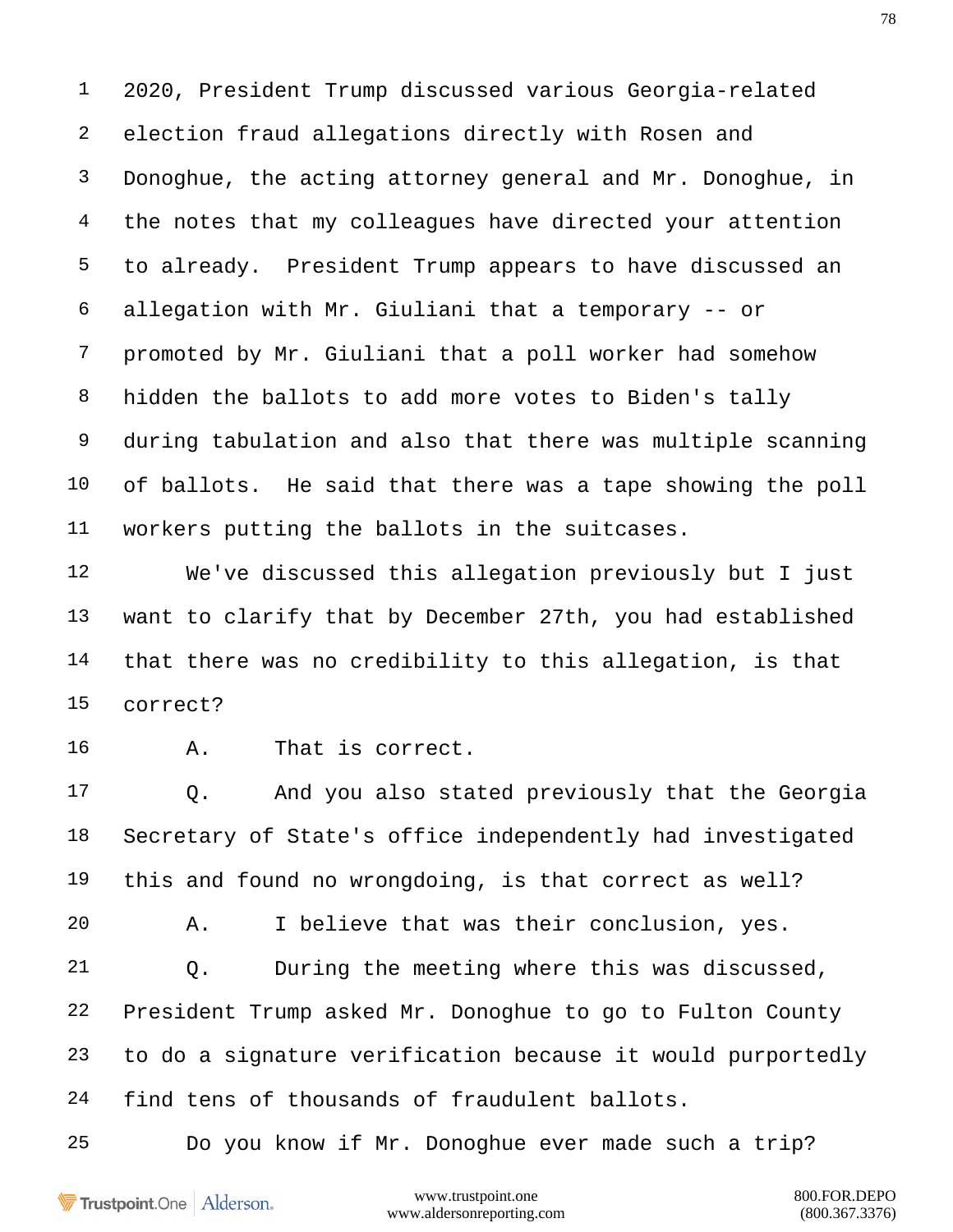A. He did not make such a trip.

 Q. Did Mr. Donoghue ever discuss such a trip with you or the fact that the President asked him to take such a trip?

A. Not about the trip, no.

 Q. But did he discuss that the President had a concern about these fraudulent ballots with you?

A. Not about the signature matches, no.

 Q. And then separately, did anyone else at DOJ ever discuss a need to perform a signature verification process there?

A. No.

 Q. So I would like to redirect your attention back to the December 30 email from Mr. Meadows to Mr. Rosen that our colleague from the Minority directed you to. It should be marked as Majority 3, and in the order in which they were entered into the record, this should be Exhibit 5, if I am correct.

 (Exhibit No. 3, an email dated December 30, was marked for the record.) Q. Let me know when you have it in front of you. A. Yes, I have it.

 Q. So I want to go into the individual allegations specifically to see if you had been directed at any point to look into these allegations. So specifically, after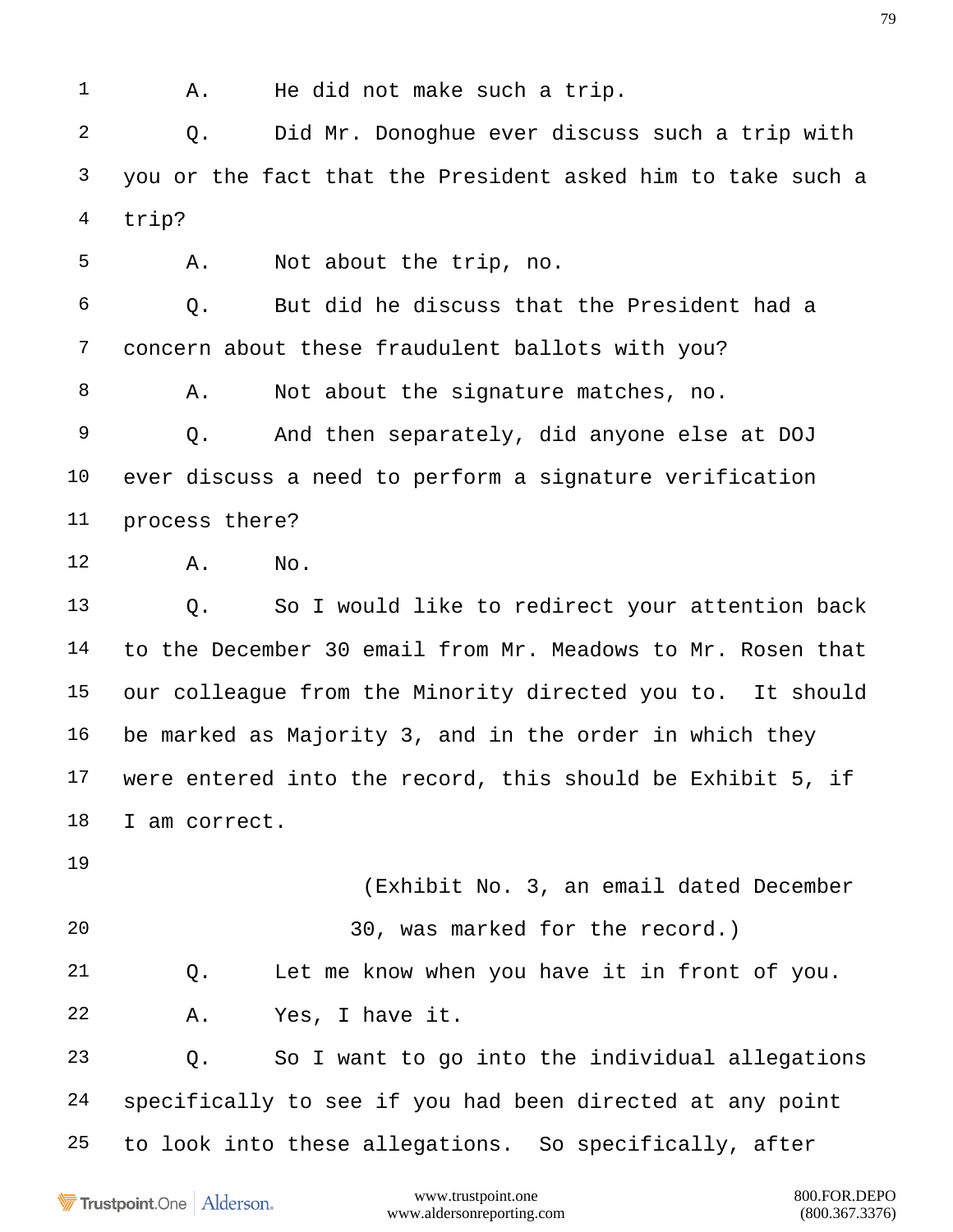December 30th when Mr. Meadows forwarded this email to Mr. Rosen, did Mr. Rosen, Mr. Donoghue or anyone at DOJ ask you to look into President Trump's campaign allegations?

A. No.

 Q. Had Ms. Cleta Mitchell or anyone affiliated with the Trump campaign ever asked you or your office to look into these allegations?

8 A. No.

 Q. On page 1 of the attachment with this email, which should be Bates Number 600, Ray S. Smith, III, the lead counsel or who was the lead counsel for the Trump campaign, claims in this press release that there are, quote, literally tens of thousands of illegal votes that were cast, counted, and included in the tabulation the Secretary of State is preparing to certify.

 Did your office have any evidence to this effect at that time?

 A. No, we did not have any evidence to that effect.

 Q. And so specifically in the press release and in the filing in Fulton County Superior Court, the Trump campaign alleges that 2,560 felons voted.

 Did you have any evidence of such a claim at this time?

A. I would not, no.

Trustpoint.One Alderson.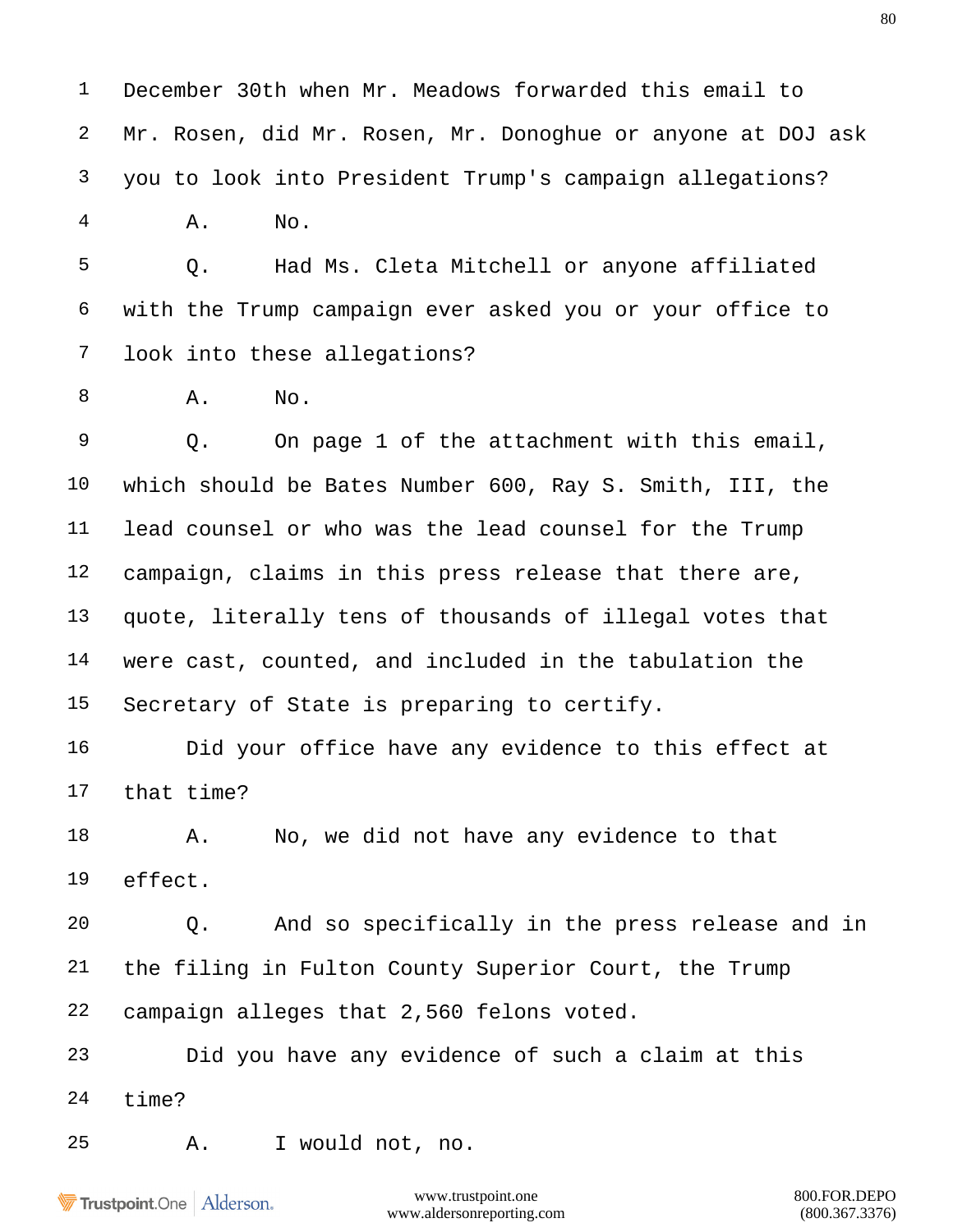Mr. Weinsheimer. I would object as beyond the scope. You're getting into specific investigations that don't have anything to do with specific pressure put on Mr. Pak and so I would object.

 Ms. Zdeb. This comes from an email that the Department produced which was sent to the then acting attorney general by the then White House chief of staff along with an express request that the Department look into, quote, these allegations. And I think it's exactly within --

 Mr. Weinsheimer. This witness has said that he didn't get it and he didn't get any pressure from either the White House or DOJ with respect to it. So now basically what you're doing is taking allegations from here and asking him about specific investigations in the office. That's beyond the scope at this point. It doesn't have anything to do with any pressure put on Mr. Pak from Department leadership or the White House.

 Ms. Zdeb. The scope of the interview and the investigation, as you noted earlier, Brad, also includes the circumstances surrounding Mr. Pak's departure from the Department, and so it is certainly within the scope of that issue for us to understand, for instance, was there some feeling on the part of the President or on the part of others who were involved in decisions surrounding that

**Trustpoint**.One Alderson.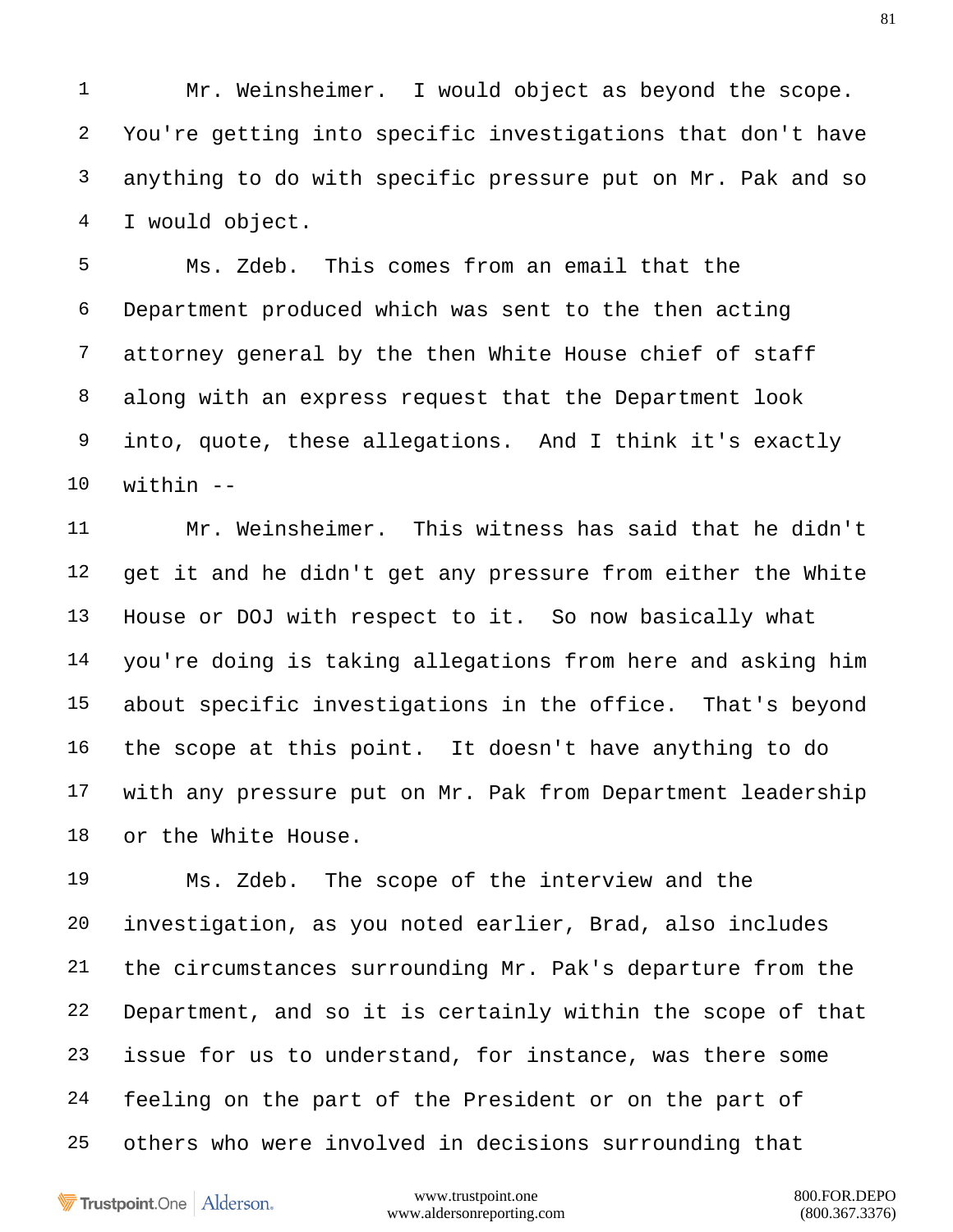departure, was there some sense of unhappiness with the job that Mr. Pak or his office were doing.

 And it seems to me that it is inherent in understanding that set of issues, whether there were particular things that Mr. Meadows, the President thought that Mr. Pak's office ought to be looking into that they were not looking into, whether or not Mr. Pak recalls specific instances of pressure directly being placed on him.

 So for that reason as well, it strikes me as completely within the scope of this interview.

 Mr. Weinsheimer. I think if you want to ask Mr. Pak about the circumstances of his leaving, that's different, but I think your record so far with respect to other witnesses doesn't support that conclusion at all.

 Ms. Zdeb. I think we can move on at this point but I will conclude by asking Mr. Pak's counsel the same question that my colleague on Senator Grassley's staff has asked repeatedly when his questions drew objections, which is just to confirm that Mr. Pak's counsel are planning to adhere to the Department's objections in this regard.

Mr. Kang. Yes, we are.

Ms. Zdeb. We can move on.

BY MR. CHARLET.

Q. Okay. Well, then moving forward in topic and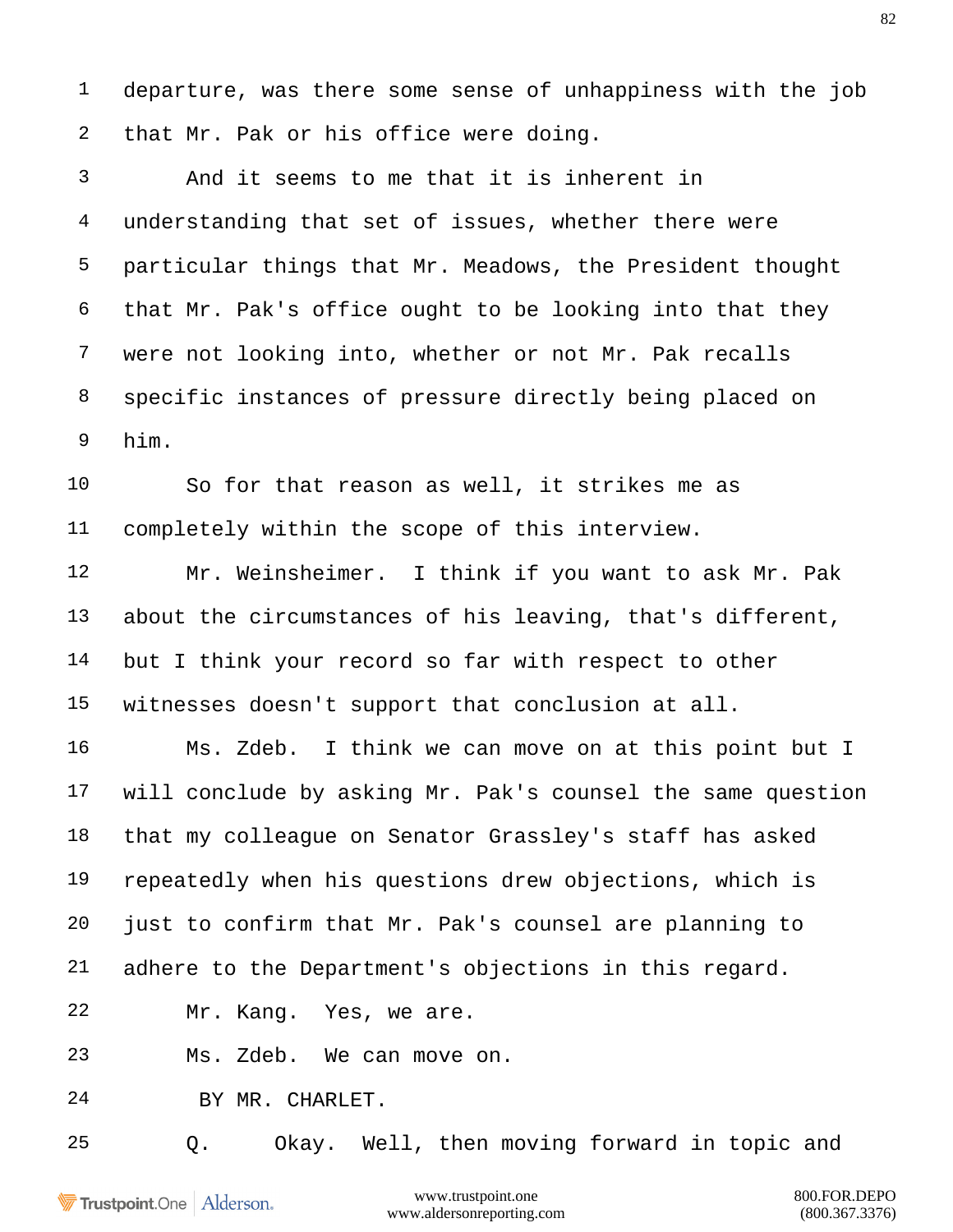in time, it is our understanding that on New Year's Day, Acting Attorney General Rosen provided Jeffrey Clark, who at that time was the acting head of the civil division, your cellphone number.

 Do you know what prompted Mr. Rosen to give Mr. Clark your cellphone number?

A. I do not.

 Q. Had you and Mr. Rosen or Mr. Donoghue or anyone at Main Justice previously discussed Mr. Clark reaching out to you in any way?

 A. Yes. Around December 30th -- just to lay kind of groundwork, the background, Rich Donoghue and I would talk regularly, because we were both colleagues before we became the PADAG, and also part of that duty, he checked in with various U.S. Attorney's offices to see if there was anything that they should become aware.

 On December 30th or the 31st, I can't remember exactly, I knew it was before New Year's, Mr. Donoghue called me and told me that he was very frustrated because the President was solely focused on Georgia with respect to any voter fraud allegations and he had commented that nothing would dissuade the President from believing that the election was in fact stolen from him.

 He stated that he, the President, just would not believe that he lost Georgia. I don't know why. He didn't

Trustpoint.One Alderson.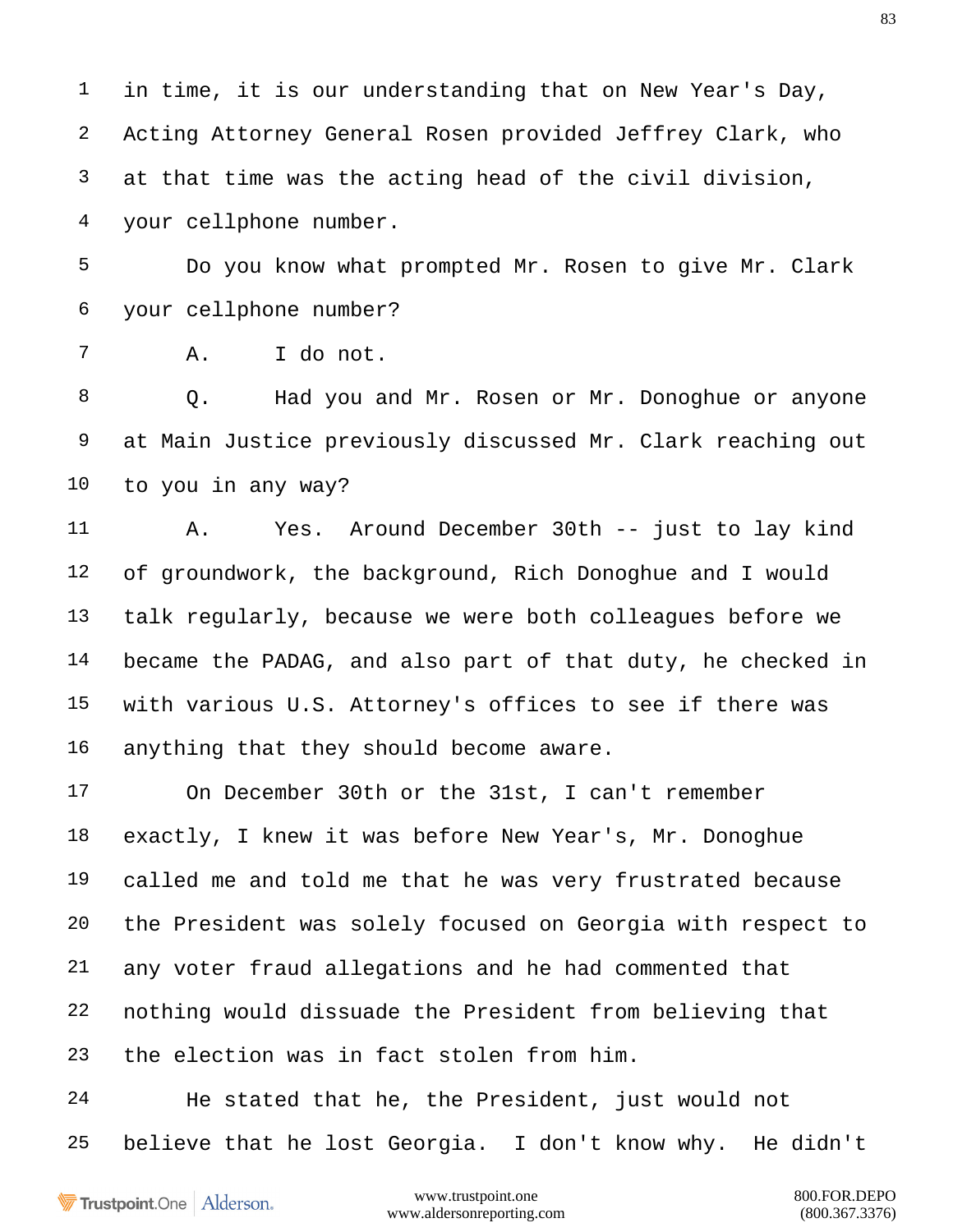explain why. And I reiterated to him that we looked into several allegations. Obviously we concluded that there was nothing there and that this was kind of disturbing because in substance that his own people had looked into it and reported back up.

 He then asked me about whether or not I knew Jeffrey Clark. And I told him, no, I did not know Jeffrey Clark, who was he. And Mr. Donoghue explained to me that he was the assistant attorney general for environmental natural resources division, the ENRD, and that at that time he was the acting attorney general, acting assistant attorney general for the civil division.

 And he said that Mr. Clark had, quote, the President's ear. I asked him what he meant by that and he mentioned in passing that Clark is suggesting that the Department sign 16 on to some letter suggesting that the general assembly call a special session and to refuse to certify the electoral college votes and that he wanted the Department to intervene or join in -- I can't remember exactly -- in a civil lawsuit that was filed by the Trump campaign.

 And I said, well, that seems -- that's very -- that's crazy. That's just highly crazy. I think the words I used were -- I think Rich who used the words that this is bat-shit crazy. And that was the description.

Rich told me that Jeff Clark would be calling to --

**Trustpoint**.One Alderson.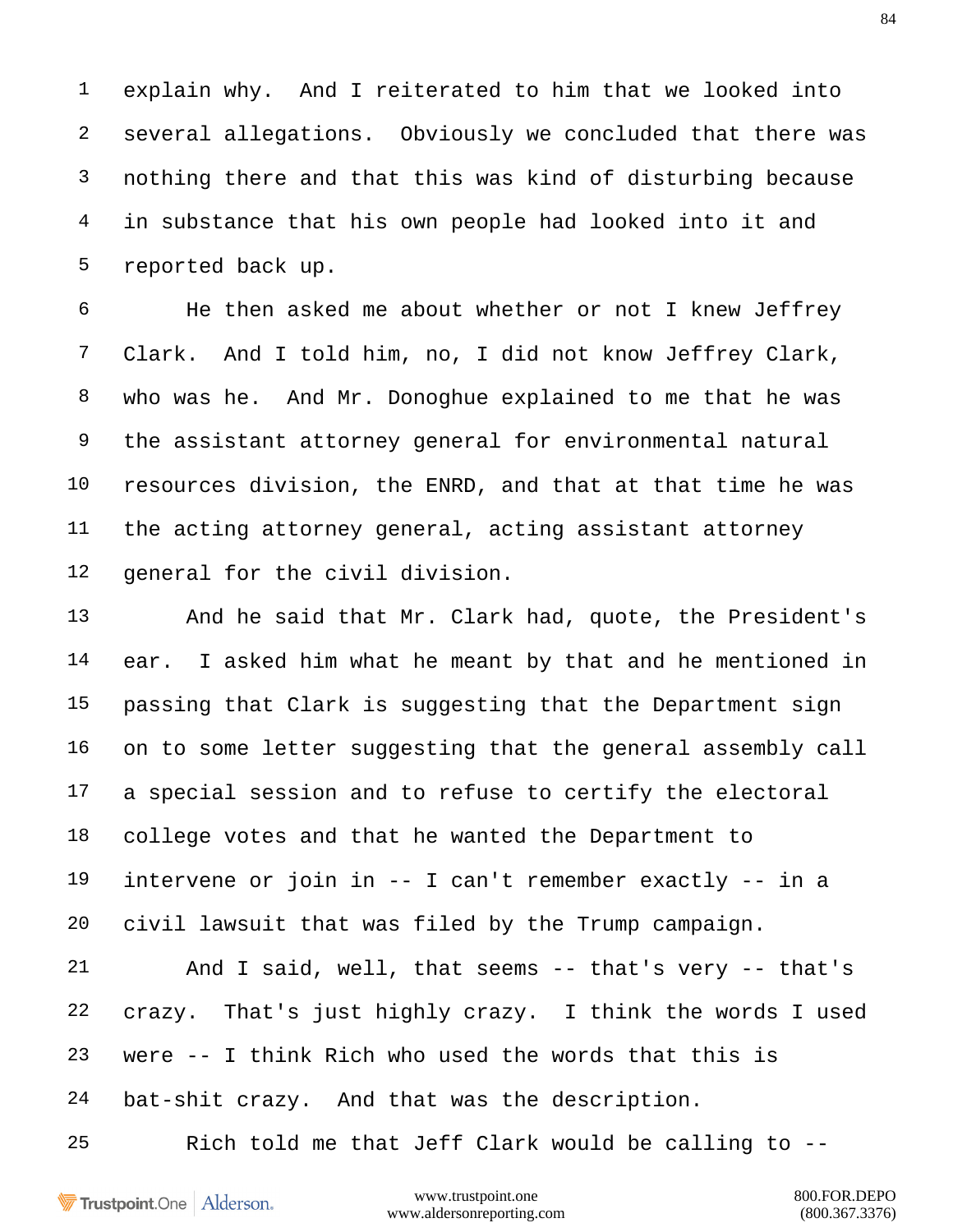and that maybe I could talk to him about what we found and to dissuade him from, you know, trying to suggest that there was widespread fraud in Georgia, and I told Rich that, well, he can call me all he wants but it's not going to change anything. We're not going to be joining any lawsuits that's not, you know, that's not substantiated by any evidence.

 And at that time, Mr. Donoghue mentioned to me that, in fact, I wouldn't be surprised if the President called you directly. And I said, well, he could call me all he wants, the answer is not going to change.

 And then that was the end of that conversation. Mr. Clark never called, or at least we never connected if he tried to call, nor did the President ever call me directly.

 Q. Okay. And when you had this discussion with Mr. Donoghue, was this a call from Mr. Donoghue specifically about this topic or did it come up in the course of some other discussion were having?

 A. Mr. Donoghue I think called me to give me a heads-up or forewarning that Jeffrey Clark, who I am not familiar with, would be calling me. And so at the same time we talked about kind of what's happening, and my impression in my conversation with Mr. Donoghue was there was a lot of things being asked of the Main Justice, the

Trustpoint.One Alderson.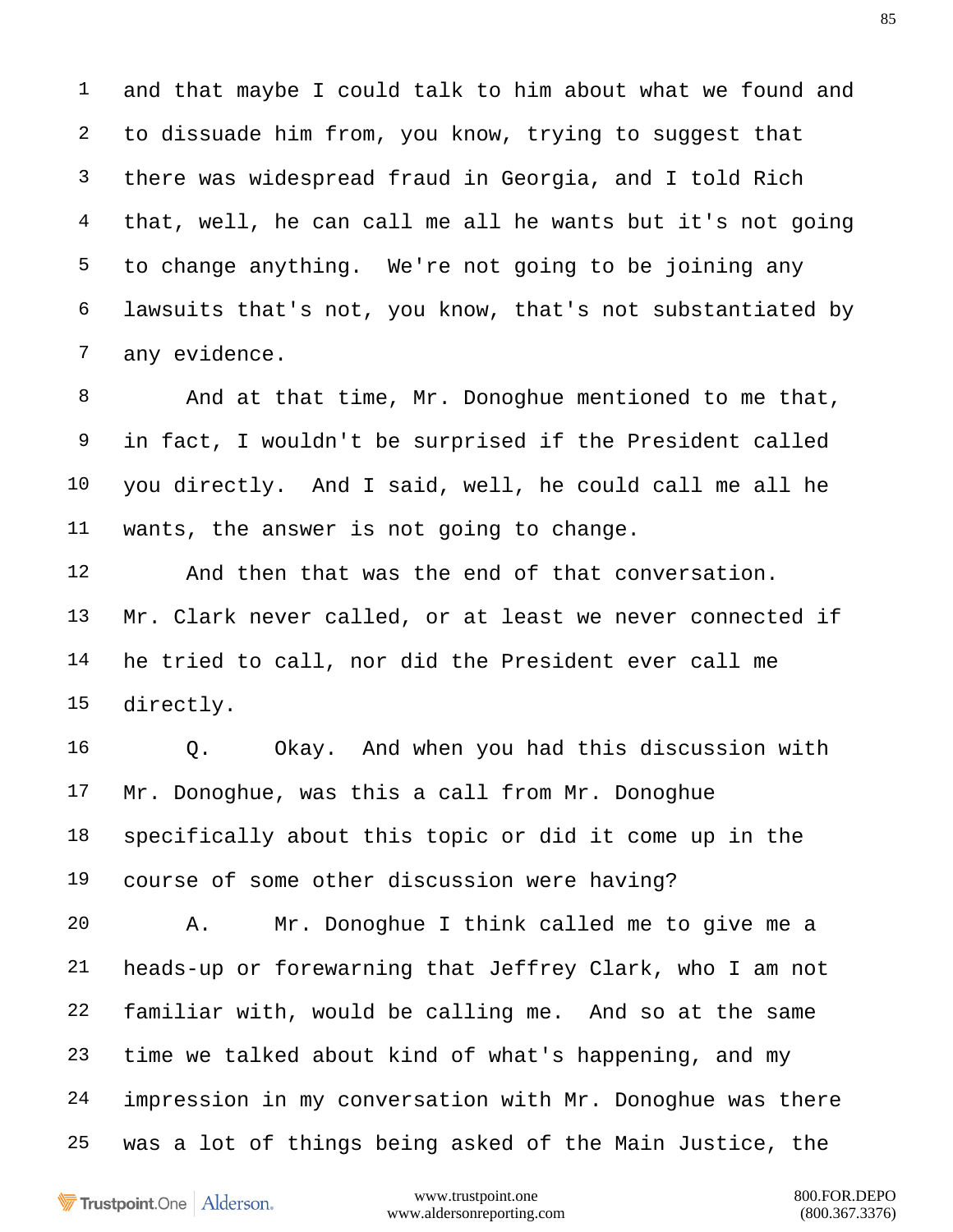acting attorney general and the deputy attorney general that the Department take, and that they were resisting because they were not substantiated by the evidence. And so I could sense the frustration in Mr. Donoghue's voice, but he had called to let me know that Mr. Clark or the President might be calling, and that was the reason for the call.

 Q. And then you seem to have indicated as such but just to make it clear on the record, prior to January 1st, would you have ever had any reason to work with Mr. Clark in any capacity at all?

 A. Yes, there is a possibility because if we have a case that we have concurrent jurisdiction with ENRD, which is the division in charge with investigating environmental-related cases, but I have not had any cases that -- where we overlapped in jurisdiction so I did not have an occasion to work with or talk to Jeff Clark.

 Q. And then in regards to election fraud or just election matters and the cases that arise from them in general, would you ever have had any reason to work with Mr. Clark?

 A. Given the fact that he was ENRD and chief of civil, related to election-related items, unless, I guess, there was some civil lawsuit that the Department was going to file, I don't think that there would be any occasion for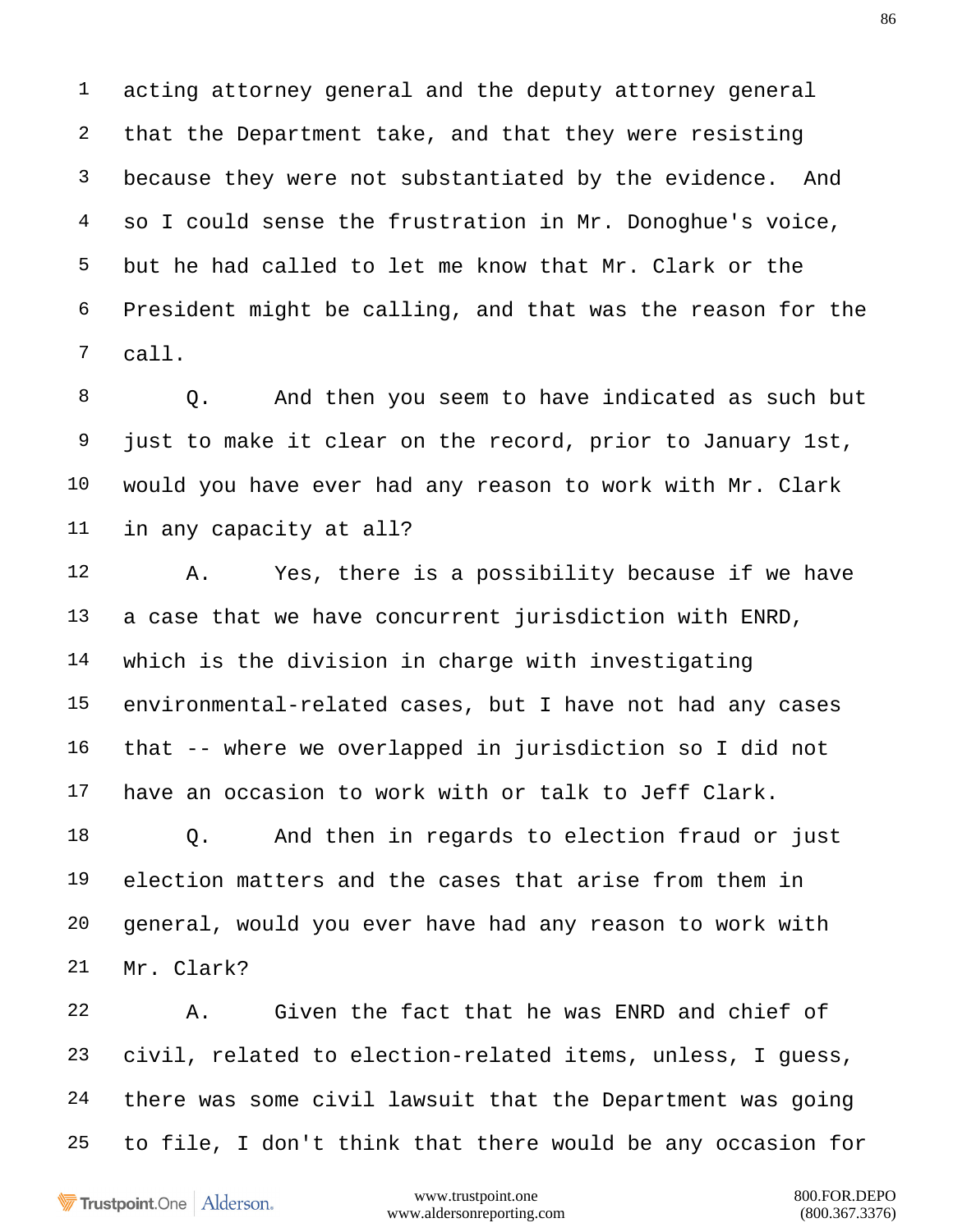him -- to work with him in that regard.

 Q. And you indicated that Mr. Donoghue thought that the plan that Mr. Clark was interested in pushing forward was bat-shit crazy, but did it strike you as unusual that the acting attorney general -- or I'm sorry, that the acting head of the civil division would want to reach out to discuss voting or election matters with you? A. I thought that was very strange and highly irregular.

 Q. And you said that Mr. Donoghue indicated that the President might try to call you directly. Have you ever had any situation where someone at Main Justice told you that the President might contact you directly for an issue?

A. I have not.

 Q. In your experience, would that be unusual for any U.S. Attorney to hear that the President might contact them directly?

 A. That would be highly irregular given the fact that it's been -- traditionally also there are policies in place where communication between the White House and the Department is highly regulated through the Office of Legal Affairs and of course the front office, the AG and the DAG. Q. And in the course of this discussion with Mr. Donoghue, did the two of you ever develop some sort of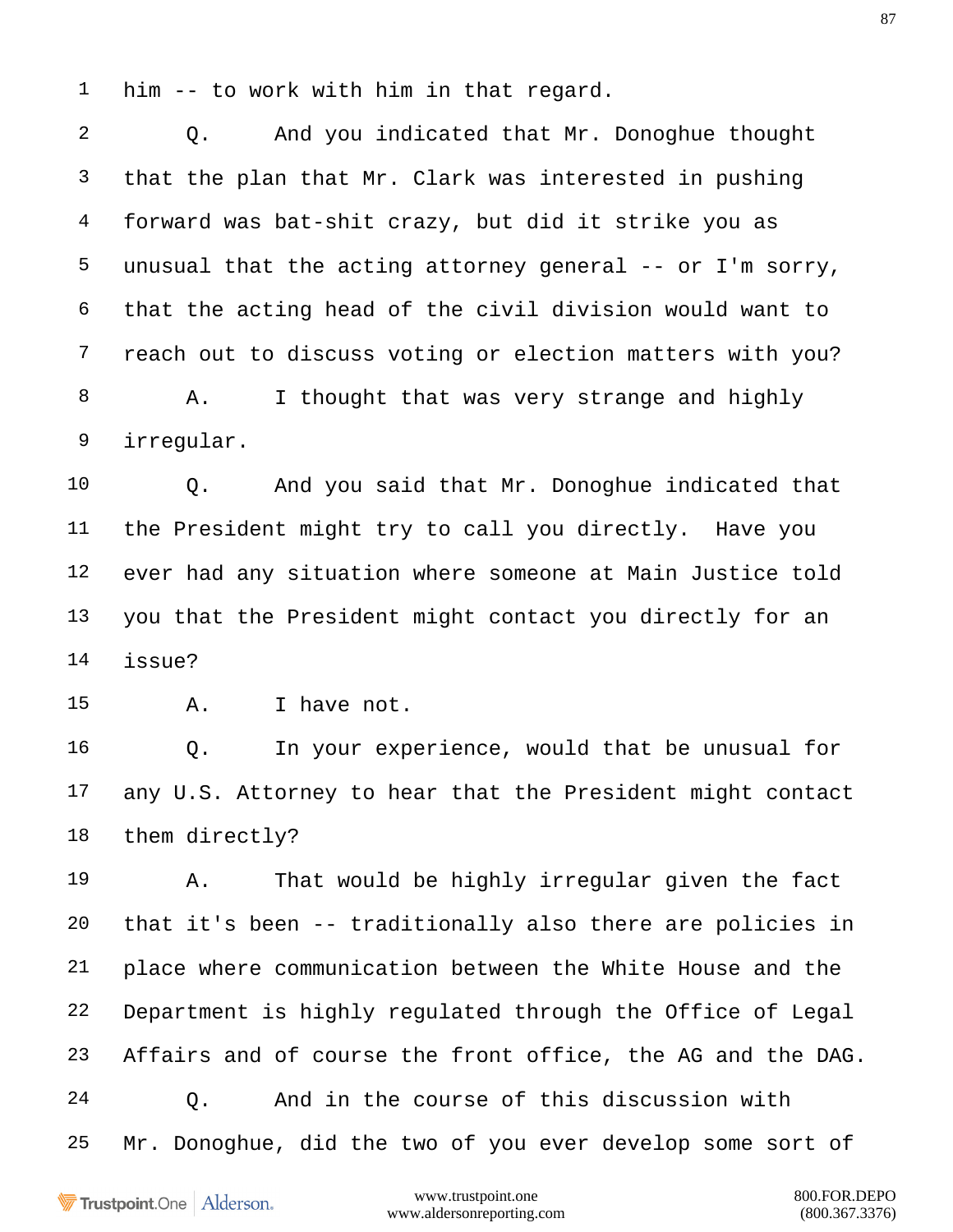plan for how you would deal with potential reach-out from Mr. Clark or the President?

 A. There was no plan. Mr. Donoghue indicated that Mr. Clark would call me to talk about what's happening in Georgia and potentially, you know, joining in a lawsuit. And I told him that's -- we're not going to do that because there's no evidence of any fraud.

 Q. And you're at least not aware of any attempt that Mr. Clark tried to reach out to you, is that correct? A. I am not aware of whether or not he tried to reach me or not. I had not talked to him.

 Q. Did you follow up with Mr. Donoghue or Mr. Rosen at all about this lack of outreach from Mr. Clark?

A. No.

 Q. Did you become aware at some point that Mr. Clark was interviewing witnesses in connection with the State Farm Arena allegations?

A. I was not aware of that.

 Q. Do you have any idea under what authority he would be able to take such investigative steps like that? A. I am not aware of any authority that he would have.

 Q. And you indicated that you weren't aware, but just to make it clear on the record, you did not authorize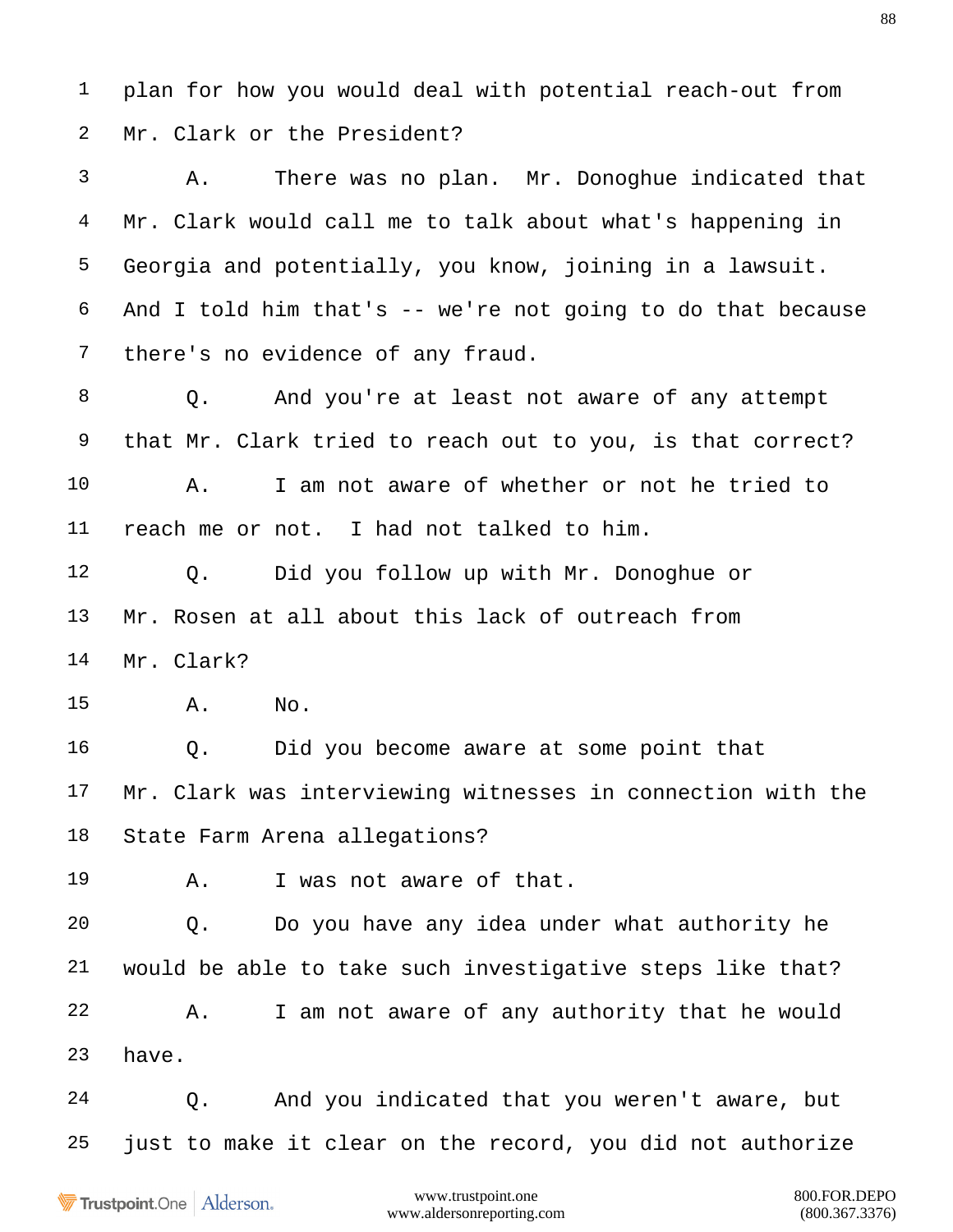him to interview these witnesses, is that correct?

A. No. No.

 Q. Generally speaking, how might a DOJ official's unauthorized and unknown-to-you outreach to a witness relevant to an investigation conducted by your office or that your office may conduct, how would that impact the work of your office or how might it?

 A. Well, you could certainly interfere with an ongoing investigation to the extent that it exists. Number two, as a professional courtesy, when you have -- when you operate or do something in the same department in a jurisdiction, you know, you should coordinate and let folks know, who is responsible for that district, what activity is going on.

 In this case, none of that happened, if in fact -- I wasn't even aware that he was interviewing witnesses related to the State Farm video incident.

 Q. So on January 2nd, President Trump called Georgia Secretary of State Brad Raffensperger to push him to find exactly enough votes to overturn the election results in Georgia.

 Were you aware at the time that President Trump made this call?

 A. I was not aware of that on January 2nd. Q. Do you recall when you became aware of this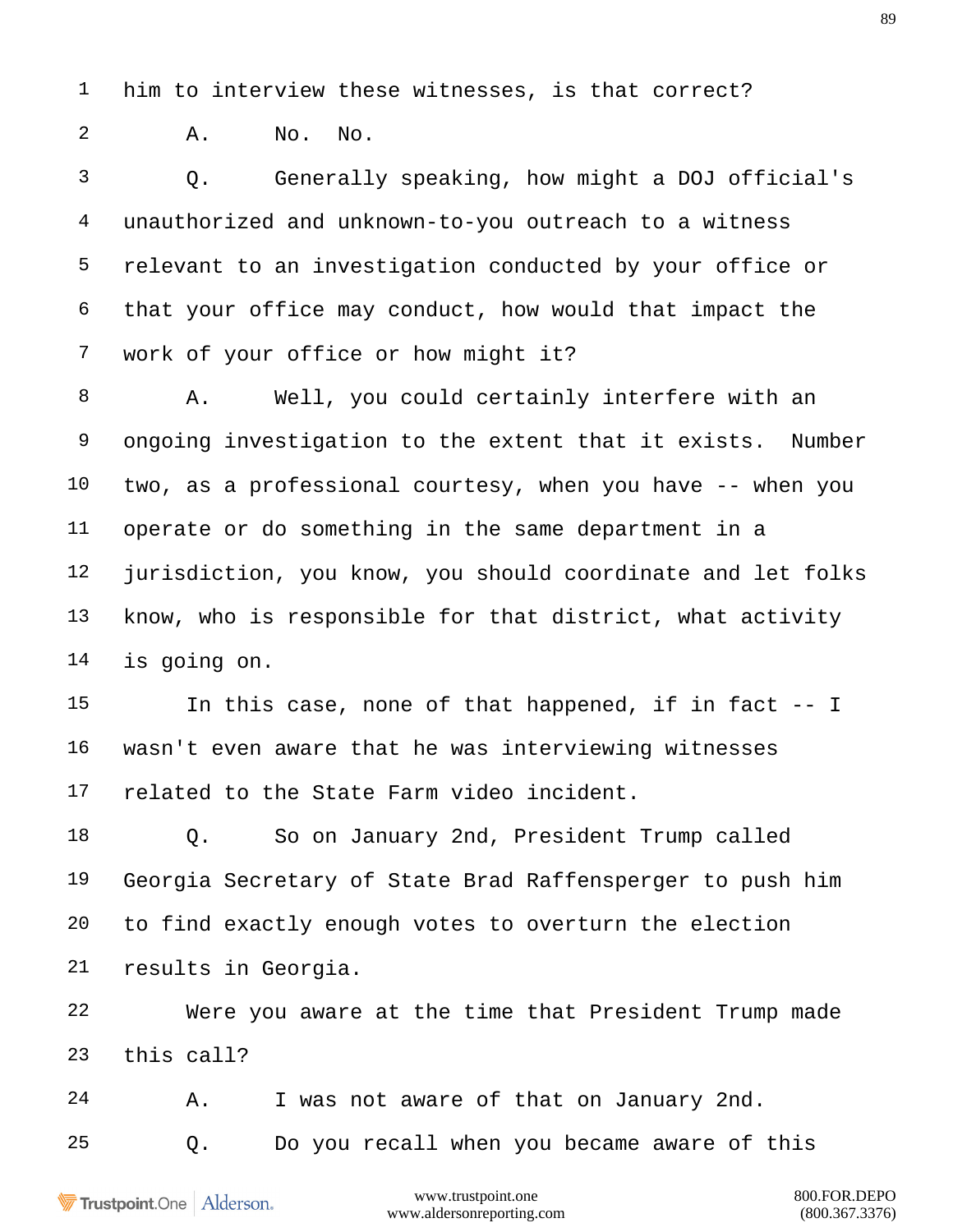call?

 A. I saw it on the news. It was in news reports of a recording being released, I believe it was January 3rd, and there was -- at that time when I saw kind of the headlines, I did not see -- I didn't read the transcript or anything like that. There was just a summary of what the call entailed. And so it was a day after January 3rd, the day before I resigned, that I found out about the call. Q. Can you describe your reaction to finding out about the call?

 A. I was -- I was very upset, at the same time very disappointed because the call -- the summary of the description about the call indicated that despite at least me and also the attorney general reporting up that there had not been widespread fraud, that the President was seeking to overturn the election or at least find ballots 17 or represent that there was irregularities.

 So I was personally very concerned and I even considered potentially resigning on Sunday. But in thinking about that, we had a special election coming up on Tuesday of that week and I thought about the potential impact that might have on whether or not my sudden resignation would give some credence to the allegations of fraud or would dissuade or be used as certain kind of talking point. I decided against that and I decided to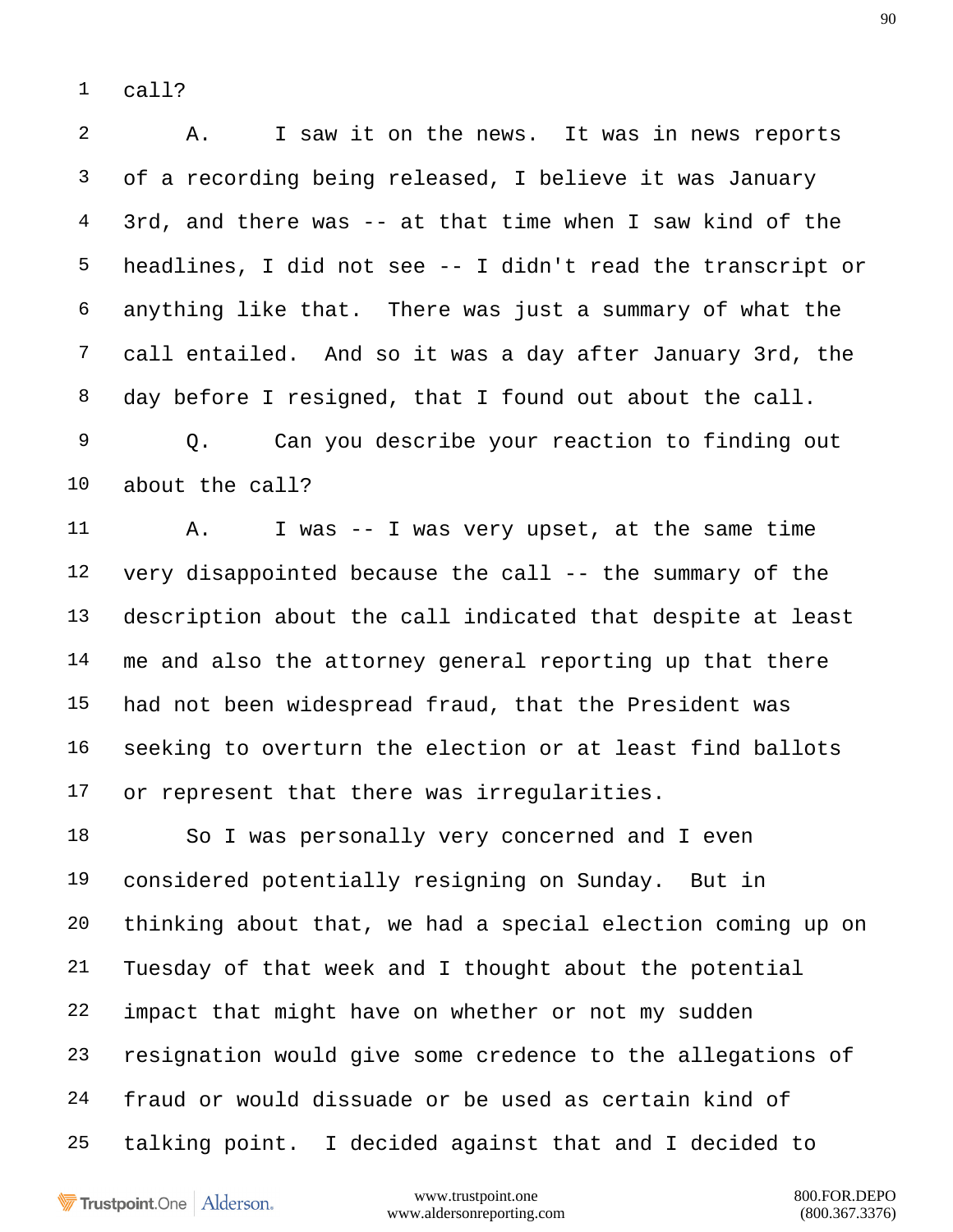stay with my original plan, which was to, you know, submit my letter of resignation and give two weeks' notice and leave office on Inauguration Day.

 Q. All right. As you might imagine, we have some questions about the circumstances surrounding your resignation itself, but I'm going to put a pin on that to ask a few more questions about this call specifically.

 Did secretary Raffensperger or anyone from the Georgia 9 Secretary of State office reach out to your office about this call that the President made?

A. Not that I am aware of, no.

 Q. So Cleta Mitchell, who we've discussed previously and who also oversaw the Trump campaign lawsuits in Georgia, she advised President Trump on this call. Did she or anyone from the Trump campaign ever reach out to you regarding the allegations that he pushed in this call? A. I do not know -- I am not aware of any such contacts.

 Q. Do you know why President Trump referred to you as a Never Trumper U.S. Attorney during this call?

 A. I do not know other than my conversation with Rich Donoghue and the conversation he had at the White House on Sunday, January 3rd. He referred to it as there was a printout of an article in which I was quoted -- and this was in 2016 -- in response to a question whether or

Trustpoint.One Alderson.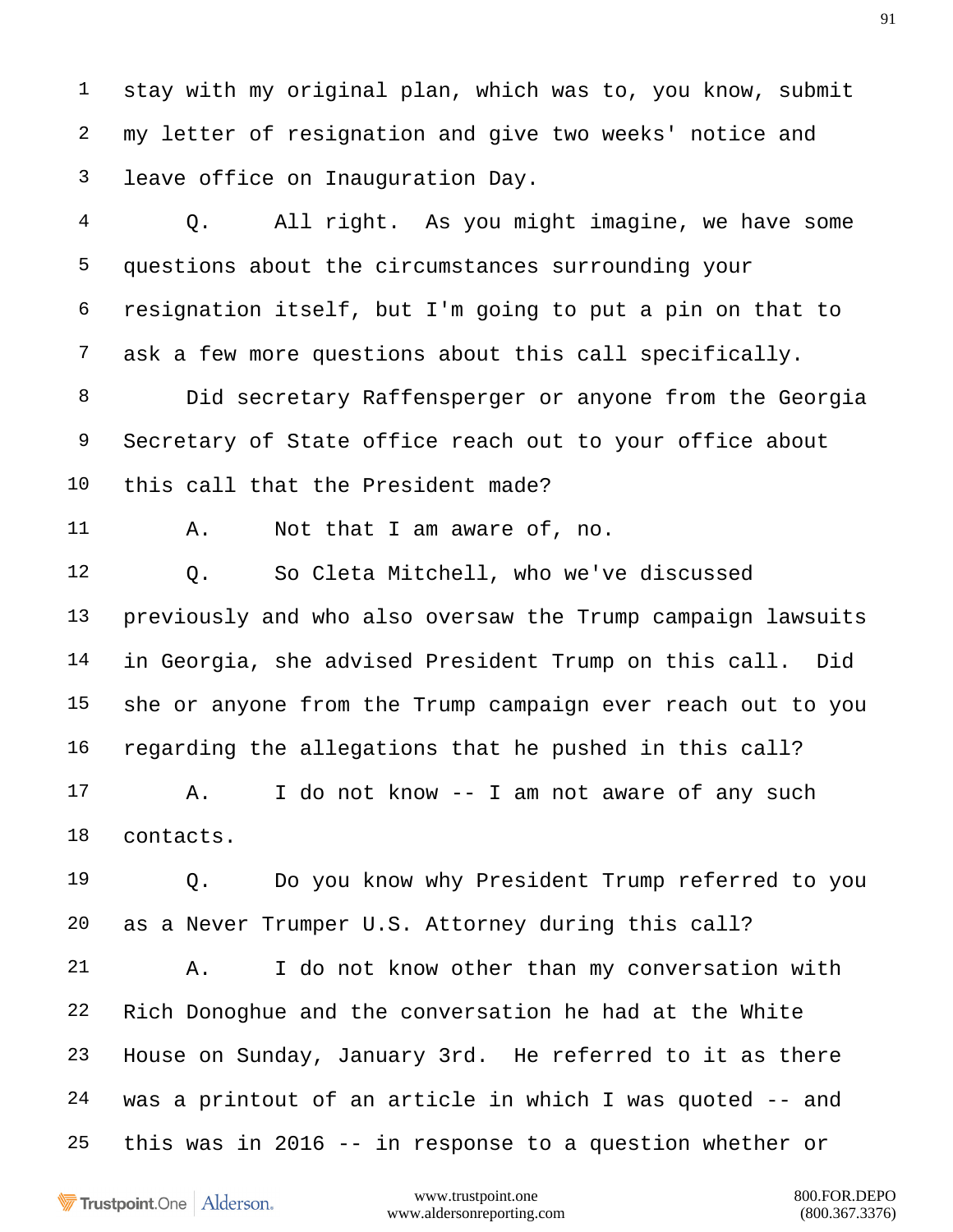not then candidate Trump's candidacy had helped or hurt efforts to recruit minorities to the GOP. And I think my comment was that he had made it difficult to recruit candidate and voters to GOP.

 And that was the only reference that I've heard from Mr. Donoghue's conversation, so -- and I believe just in context that he probably took that and his perception that somehow that these allegations of fraud are not being looked into and he probably concluded that I'm not doing those because I was a Never Trumper, which is not true.

 Q. And to point out the obvious, you became a presidentially appointed and Republican Senate confirmed official as the U.S. Attorney of Georgia under the Trump Administration, is that correct?

 A. That's correct. And during the vetting process, they knew about the quote, they knew about the article and I was asked about it multiple times.

 Q. Did you have an understanding at any point prior to this call, though, that President Trump was unhappy with the job you were doing as U.S. Attorney?

A. I was not aware of any such dissatisfaction.

 Q. And then also prior to the call, did you have any understanding that President Trump wanted your office -- that President Trump specifically wanted your office to do more to investigate claims of election fraud?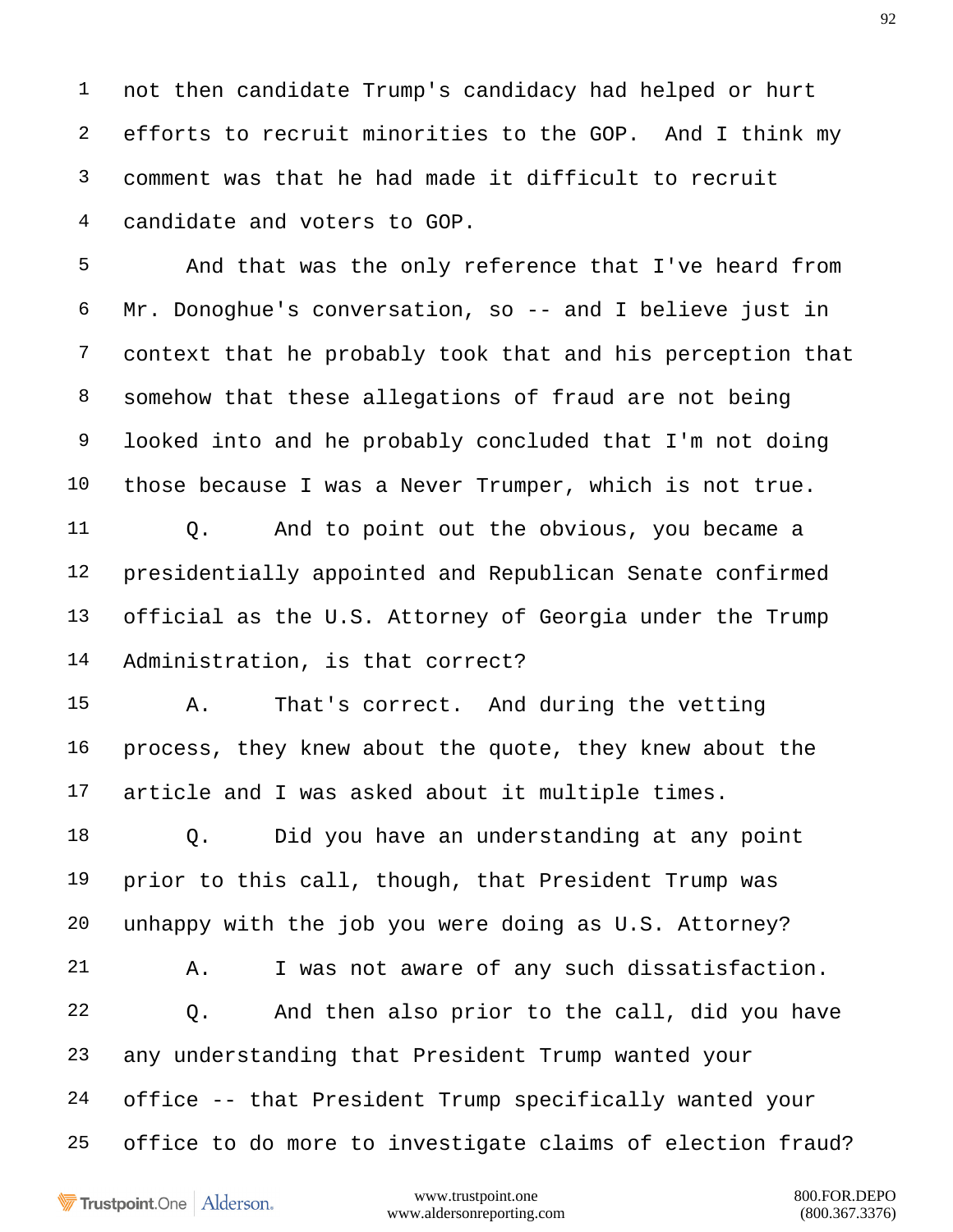A. During my conversation with Rich Donoghue in a few days leading up to my resignation, Mr. Donoghue let me know that the President was very unhappy that the Department in general were not doing anything about the allegations of fraud and, in particular, in Georgia and he was very focused on Georgia.

 So although he didn't tell me that he was particularly unhappy with my performance, but I took that as his dissatisfaction with the Department of Justice in general, in his mind, that they were not doing enough.

 Q. And so you said that one reaction that you had -- or let me know if I'm characterizing this correctly. You said that one reaction that you had to learning about this call between the President and the Secretary of State of Georgia was you potentially resigning. Had you ever considered resigning prior to learning of this call?

 A. My plan was to leave the office after the inauguration. After the election, people were asking me what my plans were. So the last week before my calls with Rich Donoghue, I let my office, also the courts and the law enforcement in our community partners, know that my plan was to leave at the end of the Administration on Inauguration Day, that -- and I told Rich Donoghue that I will probably submit my resignation sometime the week -- a few days after the runoff election just so that it's not

Trustpoint.One Alderson.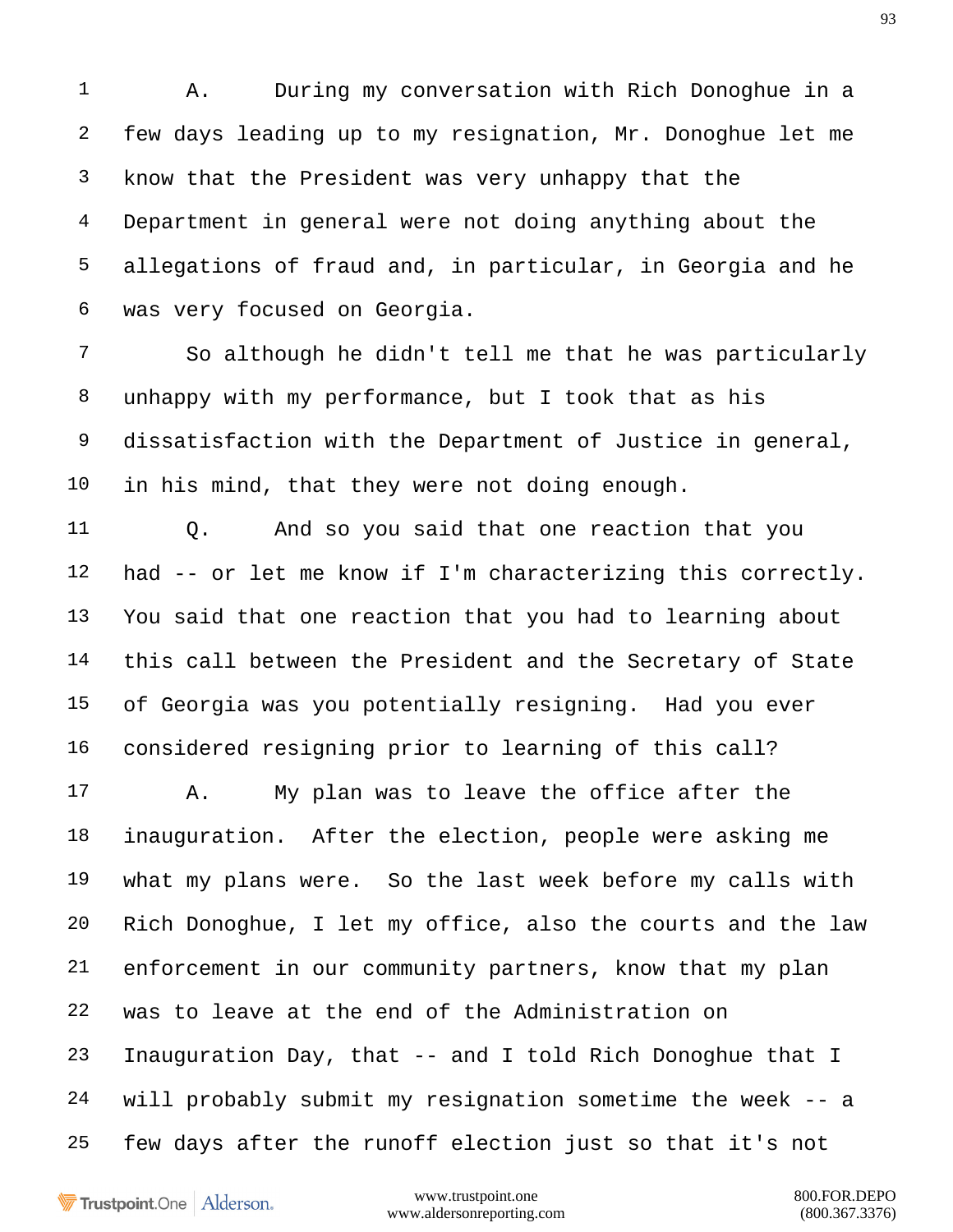going to cause any views of potential irregularity and that -- but my resignation would be effective on January 20th.

 The reason I was focused on January 20th was, throughout 2020, my office and people, the good dedicated men and women in the U.S. Attorney's Office and my law enforcement community went through a very difficult, tough time and transition, in and of itself, is very difficult and that in order to make sure that we minimize any impact, that my first assistant, who's a career person, who's been with the Department over two decades, taking over as the acting U.S. Attorney, would be the best way to assure the people in the office and the community that the office is in good hands.

 So I was focused on January 20th and I never wavered from that, up until January 3rd, the day you pointed out. 17 It was very clear to me that in spite the reporting up of what we found in terms of allegations, that that was being ignored and, if that's the case, I didn't want to be a part of potentially being a tool or a factor in whether or not people should believe in the Department. I was looking out for the Department and its people.

 I ultimately came to the conclusion that I would not go ahead and resign abruptly, but to hold on until January 20th. And of course I think you're probably aware that

Trustpoint.One Alderson.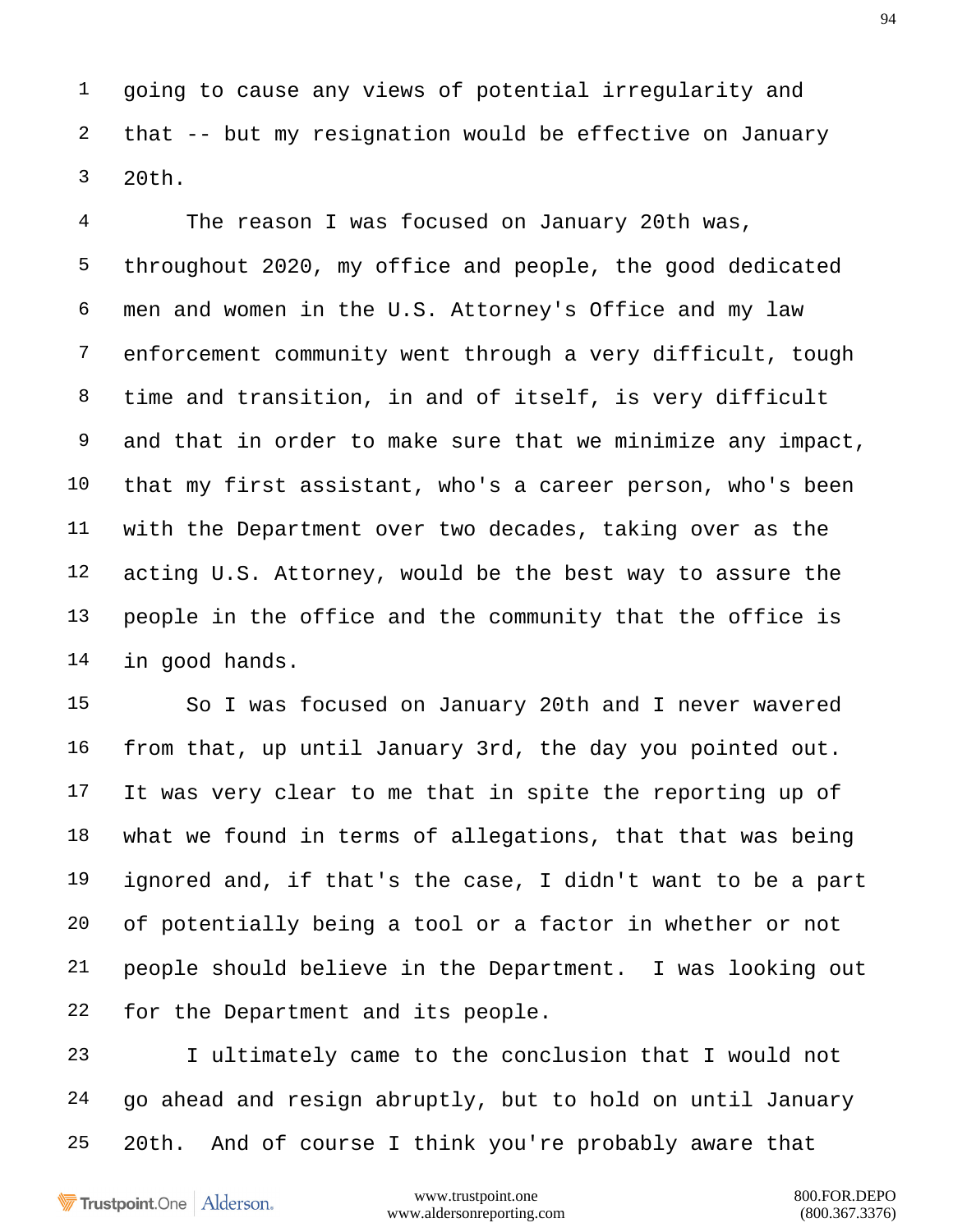things changed very quickly on that evening and the following morning.

 Q. So, yes, around 10:00 p.m. on January 3rd, Mr. Donoghue emailed you asking you to call him ASAP. Do you recall speaking with him that evening?

 A. On January 3rd, yes. Yes. I had noticed that I missed several calls from him and I saw that I had an email from him. So I called him back that evening and that's when Mr. Donoghue relayed to me that the President was very unhappy and that he wanted to fire me, that he believed that I was a Never Trumper and Mr. Donoghue told me that he had told Mr. Trump that he thought that was incorrect and that the President did not care, but wanted me out of that spot. And then I asked -- oh, oh, I'm sorry. I missed a detail.

 So I can't remember if it was Mr. Donoghue or someone else had mentioned to the President that I was submitting my resignation that week, the first week of January, and I think Mr. Donoghue had suggested that instead of doing a firing, which I think everybody from the Department was kind of advising against, that he go ahead and just accept the resignation and so that -- and let him move on.

 Mr. Donoghue indicated that Mr. Trump -- President Trump agreed, but that I have to get out of there. And then Mr. Donoghue then asked me like how long were you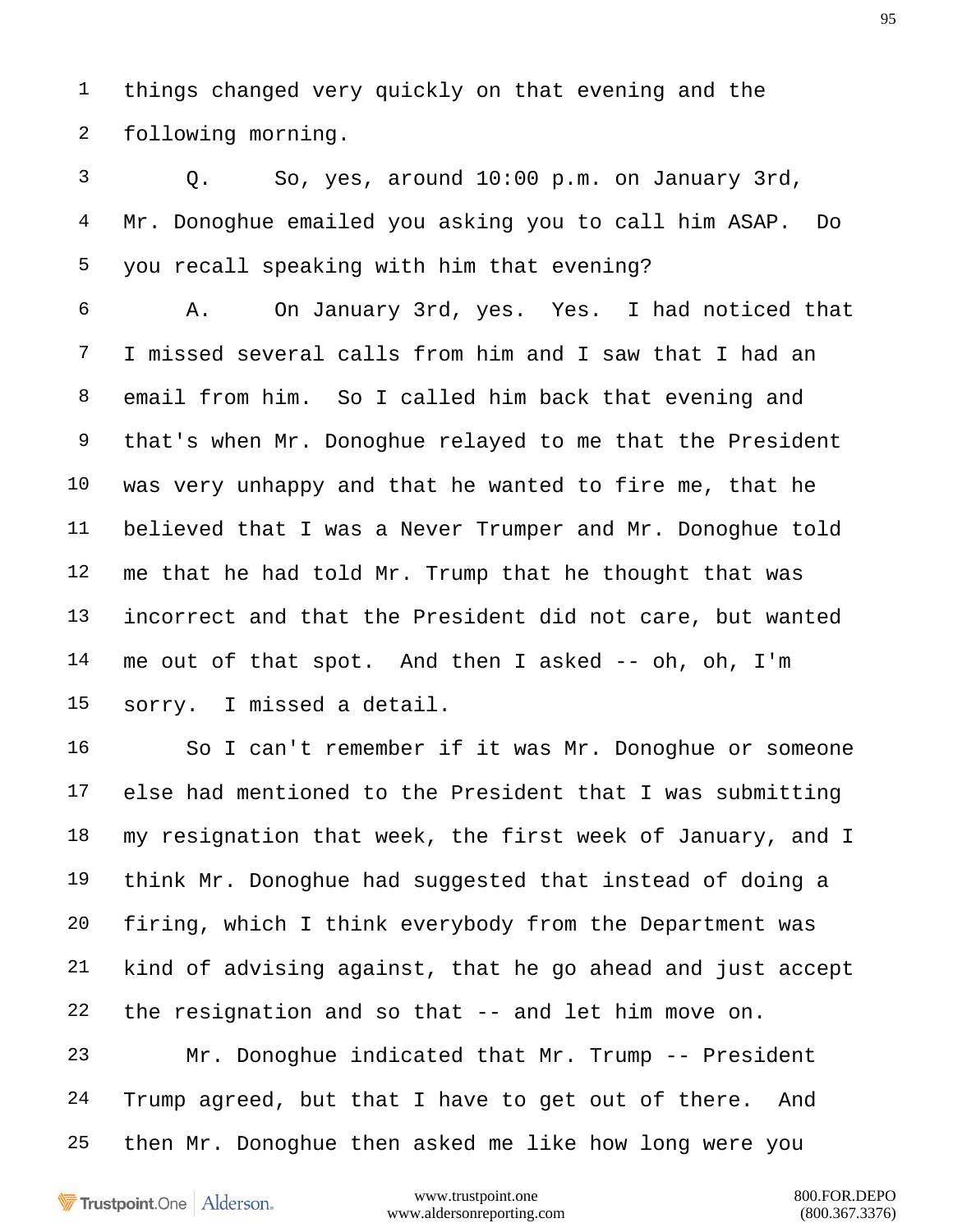planning to stay after you submit your resignation. I told him that, you know, through inauguration. And Mr. Donoghue said, no, unfortunately, it can't be that long.

 He then offered to place me in another senior role in the Department. I told him, Rich, thanks but no thanks, I'm done. And then he said, all right, you know, in terms of your announcement of your resignation, you could do whatever you wanted. He said, you know, you could have a press conference, you could, you know, make a big fuss or submit -- just do it quietly. He suggested that it would be best for everybody if you did it quietly. And I said, well, let me think about that, at that time. And then I hung up.

14 And then the following morning, very early on, I had called Mr. Donoghue, telling him that I'm on my way to the office and wanted some clarification as to why I was asked to resign early. And Mr. Donoghue explained that the President felt like I was not doing enough and he believed that you were not doing enough because you were a Never Trumper. I asked him who else was present during this conversation, and he -- from my recollection, he told me, I think it was the acting attorney general, Rich Donoghue, Mark Meadows, Pat Cipollone, White House counsel, and I think there was the deputy White House counsel in the room, plus the President.

**Trustpoint**.One Alderson.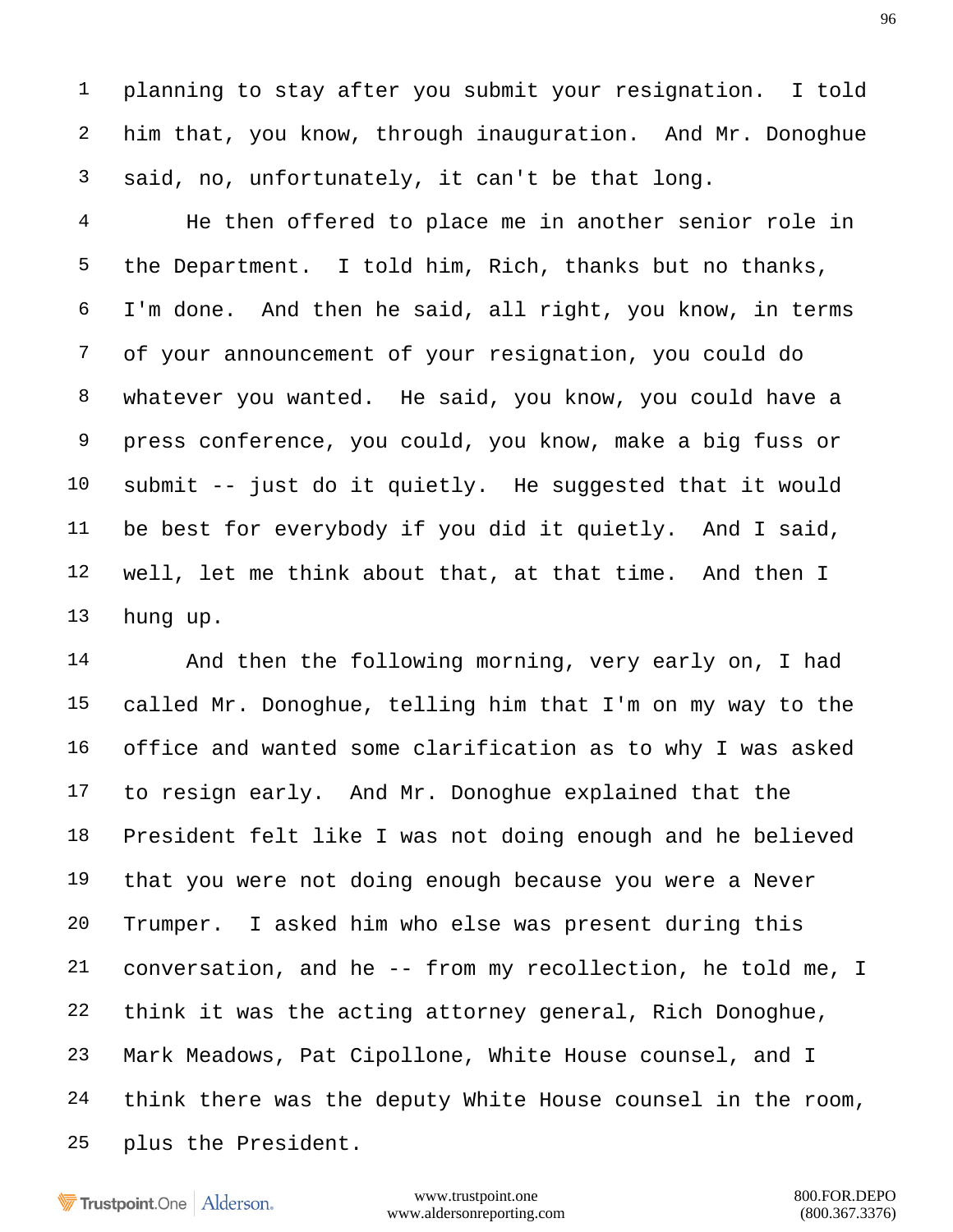What I forgot to mention is the night before, I asked Mr. Donoghue if my first assistant would be allowed to assume the acting attorney general role -- I mean, acting U.S. Attorney role because I was concerned about kind of the office and how they would take that. And Mr. Donoghue indicated that unfortunately that when he brought that up with him, and acting attorney general brought it up, the President's response was, well, who's that? You know, I don't know that guy. And then he had brought up the fact that how about that Bobby Christine guy? I heard good things about him.

 And he indicated to me that they then called Mr. Christine from the White House and told him that he would be taking over as the acting U.S. Attorney for the Northern District. Mr. Donoghue indicated that Mr. Christine was very confused. It was kind of out of the blue for him but that he would have questions about whether or not he could serve him as the head of two different districts. And I believe at the time they got an opinion from the office of legal counsel that they could. And that was the scope of the conversation on the evening of the 3rd.

 The following morning when I talked to Mr. Donoghue about my resignation, I had told him that, you know, I'm going to just submit a very bland resignation. I don't

**Trustpoint**.One Alderson.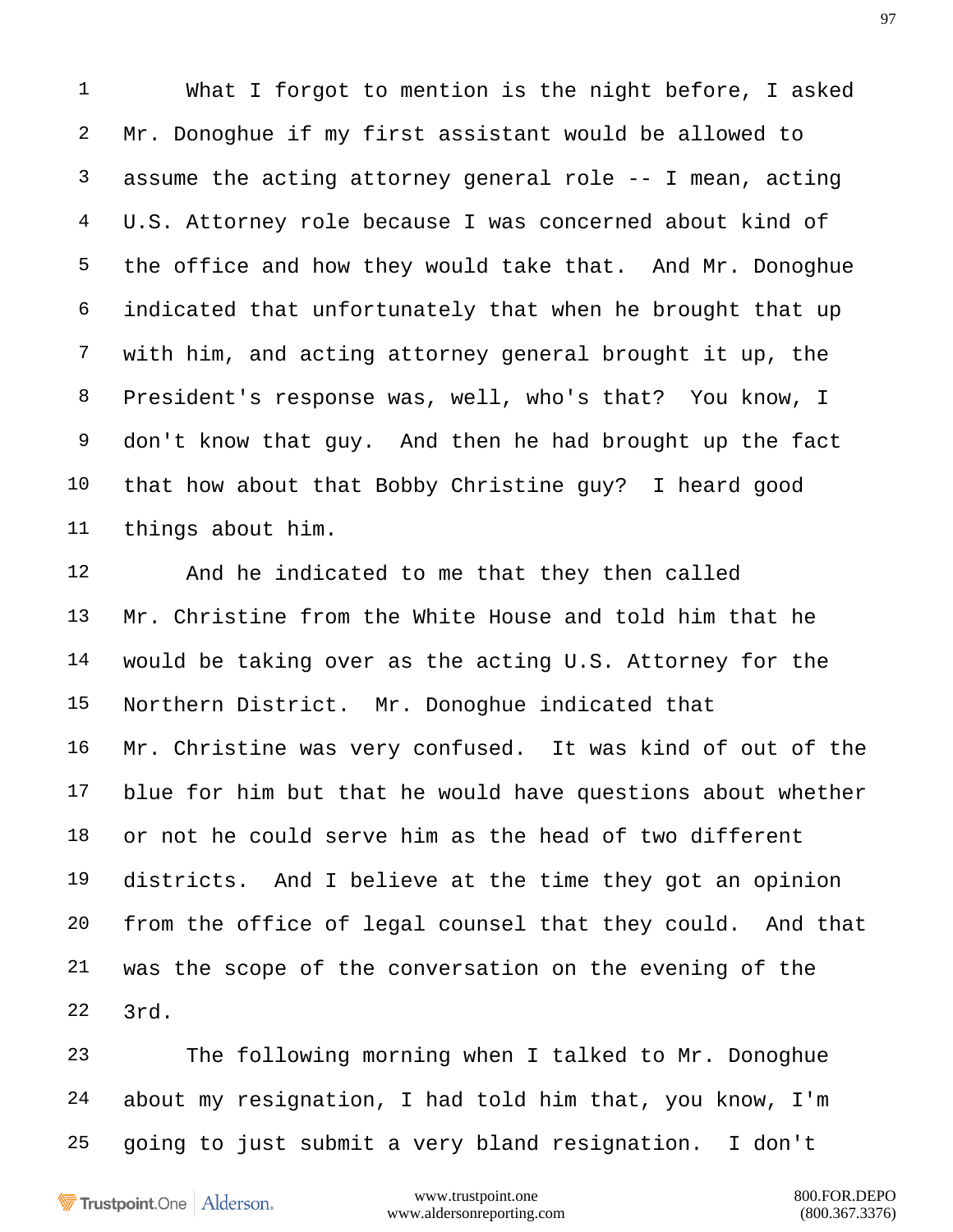want this to be perceived in a way that may impact the election or impact the Department in the negative way, and so I'm going to just go quietly. And he then asked me again, he was like, are you sure you don't want to stay in a role? And I said, no, it's fine. I think I'm done with it. And then I also told him that I was very honored to serve with him and I told him that -- I told him to hang in there because I knew kind of the pressure that he was facing, and so I got off the phone with him.

 Then I called my first assistant. I didn't reach him. Then I called Mr. Christine on my way in to work, and Mr. Christine was quite apologetic and was kind of confused about the situation. I told him that, look, I gave him a -- I said, hey, listen, I think what's important is the transition here. It's going to be very disruptive to the office, yours and mine, so why don't we set up a leadership call between my team and your team at noon that day to go over all the cases, and at that time he asked me to set up a briefing of all the election-related cases. And I told him I would do that.

 And after that, I went to the office and then I finally contacted my FAUSA and told him of my resignation, which he was obviously surprised, and I told him that he would not be acting U.S. Attorney, just to give him a heads-up so he would now be completely blind-sided by what

**Trustpoint**.One Alderson.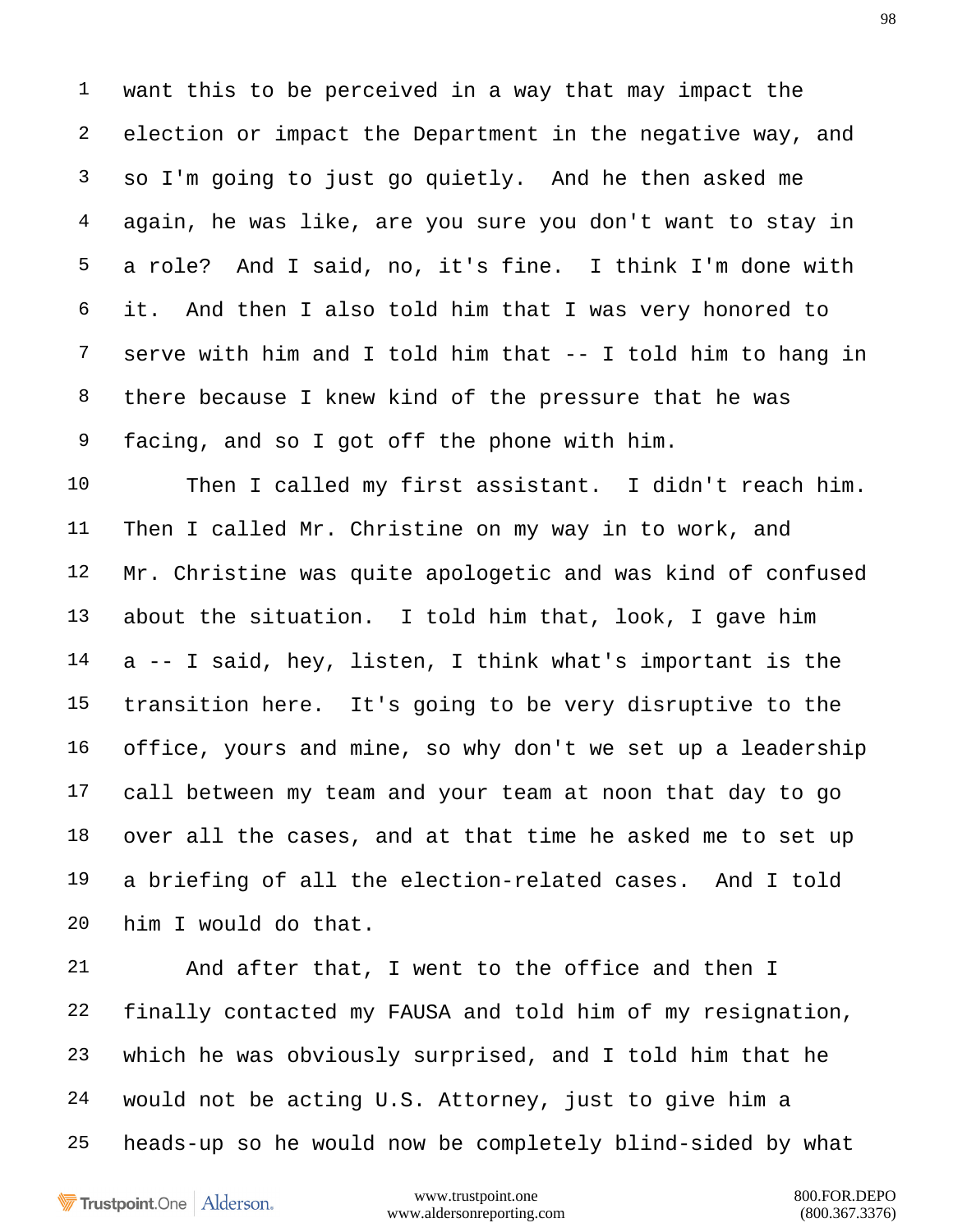would be a normal procedure, that the FAUSA become the acting U.S. Attorney pursuant to the Vacancy Reform Act.

 Q. So I have several follow-up questions so I'll try to go through them in an orderly fashion. So you had earlier indicated that one reason why you intended to serve until the end of the Trump Administration was to allow the transition to be as smooth as it possibly can be. So when you found out that Mr. Christine, regardless of his own qualifications, since he was already serving as U.S. Attorney, would be appointed to replace you rather than having your first assistant move up, was that one of those kinds of sort of disruptions you were trying to avoid by not originally resigning before the end of the administration?

 A. That's correct. That was my goal to try to stay until the inauguration so that the transition would be as smooth. And obviously my conversations with the deputy attorney general and what I knew behind the scenes, what was going on, was kept from the rest of the office. I was very sensitive to kind of the morale of the office and the Department in general, and so I tried to make it as smooth as possible but obviously that did not happen.

Unfortunately, that didn't go as I intended.

 Q. And obviously -- or I shouldn't say obviously, but presumably the men and women in your office are quite

Trustpoint.One Alderson.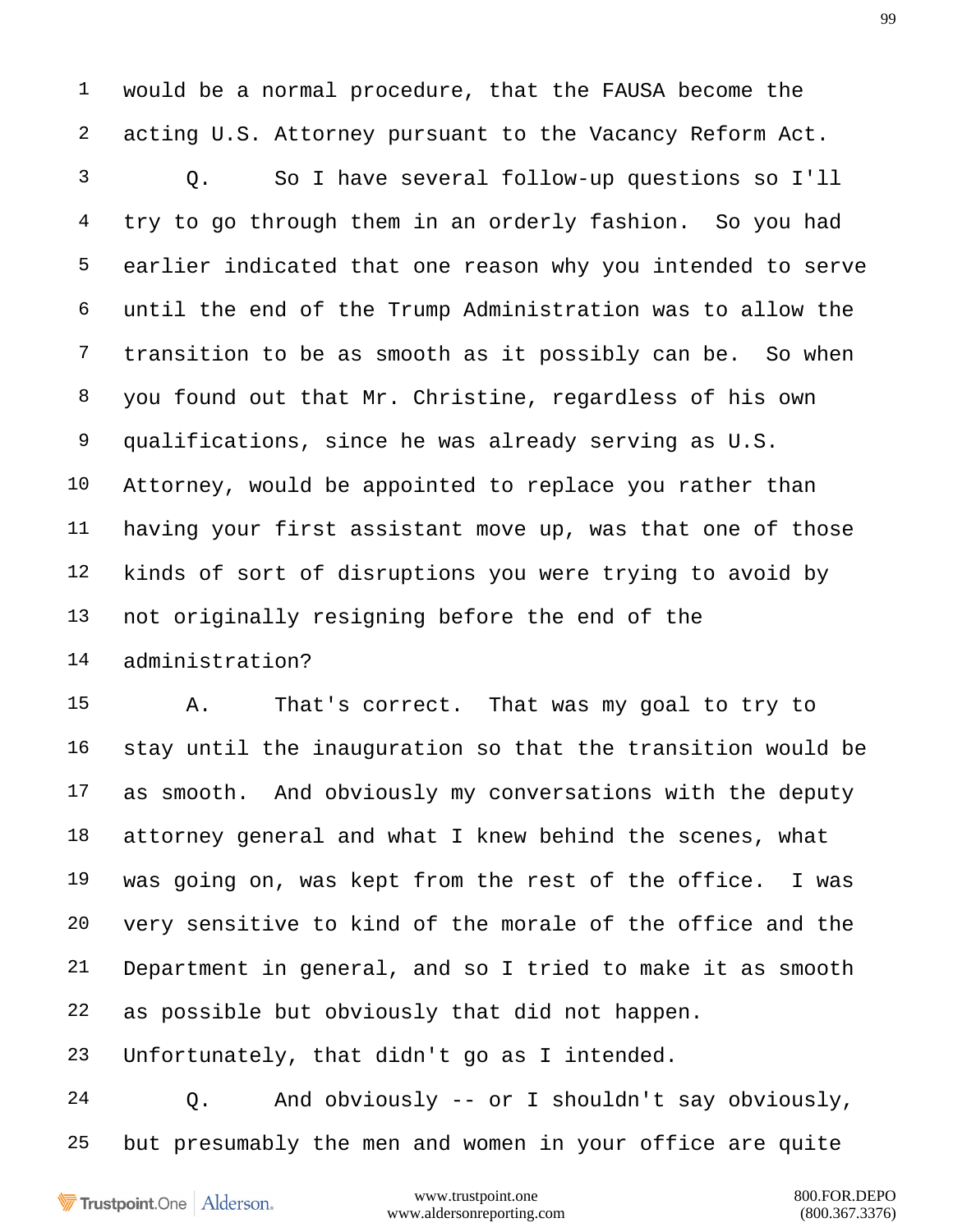hardworking and so was U.S. Attorney Christine, but in terms of this kind of disruption, what kind of effect can they have? Why would a disruption like this -- why could disruptions like this affect -- why and how could they affect the work of the office?

 A. Well, first of all, we were in the middle of a pandemic, as you recall. It was already disruptive. People are very worried about the operations. And given the fact that 2020 was a very challenging time for those in law enforcement, particularly who are black and people of -- communities of color, I think it was a very stressful 2020 in general, given those things.

13 And the fact that, you know, I tried to keep -- transition times are always tough because people always wonder what's going to be next, and so you want to try to be transparent about what's happening and what's going to happen. And we had a lot of new employees that joined the office in the past two years who had never been through the transition and that raises a certain level of stress. And it does. And so my first assistant and I always tried to make plans to make sure we assure everybody that things will be fine, that the Department goes on regardless of who may be in the White House or who may be the attorney general. Maybe the priorities change but, you know, to new employees of DOJ, that sometimes -- until they go through a

**Trustpoint**.One Alderson.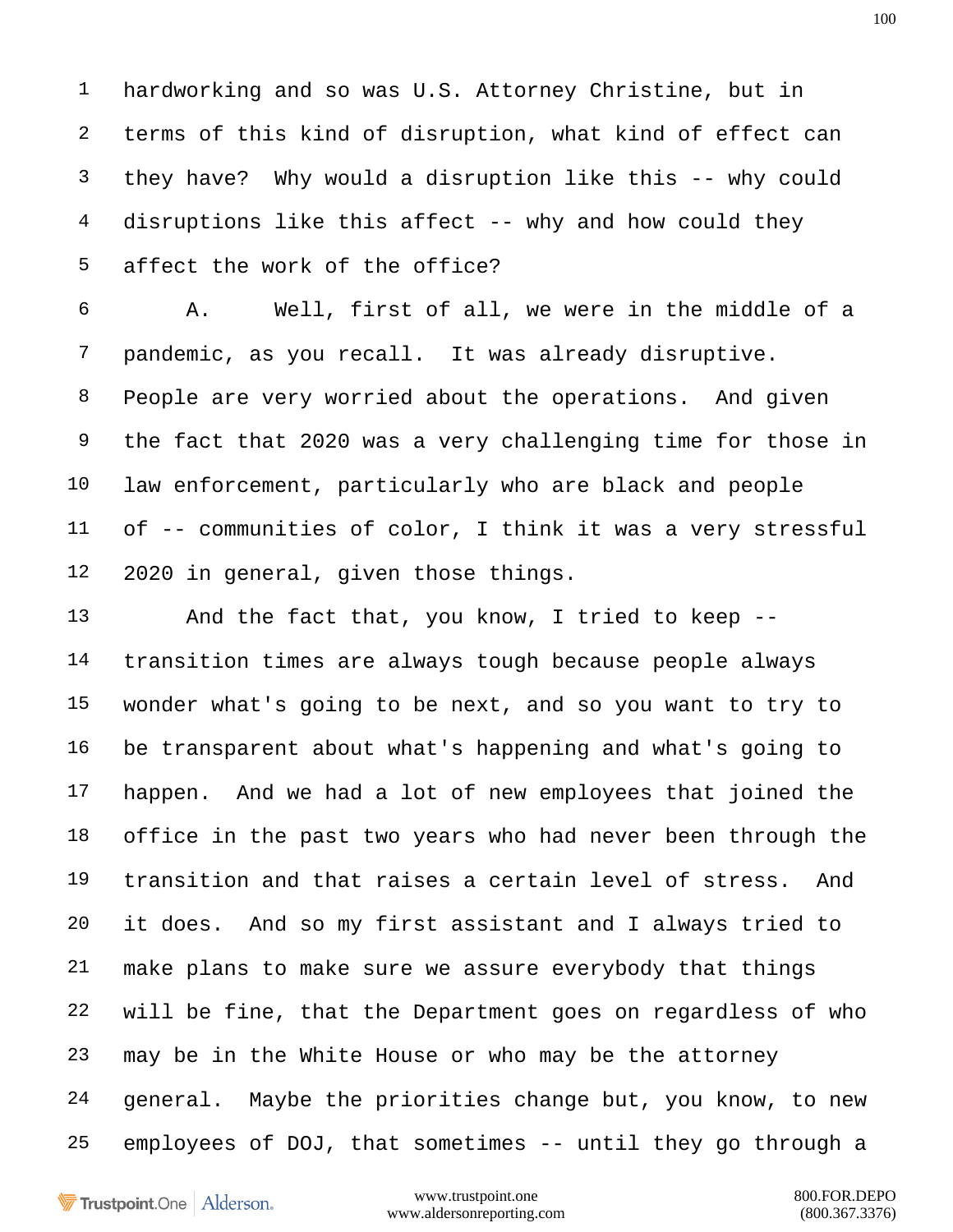transition, they always have that doubt.

 So we try to make it as smooth as possible and that was my number one concern just given kind of where the office was in terms of morale and kind of mental health. And not having to come in and connecting at a level and a personal level, that's another layer of kind of stress that adds and so any kind of disruption like this that's traumatic and unplanned certainly I think would have a negative impact on the morale of the office, and in turn, the productivity as well.

 Q. And you were discussing earlier when you had either your first or second call with Mr. Donoghue on the night of the 3rd going into the 4th, that you understood the pressure he was under. Could you tell us a little bit more about what you understood that pressure to be?

 A. Well, Mr. Donoghue and I, prior to him becoming the acting deputy attorney general, we were colleagues. He was the U.S. Attorney for the Eastern District, so we had a level of relationship that was a little bit different than just someone who was a supervisor in Main Justice.

 So we would talk about what he was doing. I was concerned about how he's holding up, in particular, because I knew there were things being asked just of what the Department -- of the Department from the White House that's highly unusual. And in fact, Mr. Donoghue had indicated

Trustpoint.One Alderson.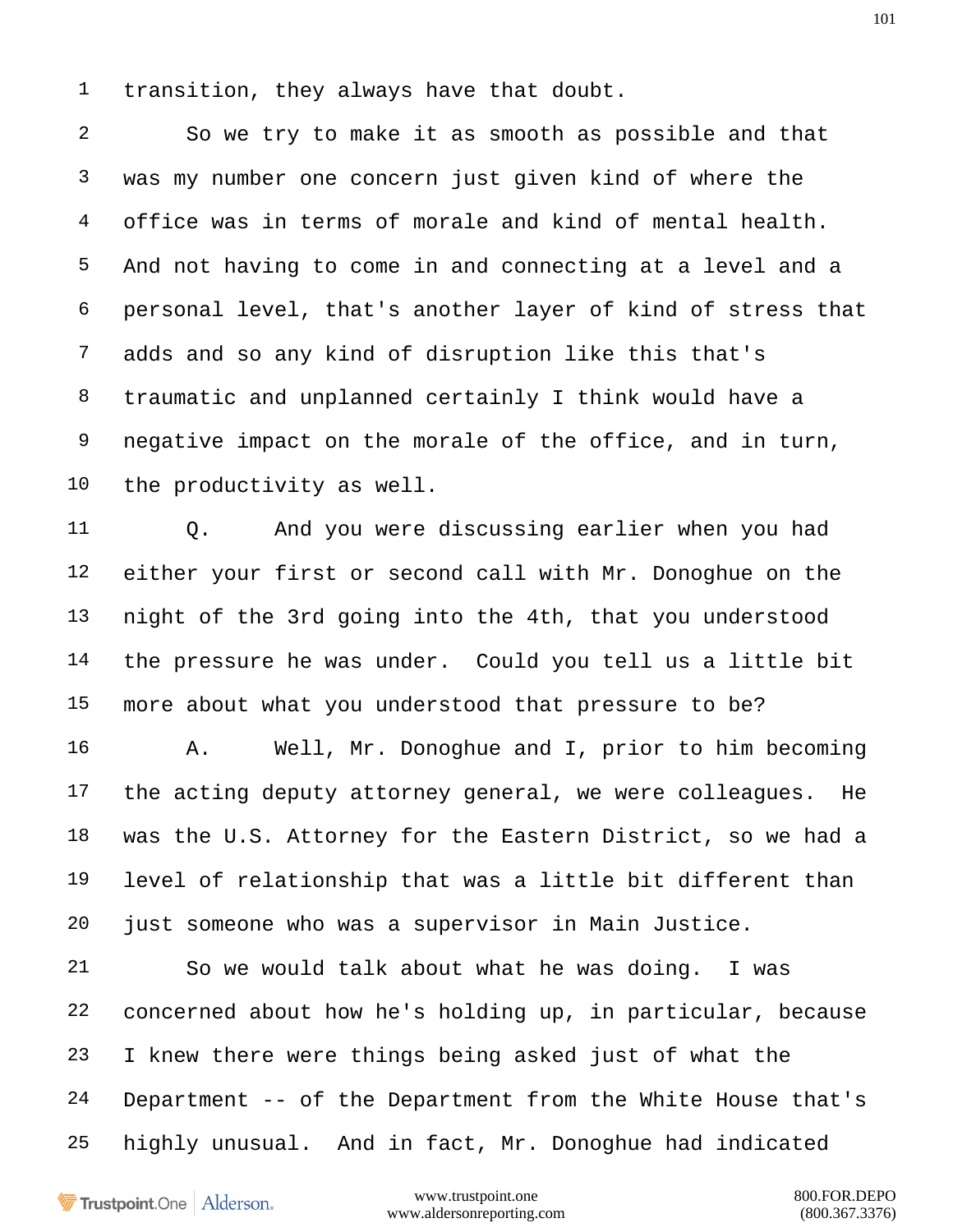that on several occasions when the Attorney General and the Acting Attorney General would kind of dissuade the President or someone from doing -- and asking them to do something, that they had offered to resign or they were afraid that they would be fired.

 And so from that conversation and just the context of it, I felt that Mr. -- Acting Attorney Rosen and deputy -- yeah, Acting Deputy Attorney Donoghue were pushing back at 9 some of the things that were being asked of the Department.

 Q. And then prior to this late January 3rd call with Donoghue, despite the Trump/Raffensperger call on the 2nd that you found out about on the 3rd, you had, prior to the call with Donoghue, concluded that you still would not announce your resignation until after the Georgia runoff election and you would stay until the end of the administration?

A. That's correct, yes.

 Q. And can you just describe just like a little bit, with a little bit more detail, how exactly during the call with Donoghue you decided that you would submit your resignation on Sunday the 4th?

 A. No, it was not -- oh, okay. I see what you mean.

 So I had already intended to submit my resignation the following Wednesday or so, later in that week, and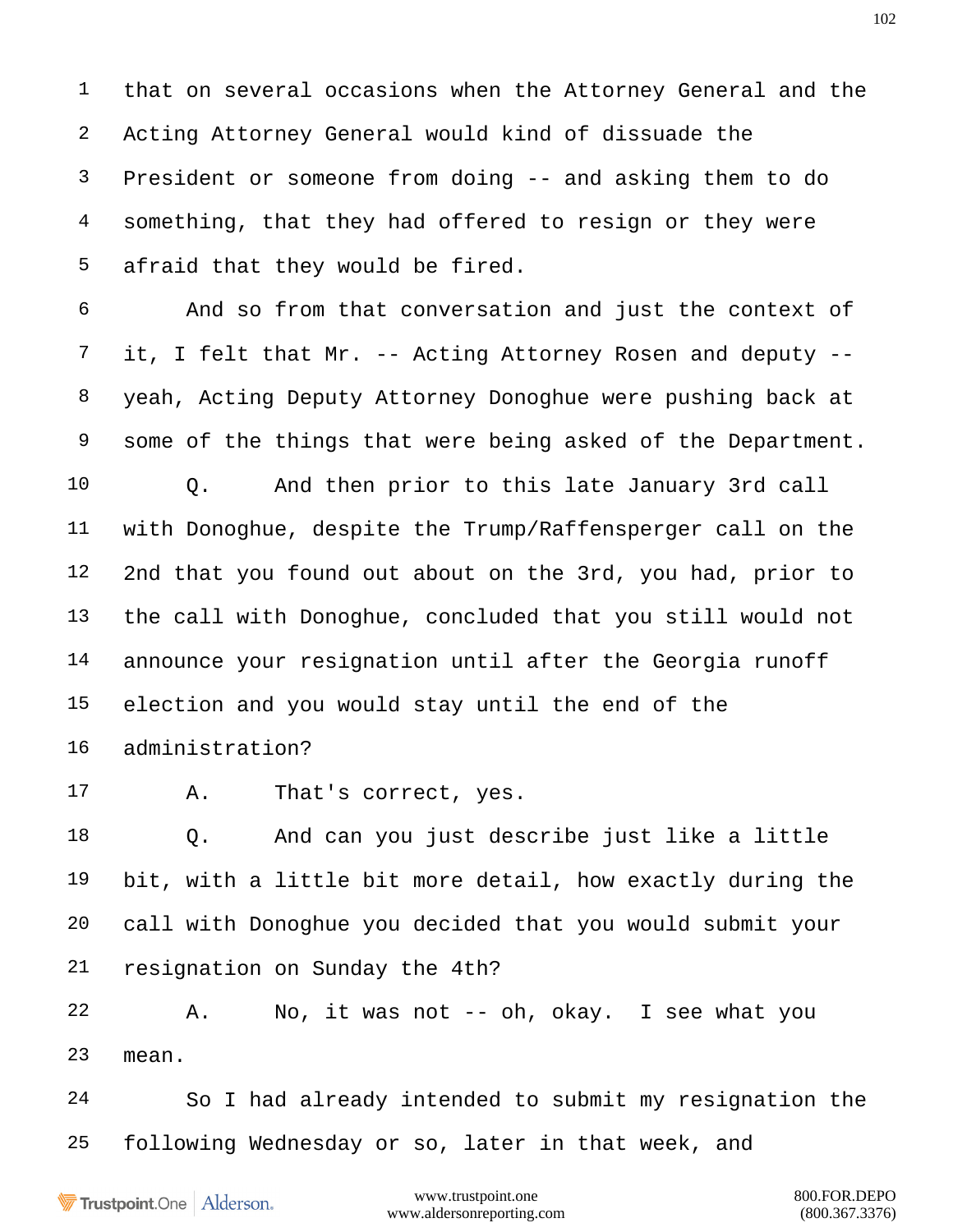Mr. Donoghue, when we talked about how -- what was your plan in terms of how long we were going to stay, I said to till the 20th, and Mr. Donoghue said, unfortunately, that's not going to work. Maybe two or three days, you know. And so they asked me to submit the resignation earlier, which was immediate, and Rich asked if I would -- that they could put me in another SES position of the Department. I said no, that's fine, I'm kind of -- I'm done.

 So I submitted the resignation immediately as they requested, since the President wanted to accept it immediately, and so that's why I submitted on January 4th instead of the Wednesday.

 Q. And so was your understanding that if it weren't handed in, the resignation, on the 4th or at least the 5th, earlier than you had intended, then the President would fire you? Was that your understanding from the call? A. I don't know if that would be the case but, I mean, obviously that's what I probably -- that's what my thinking process was. I mean, there's two way -- I work at the pleasure of the President, regardless of whether or not he thinks -- what his belief in my performance or -- is legitimate or not or he could ask me to resign for any reason since -- so I view it that way. That was -- that's the tradition of the office and that is what the Presidential appointment process is like.

**Trustpoint**.One Alderson.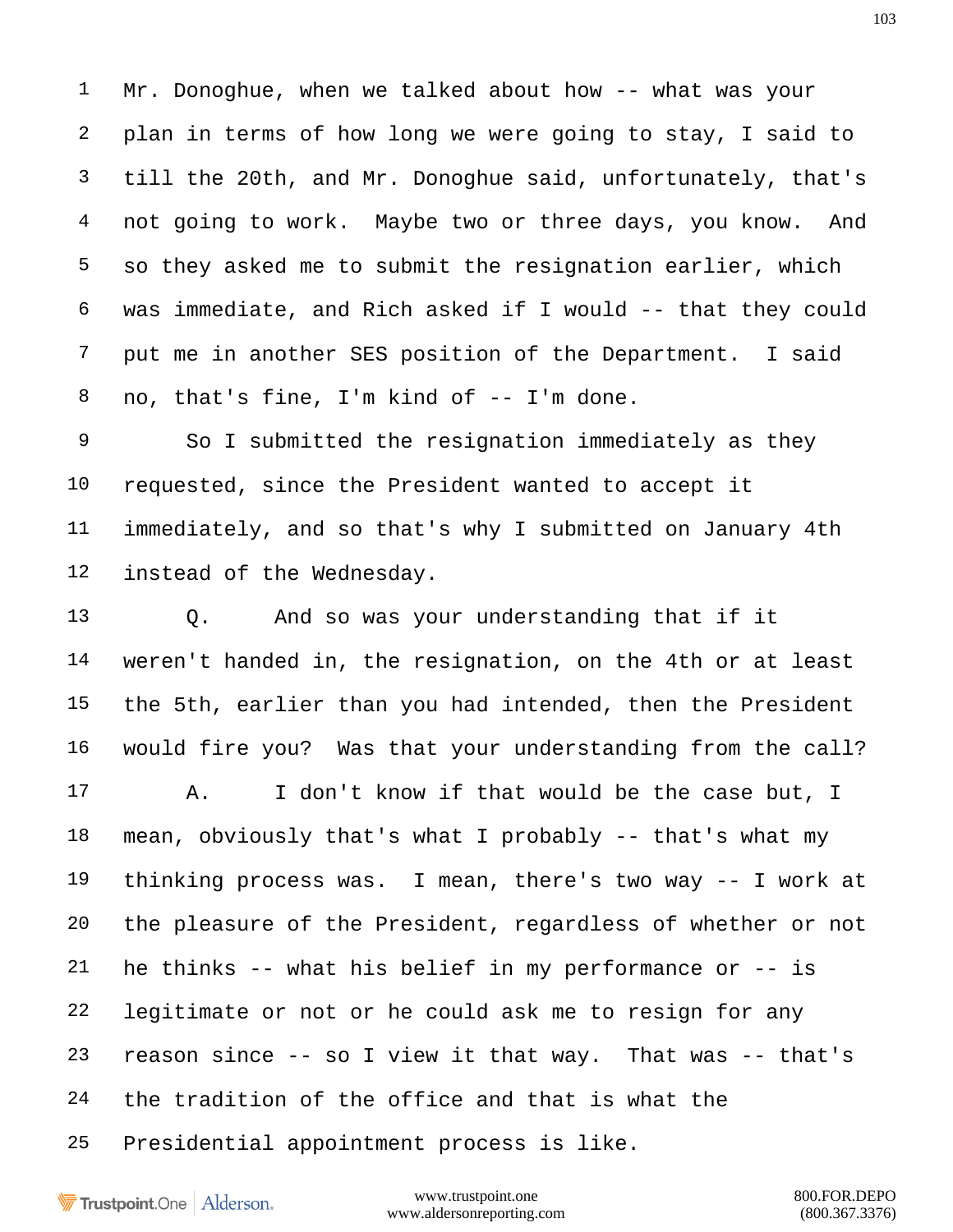So I didn't really think much of it. I didn't want the issue to become something about like my protest in terms of having the President fire me. So I thought for all those involved, in particular kind of the office and everyone else who has been kind of watching Georgia, that going quietly and with minimal amount of disruption was the best way to go, and hence I was very vague in my resignation letter but it was pretty clear that they wanted my resignation immediately.

 Q. I have a couple more questions before I turn it back to my colleague and we end this round. So after you submitted, formally submitted your resignation, Assistant Attorney General for the Office of Legal Counsel, Steve Engel, emailed you to say, "Many thanks for all your service to the Department."

Do you remember that email?

A. I do.

 Q. Did you understand this thanks to be for anything specific?

 A. No. Mr. Engel and I started working at the Department when we were summer law interns back in 1998. So I've known Mr. Engel for a very long time. He served in the Bush Administration, W. Bush Administration, and I was an AUSA in the Bush Administration and we also served in the Trump Administration. So we have a little bit of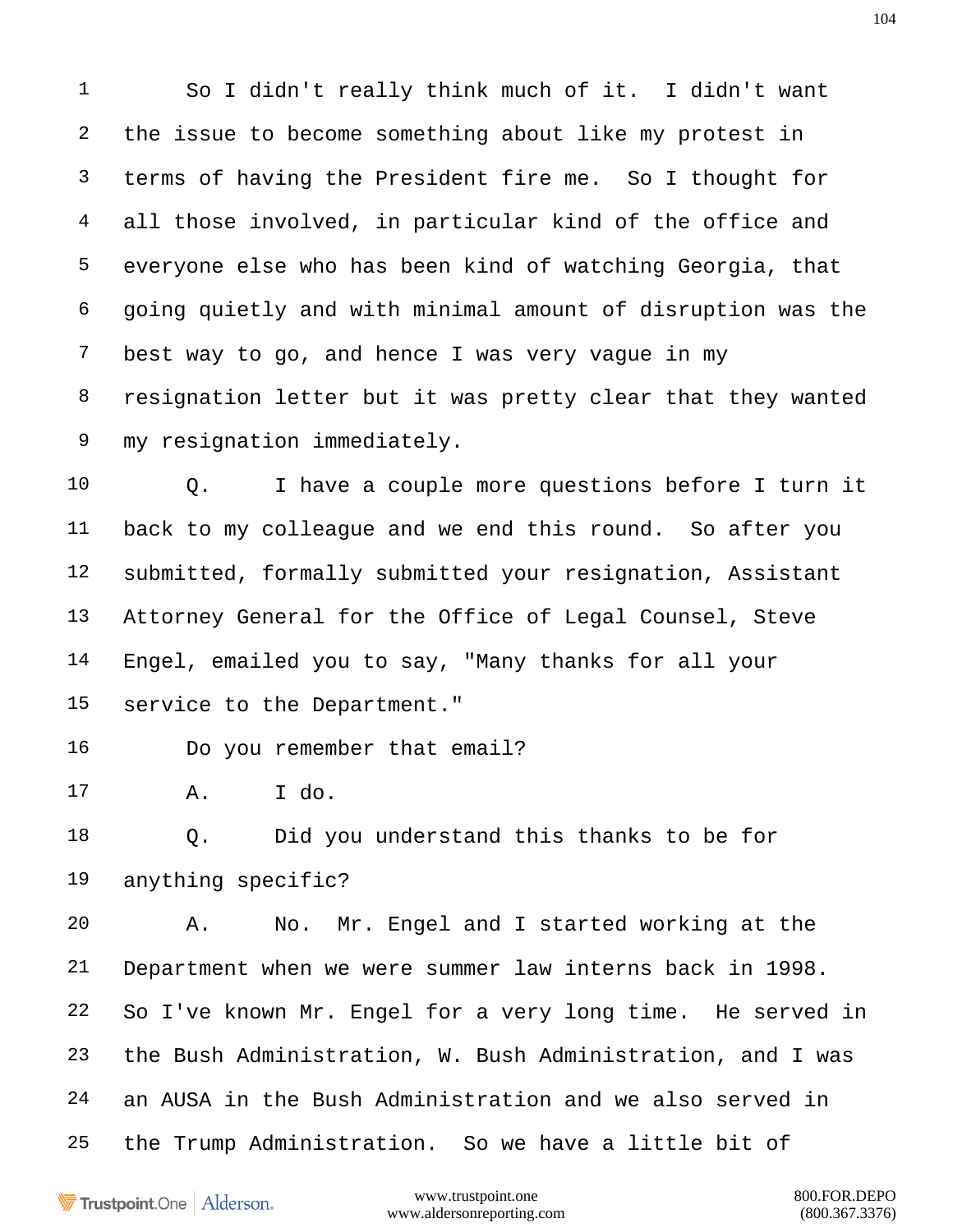history in the Department, and so I think -- I read that as Mr. Engel just saying farewell since I am leaving and I didn't read any more into that other than just a kind note to say farewell.

 Q. Okay. So is it accurate to say then that you had not interacted with Mr. Engel in regards to any Georgia election fraud allegations or this tension with the President?

 A. That's correct. I have not had dealings with him at all related to the election issue.

 Q. Okay. Thank you. And then also in response to your resignation, Mr. Donoghue emailed you the next day to call you a class act. Did you understand this phrase to be for anything specific?

 A. I took it as just my general note to the U.S. Attorney community and my colleagues. I knew that there were a lot of folks doing the right thing, following the rule of law and defending it. And so I was telling them that I support them and I want them to stay because that's what our country and the Department requires.

 And I think Mr. Donoghue, given his history with the Department, he's a longtime AUSA prior to becoming U.S. Attorney, I think he liked the message that I sent to the rest of the community.

Q. And then on January 4th when you officially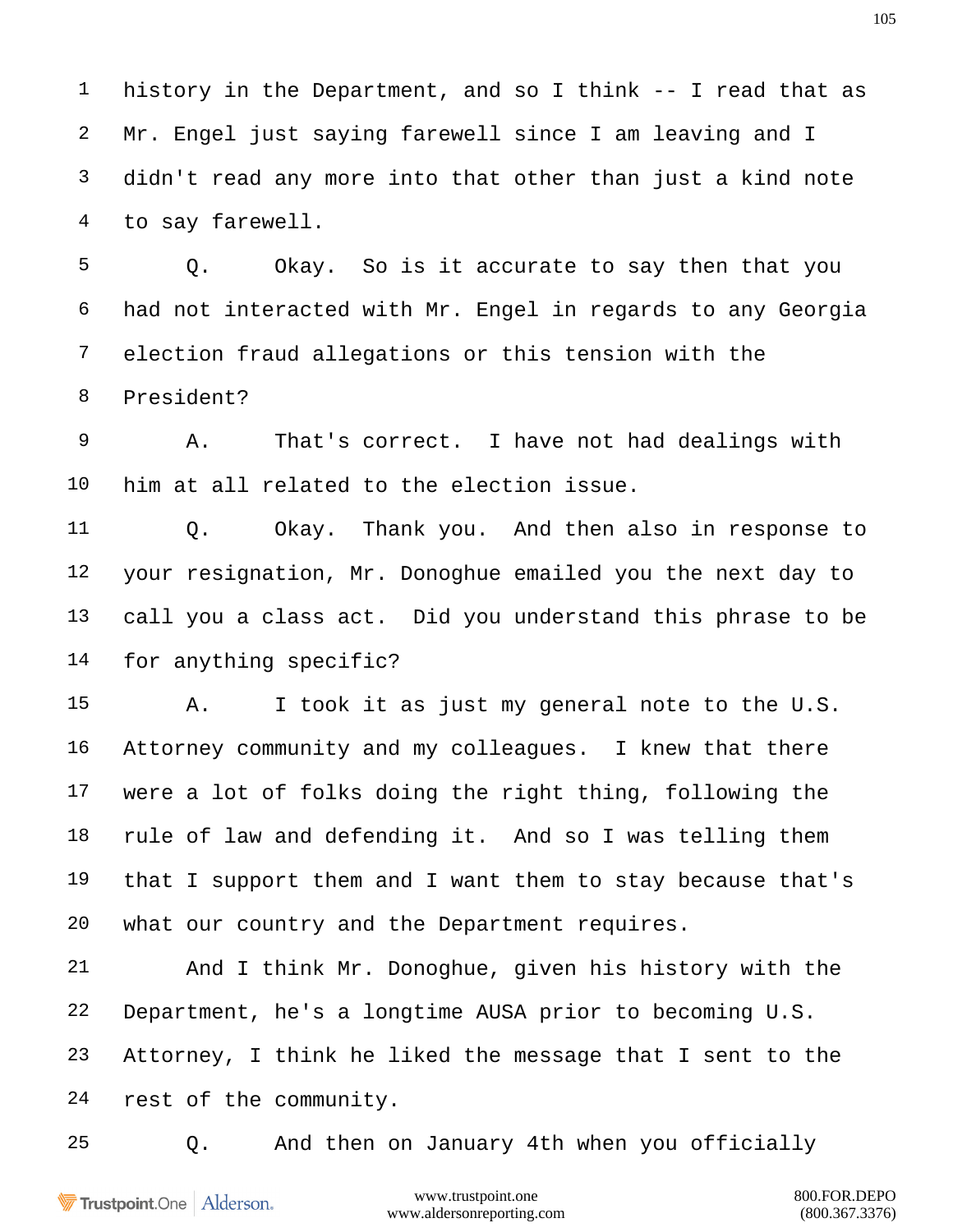submitted your resignation, were you aware of any evidence or credible allegations of widespread election fraud sufficient to affect the results of the 2020 election in Georgia?

 A. I was not aware of any evidence that indicated widespread fraud or anything that would affect the actual result of the election in Georgia.

 Mr. Charlet. Okay. I'll turn it back over to you, Sara.

 Ms. Zdeb. Great. I think I have about three or four minutes left in this round. And I will try to stick to that.

BY MS. ZDEB:

 Q. One unrelated question I just wanted to make sure to close the loop on. You had said at some point earlier in our discussion when you were discussing the ballot shredding allegations that were subsequently brought to Mr. Christine's attention the day after he assumed the role as acting U.S. Attorney, I think you had said you had previously been made aware of those allegations by way of a conversation with a state senator.

 Could you tell us who that state senator was? A. It's Bill Ligon, L-i-g-o-n.

 Q. Thank you. Jumping to -- I think you said it was either on or around December 30th when Mr. Donoghue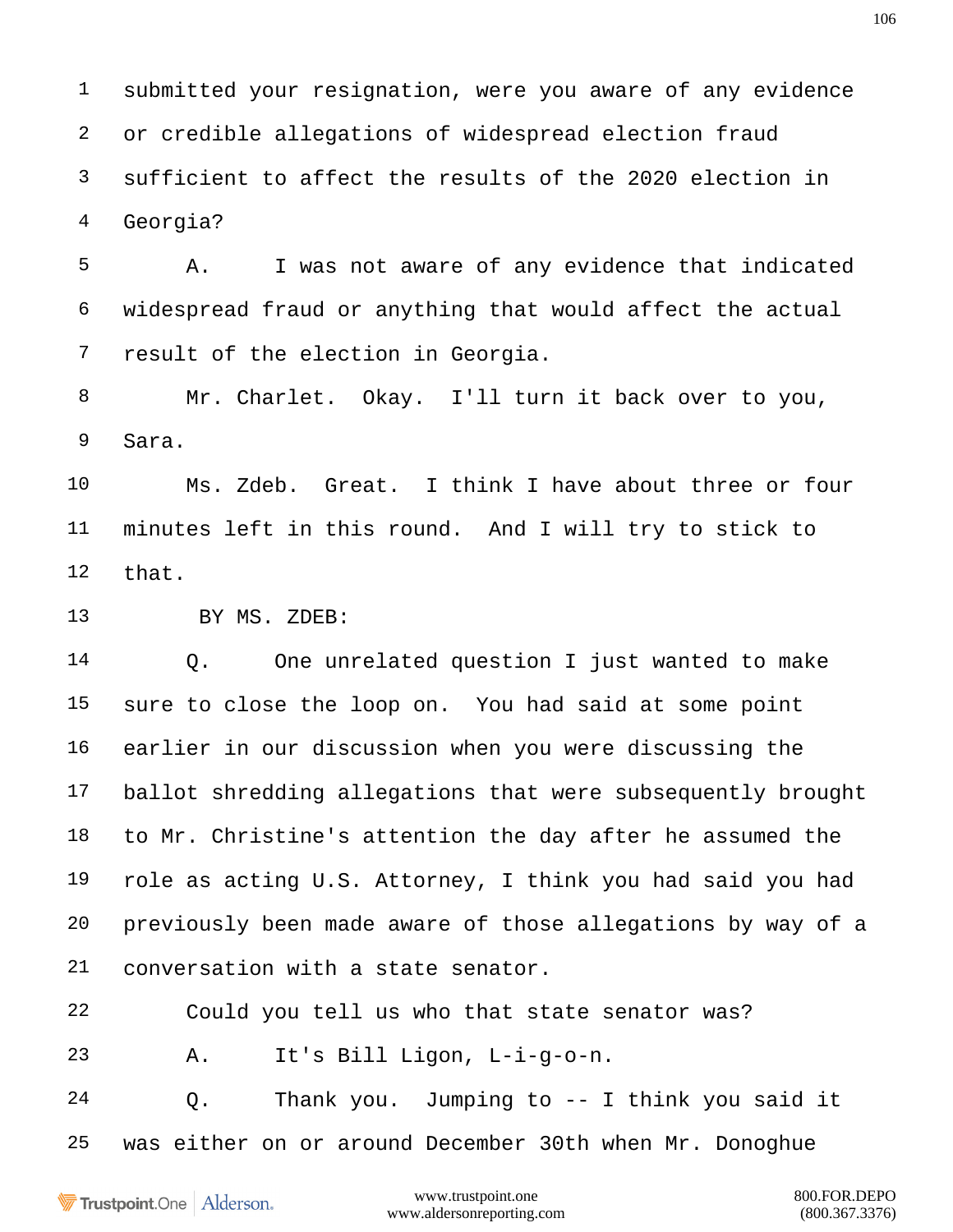called you with essentially a heads-up that Jeffrey Clark was pursuing the plan that Mr. Donoghue referred to as bat shit crazy, he said -- or you indicated that he told you that Mr. Clark or the President might call you directly and that neither the President nor Mr. Clark ever did reach out to you about that particular proposal.

 Did anyone else, either within the Department or within the White House, reach out to you about the bat shit crazy proposal?

A. No.

 Q. And then finally, when it came to this sequence of events around January 3rd and 4th when you had these two conversations with Mr. Donoghue about your resignation, just so I am clear on what you had communicated to Mr. Donoghue about the timing and when, it sounds like prior to the call you had with him on the 3rd, you had made him aware that you were planning to submit your resignation at some point during the first week of January after the Georgia Senate runoff, is that correct?

A. Yes, that's correct.

 Q. And because it sounds like during that call on the 3rd he, Mr. Donoghue, asked you when you planned to actually resign as opposed to when you planned to announce your resignation, the fact that Mr. Donoghue was announcing that on the night -- or I'm sorry, the fact that

Trustpoint.One Alderson.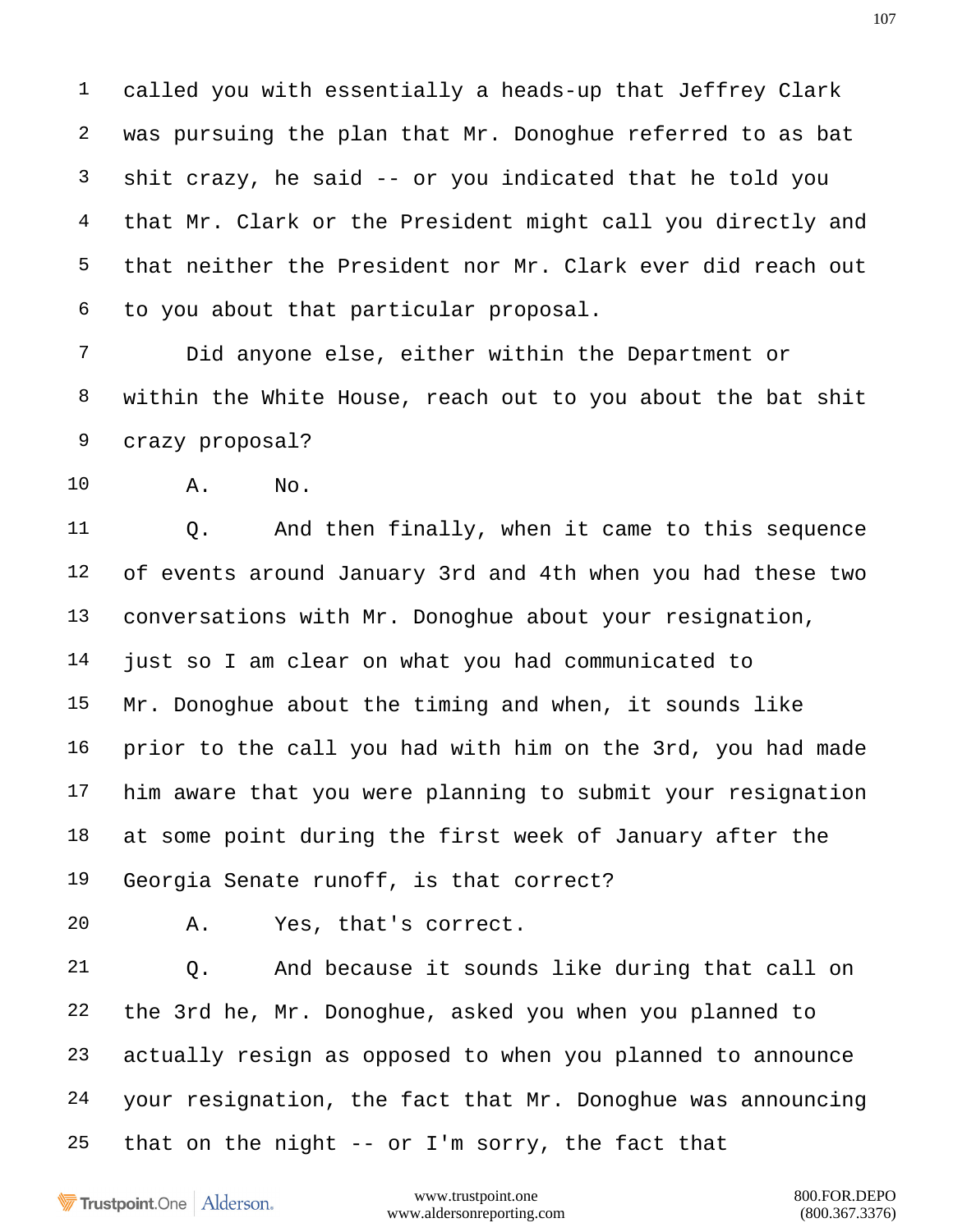Mr. Donoghue was asking you that on the night of the 3rd makes me think you had not previously communicated to Mr. Donoghue on what date your resignation would become effective. Is that correct?

 A. No, I told him. I told him I'm going to stay until the inauguration. I don't think -- you know, he may not remember that, but I've always intended to stay until the inauguration because I wanted my FAUSA to become acting U.S. Attorney.

 In effect, I didn't -- part of the reason is I felt like that leaving while there was a Senate runoff election would send the wrong message to the public and so I tried to do what normally happens during a change in administration, which is the new administration asks for, by tradition, the resignation of all the U.S. Attorneys.

 In my case, I wanted to give two weeks' notice to people, so that I settled on the first week of January as the time that I was going to publicize that I'm leaving effective January 20th.

 As a matter of fact, when I first drafted the resignation letter, I had that in there, that effective January 20th. It was the morning of when I got the call -- on January 4th when I edited the letter to eliminate the effective and change it to immediately and that's the letter I sent.

**Trustpoint**.One Alderson.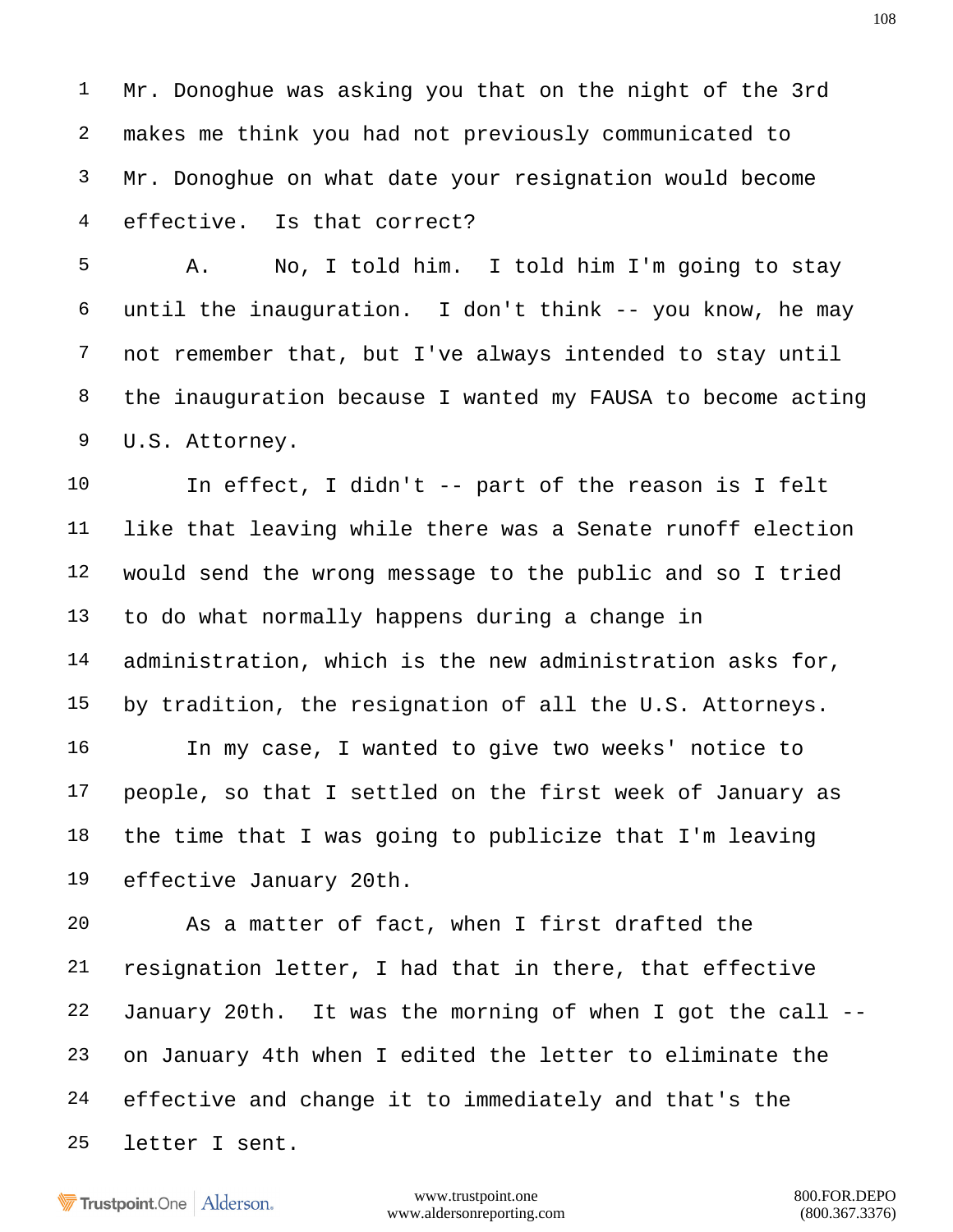1 0. Thank you. Ms. Zdeb. And if I could beg your and my colleagues on the Ranking Mmember's staff for just a little bit of 4 indulgence, I have maybe two or three final very quick questions and then I think that may be it for our side. So if I could just wrap those up right now. Mr. Flynn-Brown. Sara, I think that's fine. When you say wrap it up for your side, are you talking about for this round or do you want to do another round after this? What's your plan? And we can go offline and talk about this if you would like to. Ms. Zdeb. Yeah. Why don't we go off the record for just a second. Mr. Flynn-Brown. Okay. (Discussion off the record.) Ms. Zdeb. We can go back on the record. BY MS. ZDEB: 18 0. So I understand you to be saying, Mr. Pak, that at some point before January 3rd, when you had this conversation late at night with Mr. Donoghue, you had communicated to him both that you expected to tender your resignation at some point shortly after the runoff the first week of January and that you told him that you were planning to actually resign at the conclusion of the President's term.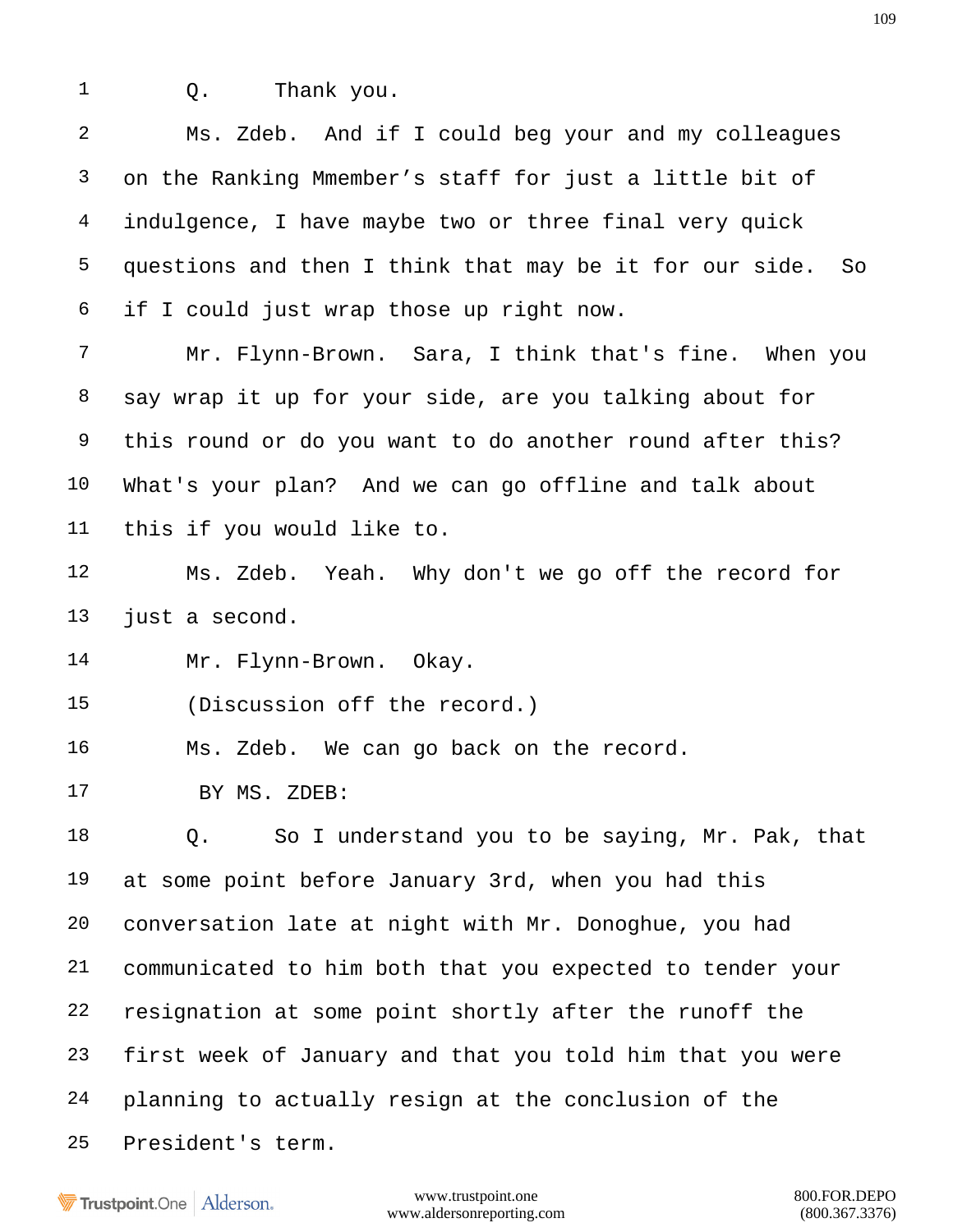Is that a fair summary of what you just explained? A. Yes.

 Q. And so is it also fair to say that you had not told Mr. Donoghue, prior to that late night call on January 3rd, that you were intending either to tender your resignation or to actually resign the very next day on January 4th?

8 A. I'm sorry, can you rephrase that, Ms. Zdeb? Q. You had not told Mr. Donoghue, prior to that conversation on January 3rd, that you were intending both to submit and to actually resign as of the very next day, January 4th, is that correct?

 A. Yes, that's correct. I did not say that to him.

 Q. You alluded to a second discussion with Mr. Donoghue early in the morning on January 4th as you were headed into the office to make your announcement, and I think you told us that during that conversation, you asked Mr. Donoghue again for an explanation about why you were being asked to resign early and you said that Mr. Donoghue told you something to the effect of the President did not believe you were -- or I'm sorry, the President believed you were, quote, not doing enough. 24 Did you have some understanding of -- or some impression as to what he meant by "not doing enough"?

Trustpoint.One Alderson.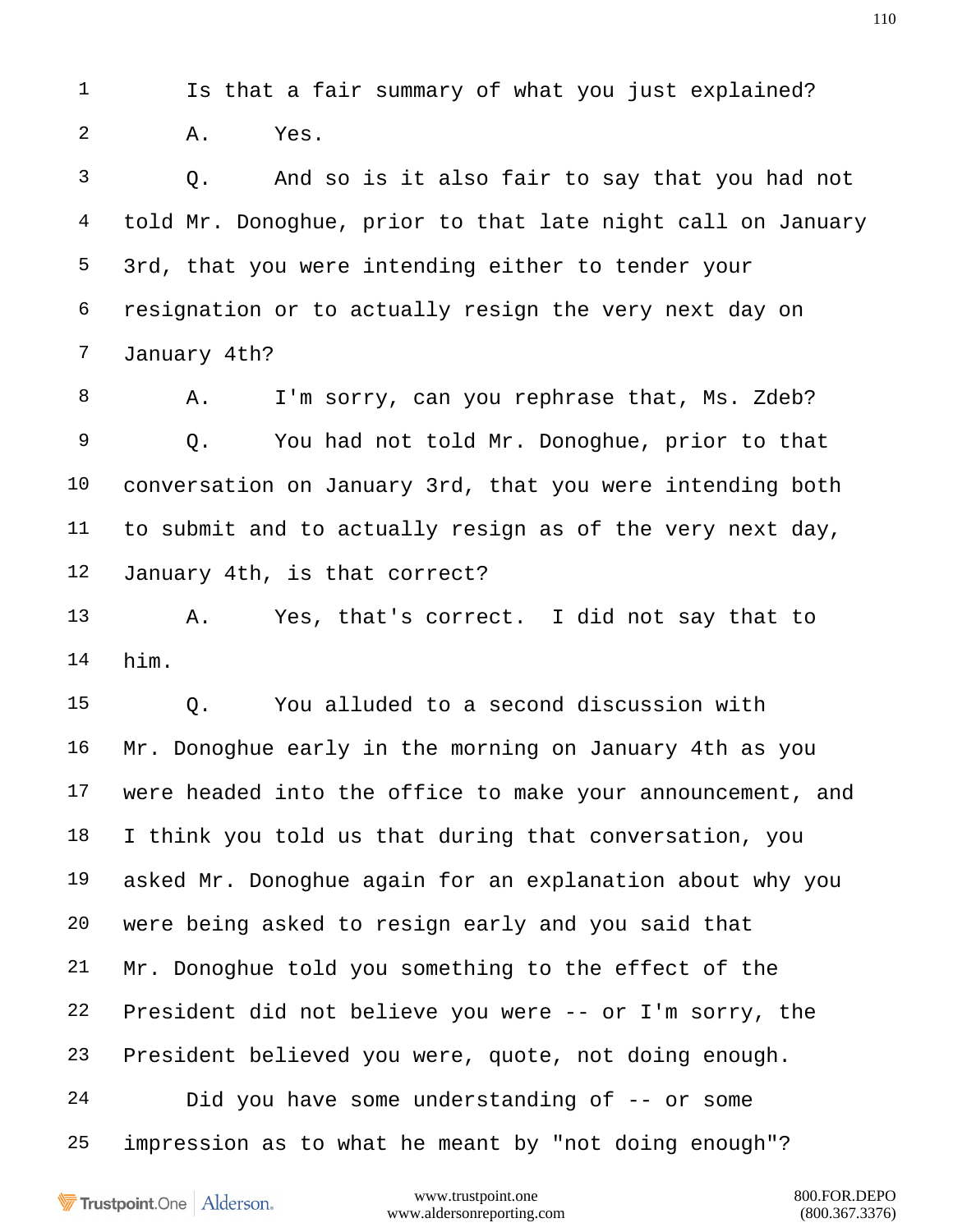A. No. The impression I got was that pursuing additional cases other than outside of kind of what would normally happen in these type of cases.

 Now, you have to understand, Ms. Zdeb, from my perspective, I had already reported up at least one of the allegations that Mr. President -- the President had referred to, which is the State Farm video. And to my knowledge, that was reported up to the attorney general and 9 I'm presuming that the attorney general told the President about there's nothing to those allegations.

 So my perspective was that the President did not want to believe what I reported up. And so that kind of gave kind of context hopefully of my mindset. So if the President thought that I was being ineffective, there was really no reason for me to continue in the role, although I disagree maybe in his ultimate conclusion on that.

 But Mr. Donoghue had explained that the President felt like I wasn't doing enough. I presume that he means all the other allegations that were made about the Georgia election that I did not report up as to the status.

 Q. Understood. And I think my final question is -- has to do with whatever it was that Mr. Donoghue relayed to you during those two phone calls about the President's decision to bypass your FAUSA, Mr. Erskine, and instead go outside the line of succession and appoint

Trustpoint.One Alderson.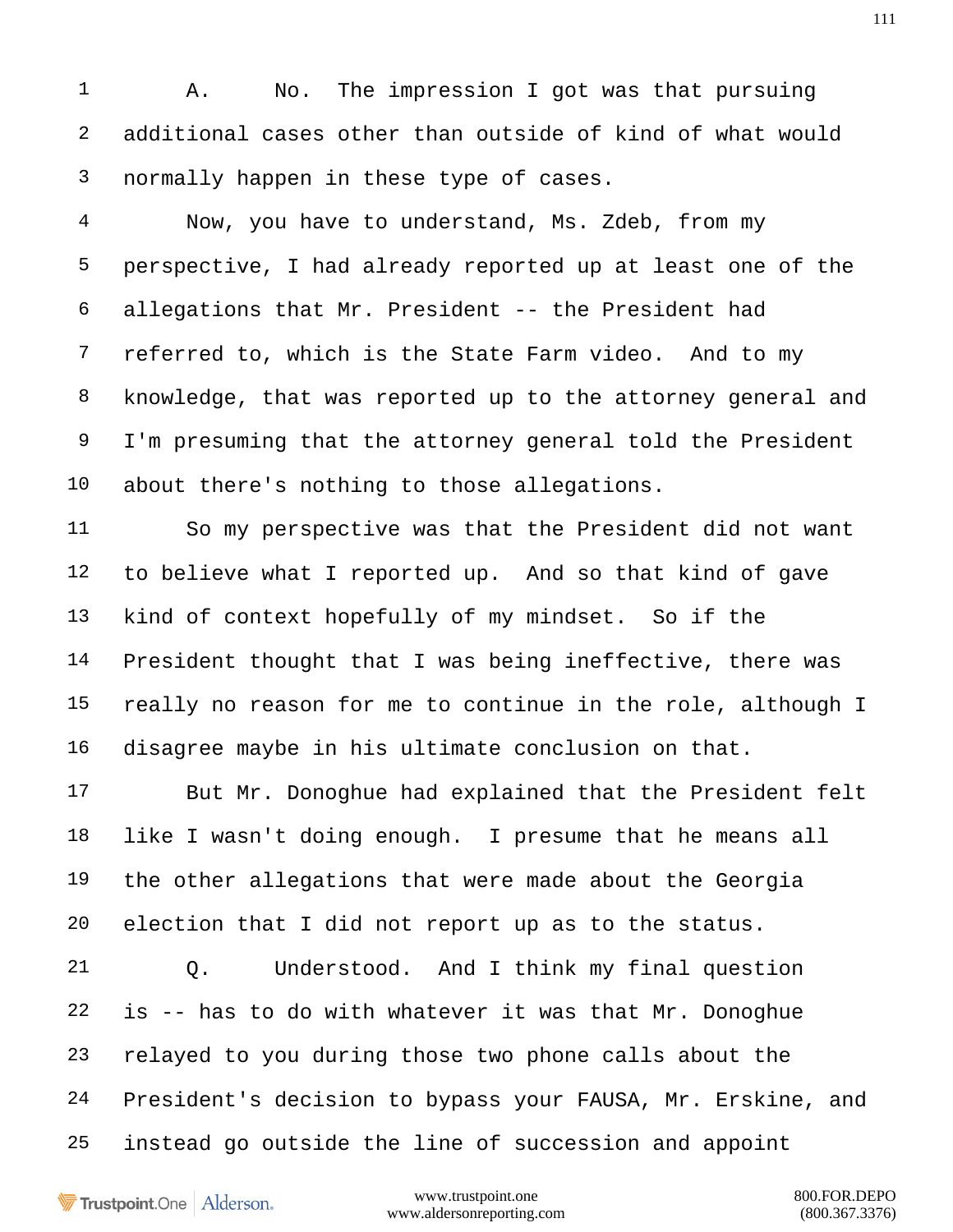Mr. Christine as acting U.S. Attorney.

 During either of those two phone calls with Mr. Donoghue, did he convey to you that the President had indicated to him some belief that Mr. Christine would do enough or would do something to look into the allegations that he presumably believed you had not done enough to look into?

 A. No, nothing specifically like that. My recollection is Mr. Donoghue had relayed that Mr. President had heard good things about Bobby Christine, and that was the extent of it. So I don't think you can read anything more to that, you know. And I was -- you know, once -- I knew Mr. Christine. We worked very closely because we were U.S. Attorneys in the same state. But I knew he was -- he's a military person and he knows the chain of command. And frankly I've looked at it as he was stuck in a very difficult place.

 I had reported to him that we looked and there was no substance to the allegations of election fraud. And I believe it was reported that he found the same. But he's an honorable man who was stuck in a very difficult spot and so -- but I knew that he would do the right thing given the evidence. I was very confident in him taking over, although it was highly unusual and very disruptive to the office.

**Trustpoint**.One Alderson.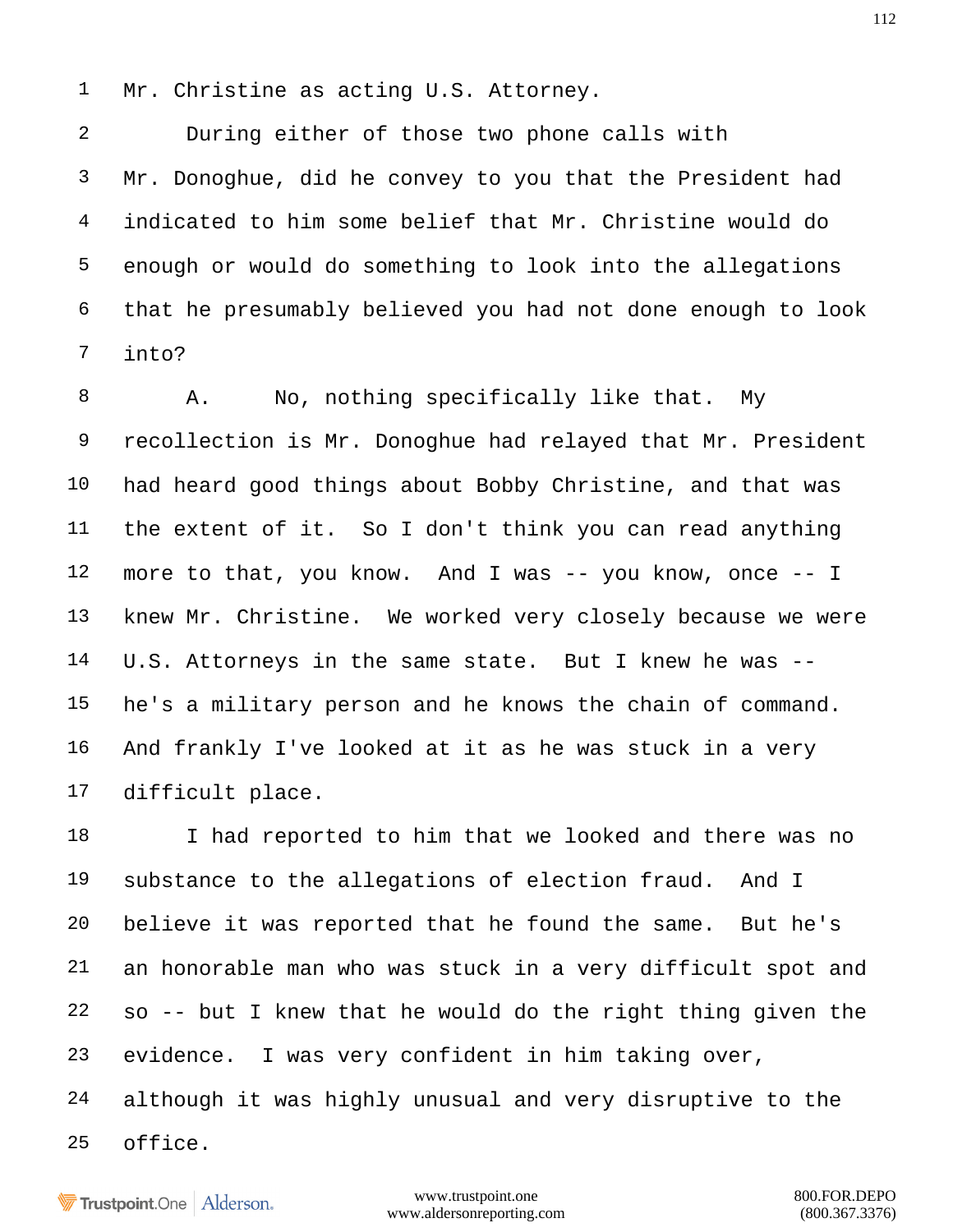Ms. Zdeb. Thank you. With that, it is 1:34 and we can go off the record.

(Discussion off the record.)

 Ms. Zdeb. It's 1:38. We can go back on the record and I will turn it back to my colleagues on Senator Grassley's staff.

Mr. Flynn-Brown. Thank you very much.

8 BY MR. FLYNN-BROWN:

 Q. And thank you again, Mr. Pak. So I had a couple of audio issues in that past round and I'm going to ask you a couple of questions you may have answered already. I apologize. So just bear with me.

 So with respect to your resignation, what day did you start thinking about potentially resigning? And I believe you had mentioned the thought process began before the special election. Is there a precise date?

 A. Leaving the office after the change in administration?

Q. Yes, sir.

 A. No, I was thinking about that, after the general election when it looked like the President had lost that I was going to transition out early the next year. In terms of making it public that I was going to vacate the office, I think that's probably what you were looking at, it was right -- I started making public my intentions the

Trustpoint.One Alderson.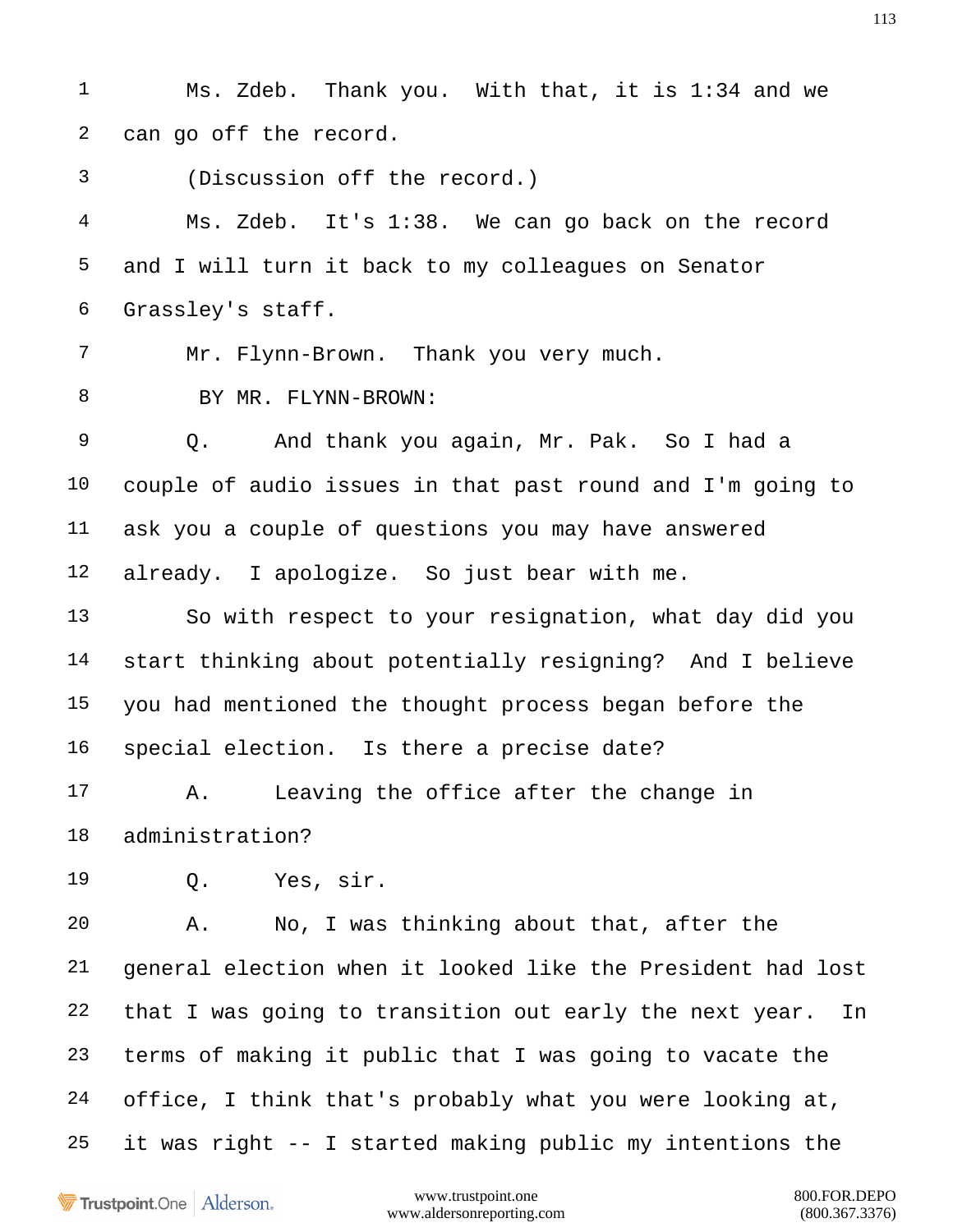Christmas week in the final week of December.

 Q. And then you were offered a senior role at the Department by Mr. Donoghue? They wanted to try to help you out? Did I hear that correctly?

 A. That's what he said. I declined that. It came up in the context of that the President -- the -- did not want me to have the title, U.S. Attorney. So I had to -- Q. Do you know what -- I'm sorry, go ahead.

 A. I don't know. I don't know. He just offered some role in the Department for three weeks whenever I would transition out, and I told him no thanks.

 Q. Okay. So it was your impression, then, that it was the President's impression that you weren't being aggressive enough with respect to investigating and reviewing these election fraud and crime-related allegations. Is that an accurate summary?

 A. Well, I don't know what he was thinking but the impression I got was he was not satisfied with the Department's response to the allegations that were being made.

 Q. It was possible then that the President could have been misinformed about DOJ's efforts and quite possibly your efforts with respect to investigating these types of election allegations?

A. I think that is possible, yes.

Trustpoint.One Alderson.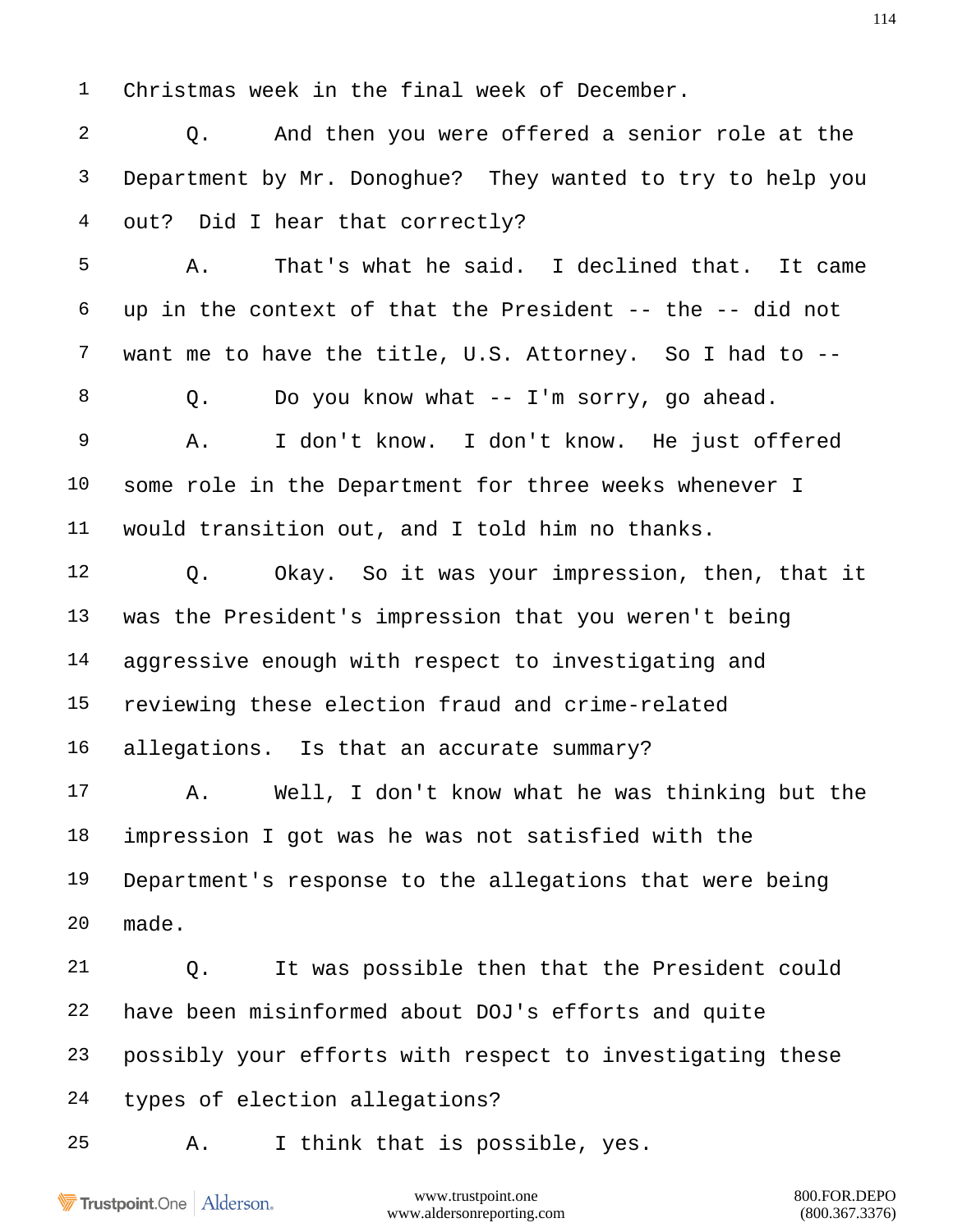1 Q. So is it accurate to say, then, that if you didn't resign right away, you were not 100 percent sure whether or not you would be fired or not?

 A. Oh, no, it was a logical conclusion that I would be fired.

Q. 100 percent?

 A. The conversation that was relayed to me by Mr. Donoghue was that the President wanted to fire me. He wanted me gone. Those are the words. And it was either Mr. Donoghue or someone else brought up the idea that since I was going to submit my letter of resignation that week, why don't you -- don't fire somebody who is going to resign. Just accept the resignation early. That was the term.

 Q. Okay. I'm going to read to you -- and I can send this to counsel if you want it in front of you because this was not an exhibit that we had provided to you guys, so I'm going to read you a paragraph. And again, if your counsel wants a hard copy, we can email it to you but it's a paragraph. The title is: Statement by Press Secretary Jen Psaki on the Department of Justice Leak Investigation Policy. And I'm going to read you the paragraph and if you want a hard copy, we'll send it to you.

 June 5th, 2021. "As appropriate, given the independence of the Justice Department in specific criminal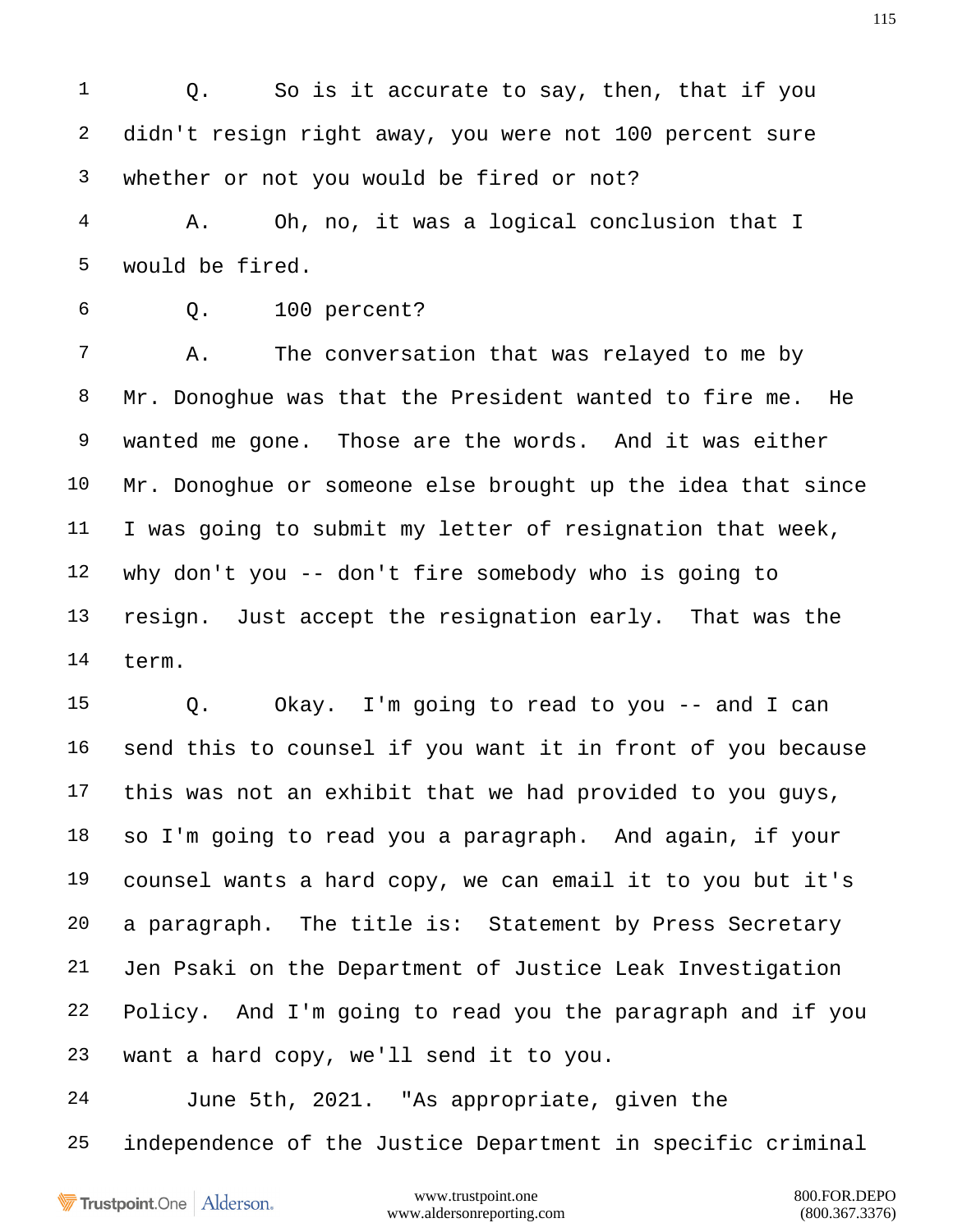cases, no one at the White House was aware of the gag order until Friday night. While the White House does not intervene in criminal investigations, the issuing of subpoenas for the records of reporters in leak investigations is not consistent with the President's policy direction to the Department, and the Department of Justice has reconfirmed it will not be used moving forward."

 Would you like me to email that or is the paragraph sufficient?

A. I guess it depends on what the question is.

12 0. Okay. Fair enough.

A. -- gist of it.

 Q. Fair enough. So my question to you, then, sir, is would you agree that any President of the United States has a similar authority to ensure the Department and its components have the right policy with respect to investigating and reviewing voter fraud and election crime allegations?

 A. I would agree that the President has that duty. Q. So you had testified earlier -- and I don't want to mischaracterize this so if this isn't what you said, just let me know. But I believe you testified earlier that with respect to all the data, all the voter fraud allegations that the President had read about and

Trustpoint.One Alderson.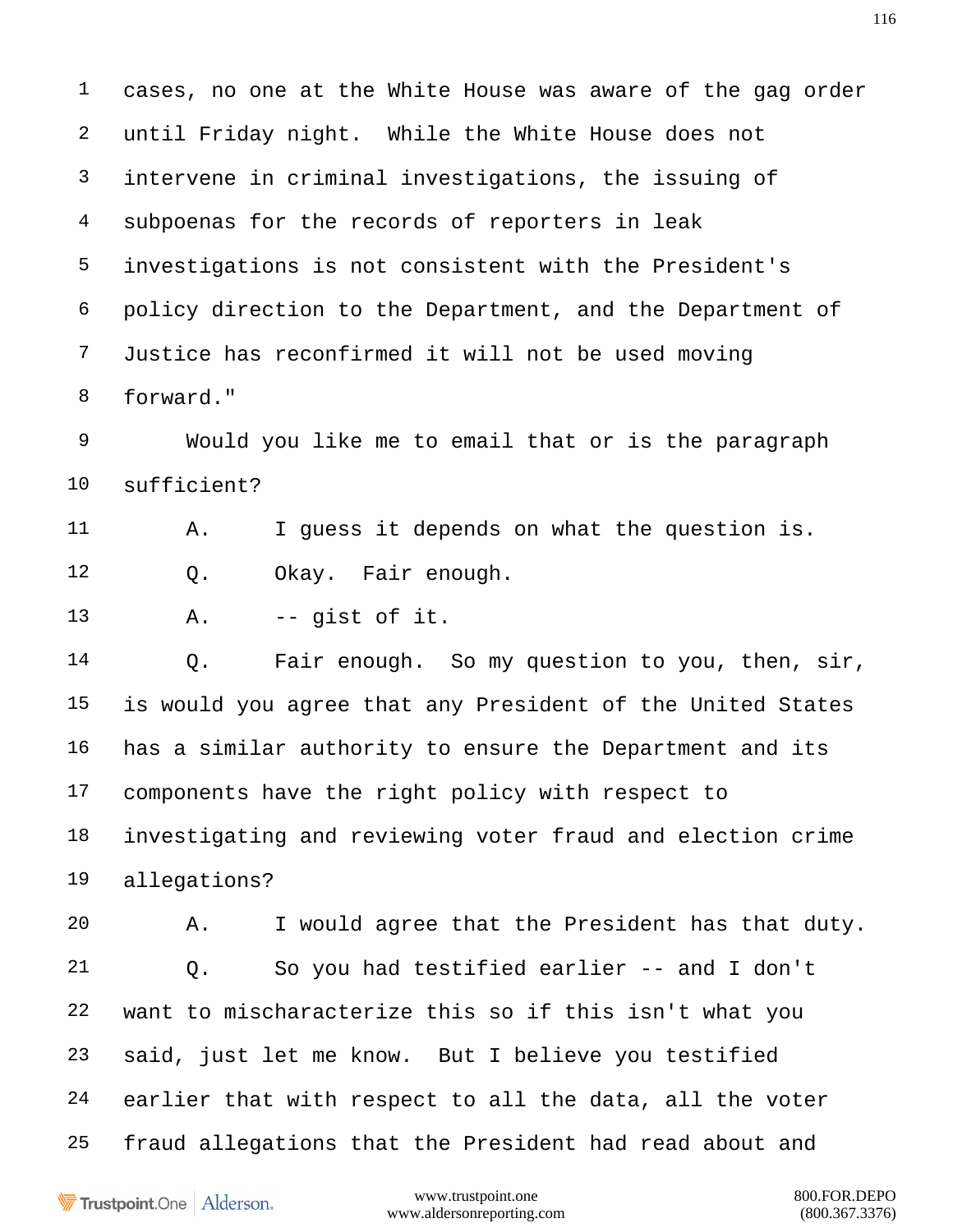that were public relating to 2020, the 2020 election, that it was not unreasonable for him to have concerns regarding, you know, complaints, reports of crimes, things of that nature.

 So my question to you is, did President Trump's forward-leaning posture with respect to investigating election fraud and crime-related issues have an impact on how DOJ and FBI investigated those claims, or would DOJ and FBI have done what they did regardless of President Trump? A. Well, first of all, I think your question asks me, based on -- you're asking me to assume what the President knows or believes. And so based on that, if a person would believe what's being reported, is it an unreasonable position to take, and my guess is if he reads about all these allegations and really doesn't look into it, I guess you have a perception that there is a lot of fraud out there, right? I think the evidence is contrary, at least from my district, that it wasn't.

 But the question, I think, if I heard you correctly, Mr. Brown, is does the President get to kind of set that policy of enforcement or does the Department -- are they independent of that? I think the President does get to kind of dictate the policy, but I think the policy is an informed, kind of based on history of the best practices to go about doing that.

Trustpoint.One Alderson.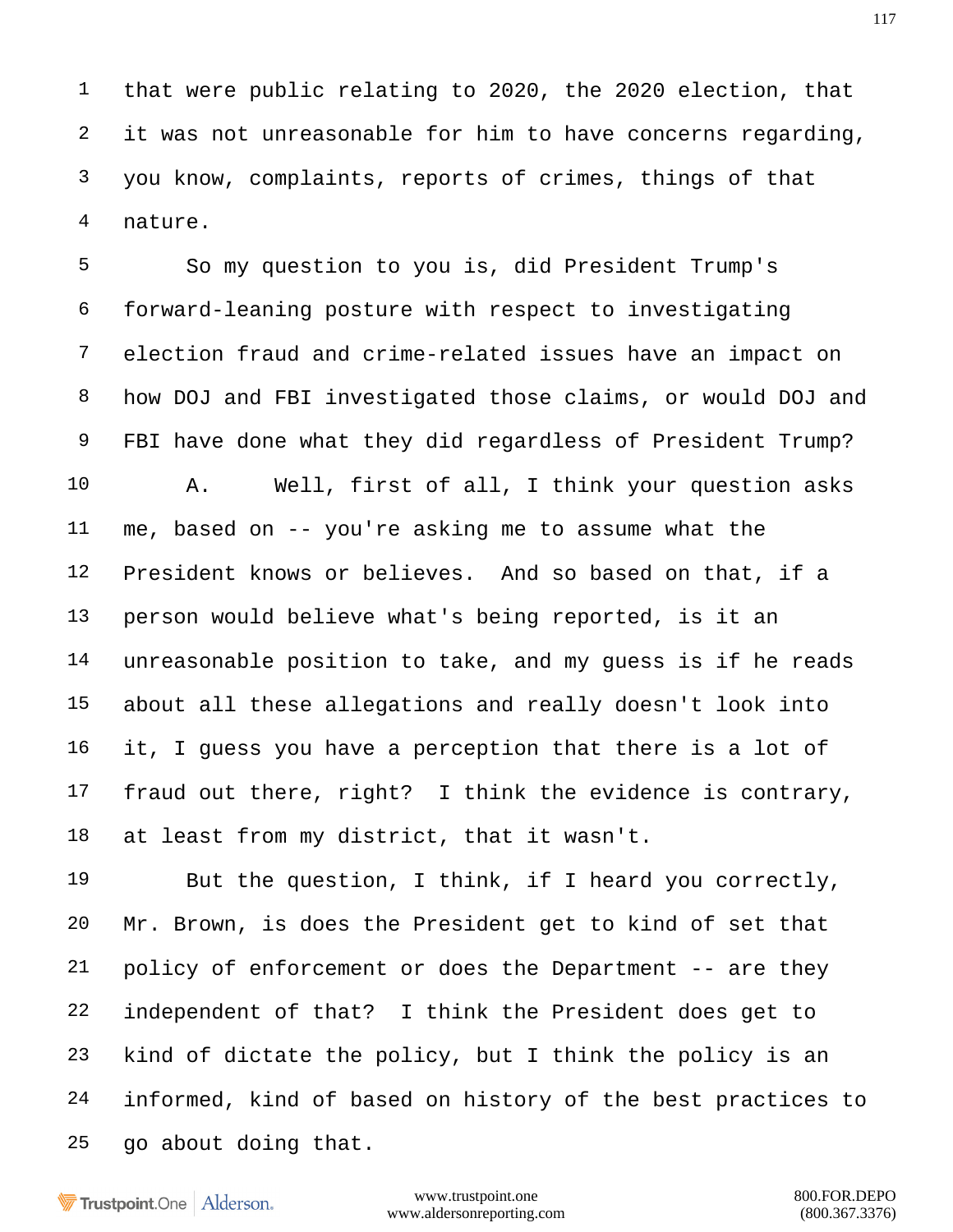The policy is based on generally the appearance that the Department may have an impact on the outcome of an election one way or the other. We don't want to be that factor. And while I understand that you want to have a forward-leaning policy, I think it has to be carefully balanced.

 And as far as I know, at least the way we approached it was we followed the directive but we did it with a careful balancing of all the interests in the existing policy.

 Q. Understood. Thank you for that explanation. So with respect to, then, Trump's forward-leaning posture with respect to 2020 and investigating all these allegations, did that have any positive impact on DOJ and FBI or, you know, would the Justice Department and FBI have investigated these allegations and done these actions absent Trump's forward-leaning posture?

 A. Historically, based on my experience with the Department, they do investigate. It's really a matter of timing, right? I think the President and the attorney general wanted to let people know -- let the Department know that you can in fact, in limited circumstances, do overt acts and certain investigative steps before the final certification of election.

But in normal due course in my previous experience as

Trustpoint.One Alderson.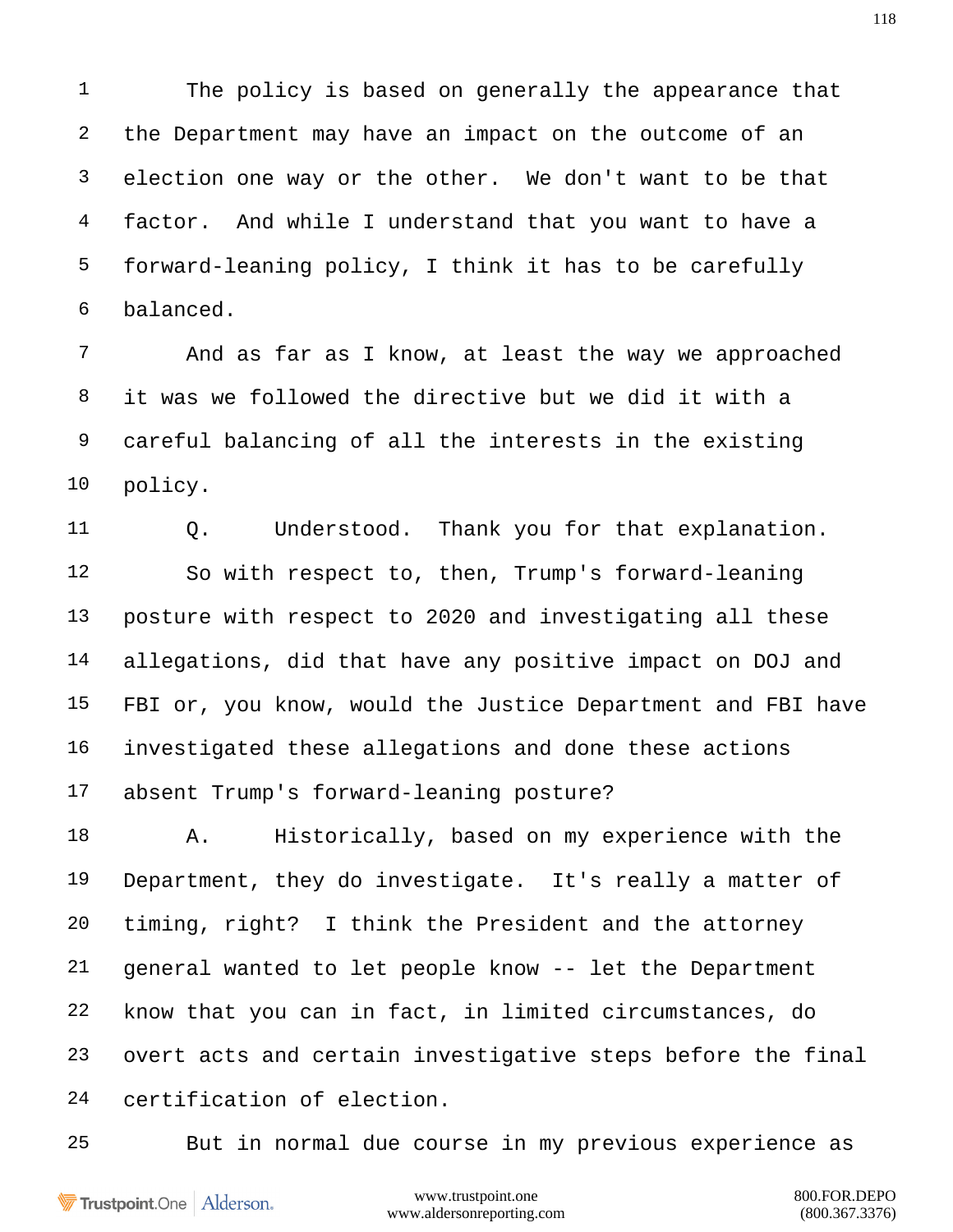an AUSA, I do know that the FBI and the Department of Justice do follow up on the allegations of election fraud after it's been certified. So I think it's really a question of timing and not whether or not the Department would completely ignore these allegations. I don't think they ignore it. They do track it down. It's a matter of when they do it.

 Q. Understood. So with respect to Bobby Christine, do you believe that he was capable of managing your office after you left?

 A. Yes. I mean, I know Bobby personally and also in a professional setting. He's been in the military and I found him to be a very conscientious decision-maker, and so I didn't have any doubts that he would manage the office appropriately.

 Q. So then you didn't have any concerns about his ability to lead and get the job done then, is that correct? 18 A. I did have concern because of the unorthodox way in which he was appointed to be acting U.S. Attorney. I do think that people would have a lot of questions about why is it that he is coming in instead of my FAUSA, which is the normal course. I think the unorthodox nature probably hindered him from, you know, having credibility with the office immediately. It adds a lot of questions. And the other thing that Mr. Christine kind of did was

Trustpoint.One Alderson.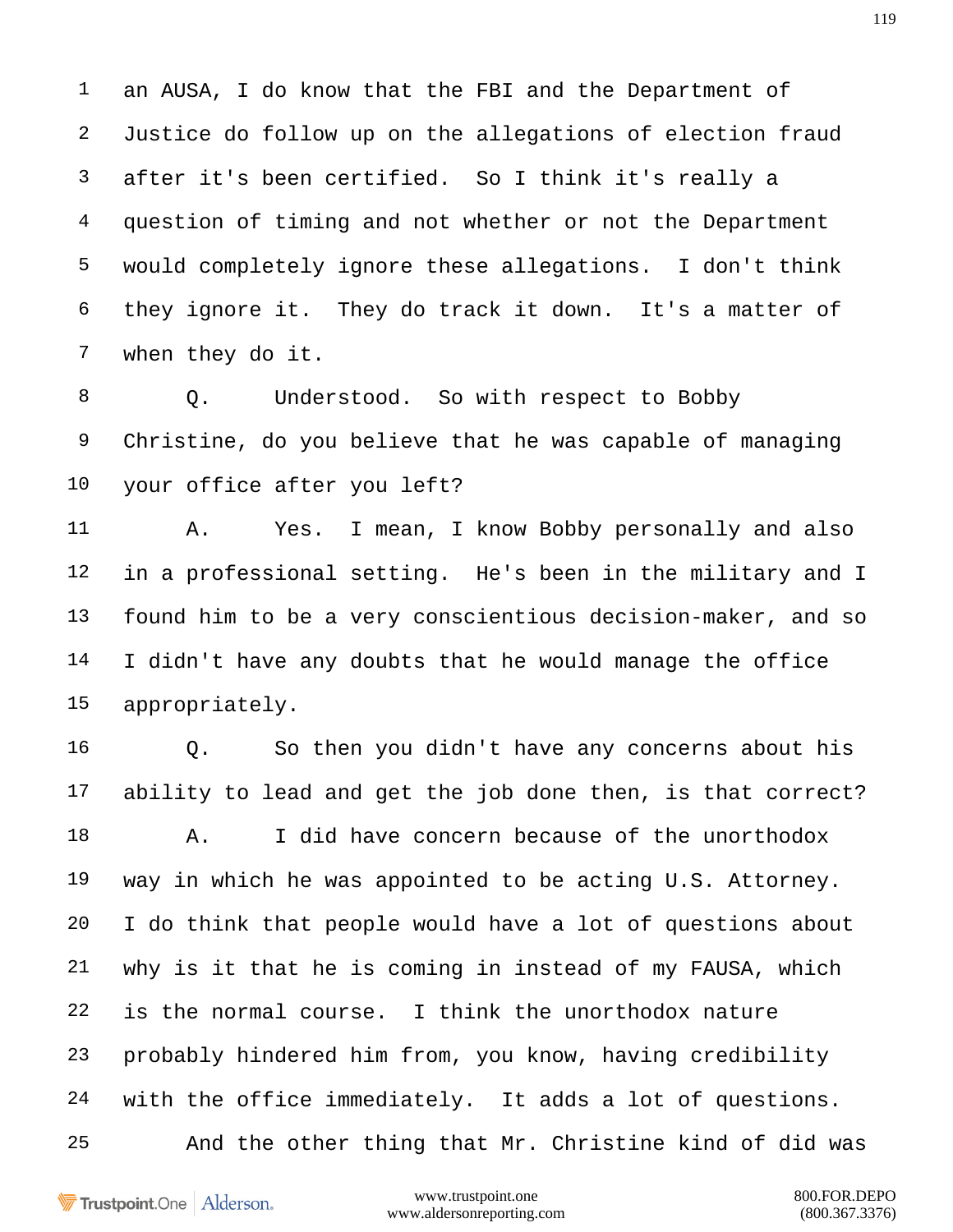to bring some of his AUSAs into the office, which I think did not sit well with the career prosecutors that are in the U.S. Attorney's Office in the Northern District given 4 the fact that my former office is about five times as large as the Southern District of Georgia and at least as sophisticated in terms of types of cases and qualifications of AUSAs. So I didn't think that that was -- that moved the ball forward in terms of helping him transition into the role.

 Q. I see. So how many additional people did he bring with him?

 A. Based on my call with Mr. Christine during the transition call on the day, I think he was bringing two AUSAs for election-related investigations, and then I think his FAUSA was involved but he was going to run the day to day of the Southern District of Georgia.

 Q. Okay. So at the end of the day, though, you felt that Mr. Christine had a leadership ability and quality and was ethically sound and would be able to perform the job ably?

 A. I didn't have any other -- I didn't have any reason to doubt that, yes.

 Q. So then with respect to the President's opinion that, you know, he had some concerns about how possibly DOJ and you were running these types of investigation-related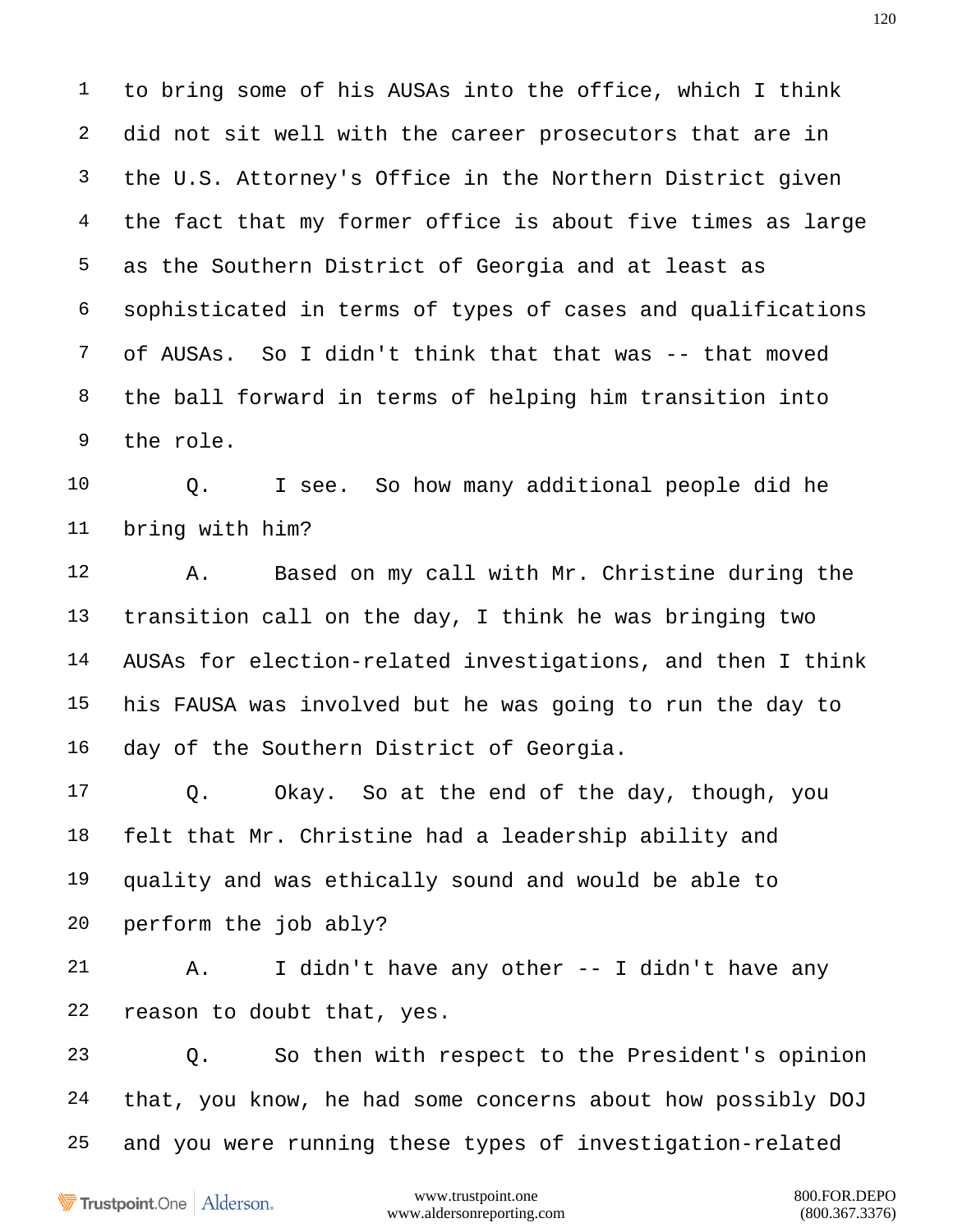that's -- you would agree that that is the President's prerogative, is that correct?

reviews and that he wanted your resignation, you know,

 A. Yes. I served at the pleasure of the President.

 Mr. Flynn-Brown. So right now I don't have any additional questions. I don't know if my colleague does or not but Mr. Pak, I want to thank you for your time today and for your service to country.

 Sara, I have two things I want to introduce into the record.

 Mr. Pak, these have nothing to do with asking you for a comment. I'm just going to insert two press releases into the record.

 I don't know what exhibit we're on but we'll take care of that after the fact, I believe.

 So the first press release is from January 6, 2021. This is from Senator Grassley's office. The title is Grassley: America must be better than this.

 And the second press release is on the same day, January 6, 2021. And the title is Grassley's Statement on Electoral College Certification.

 So at this time I think, unless there is an additional round, that might be the end of my questioning. But sir, I want to thank you for your service to your country and I

**Trustpoint**.One Alderson.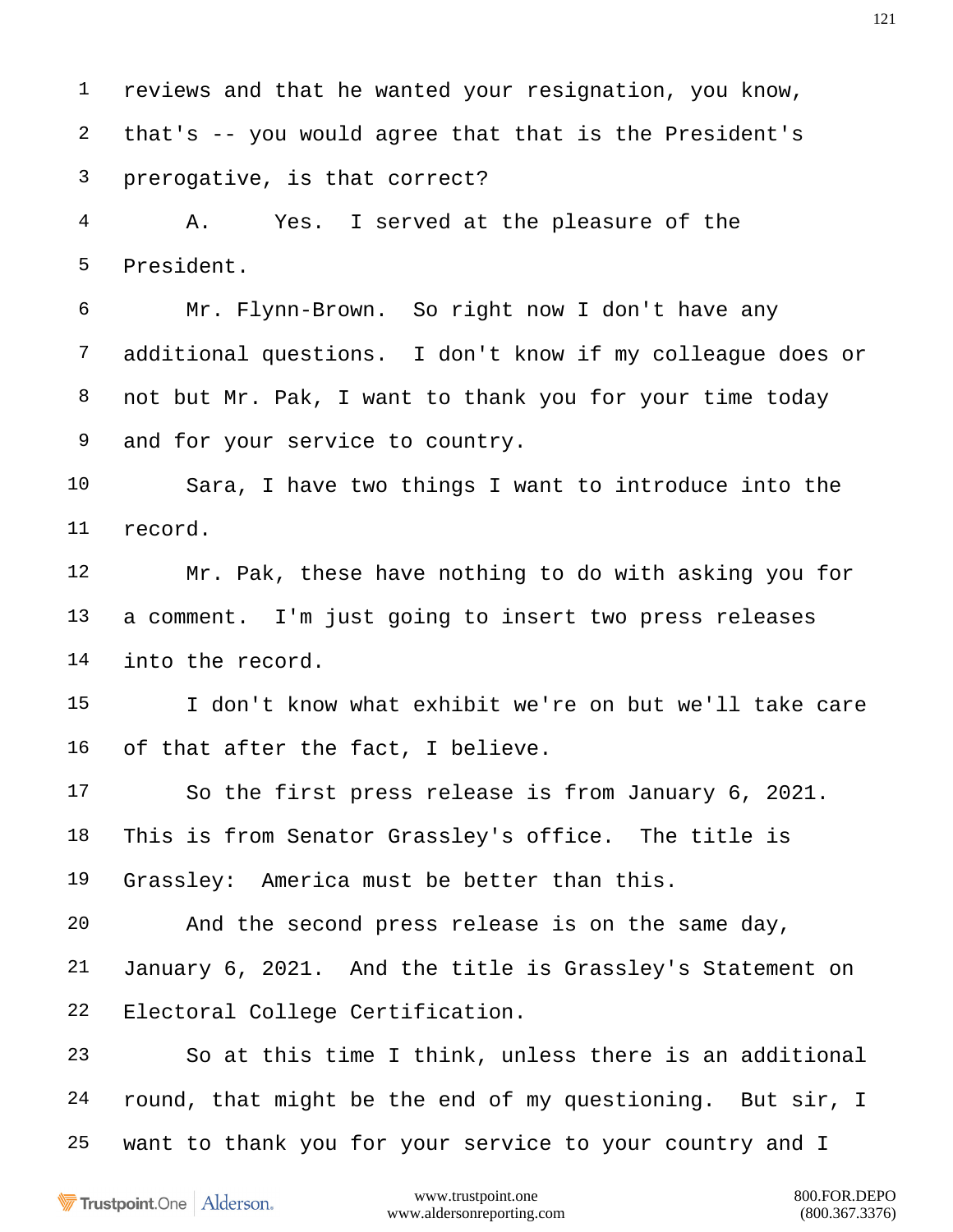really appreciate your time today. So thank you.

Mr. Pak. Thank you.

 Mr. Blumenthal. Mr. Pak, if I can just add a word on behalf of the Committee, my colleagues on the Judiciary Committee, greatly appreciate your appearing voluntarily. As you may have noticed, I've been on for the entire call and I think your cooperation has been very helpful and thank you very much for your service.

 As a former United States Attorney for Connecticut, quite a while ago, and having said that that was the best job I ever had, I know that you probably miss your service 12 in the Department and I thank you for that service.

Mr. Pak: Thank you.

 Ms. Zdeb. And unless Mr. Charlet has anything else on his end, and he will maybe shake his head yes or no indicate one way or the other -- that's a no -- I also have nothing further and so with that, Mr. Pak, I wanted to add my thanks to my colleagues' thanks for your willingness to appear voluntarily, for your time this morning. We very much appreciate it.

 And unless you have anything else at this point, I think we can conclude this interview and go off the record at 1:52 p.m.

 (Whereupon, at 1:52 p.m., the taking of the instant interview ceased.)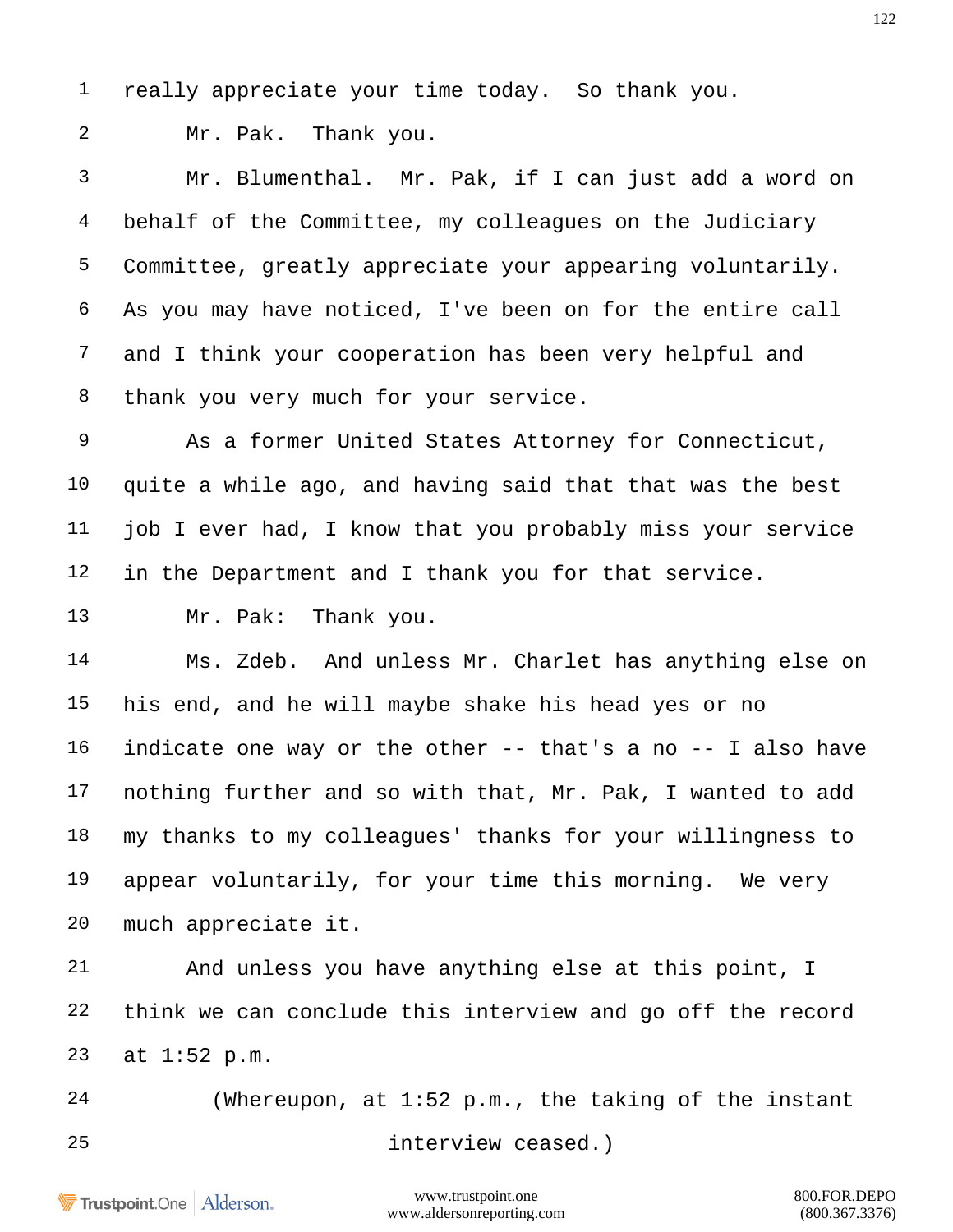| $1\,$          |                                               |
|----------------|-----------------------------------------------|
| $\sqrt{2}$     | Certificate of Deponent/Interviewee           |
| $\mathsf 3$    |                                               |
| $\overline{4}$ |                                               |
| 5              | I have read the foregoing ______ pages, which |
| 6              | contain the correct transcript of the answers |
| 7              | made by me to the questions therein recorded. |
| $\,8\,$        |                                               |
| $\mathsf 9$    |                                               |
| 10             |                                               |
| 11             |                                               |
| $12$           | Witness Name                                  |
| 13             |                                               |
| 14             |                                               |
| 15             | Date                                          |
| 16             |                                               |
| $17\,$         |                                               |
| $18\,$         |                                               |
| 19             |                                               |
| $2\,0$         |                                               |
| $2\sqrt{1}$    |                                               |
| 22             |                                               |
| 23             |                                               |
| $2\sqrt{4}$    |                                               |
| 25             |                                               |
|                |                                               |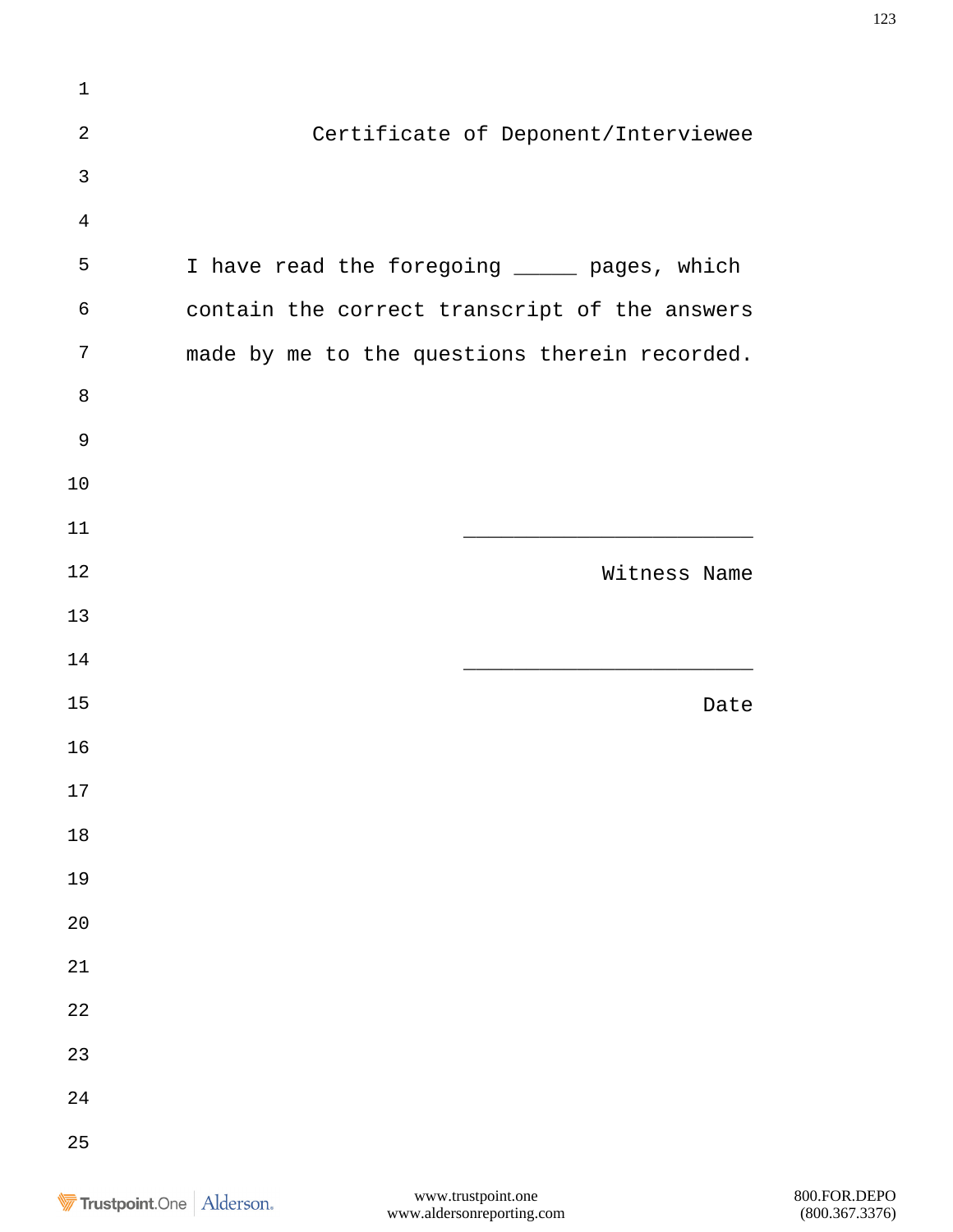| <b>WORD INDEX</b>              | <b>2nd</b> $64:2$ 89:18, 24          | $\langle A \rangle$                          | advisor $52:4$                           | 14, 19, 22 74:3                          |
|--------------------------------|--------------------------------------|----------------------------------------------|------------------------------------------|------------------------------------------|
|                                | 102:12                               | <b>a.m</b> $1:20$                            | advisory 9:20                            | 76:24 77:13 78:2                         |
| 1>                             |                                      | abide $47:17$                                | <b>Affairs</b> 40:8 87:23                | 79:23, 25 80:3, 7                        |
| 1 28:25 29:1                   | < 3 >                                | ability 49:1 119:17                          | <b>affect</b> 100:4, 5                   | 81:9, 14 83:21                           |
| 54:17 80:9                     | 3 63:23 64:20, 21                    | 120:18                                       | 106:3, 6                                 | 84:2 88:18 90:23                         |
| 1:34 $113:1$                   | 65:22 79:16, 18                      | able 88:21 120:19                            | affiliated 80:5                          | 91:16 92:8 93:5                          |
| 1:38 113:4                     | 30 $79:14,20$                        | <b>ably</b> 120:20                           | afraid $102:5$                           | 94:18 105:7 106:2,                       |
| 1:52 122:23, 24                | <b>30th</b> 65:2 80:1                | abruptly $94:24$                             | AG 19:11 27:23                           | 17, 20 111:6, 10, 19                     |
| $10 \quad 69:8$                | 83:11, 17 106:25                     | <b>absent</b> 118:17                         | 29:11, 13 34:4                           | 112:5, 19 114:16,                        |
| 10:00 $95:3$                   | 31st 83:17                           | absentee $75:24$                             | 35:9 37:8 39:1                           | 19, 24 116:19, 25                        |
| 10:30 $1:20$                   | 3rd 90:4, 7 91:23                    | 77:18                                        | 56:1, 2, 12, 15 57:5,                    | 117:15 118:14, 16                        |
| 10:31 $3:1$                    | 94:16 95:3,6                         | absolute $33:15$                             | 9, 10, 24 87:23                          | 119:2, 5                                 |
| 10:37 $7:17$                   | 97:22 101:13                         | absolutely $25:15$<br>71:20                  | <b>agencies</b> 9:2 11:12<br>39:6 46:20  | alleged 35:21 37:1<br>42:8 65:8 73:9, 20 |
| 100 115:2, $6$<br>1001 6:22    | 102:10, 12 107:12,<br>$16, 22$ 108:1 | accept 95:21                                 | <b>agent</b> 14:21 20:3                  | alleges 80:22                            |
| 10th $8:3$                     | 109:19 110:5, 10                     | 103:10 115:13                                | 31:14                                    | allow 56:10 99:6                         |
| 11 $1:17$                      |                                      | $accurate$ 44:10                             | agents 15:24                             | allowed 76:1 97:2                        |
| 11:24 39:20                    | < 4>                                 | 49:2, 21 105:5                               | aggressive 114:14                        | allows 29:22                             |
| 11:30 $39:21$                  | 4 44:7 63:19                         | 114:16 115:1                                 | ago 37:9, 10 122:10                      | alluded $110:15$                         |
| 11:31 $40:1$                   | 65:24 66:1 69:22                     | acknowledging                                | agree 33:22 50:14                        | alludes $31:8$                           |
| 12:16 69:10                    | 4th 8:4 12:5 13:8                    | 70:16                                        | 56:3 57:10, 12, 16,                      | <b>Alston</b> 2:21, 22 6:9,              |
| $12:25$ 69:11                  | 23:13 27:23 36:12                    | Act 99:2 105:13                              | 17 58:4, 15 59:19,                       | 11                                       |
| 12:27 69:13                    | 37:2 42:25 71:3                      | <b>Acting 55:22 61:12</b>                    | 21 67:23 116:15,                         | <b>America</b> 121:19                    |
| 18 6:22                        | 73:6 101:13                          | 78:3 81:6 83:2, 3                            | 20 121:2                                 | American 46:22                           |
| 1998 104:21                    | 102:21 103:11, 14                    | 84:11 86:1 87:5,6                            | agreed $95:24$                           | 56:25 58:13, 19                          |
| 1st $10:21$ 11:1               | 105:25 107:12                        | 94:12 96:22 97:3,                            | AG's 28:12                               | Americans 56:21                          |
| 25:2, 6, 18 86:9               | 108:23 110:7, 12, 16                 | 7, 14 98:24 99:2                             | <b>ahead</b> $4:20$ 15:3                 | 58:10                                    |
|                                |                                      | $101:17$ 102:2, 7, 8                         | 19:16, 19 22:25                          | <b>amount</b> 5:12 67:21                 |
| < 2 >                          | < 5 >                                | 106:19 108:8                                 | 31:15 63:18 71:21                        | 71:16 104:6                              |
| 2 $33:4, 5, 7$                 | 5 69:7 79:17                         | 112:1 119:19                                 | 94:24 95:21 114:8                        | <b>Amundson</b> 47:4                     |
| 2,560 80:22                    | 598 64:17, 21                        | <b>actions</b> 118:16                        | <b>aisle</b> 40:17                       | 54:22 61:9, 22                           |
| $2002$ 8:16                    | <b>5th</b> 15:15, 16 61:10           | activities $5:6$ 71:14                       | alerted $28:3$                           | and/or $9:8$                             |
| 2008 8:16                      | 103:15 115:24                        | activity $48:16, 25$                         | alerting $28:21$                         | announce $102:14$                        |
| 2011 8:11                      |                                      | 55:1, 7 65:9 89:13                           | allegation $11:13$ , 15                  | 107:23                                   |
| 2016 91:25                     | < 6>                                 | acts 118:23                                  | 13:14, 22 22:10                          | announced 10:22                          |
| 2017 8:12 28:16                | 6 $121:17,21$                        | actual 16:10 18:3                            | 30:4, 24 31:19, 23                       | 37:11                                    |
| 2018 28:17                     | 600 80:10                            | 28:12 34:3 45:12                             | $37:12$ $50:25$ $62:3$ ,                 | announcement 96:7                        |
| 2020 3:10 9:5                  | 601 64:18                            | 51:4 57:21 71:12                             | 10, 19, 23, 25 63:16                     | 110:17                                   |
| 10:21, 23, 25 25:22            | 6th 19:11                            | 106:6                                        | 74:4 75:10, 16                           | announcing 107:24                        |
| 28:2 29:14, 15                 |                                      | add 7:9, 10 78:8                             | 78:6, 12, 14                             | anomalies 73:9                           |
| 32:25 41:21, 24                | $\langle 7 \rangle$                  | 122:3, 17                                    | allegations $11:2, 3$ ,                  | anomaly $77:13$                          |
| 44:23 45:1, 25                 | 714 63:19, 22                        | addition 9:19 63:9,                          | 8, 24 20:6, 16 21:2,                     | <b>answer</b> 6:12, 16                   |
| 47:3 51:18 53:20               | 735 65:23 69:24                      | 10                                           | 23 23:17 26:1                            | 25:14 40:19 42:3                         |
| 55:5 60:10, 16, 21             | 70:15                                | additional 14:18                             | 27:8, 24 28:4, 12,                       | 46:11 53:24 73:25                        |
| 65:2 66:5 70:18                | 736 65:22                            | 23:24 24:11 40:4                             | 21 29:12 31:4                            | 85:11                                    |
| 73:6 75:22 77:17               | 737 66:9 67:17                       | 59:11 111:2                                  | 32:7 33:12, 18                           | answered 113:11                          |
| 78:1 94:5 100:9,               | 71:23                                | 120:10 121:7, 23                             | $34:1, 3, 5, 10$ 35:5                    | answers $7:2$ $74:1$                     |
| 12 106:3 117:1                 | 741 63:21 68:9                       | addressed 33:12                              | 36:15, 21 37:24                          | 123:6                                    |
| 118:13                         | 742 65:23<br>751 54:17 55:20         | 38:9 55:3                                    | 38:4, 7, 14 41:20                        | ANTELL 2:17                              |
| 2021 1:17 8:4                  | 753 54:22                            | adds 101:7 119:24                            | 43:1 44:5, 16 45:1,                      | $4:25$ $40:8$                            |
| 61:10 64:2 115:24<br>121:17,21 | 754 54:17 61:5                       | <b>adhere</b> 82:21<br><b>Administration</b> | 5, 8, 11, 20, 24<br>49:11, 19 50:2       | anticipate 5:21<br>anybody $19:12$       |
| <b>20th</b> 94:3, 4, 15, 25    | <b>7th</b> 34:20                     | 92:14 93:22 99:6,                            | 51:12, 23 52:5, 14,                      | <b>Apart</b> 30:13                       |
| 103:3 108:19, 22               |                                      | 14 102:16 104:23,                            | 16 55:2 56:7, 17                         | apologetic 98:12                         |
| <b>21st</b> $10:24$            | < 8 >                                | 24, 25 108:14                                | 58:1, 24 59:1 60:8,                      | apologize $113:12$                       |
| 22nd 75:22                     |                                      |                                              |                                          |                                          |
|                                |                                      |                                              |                                          |                                          |
|                                | <b>8th</b> 44:13                     | 113:18                                       | 16 61:23, 25 62:8,                       | apparent $66:14$                         |
| 27th 66:5 70:18                |                                      | administrative $10:1$ ,<br>5                 | 21 63:3 64:13                            | <b>appear</b> $3:17 \, 6:3$              |
| 71:19 72:8 77:25               | $\langle 9 \rangle$                  |                                              | 65:8, 11, 14, 17, 18                     | 24:13 122:19                             |
| 78:13                          | 9th $29:15$ 49:22                    | advised 91:14                                | 66:17 67:4 68:20                         | appearance 57:19<br>118:1                |
| 29th 77:17                     |                                      | advising $95:21$                             | 70:22 71:9 72:6,<br>11, 14, 24 73:2, 11, | Appearances 2:1                          |

1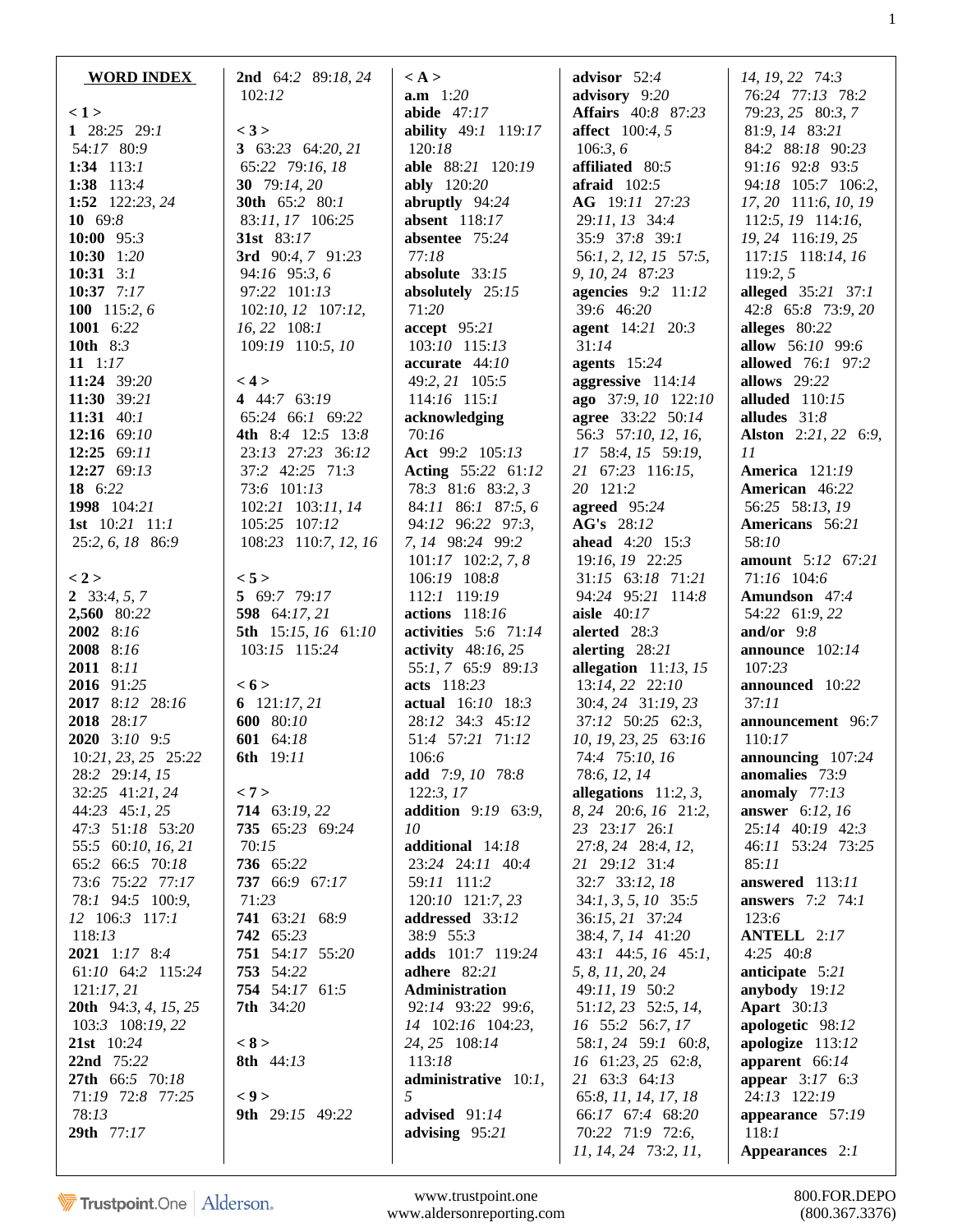| appearing $3:16$<br>5:17 6:5 122:5             | assessment 20:12<br>57:13 59:20          | Attorney's 10:5<br>11:11 14:10 25:12      | 95:8 102:8 104:11,<br>21 106:8 109:16              | 69:21 70:1, 24<br>71:5, 24 72:3        |
|------------------------------------------------|------------------------------------------|-------------------------------------------|----------------------------------------------------|----------------------------------------|
| appears 78:5                                   | assigned $48:10$                         | 26:7 27:15 30:14                          | 113:4,5                                            | 78:20 83:25 90:3                       |
| application 31:9                               | assist $52:11$                           | 41:8 42:19 47:17                          | background 7:23                                    | 92:6 94:21 97:19                       |
| 32:16<br>applies $6:23$                        | assistant $8:15$<br>26:11 51:15, 20      | $48:1, 3, 15$ 51:14<br>83:15 94:6 120:3   | 12:21 83:12<br>balanced 118:6                      | 110:22 111:12<br>112:20 113:14         |
| apply $5:5$                                    | 84:9, 11 94:10                           | <b>audio</b> 18:5 22:6                    | balancing 118:9                                    | 116:23 117:13                          |
| appoint $111:25$                               | 97:2 98:10 99:11                         | 35:16, 18 43:5, 7,                        | <b>ball</b> 120:8                                  | 119:9 121:16                           |
| appointed 92:12                                | 100:20 104:12                            | 16, 18, 19, 24 44:8                       | <b>ballot</b> 16:5, 16                             | believed 32:17                         |
| 99:10 119:19<br>appointment 103:25             | associate $9:13$ 14:9<br>41:14           | 113:10<br>audiotape $71:14$               | $17:7, 11$ $22:11$<br>24:6 77:2 106:17             | 72:13 95:11 96:18<br>110:23 112:6      |
| appreciate $3:16$                              | <b>assume</b> 42:11 97:3                 | <b>audit</b> 20:5 62:18                   | <b>ballots</b> $12:11$ $13:4$ ,                    | believes $117:12$                      |
| $4:12$ $40:10$ $122:1$ ,                       | 117:11                                   | 75:24 76:4, 22, 25                        | 14 22:12 34:7                                      | believing 83:22                        |
| 5,20                                           | assumed $106:18$                         | 77:2, 6, 17, 19, 20                       | 44:2 59:3 62:4, 6,                                 | <b>bell</b> 47:5                       |
| apprise 48:25                                  | assure 56:24 58:13,<br>18 94:12 100:21   | audited 22:2                              | 14, 16 64:8 72:3<br>75:24 77:18 78:8,              | best 39:8 94:12<br>96:11 104:7         |
| apprised 55:14<br>approach $30:11, 15$         | <b>Atlanta</b> 16:5 29:11                | August $1:17$<br><b>AUSA</b> 104:24       | 10, 11, 24 79:7                                    | 117:24 122:10                          |
| 56:4, 9 57:12, 15,                             | 34:5                                     | 105:22 119:1                              | 90:16                                              | better 9:14 121:19                     |
| 19,22                                          | attachment 80:9                          | AUSAs 27:16 52:2                          | <b>Barr</b> 10:21 13:10,                           | <b>beyond</b> $21:8$ 42:1,             |
| approached 30:10                               | attempt 88:8                             | 120:1, 7, 14                              | 13, 15 14:16 19:11                                 | 9 46:2 53:21, 25                       |
| 118:7<br>appropriate 21:9                      | attempts 3:9<br>attendant 50:23          | AUSA's 41:3<br><b>authorities</b> 9:4     | 20:10 25:1, 19<br>27:23 29:11, 13                  | 59:11 81:1, 15<br><b>Biden's</b> 78:8  |
| 33:14 115:24                                   | $attention$ 10:10                        | 56:19 58:3                                | 34:4 35:9 36:13                                    | big $53:15$ 96:9                       |
| appropriately                                  | 21:3 28:24 63:15                         | authority 30:1                            | $37:8$ 42:25 43:1, 5                               | <b>Bill</b> 106:23                     |
| 119:15                                         | 70:25 78:4 79:13                         | 49:5, 18 53:13                            | 49:7, 22 50:5 58:4                                 | <b>Bird</b> 2:21, 22 6:9,              |
| approval 48:16<br>approximate 45:10            | 106:18<br><b>attorney</b> 8:2, 6, 8,     | 56:14 88:20, 22<br>116:16                 | 60:2 71:2<br><b>Barr's</b> 57:13                   | 11<br>bit 19:22 22:19                  |
| approximately                                  | 15, 19 9:7, 8, 10, 11,                   | authorization 23:7,                       | <b>base</b> $24:21$                                | 26:5 39:10 47:13                       |
| 44:14                                          | 12, 13, 14, 15, 18, 20,                  | 19 24:9 31:15                             | <b>based</b> 19:9 22:17                            | 51:9 69:20 70:18,                      |
| <b>Arena</b> 16:4, 25                          | 22, 23, 24 10:11, 21                     | $42:1, 4$ $46:2$ $53:22$                  | 34:19 44:21 59:22                                  | 20 72:1 101:14, 19                     |
| 17:2 21:24 33:21<br>34:6 35:23, 25             | $11:21$ 13:9, 10, 12,                    | 54:1 60:13<br>authorize 49:10             | 73:12 117:11, 12,<br>24 118:1, 18 120:12           | 102:19 104:25<br>109:3                 |
| 43:2 55:2 56:17                                | 15 14:6, 9, 11, 13,<br>16 15:5, 10 20:9, | 88:25                                     | basically 29:18                                    | <b>BJay</b> $1:13$ 3:6                 |
| 58:1 60:8 70:23                                | 13, 15, 19, 22 22:1                      | authorized 5:18                           | 51:22 81:13                                        | black $100:10$                         |
| 72:6, 14 88:18                                 | 23:14 25:19 28:6,                        | 18:19 19:7, 8                             | <b>basis</b> 26:22 60:12                           | bland $97:25$                          |
| arrange $18:15$                                | 9, 16 30:10 31:22,<br>25 32:9 35:13      | 31:23 32:9<br>avoid 99:12                 | <b>bat</b> $107:2, 8$                              | blind-sided 98:25                      |
| arranged $63:12$<br>article 17:15 91:24        | 36:13 40:4, 21, 25                       | aware 10:16 11:21                         | <b>Bates</b> 54:17, 21<br>55:20 61:5 63:19         | <b>blue</b> 97:17<br><b>BLUMENTHAL</b> |
| 92:17                                          | 41:12, 14 42:25                          | 31:10, 21 32:2                            | 64:17, 21 65:22                                    | $2:4$ 3:25 4:1 122:3                   |
| $ASAP$ 95:4                                    | 43:1, 5 44:15, 19                        | $34:8, 9, 17$ $41:1$                      | 66:9 68:9 69:24                                    | <b>Bobby</b> 61:8, 11                  |
| Aside $60:8$                                   | 48:21 49:4, 6, 7, 19                     | 44:15 53:17 55:12                         | 80:10                                              | 97:10 112:10                           |
| <b>asked</b> 13:13, 20, 23<br>14:6 18:21 31:16 | 50:20 51:15, 16<br>52:19 53:16 55:22     | 60:4 61:23 62:20<br>63:14 73:11, 14, 15   | <b>bat-shit</b> 84:24 87:4<br><b>bear</b> $113:12$ | 119:8, 11<br><b>boots</b> 68:19        |
| 33:25 36:25 38:6                               | 57:12 58:4 59:17                         | 74:1, 13, 17, 21                          | becoming $8:8$                                     | <b>bottom</b> 37:16 39:1               |
| 78:22 79:3 80:6                                | 60:2 61:12, 14, 20                       | 76:5 77:9, 12                             | 101:16 105:22                                      | 67:17 69:24                            |
| 82:18 84:6, 14                                 | 62:1 63:25 71:2                          | 83:16 88:8, 10, 16,                       | $\text{beg } 109:2$                                | <b>bound</b> $41:18$                   |
| 85:25 92:17 95:14,<br>25 96:16, 20 97:1        | 73:3 78:3 81:7<br>83:2 84:9, 11 86:1     | 19, 22, 24 89:16, 22,<br>24, 25 91:11, 17 | began $113:15$<br>beginning $40:17$                | Bowdich 19:18<br>29:7, 10, 13 31:7     |
| 98:3, 18 101:23                                | 87:5, 17 90:14                           | 92:21 94:25 106:1,                        | <b>begins</b> 54:21 69:23                          | 55:23                                  |
| 102:9 103:5, 6                                 | 91:20 92:13, 20                          | 5, 20 107:17 116:1                        | <b>behalf</b> 3:15 46:22                           | <b>box</b> $16:16$ 17:7, 11,           |
| 107:22 110:19, 20                              | 94:12 96:22 97:3,                        | awareness $74:15$                         | 122:4                                              | 13 22:11 35:21                         |
| <b>asking</b> 3:5 27:7<br>52:2 66:22 69:22     | 4, 7, 14 98:24 99:2,<br>10, 18 100:1, 23 | 75:8                                      | <b>belief</b> $70:9$ $103:21$<br>112:4             | 59:2<br>boxes $24:6$                   |
| 81:14 82:17 93:18                              | $101:17$ , $18$ $102:1$ , 2,             | $<$ B $>$                                 | <b>believe</b> 12:5 13:8                           | <b>Brad</b> 4:20, 21                   |
| 95:4 102:3 108:1                               | 7, 8 104:13 105:16,                      | back 5:12 16:20                           | 15:16 16:19 33:24                                  | 81:20 89:19                            |
| 117:11 121:12                                  | 23 106:19 108:9                          | 17:6 20:9 24:23                           | 40:18 43:3, 25                                     | <b>BRADLEY</b> 2:15                    |
| asks 108:14 117:10<br>aspects 36:9             | $111:8,9$ 112:1<br>114:7 118:20          | 25:24 34:3 35:8<br>36:4 39:14, 20, 24     | 44:5 45:3 46:19<br>48:9 50:16 54:16,               | <b>BRADY</b> 2:8 4:15,<br>16           |
| assembly 8:10                                  | 119:19 122:9                             | 40:1, 16 52:24                            | 22 56:22 57:8                                      | <b>Branch</b> $9:1$ 15:23              |
| 84:16                                          | Attorneys 10:6                           | 69:11, 13, 16 72:19,                      | 58:10 62:23 63:18                                  | 18:23 23:8 24:9                        |
|                                                | 108:15 112:14                            | 21 79:13 84:5                             | 64:4, 21 65:21                                     | 32:6 46:25 47:3,                       |

www.trustpoint.one 800.FOR.DEPO<br>w.aldersonreporting.com (800.367.3376) www.aldersonreporting.com (800.367.3376)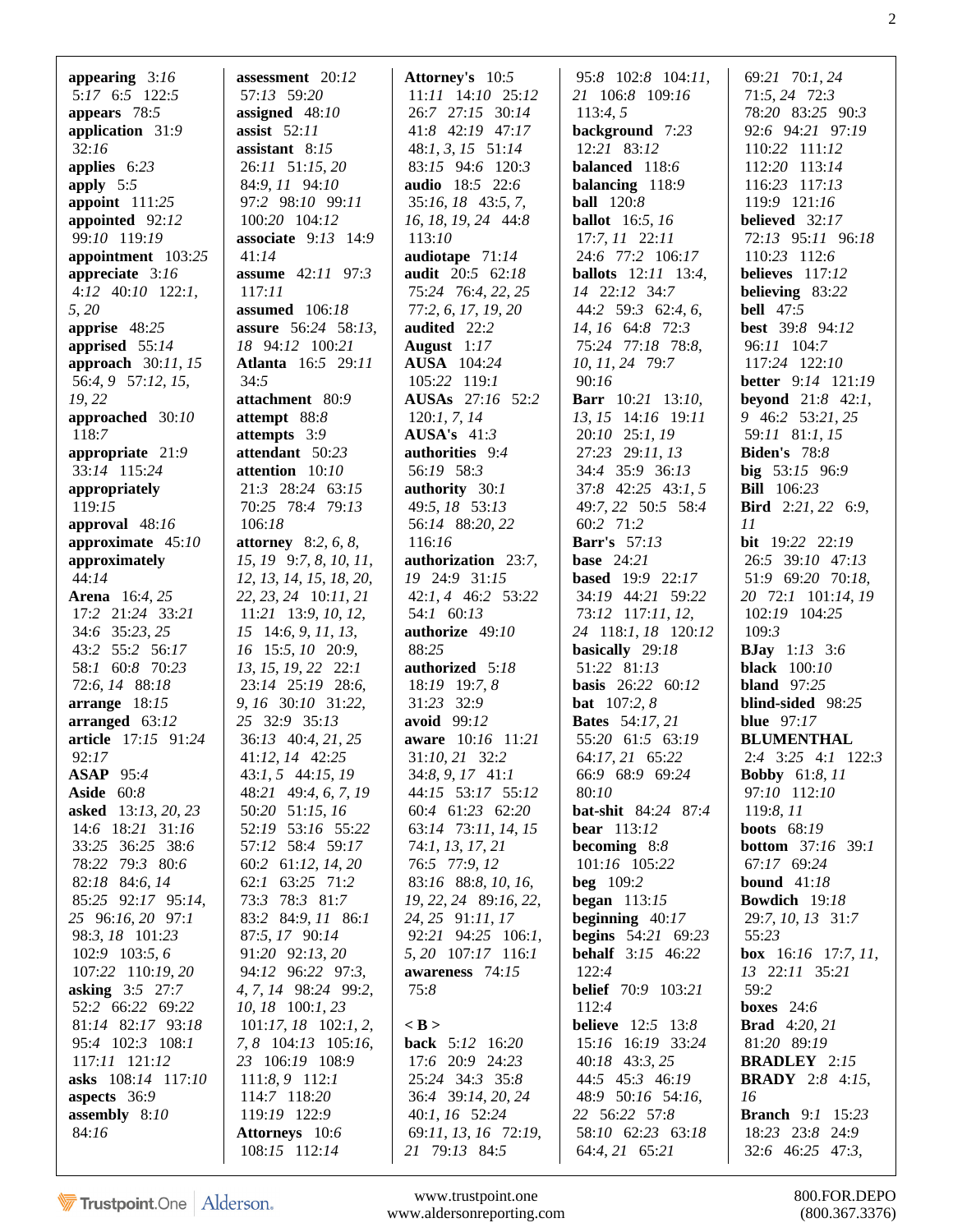| 21, 24 48:5, 9                | campaign 73:6         | 85:5, 11 100:24               | 85:13, 21 86:5, 10,     | communicated              |
|-------------------------------|-----------------------|-------------------------------|-------------------------|---------------------------|
| 52:21 55:25 57:14             | 80:3, 6, 12, 22       | 108:13, 24 113:17             | $17, 21$ 87:3 88:2, 4,  | 20:18 32:17               |
| 59:16                         | 84:20 91:13, 15       | changed $95:1$                | $9, 14, 17$ 107:1, 4, 5 | 107:14 108:2              |
| <b>break</b> $5:14, 15$       | candidacy 92:1        | channels 45:16                | class $105:13$          | 109:21                    |
| 39:11, 14 69:7                | candidate $92:1, 4$   | characterization              | clear 17:13 43:6        | communication             |
| <b>Brent</b> 51:21 55:19      | capable $61:19$       | 50:1                          | 45:15 57:5 71:11        | 12:2 16:25 48:11          |
| <b>brief</b> $8:7$            | 119:9                 | characterizing 93:12          | 76:20 86:9 88:25        | 87:21                     |
| briefing $63:12$              | capacity 77:7 86:11   | charge 14:21 20:3             | 94:17 104:8 107:14      | communities 100:11        |
| 98:19                         | capitol 12:10 37:5    | 31:14 47:2 86:14              | clearance 71:17         | community 93:21           |
| briefly $20:11$               | car $41:4$            | <b>Charles</b> $4:16$         | clearly $56:4$          | 94:7, 13 105:16, 24       |
| <b>bring</b> $11:9$ $120:1$ , | care 95:13 121:15     | <b>CHARLET</b> 2:7            | Cleta 65:3 80:5         | complaint 12:13           |
| 11                            | career 26:13, 14      | $3:5$ 4:6 7:18, 20            | 91:12                   | complaints $11:3$         |
| bringing $17:6$               | 94:10 120:2           | $12:5$ $21:15$ , $17$         | clip $14:2$             | 21:4 27:15 66:21          |
| 120:13                        | careful 21:13 118:9   | 25:9 29:4 33:9                | clips $17:8$            | $67:8, 13$ $68:1, 6$      |
| broad 49:25 60:12             | carefully 118:5       | 69:16 72:19, 20               | close 24:4 54:12        | 117:3                     |
| broadly $70:12$               | case $7:16$ 12:1      | 82:24 106:8 122:14            | 106:15                  | complaints/reports        |
| brought $70:25$               | 15:10 28:7 29:22      | <b>Charlet's</b> 37:10        | closely 112:13          | 66:13                     |
| 97:6, 7, 9 106:17             | 30:16 36:1 52:18,     | check 25:10, 11               | Cobb 62:4, 17           | <b>complete</b> 5:22 6:13 |
| 115:10                        | 21 75:2 86:13         | checked 83:14                 | 64:10 75:23 77:1,       | completed $22:21,23$      |
| <b>Brown</b> 117:20           | 89:15 94:19           | checking $77:8$               | 12, 17                  | 30:20 35:12 44:19         |
| <b>Bureau</b> 9:2 77:16       | 103:17 108:16         | Chief 2:6, 9 3:18             | colleague $3:4$ 4:4     | 58:21                     |
| <b>Bush</b> 104:23, 24        | cases 10:8, 13 11:4   | $4:11$ $8:22$ $9:16,25$       | 7:18 36:4 40:8          | completely 82:11          |
| bypass $111:24$               | 13:11 26:17 28:11     | 11:18 26:11, 19               | 49:8 69:2, 18           | 98:25 119:5               |
| <b>BYUNG</b> 1:13 3:13        | $30:2, 3$ 49:13 60:9, | 52:19, 22, 23, 24, 25         | 72:15 73:23 79:15       | completing 76:21          |
| <b>B-y-u-n-g</b> $3:13$       | 21 63:13, 15 74:7     | 53:7, 12 54:23                | 82:18 104:11 121:7      | completion $51:4$         |
|                               | 75:4 86:15, 19        | 68:19 75:22 76:16             | colleagues $4:8,14$     | component 9:21            |
| $<$ C $>$                     | 98:18, 19 111:2, 3    | 81:7 86:22                    | 7:8 40:16 72:22         | 11:6                      |
| <b>CALCE</b> 2:18 40:6,       | 116:1 120:6           | choose 6:5                    | 78:4 83:13 101:17       | components 47:17          |
| $\mathcal{I}$                 | cast $80:14$          | chooses 15:2                  | 105:16 109:2            | 49:5 56:5 67:12           |
| call $11:9, 22$ $18:17$       | cause 25:16 94:1      | <b>CHRISTINA</b> 2:18         | 113:5 122:4, 18         | 68:15 116:17              |
| 22:1 23:13 24:4               | caution $33:14$       | 40:7                          | colleague's 70:20       | concern 67:25 68:5        |
| 27:14 28:7, 9                 | $cc'd$ 61:9           | <b>Christine</b> 61:9, 11,    | collected $22:4$        | 79:7 101:3 119:18         |
| 35:13 42:25 43:4              | <b>ceased</b> 122:25  | 15 63:11 97:10, 13,           | college $84:18$         | concerned 21:7            |
| 44:8 48:6 56:12               | cellphone $83:4,6$    | 16 98:11, 12 99:8             | 121:22                  | 25:4 26:3 75:9            |
| 63:14 66:4, 6 71:2            | certain 13:24 31:4    | $100:1$ 112:1, 4, 10,         | color 100:11            | 90:18 97:4 101:22         |
| 84:16 85:4, 10, 14,           | 38:15 48:9, 10        | 13 119:9, 25                  | come 13:20 15:6         | concerning $8:21$         |
| 17 86:7 87:11                 | 49:13 56:7 62:4,      | 120:12, 18                    | 16:20 27:15 37:15       | concerns $27:23$          |
| 88:4 89:23 90:1, 7,           | 14 67:21 70:9         | Christine's 106:18            | 39:14, 20, 23 48:14     | 32:8 56:1 66:20           |
| 8, 10, 12, 13 91:7,           | 90:24 100:19          | Christmas 114:1               | 55:16 56:22 57:1,       | 67:7 117:2 119:16         |
| 10, 14, 16, 20 92:19,         | 118:23                | Cipollone 96:23               | 3 58:10 69:11           | 120:24                    |
| 22 93:14, 16 95:4             | certainly 14:12       | circumstances                 | 73:15 76:17 85:18       | conclude 35:4             |
| 98:17 101:12                  | 47:22 49:4 81:22      | 21:10 24:5 30:2               | 101:5                   | 39:13 82:17 122:22        |
| 102:10, 11, 13, 20            | 89:8 101:8            | 31:4 42:5 50:18               | comes 11:22 81:5        | concluded 20:12           |
| 103:16 105:13                 | Certificate 123:2     | 56:7 66:19 67:6,              | comfortable 18:11       | 22:7 34:11 50:4           |
| 107:4, 16, 21                 | certification 49:12   | 10 81:21 82:13                | 22:10                   | 72:9 77:18 84:2           |
| 108:22 110:4                  | 50:24 51:4, 8 55:8,   | 91:5 118:22                   | coming 11:4 21:2,       | 92:9 102:13               |
| 120:12, 13 122:6              | 11 60:4 75:17         | City 68:11                    | 4 28:12 30:18           | concluding $56:20$        |
| called $12:14$ $14:8$         | 118:24 121:22         | Civil 5:5 26:15               | 90:20 119:21            | 58:9                      |
| 19:1, 15 20:3, 9, 13          | certified 29:20       | 83:3 84:12, 20                | command $112:15$        | conclusion $22:16$        |
| 27:23 28:7 31:24              | 49:24 60:10, 17, 22   | 86:23, 24 87:6                | commenced 1:20          | $25:20$ 57:1, 4 59:1      |
| 36:24 52:8 72:13              | 119:3                 | claim 15:19 80:23             | comment 92:3            | 77:20 78:20 82:15         |
| 83:19 85:9, 13, 20            | certify 80:15 84:17   | claims 56:25 58:14,           | 121:13                  | 94:23 109:24              |
| 86:5 89:18 95:8               | chain 26:25 41:24     | 19 70:9 73:24                 | commented 83:21         | 111:16 115:4              |
| 96:15 97:12 98:10,            | 65:6, 17 112:15       | 74:22 80:12 92:25             | commitment 33:15        | conclusions 35:8          |
| 11 107:1                      | <b>Chair</b> 3:6, 15  | 117:8                         | <b>COMMITTEE</b> 1:1    | 77:20                     |
| calling 17:1 84:25            | chairing $62:12$      | clarification 96:16           | 2:3 3:19 6:4 9:20       | concur 54:25              |
| 85:22 86:6                    | <b>Chair's</b> $4:4$  | clarify 21:19 23:16           | 12:8 13:3 37:3          | concurrences $55:15$      |
| calls 74:8 93:19              | challenging 100:9     | 50:20 59:7 72:25              | 122:4,5                 | concurrent 86:13          |
| 95:7 111:23 112:2             | change 25:5 29:14,    | 78:13                         | Committee's 3:8         | conduct 29:11 34:5        |
| camera 16:4                   | 16 30:9 31:10         | <b>Clark</b> $63:25$ $83:2$ , | 5:6, 21                 | 39:2 56:16, 24            |
|                               |                       | 5, 9 84:7, 13, 15, 25         |                         |                           |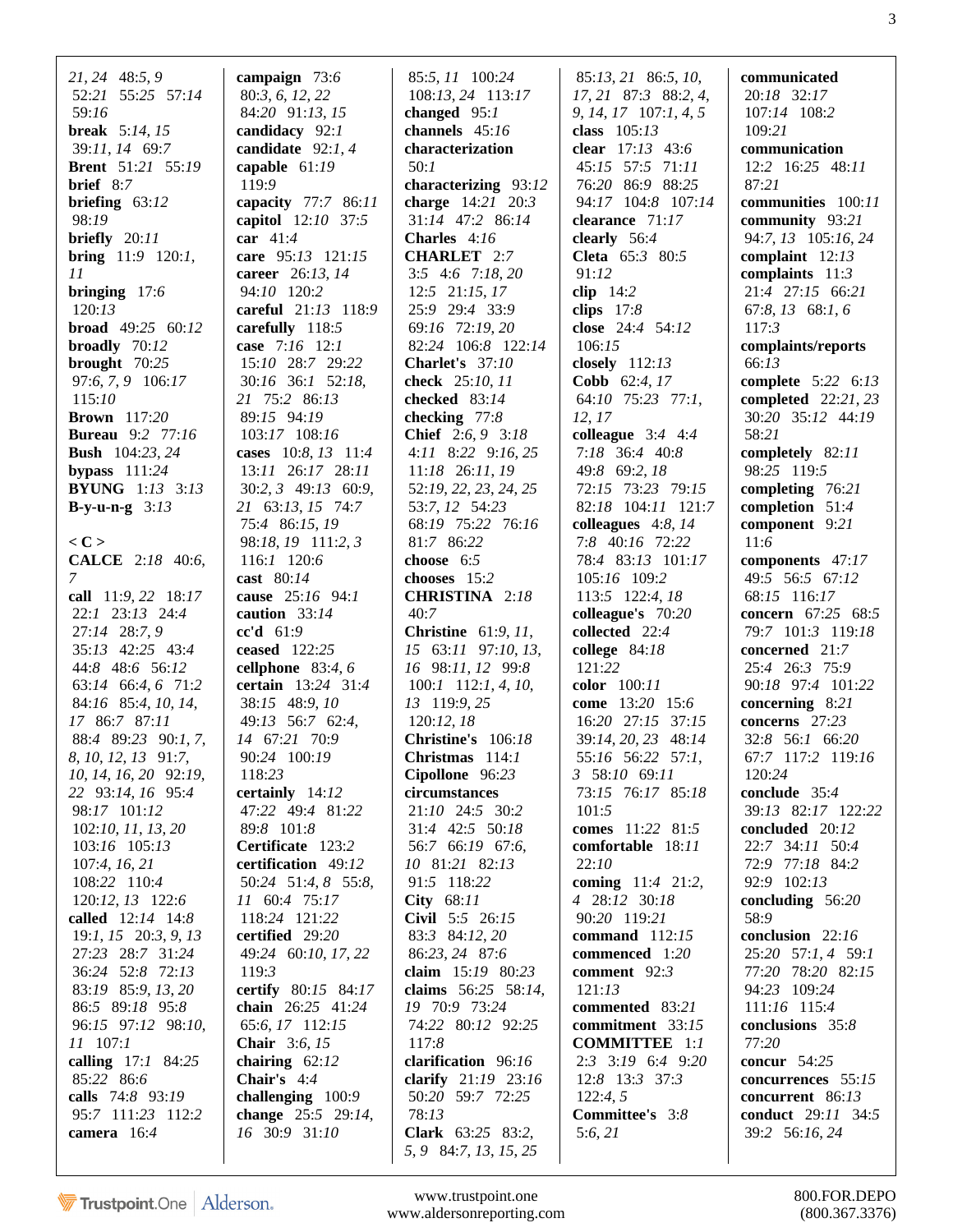| 57:25 58:5, 12, 18                   | conversation 13:9                                 | counted $80:14$                         | cycle 11:16 12:16                    | decision-maker                       |
|--------------------------------------|---------------------------------------------------|-----------------------------------------|--------------------------------------|--------------------------------------|
| 59:19 89:6                           | 14:16, 20 15:9                                    | counting $24:7$                         | 15:14                                | 119:13                               |
| conducted 18:6                       | 31:12, 20 36:20, 22,                              | country $10:17$                         |                                      | decision-making                      |
| 22:19 89:5                           | 24 37:8 64:6                                      | 105:20 121:9, 25                        | $<$ D $>$                            | 56:14                                |
| conference 96:9                      | 85:12, 24 91:21, 22                               | <b>County</b> 16:5, 19                  | D.C $1:7$ 52:24                      | decisions 81:25                      |
| confess 69:20                        | 92:6 93:1 96:21                                   | 62:4, 5, 17 64:10                       | DAG 63:25 87:23                      | declaration $25:1, 19$               |
| confidence 57:3                      | 97:21 102:6                                       | 68:11, 16 72:24                         | <b>DAG's</b> 9:17 10:15              | declined $75:2$ 114:5                |
| confident 112:23                     | 106:21 109:20                                     | 73:9 74:22 75:23                        | 40:21 42:21                          | dedicated 94:5                       |
| confirm $82:20$                      | 110:10, 18 115:7                                  | 77:1, 12, 17 78:22                      | <b>DANIEL</b> 2:11 4:18              | default $50:17$                      |
| confirmation 8:5                     | conversations 28:10                               | 80:21                                   | data 116:24                          | defending $105:18$                   |
| confirmed 28:15                      | 99:17 107:13                                      | couple 16:7 21:19                       | date 45:10 61:9                      | defer 29:19 50:3                     |
| 92:12                                | convey $112:3$                                    | 23:5 35:11 36:8                         | 64:1 108:3 113:16                    | 57:22 61:1 69:2<br>deferred $32:11$  |
| confirming $19:17$<br>confused 97:16 | conveyed 70:8<br>cooperation 122:7                | 37:9, 10 39:13<br>63:7 69:24 71:6,      | 123:15<br>dated 70:18 79:18          | deferring $30:16$                    |
| 98:12                                | coordinate 10:10                                  | 21 104:10 113:10,                       | <b>Date-wise</b> 45:8, 10            | 38:20                                |
| Congress 6:17                        | 14:12, 24 47:22                                   | 11                                      | <b>David</b> 19:18 29:7,             | defers 42:13 46:15                   |
| 53:23                                | 48:1 89:12                                        | <b>course</b> $6:20$ $9:18$             | 10 55:23                             | 54:4                                 |
| Congressional 6:21                   | coordinated 26:4                                  | 12:1 13:6 32:20                         | day 18:6 21:21                       | definitely 14:8                      |
| conjunction 18:9                     | coordinates 18:22                                 | 36:14 37:25 56:10                       | 22:3 28:9 37:5, 6                    | delay $22:19, 23$                    |
| connected 85:13                      | 27:2                                              | 85:19 87:23, 24                         | 44:1 45:13 74:21,                    | 23:10 31:13                          |
| Connecticut 4:2                      | coordinating $9:3$                                | 94:25 118:25                            | 23 76:10 83:1                        | delayed $56:3$ $57:11$ ,             |
| 122:9                                | 15:22 38:16                                       | 119:22                                  | 90:7, 8 91:3 93:23                   | 14 71:12, 16                         |
| connecting $101:5$                   | coordination 8:25                                 | Court 74:22 75:1                        | 94:16 98:17                          | Democratic 16:23                     |
| connection 38:4, 7                   | 48:11                                             | 80:21                                   | 105:12 106:18                        | <b>DEO</b> 51:12, 13, 19             |
| 88:17                                | copy 13:25 14:17                                  | courtesy 89:10                          | $110:6$ , $11$ $113:13$              | 52:14 53:3                           |
| conscientious 119:13                 | 115:19,23                                         | courts $93:20$                          | 120:13, 15, 16, 17                   | <b>Department</b> 3:9                |
| consequences 47:23                   | Corey 47:4 54:22                                  | coverage 47:11                          | 121:20                               | $4:21, 23, 25$ 5:18                  |
| conservative 30:16                   | 61:9                                              | covered $45:17$                         | days 10:25 13:18                     | 8:1, 14 9:16 10:22                   |
| 57:19, 22                            | corner $64:2$                                     | crazy 84:22, 24                         | 15:25 16:7 19:14                     | 12:2, 13 18:23                       |
| consider $51:3$                      | correct 24:15, 17                                 | 87:4 107:3, 9                           | $21:20$ $22:1$ , $14$ , $15$         | 21:12 24:10 25:21                    |
| considered 38:18                     | 25:4, 7, 23 27:5                                  | credence 90:23                          | 23:5, 12, 13 32:21                   | 26:16 33:14 37:11                    |
| 90:19 93:16                          | 28:18, 19 32:21, 22                               | credibility 21:23                       | 34:21 35:11 37:9,                    | 38:3, 19 40:4 42:7                   |
| consistent $18:11, 13$               | 33:20 34:22 35:5<br>36:16, 17 40:19, 23           | 78:14 119:23                            | 10 43:4 44:7, 11<br>45:12 62:23 63:7 | 47:18 56:5, 23<br>57:19 58:12, 17    |
| 20:4 22:7 35:15,<br>19 116:5         | 41:11, 13, 21 42:14                               | credible 33:12, 18<br>34:1 35:5 44:17   | 71:6, 13 93:2, 25                    | 60:5 67:11, 15                       |
| constant 12:2                        | 43:3, 22 44:5, 12                                 | 53:9 106:2                              | 103:4                                | 68:2, 7, 14 81:6, 8,                 |
| consult 6:4 48:13                    | 49:3 51:24 52:12                                  | crew $52:1$                             | deal 57:4 88:1                       | 17, 22 84:15, 18                     |
| consultation 47:20                   | 56:20 58:8, 21                                    | crim 11:18 52:18,                       | dealings $47:12$                     | 86:2, 24 87:22                       |
| 48:18, 20, 24 52:20                  | 59:4 61:2 65:25                                   | 22, 23, 25 53:7, 12                     | 59:23 61:21 105:9                    | 89:11 93:4, 9                        |
| <b>contact</b> 9:12, 17              | 70:4, 7, 14 71:3, 4,                              | Crime 32:6 41:20                        | deals 21:10 42:4                     | 94:11, 21, 22 95:20                  |
| 14:10 27:14 48:4                     | 10, 11 72:12, 17, 18                              | $45:1, 24$ 60:16, 21                    | death 17:20 24:12                    | 96:5 98:2 99:21                      |
| 87:13, 17                            | 73:24 74:18, 19, 20                               | 66:16 67:4 116:18                       | debunked 22:13                       | 100:22 101:24                        |
| contacted $14:3$                     | 76:22, 23 78:15, 16,                              | crime-related                           | 59:4                                 | 102:9 103:7                          |
| 98:22                                | 19 79:18 88:9                                     | 114:15 117:7                            | decades 94:11                        | $104:15, 21$ $105:1,$                |
| contacts $91:18$                     | 89:1 92:14, 15                                    | <b>Crimes</b> 9:1 12:3                  | <b>December</b> 10:21, 24            | 20, 22 107:7 114:3,                  |
| contain $123:6$                      | 99:15 102:17                                      | 15:23 18:23 19:12                       | $11:1$ $12:5$ $13:8$                 | 10 115:21, 25                        |
| contained 65:17                      | 105:9 107:19, 20                                  | 23:7 24:9 28:4                          | 23:13 25:2, 6, 18                    | 116:6, 16 117:21                     |
| context 25:9 28:1,                   | 108:4 110:12, 13                                  | $31:18$ $32:1$ , $13$                   | 27:22 30:19 34:20                    | 118:2, 15, 19, 21                    |
| 15 92:7 102:6                        | 119:17 121:3 123:6                                | 46:25 47:2, 19, 24                      | 36:12 37:2 42:25                     | 119:1, 4 122:12                      |
| 111:13 114:6                         | correctly 36:23                                   | 48:5, 9 52:20                           | 44:7, 13 65:2 66:5                   | departments 46:20                    |
| continuation 55:24                   | 93:12 114:4 117:19                                | 55:25 57:14 59:16                       | 70:18 71:2, 19                       | Department's 33:15                   |
| 59:15, 18<br>continue 16:21          | <b>Counsel</b> 2:6, 7, 8,<br>10, 20 3:19, 21 4:7, | 66:14, 21 67:8, 13                      | 72:8 73:6 75:22<br>77:17, 25 78:13   | 38:12 42:13 46:16<br>54:5 57:20 61:2 |
| $17:4$ 24:6 44:1                     | $11, 16$ 6:4, 5, 6                                | $68:1, 6$ 117:3<br>criminal $6:22$ 11:8 | 79:14, 18 80:1                       | 71:7 82:21 114:19                    |
| 111:15                               | $7:12$ 42:12, 13                                  | 26:11, 18 115:25                        | 83:11, 17 106:25                     | departure $81:21$                    |
| contradicted 20:7                    | 46:15 51:21 54:4                                  | 116:3                                   | 114:1                                | 82:1                                 |
| contrary 48:22                       | 80:11 82:17, 20                                   | critical $42:3$                         | decided 16:20 20:2                   | depends $50:25$                      |
| 77:23 117:17                         | 96:23, 24 97:20                                   | cue 75:18                               | 26:23 90:25 102:20                   | 116:11                               |
| contributed 67:25                    | 104:13 115:16, 19                                 | curious 38:18                           | decision 39:3                        | depicted 16:2                        |
| 68:5                                 | Counselor 61:1                                    | current $50:13$                         | 111:24                               | 17:19 18:4, 15                       |
| control 46:21                        |                                                   | currently 29:21                         |                                      | 23:20 43:11, 15                      |
|                                      |                                                   |                                         |                                      |                                      |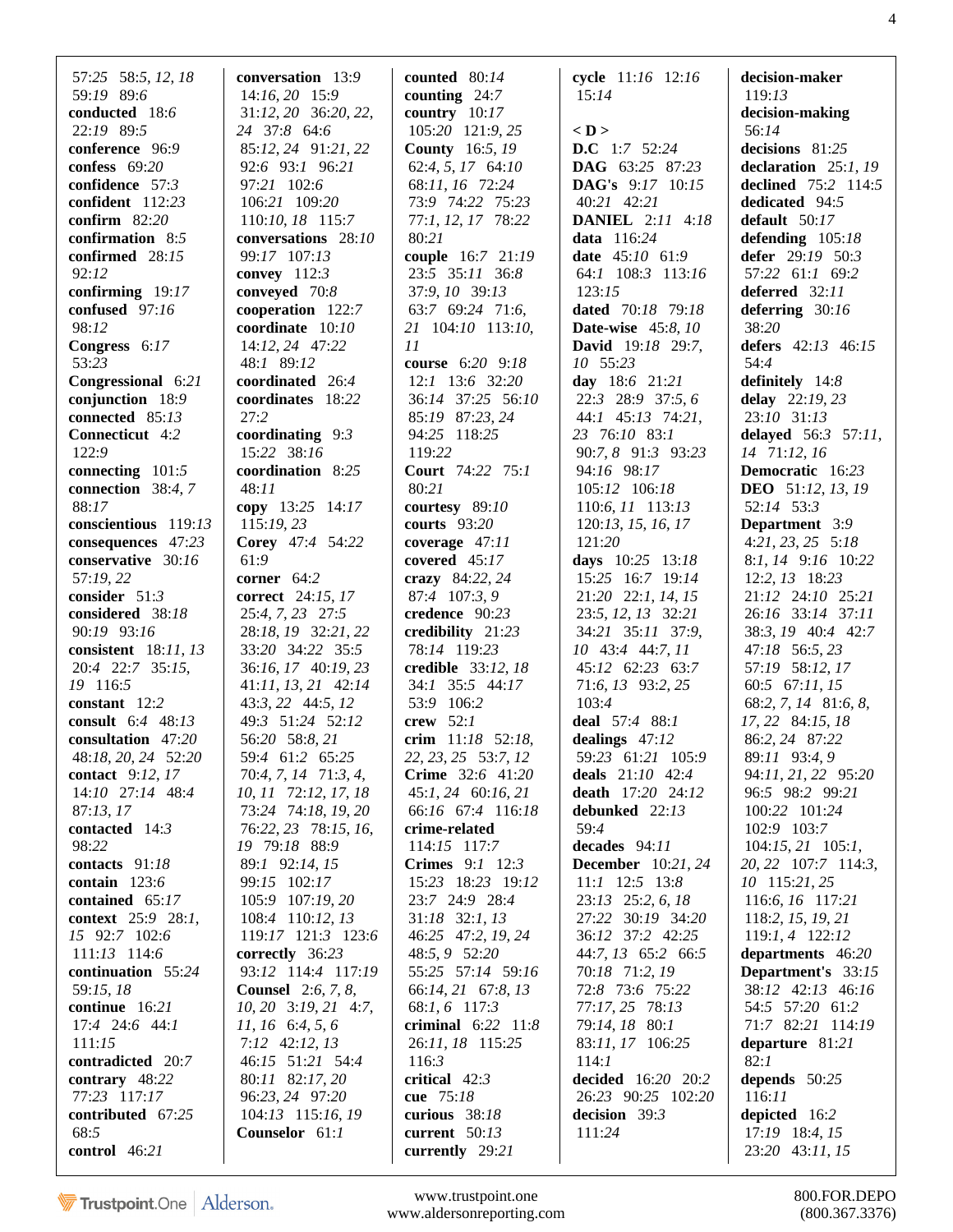| <b>Deponent/Interviewe</b> | disagreement 19:10          | doing $15:23$ 19:23,     | earlier 5:17 38:10        | 108:11 111:20              |
|----------------------------|-----------------------------|--------------------------|---------------------------|----------------------------|
| $e$ 123:2                  | 31:8, 11, 21, 25            | 25 29:23 31:13           | 46:24 55:3 70:2,          | 112:19 113:16, 21          |
| <b>Deputy</b> 2:9 4:11     | 32:3, 5, 15, 21, 24         | 50:19 51:3, 8 57:6       | 19 72:16 81:20            | 114:15, 24 116:18          |
| 9:7, 11, 13, 15, 23,       | 55:25 59:16                 | 67:12, 15, 16 71:13      | 99:5 101:11 103:5,        | $117:1, 7$ 118:3, 24       |
| 24 10:11 11:23             | disappointed 90:12          | $81:14$ $82:2$ $92:9$ ,  | 15 106:16 116:21,         | 119:2                      |
| $14:9$ , $11$ $19:18$      | discuss $16:10$             | 20 93:4, 10 95:19        | 24                        | election-related           |
| 20:19 29:10 40:21,         | 37:15 48:13 76:4            | 96:18, 19 101:21         | early 30:19 39:14         | 41:23 51:12, 17            |
| 25 41:12, 14 49:4          | 79:2, 6, 10 87:7            | 102:3 105:17             | 96:14, 17 110:16,         | 56:6, 8 86:23              |
| 55:22, 23 63:25            | discussed $7:5$ 26:2        | 110:23, 25 111:18        | 20 113:22 115:13          | 98:19 120:14               |
| 76:3 86:1 96:24            | 34:6 35:2 38:12             | 117:25                   | ease $4:4$                | elections 11:6             |
| 99:17 101:17               | 78:1, 5, 12, 21 83:9        | <b>DOJ</b> 2:15, 16, 17, | <b>Eastern</b> 101:18     | 16:20 18:25 32:6           |
| 102:7, 8                   | 91:12                       | 18 31:9 33:18            | <b>ECB</b> 55:25 57:11    | 46:25 47:23 49:12          |
| describe $9:6$ 30:8        | discussing $27:4$           | 49:22 66:12 79:9         | <b>ECB's</b> 56:1, 9      | 56:11                      |
| 47:13 53:10 90:9           | 72:7 101:11 106:16          | 80:2 81:13 89:3          | <b>edited</b> 108:23      | elector 73:7               |
| 102:18                     | discussion $13:20$          | 100:25 117:8             | <b>EDWARD</b> 2:21 6:8    | electoral 84:17            |
| described 9:24             | 19:9, 18 29:6               | 118:14 120:24            | effect 50:6 71:25         | 121:22                     |
| 12:11 16:12 38:15          | 36:13, 15 85:16, 19         | <b>DOJ's</b> 114:22      | 80:16, 19 100:2           | elevate $26:24$            |
| 59:11                      | 87:24 106:16                | domain $36:16$           | 108:10 110:21             | elevated 52:18             |
| description 45:22,         | 109:15 110:15               | Dominion 16:9            | effective 33:13           | 53:17, 19 74:5, 7          |
| 23 84:24 90:13             | 113:3                       | Donoghue $14:8, 15$      | 94:2 108:4, 19, 21,       | 75:10                      |
| designate $11:5$           | discussions 45:14           | 15:9 19:1, 15            | 24                        | eliminate 108:23           |
| designated 69:22           | dismissed 75:18             | 20:14 25:10 29:5,        | efforts 3:8 70:21         | email 19:17 22:2           |
| designates $51:16$         | disprove 70:22              | 6, 13 31:7, 24           | 92:2 114:22, 23           | $29:1, 5, 13$ 31:7         |
| designed $48:23$           | disrespectful 63:2          | 32:17 34:24 35:9         | either 20:18 35:8         | 34:4, 20 54:21, 22         |
| despite $32:21$            | disruption $100:2, 3$       | 46:3 55:22 57:9,         | 38:2 57:5 70:11,          | 55:3 57:8 58:7             |
| 90:13 102:11               | 101:7 104:6                 | 24 59:14 61:8            | 22 75:11 81:12            | 61:8, 22 62:2 65:2,        |
| destruction 51:2           | disruptions 99:12           | 66:5 68:10 78:3,         | 101:12 106:25             | 16 79:14, 18 80:1,         |
| detail 21:19 29:12         | 100:4                       | 22, 25 79:2 80:2         | 107:7 110:5 112:2         | 9 81:5 95:8                |
| 47:14 95:15 102:19         | disruptive $98:15$          | 83:8, 12, 18 84:8        | 115:9                     | 104:16 115:19              |
| detailed 36:9              | 100:7 112:24                | 85:8, 17, 20, 24         | elected $45:19$           | 116:9                      |
| <b>details</b> 13:21 73:20 | dissatisfaction             | 87:2, 10, 25 88:3,       | election 3:10 8:21        | emailed 95:4               |
| deter 56:11                | 92:21 93:9                  | $12$ 91:22 93:1, 2,      | $9:1, 5$ 10:23, 24        | 104:14 105:12              |
| determined 21:22           | dissuade 83:22              | 20, 23 95:4, 9, 11,      | 11:2, 4, 16, 17, 22,      | <b>EMILY</b> 2:16 4:23     |
| 72:16 75:13, 19            | 85:2 90:24 102:2            | 16, 19, 23, 25 96:2,     | 23 12:3, 7, 15            | emphasizing 49:17          |
| develop 87:25              | <b>District</b> 8:3, 6, 16, | 15, 17, 22 97:2, 5,      | $13:11$ $14:19$ $15:13$ , | employees $71:13$          |
| developed 41:6             | 19, 23 11:5, 16             | 15, 23 101:12, 16,       | 15, 22 17:16 18:7,        | 100:17,25                  |
| development 75:6           | 14:19 17:15 18:7            | 25 102:8, 11, 13, 20     | 23 19:12 23:7             | encourage $6:3$            |
| developments 77:9          | 25:4, 17 26:2, 6, 10,       | $103:1, 3$ $105:12, 21$  | 24:9 25:2, 5, 6, 21,      | ended 38:15                |
| dictate $117:23$           | 15 27:12, 17, 20            | 106:25 107:2, 13,        | 22 26:1, 7, 10, 15        | enforcement 8:22           |
| different $49:14$          | 28:17 48:7, 12              | $15, 22, 24$ 108:1, 3    | 27:8, 12, 17, 20          | $9:2$ 11:12 24:1           |
| 56:9 57:4 60:1             | 55:17 59:24 61:13,          | 109:20 110:4, 9, 16,     | 28:1, 2, 15, 18, 20,      | 39:6 56:4, 18              |
| 74:9 82:13 97:18           | 14 63:6 89:13               | 19, 21 11:17, 22         | 22 29:15, 19 30:6,        | 57:12, 15 58:3             |
| 101:19                     | 97:15 101:18                | $112:3, 9$ 114:3         | 11, 18, 19 31:18          | 68:19 93:21 94:7           |
| difficult 72:1 92:3        | 117:18 120:3, 5, 16         | 115:8, 10                | 32:1, 13, 25 37:4         | 100:10 117:21              |
| 94:7, 8 112:17, 21         | districts 48:10             | Donoghue's 59:20         | 41:20, 21 44:23           | <b>Engel</b> 104:14, 20,   |
| direct $26:20$             | 59:23 97:19                 | 86:4 92:6                | 45:1, 2, 4, 6, 13, 19,    | 22 105:2, 6                |
| directed 56:4 78:4         | distrust $67:22, 24$        | doubling $24:23$         | 20, 24, 25 47:2, 3,       | <b>ENRD</b> 84:10 86:13,   |
| 79:15, 24                  | 68:4, 22                    | doubt 25:20 101:1        | 19, 24 48:5, 7, 9, 13     | 22                         |
| direction 116:6            | disturbing $84:3$           | 120:22                   | 49:23 50:3 51:5,          | ensure $46:20$             |
| directions 38:25           | divided 48:8                | doubts 119:14            | 18 52:20 55:5, 7,         | 116:16                     |
| directive $31:1$           | division $12:3$ $23:7$      | drafted $108:20$         | $11, 17, 25$ 56:10        | entailed 90:7              |
| 118:8                      | 26:11, 16, 18 31:18         | draw $10:9$              | 57:3, 14, 23 59:16        | <b>enter</b> $33:3$ $76:1$ |
| directly $9:7$ 12:13       | 32:13 83:3 84:10,           | drew 82:19               | 60:9, 10, 16, 17, 21,     | entered 79:17              |
| 26:8 29:14 48:7            | 12 86:14 87:6               | due 118:25               | 22 62:13 63:6, 12         | entire 17:8 122:6          |
| $77:1, 3$ $78:2$ $82:8$    | division's $32:1$           | duplication 64:22        | $64:12$ $66:16$ $67:3$    | entirely 56:17 58:2        |
| 85:10, 15 87:11, 13,       | document 29:7               | Durbin 3:7               | 70:9 73:2 78:2            | envelopes 75:25            |
| 18 107:4                   | 33:4, 10 64:7, 18,          | duties 9:19 46:21        | 83:23 86:18, 19           | environmental 84:9         |
| director $16:20$           | 19 69:22, 25                | duty 83:14 116:20        | 87:7 89:20 90:16,         | environmental-             |
| 19:18 29:10 55:23          | documents 64:23             |                          | 20 92:25 93:18, 25        | related $86:15$            |
| disagree $46:8$ 54:2       | 69:21                       | E >                      | 98:2 102:15 105:7,        | <b>EOUSA</b> 10:7, 15      |
| 59:22 111:16               |                             | ear 84:14                | $10$ 106:2, 3, 7          |                            |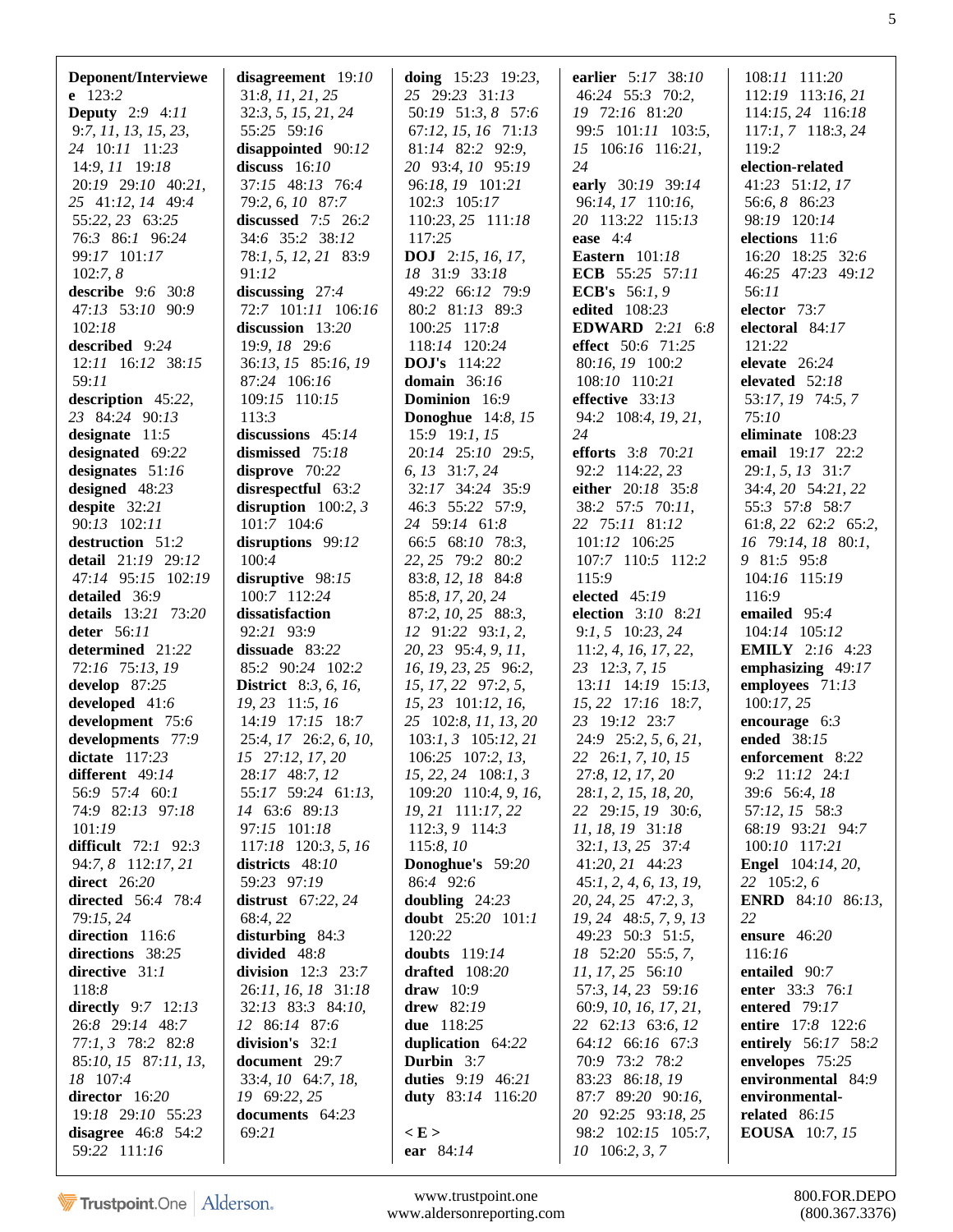|                                 |                                            |                                        | 117:10 121:17                                |                                            |
|---------------------------------|--------------------------------------------|----------------------------------------|----------------------------------------------|--------------------------------------------|
| equal $5:12$<br>equally $33:13$ | explanation 18:10<br>22:13 25:25 36:10     | 32:18 35:2, 3, 12,<br>15 38:15, 19, 25 | fit $26:7, 16$                               | 11, 18 15:20 25:2,<br>5, 16, 22 26:1 28:1, |
| <b>Erskine</b> 111:24           | 38:10 43:15 62:20                          | 39:7 44:4, 8, 15                       | five 23:22, 23 46:4                          | 15, 22 29:20 30:5,                         |
|                                 | 110:19 118:11                              |                                        | 120:4                                        | 12 31:5 37:12                              |
| essentially 56:10               |                                            | 49:22 52:6, 7, 10,<br>14 54:10 55:23   | floor $64:1$                                 |                                            |
| 107:1                           | express 81:8                               |                                        |                                              | 41:20 42:8 44:25                           |
| establish $24:24$               | extent 19:6 53:4<br>58:25 62:6 70:8        | 56:15 57:25 58:4<br>59:10 67:18, 22    | <b>FLYNN-BROWN</b>                           | 45:5, 24 50:2<br>51:11 56:10 60:15,        |
| established 11:7<br>78:13       | 72:5 89:9 112:11                           | 68:2, 7 74:4 117:8,                    | $2:9$ 4:10, 11 7:10<br>39:19, 22 40:10, 11   | 20 62:13 66:16                             |
| ethical $61:19$                 | extremely 75:4                             | 9 118:15 119:1                         | 42:2, 10, 12, 16, 17                         | 67:3 68:20 70:10                           |
| ethically 120:19                |                                            | <b>FBI's</b> 27:12 39:3                | 46:3, 8, 11, 14, 18                          | 71:25 73:2 78:2                            |
| evening 16:19 17:9              | $\langle F \rangle$                        | 52:4 71:7                              | 53:6, 23 54:2, 3, 7,                         | 83:21 85:3 86:18                           |
| 95:1, 5, 8 97:21                | facilitated 63:14                          | <b>Federal</b> 5:5 8:22,               | 8 60:14, 19, 24                              | 88:7 90:15, 24                             |
| event $13:2$                    | facility 64:11                             | 23 9:1, 2 11:12                        | $61:1, 4$ $65:25$ $66:2$                     | 92:8, 25 93:5                              |
| events 20:6 107:12              | facing 98:9                                | 39:5,6                                 | 109:7, 14 113:7, 8                           | $105:7$ 106:2, 6                           |
| eventually 19:14                | fact 12:25 13:17                           | feeling $81:24$                        | 121:6                                        | 112:19 114:15                              |
| 44:4                            | 14:22 15:5, 17                             | felons $80:22$                         | focus 50:7 64:2                              | 116:18, 25 117:7,                          |
| everybody $45:18$               | 16:15 17:7, 20                             | felt 31:18 96:18                       | focused $45:19$                              | 17 119:2                                   |
| 95:20 96:11 100:21              | 26:14 50:21 56:21                          | 102:7 108:10                           | 50:15 83:20 93:6                             | fraudulent 45:21                           |
| everyday 9:9                    | 58:10 70:11 79:3                           | 111:17 120:18                          | 94:4, 15                                     | 59:3 65:8 77:18                            |
| evidence 10:23                  | 83:23 85:9 86:22                           | field 27:3 54:10                       | <b>folks</b> $44:8, 16$ $45:4$               | 78:24 79:7                                 |
| $11:25$ 13:5 22:3, 5,           | 87:19 89:15 97:9                           | figure $39:7$                          | 63:3 89:12 105:17                            | freely $6:4$                               |
| 17, 24 23:11 25:2,              | 100:9, 13 101:25                           | file 10:14 42:23                       | <b>follow</b> 5:7 36:8                       | frequently 9:17                            |
| 21 37:11 51:2,6                 | 107:24, 25 108:20                          | 43:16 86:25                            | 37:22 69:17 88:12                            | <b>Friday</b> 116:2                        |
| 52:17 77:22 80:16,              | 118:22 120:4                               | <b>filed</b> $65:4, 5$ $73:17$         | 119:2                                        | front $11:17$ $25:13$                      |
| 18, 23 85:7 86:3                | 121:16                                     | 74:22 84:20                            | followed 118:8                               | 26:24 28:10 29:7                           |
| 88:7 106:1, 5                   | fact-intensive 51:5                        | files $17:25$                          | Following $12:16$                            | 41:6 52:18 79:21                           |
| 112:23 117:17                   | factor 94:20 118:4                         | filing $80:21$                         | 37:6 45:13 95:2                              | 87:23 115:16                               |
| exact 12:25 17:13               | facts $14:18$ 15:1                         | final $33:3$ $51:8$                    | 96:14 97:23                                  | frustrated 83:19                           |
| 49:9 64:6                       | 23:1 44:21                                 | 109:4 111:21                           | 102:25 105:17                                | frustrating $12:23$                        |
| exactly 12:7 20:14              | failing $66:13$                            | 114:1 118:23                           | follow-up $19:25$                            | <b>frustration</b> 86:4                    |
| 22:15 25:25 26:6                | fair $70:13$ 72:7                          | <b>finalized</b> 29:21                 | 40:18 70:20 99:3                             | <b>Fuchs</b> $76:3$                        |
| 30:3 32:14 34:16,               | $110:1, 3$ 116:12, 14                      | <b>Finally</b> 7:4 98:22               | follow-ups $69:25$                           | full $12:11$ $13:3$ , $14$                 |
| 24 35:10 37:17                  | fairness $33:16$                           | 107:11                                 | foregoing $123:5$                            | 17:12 22:12 39:4                           |
| 39:4 43:25 48:8                 | fake 22:12                                 | <b>find</b> $13:21$ 14:5, 17           | forewarning 85:21                            | 55:10 57:8 59:3, 5                         |
| 62:2 81:9 83:18                 | fall $74:15$                               | $15:1, 4, 25$ 34:1                     | forgot $97:1$                                | 62:4, 16 67:2                              |
| 84:19 89:20 102:19              | false $6:20$                               | 68:12 78:24 89:20                      | formally $104:12$                            | <b>Fulton</b> 16:5, 19                     |
| example 51:1 74:10              | familiar 85:22                             | 90:16                                  | former 3:9 120:4                             | 62:5 68:11, 16                             |
| examples $45:23$                | far 59:10 82:14                            | finding 10:24 90:9                     | 122:9                                        | 72:24 73:9 74:22                           |
| 51:7                            | 118:7                                      | findings $77:16$                       | forth 5:12 48:12                             | 78:22 80:21                                |
| exchange 29:9                   | farewell $105:2, 4$                        | fine 18:25 39:19,                      | forward $27:16$                              | functions 26:5                             |
| 34:25 69:18                     | Farm 16:4, 25 17:1                         | 22 98:5 100:22                         | 82:25 87:4 116:8                             | funneled 27:20                             |
| excuse $65:4$                   | 20:20 21:23 23:21                          | 103:8 109:7                            | 120:8                                        | further $122:17$                           |
| executive 10:6                  | 32:6 33:21 34:6                            | <b>finely</b> $50:7, 9$                | forwarded 17:15                              | fuss 96:9                                  |
| exercise 33:14                  | 35:23, 24 36:10                            | fine-tuned $50:15$                     | 18:7 29:9 34:24                              | future 56:11                               |
| exhibit 28:24 29:1              | 37:24 43:2 55:2                            | finish $36:4$                          | 57:8 63:6, 16 80:1                           |                                            |
| 33:5 79:17, 18                  | 56:16 58:1, 24                             | fire 95:10 103:16                      | forwarding 29:6                              | $\langle G \rangle$                        |
| 115:17 121:15                   | 60:8 70:23 72:6,                           | 104:3 115:8, 12                        | forward-leaning                              | Gabe 16:11 34:12                           |
| exhibits 69:21                  | 14 88:18 89:17                             | <b>fired</b> $102:5$ $115:3, 5$        | 30:11 31:2 49:14                             | $\mathbf{gag}$ 116:1                       |
| existing $50:8,9$               | 111:7                                      | firing $95:20$                         | 117:6 118:5, 12, 17                          | gathering 22:24                            |
| 118:9                           | fashion 99:4                               | <b>first</b> $7:18$ 14:23              | forwards 65:6                                | 71:14                                      |
| exists 89:9                     | <b>FAUSA</b> 11:18                         | 21:18, 20 25:1                         | found 10:22 16:3                             | <b>general</b> 8:10 9:7, 8,                |
| expected 109:21                 | 26:19 63:12 98:22                          | 26:11 33:11 34:14                      | 20:21 25:5, 21                               | 10, 11, 14, 15, 22, 23,                    |
| experience 8:7                  | 99:1 108:8 111:24                          | 38:22 39:13 40:13                      | 35:18 63:10 76:7                             | 25 10:21 13:9, 10,                         |
| 87:16 118:18, 25                | 119:21 120:15                              | 44:25 51:9 55:21                       | 78:19 85:1 90:8                              | 13, 15 14:4, 6, 10,                        |
| experts 47:25                   | <b>FBI</b> 11:6, 24 14:20,                 | 57:7 69:1 70:19,                       | 94:18 99:8 102:12                            | 13, 16 15:5, 10                            |
| explain $84:1$                  | 22 15:2, 11, 22                            | 24 76:8 94:10                          | 112:20 119:13                                | 20:10, 13, 15, 19, 22                      |
| explained 54:24                 | 18:7, 13, 21 19:4,                         | 95:18 97:2 98:10                       | <b>four</b> $23:13$ 44:7, 10<br>71:13 106:10 | 22:1 23:14 25:19                           |
| 84:8 96:17 110:1<br>111:17      | 10, 16, 19, 24 20:8,<br>12, 25 22:24 23:5, | 99:11 100:6, 20<br>101:12 107:18       | frankly 112:16                               | 27:7, 10 28:2, 6, 9,                       |
| explaining $34:13$              | 19 26:4 27:3, 14,                          | 108:17, 20 109:23                      | <b>fraud</b> 8:21 10:23                      | 17 29:14, 19 30:19<br>31:22, 25 32:9       |
|                                 | 21 29:10 31:12                             |                                        | $11:2, 4$ 12:15 13:5,                        | 35:13 36:13 41:12                          |
|                                 |                                            |                                        |                                              |                                            |

www.trustpoint.one www.aldersonreporting.com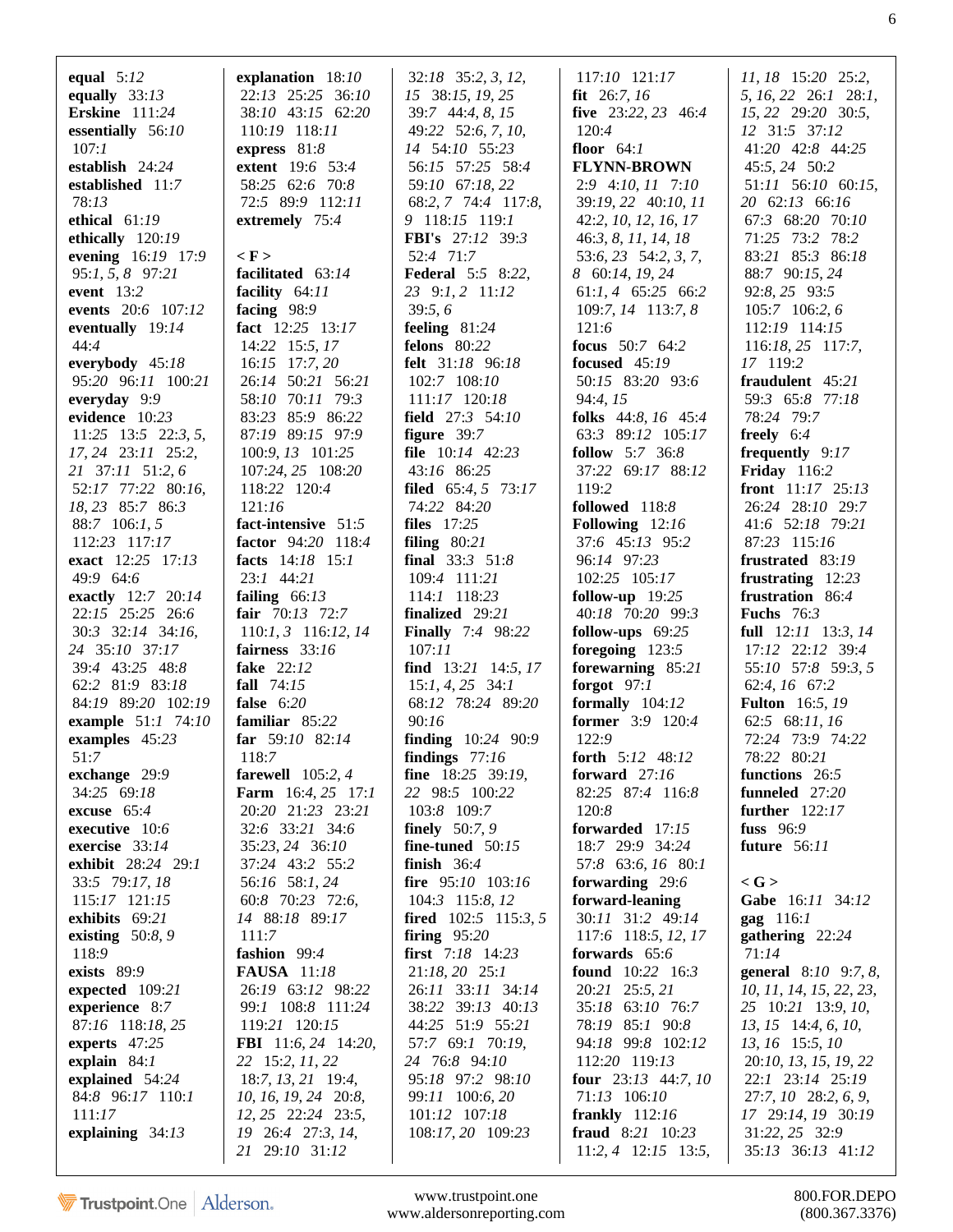| $42:25$ $43:1, 5$<br>44:15, 19 45:4<br>49:4, 6, 7, 19 50:17<br>55:22 57:12 58:4<br>59:17 60:2 63:25<br>71:2 77:8 78:3<br>81:7 83:2 84:9, 11,<br>12, 16 86:1, 20<br>87:5 90:14 93:4, 9<br>96:22 97:3, 7<br>99:18, 21 100:12,<br>24 101:17 102:1, 2<br>104:13 105:15<br>111:8, 9 113:21<br>118:21<br>generally 10:6<br>11:20 38:12 49:10,<br>22 50:1 55:16<br>68:23 72:9 73:21<br>89:3 118:1<br>generals 41:14<br><b>general's</b> 9:12, 18,<br>20 10:11 14:11<br>40:22 41:1 50:20<br>gentleman 52:9<br>Georgia 8:3, 6, 10,<br>16, 19 11:2 12:10<br>15:14 25:4 28:17<br>34:9 43:20 54:10<br>56:19 57:1, 3 58:8<br>61:13, 14 64:3, 11<br>65:4, 5 71:24 73:7,<br>10 75:1, 23 76:3,<br>21 77:15, 16 78:17<br>83:20, 25 85:3<br>88:5 89:19, 21<br>91:8, 14 92:13<br>93:5, 6, 15 102:14<br>104:5 105:6 106:4,<br>7 107:19 111:19<br>120:5, 16<br>Georgia-related<br>78:1<br>getting $17:20$<br>19:19 24:20 48:16<br>71:17 74:8 81:2 | 105:21 112:22<br>115:24 120:3<br>giving 15:18, 19<br>34:13<br>go $3:1, 3$ 4:20 5:8,<br>12 10:19 15:3<br>19:16, 19 21:13<br>22:25 23:1 27:13<br>31:15 34:3 37:14<br>39:23 40:1, 16<br>52:16 63:18 67:17<br>68:9, 11 69:10, 13<br>78:22 79:23 94:24<br>95:21 98:3, 17<br>99:4, 23 100:25<br>104:7 109:10, 12,<br>16 111:25 113:2, 4<br>114:8 117:25<br>122:22<br><b>goal</b> 99:15<br>goes 42:8 100:22<br><b>going</b> $3:3, 4$ 4:3<br>$7:17, 22$ 10:13, 16<br>11:19 14:5, 14, 24<br>15:4, 6 17:2 20:14,<br>22 21:8 22:9 24:4,<br>22 25:17 26:4, 21<br>36:4 37:19 39:8<br>42:21 55:20 58:7<br>63:9, 11, 13 64:19<br>65:21 69:1, 5, 16<br>72:21 85:4, 5, 11<br>86:24 88:6 89:14<br>91:6 94:1 97:25<br>98:3, 15 99:19<br>100:15, 16 101:13<br>103:2, 4 104:6<br>108:5, 18 113:10,<br>22, 23 115:11, 12,<br>15, 18, 22 120:15<br>121:13<br>good 3:2 4:1, 6, 10,<br>15 6:8, 10 7:22<br>39:11 40:6 54:12<br>94:5, 14 97:10<br>112:10 | groundwork $83:12$<br><b>group</b> 52:4, 6<br>guess 27:7 28:1<br>86:23 116:11<br>117:14, 16<br>guidelines 5:8<br>10:14<br>gun $12:14$<br>guy 97:9, 10<br>guys 115:17<br>$\langle H \rangle$<br>hand $69:5$<br>handed $103:14$<br>handle $11:4$<br>handled $10:7$<br>26:17 68:2, 7<br>hands $94:14$<br>handwriting 71:24<br>72:1,2<br>handwritten 69:23<br>70:2 71:22<br>hang $98:7$<br>happen $32:20$<br>33:22 75:6 99:22<br>100:17 111:3<br>happened 10:8<br>16:1 24:24 56:21<br>58:9 62:8, 24 63:8<br>73:19 74:25 89:15<br>happening $27:25$<br>37:5 76:18 85:23<br>88:4 100:16<br>happens $48:21$<br>108:13<br>hard 115:19, 23<br>hardworking 100:1<br><b>harm</b> $51:3,6$<br><b>head</b> 83:3 87:6<br>97:18 122:15<br>headed $110:17$<br>headlines 90:5<br>headquarters 18:22<br>31:15,17<br>heads $9:21$<br>heads-up $85:21$ | helped $92:1$<br>helpful 36:9 122:7<br>helping $120:8$<br>hey 98:14<br>$\mathbf{Hi}$ 4:6<br><b>hidden</b> 72:3 78:8<br>hierarchy $26:9, 10$<br>higher $33:25$<br>highly 76:14 84:22<br>87:8, 19, 22 101:25<br>112:24<br>hindered $119:23$<br>historic 56:2<br>Historically 118:18<br>history 76:19<br>105:1, 21 117:24<br>hit 12:12 37:6<br><b>hold</b> 94:24<br>holding $101:22$<br><b>home</b> 16:18<br>honorable 61:18<br>112:21<br>honored 98:6<br>hope 56:11<br>hopefully $111:13$<br>hoping $36:20$<br><b>hotline</b> 11:7 27:9,<br>11<br><b>hour</b> $5:10, 15$<br>51:10 69:1, 4<br><b>House</b> 13:17 15:6<br>21:12 37:14, 20, 25<br>42:6 77:1 81:7, 13,<br>18 87:21 91:23<br>96:23, 24 97:13<br>100:23 101:24<br>107:8 116:1, 2<br>huge 50:12<br>hung $96:13$<br>hurt $92:1$<br>< I ><br>idea 65:11 88:20<br>115:10<br><b>identification</b> 29:3<br>33:8 | 94:9 98:1, 2 101:9<br>117:7 118:2, 14<br><b>imperative</b> $33:12, 13$<br>implementation<br>16:8 34:12<br>implications 47:24<br><b>imply</b> 59:8, 19<br>important 98:14<br>impression 30:23<br>67:21 85:24<br>$110:25$ $111:1$<br>114:12, 13, 18<br>inadvertently 15:19<br>Inauguration 91:3<br>93:18, 23 96:2<br>99:16 108:6, 8<br>incident 89:17<br><b>include</b> 8:20 10:2<br>included $63:16$<br>80:14<br>includes $81:20$<br>including $5:6$<br>29:23 55:1<br>inconsistent 44:20<br>incorrect 44:11<br>95:13<br>increased 57:2<br>incumbent $56:23$<br>58:12, 17<br>independence<br>115:25<br>independent 117:22<br>independently 78:18<br>indicate 33:17<br>37:19, 23 122:16<br>indicated 36:12<br>70:1 86:8 87:2, 10<br>88:3, 24 90:13<br>95:23 97:6, 12, 15<br>99:5 101:25 106:5<br>107:3 112:4<br>indication 35:20<br>individual $24:18$<br>55:13 79:23<br><b>individually</b> 9:23<br>21:25 |
|------------------------------------------------------------------------------------------------------------------------------------------------------------------------------------------------------------------------------------------------------------------------------------------------------------------------------------------------------------------------------------------------------------------------------------------------------------------------------------------------------------------------------------------------------------------------------------------------------------------------------------------------------------------------------------------------------------------------------------------------------------------------------------------------------------------------------------------------------------------------------------------------------------------------------|-------------------------------------------------------------------------------------------------------------------------------------------------------------------------------------------------------------------------------------------------------------------------------------------------------------------------------------------------------------------------------------------------------------------------------------------------------------------------------------------------------------------------------------------------------------------------------------------------------------------------------------------------------------------------------------------------------------------------------------------------------------------------------------------------------------------------------------------------------------------------------------------------------------------------------|------------------------------------------------------------------------------------------------------------------------------------------------------------------------------------------------------------------------------------------------------------------------------------------------------------------------------------------------------------------------------------------------------------------------------------------------------------------------------------------------------------------------------------------------------------------------------------------------------------------------------------------------------------------------------------------------------------------------------------------------------------------------------------------------------------------------------------|--------------------------------------------------------------------------------------------------------------------------------------------------------------------------------------------------------------------------------------------------------------------------------------------------------------------------------------------------------------------------------------------------------------------------------------------------------------------------------------------------------------------------------------------------------------------------------------------------------------------------------------------------------------------------------------------------------------------------------------------------------------------------------------------------------------------------------------------------------------------|---------------------------------------------------------------------------------------------------------------------------------------------------------------------------------------------------------------------------------------------------------------------------------------------------------------------------------------------------------------------------------------------------------------------------------------------------------------------------------------------------------------------------------------------------------------------------------------------------------------------------------------------------------------------------------------------------------------------------------------------------------------------------------------------------------------------------------------------------------------------------------------------------------|
|                                                                                                                                                                                                                                                                                                                                                                                                                                                                                                                                                                                                                                                                                                                                                                                                                                                                                                                              |                                                                                                                                                                                                                                                                                                                                                                                                                                                                                                                                                                                                                                                                                                                                                                                                                                                                                                                               |                                                                                                                                                                                                                                                                                                                                                                                                                                                                                                                                                                                                                                                                                                                                                                                                                                    |                                                                                                                                                                                                                                                                                                                                                                                                                                                                                                                                                                                                                                                                                                                                                                                                                                                                    |                                                                                                                                                                                                                                                                                                                                                                                                                                                                                                                                                                                                                                                                                                                                                                                                                                                                                                         |
|                                                                                                                                                                                                                                                                                                                                                                                                                                                                                                                                                                                                                                                                                                                                                                                                                                                                                                                              |                                                                                                                                                                                                                                                                                                                                                                                                                                                                                                                                                                                                                                                                                                                                                                                                                                                                                                                               |                                                                                                                                                                                                                                                                                                                                                                                                                                                                                                                                                                                                                                                                                                                                                                                                                                    |                                                                                                                                                                                                                                                                                                                                                                                                                                                                                                                                                                                                                                                                                                                                                                                                                                                                    |                                                                                                                                                                                                                                                                                                                                                                                                                                                                                                                                                                                                                                                                                                                                                                                                                                                                                                         |
|                                                                                                                                                                                                                                                                                                                                                                                                                                                                                                                                                                                                                                                                                                                                                                                                                                                                                                                              |                                                                                                                                                                                                                                                                                                                                                                                                                                                                                                                                                                                                                                                                                                                                                                                                                                                                                                                               |                                                                                                                                                                                                                                                                                                                                                                                                                                                                                                                                                                                                                                                                                                                                                                                                                                    |                                                                                                                                                                                                                                                                                                                                                                                                                                                                                                                                                                                                                                                                                                                                                                                                                                                                    |                                                                                                                                                                                                                                                                                                                                                                                                                                                                                                                                                                                                                                                                                                                                                                                                                                                                                                         |
| gist 37:17 116:13                                                                                                                                                                                                                                                                                                                                                                                                                                                                                                                                                                                                                                                                                                                                                                                                                                                                                                            | GOP 92:2, 4                                                                                                                                                                                                                                                                                                                                                                                                                                                                                                                                                                                                                                                                                                                                                                                                                                                                                                                   | 98:25 107:1                                                                                                                                                                                                                                                                                                                                                                                                                                                                                                                                                                                                                                                                                                                                                                                                                        | identified 17:19                                                                                                                                                                                                                                                                                                                                                                                                                                                                                                                                                                                                                                                                                                                                                                                                                                                   | individuals 16:2                                                                                                                                                                                                                                                                                                                                                                                                                                                                                                                                                                                                                                                                                                                                                                                                                                                                                        |
| <b>Giuliani</b> 12:9, 17                                                                                                                                                                                                                                                                                                                                                                                                                                                                                                                                                                                                                                                                                                                                                                                                                                                                                                     | Grace 5:23                                                                                                                                                                                                                                                                                                                                                                                                                                                                                                                                                                                                                                                                                                                                                                                                                                                                                                                    | health $101:4$                                                                                                                                                                                                                                                                                                                                                                                                                                                                                                                                                                                                                                                                                                                                                                                                                     | 77:19                                                                                                                                                                                                                                                                                                                                                                                                                                                                                                                                                                                                                                                                                                                                                                                                                                                              | 17:18, 22 18:1, 18                                                                                                                                                                                                                                                                                                                                                                                                                                                                                                                                                                                                                                                                                                                                                                                                                                                                                      |
| 13:22 16:15 20:7                                                                                                                                                                                                                                                                                                                                                                                                                                                                                                                                                                                                                                                                                                                                                                                                                                                                                                             | Grassley 4:12, 16,                                                                                                                                                                                                                                                                                                                                                                                                                                                                                                                                                                                                                                                                                                                                                                                                                                                                                                            | <b>hear</b> $13:15$ $36:23$                                                                                                                                                                                                                                                                                                                                                                                                                                                                                                                                                                                                                                                                                                                                                                                                        | identifying 53:2                                                                                                                                                                                                                                                                                                                                                                                                                                                                                                                                                                                                                                                                                                                                                                                                                                                   | 19:20 23:20 43:13                                                                                                                                                                                                                                                                                                                                                                                                                                                                                                                                                                                                                                                                                                                                                                                                                                                                                       |
| 22:11 37:13, 24                                                                                                                                                                                                                                                                                                                                                                                                                                                                                                                                                                                                                                                                                                                                                                                                                                                                                                              | 19 121:19                                                                                                                                                                                                                                                                                                                                                                                                                                                                                                                                                                                                                                                                                                                                                                                                                                                                                                                     | 40:13, 23 44:25                                                                                                                                                                                                                                                                                                                                                                                                                                                                                                                                                                                                                                                                                                                                                                                                                    | <b>ignore</b> 119:5, 6                                                                                                                                                                                                                                                                                                                                                                                                                                                                                                                                                                                                                                                                                                                                                                                                                                             | 48:10 52:10 53:3                                                                                                                                                                                                                                                                                                                                                                                                                                                                                                                                                                                                                                                                                                                                                                                                                                                                                        |
| 38:3, 6 59:1 78:6, 7                                                                                                                                                                                                                                                                                                                                                                                                                                                                                                                                                                                                                                                                                                                                                                                                                                                                                                         | <b>Grassley's</b> 4:8 7:9                                                                                                                                                                                                                                                                                                                                                                                                                                                                                                                                                                                                                                                                                                                                                                                                                                                                                                     | 45:7 75:2 87:17                                                                                                                                                                                                                                                                                                                                                                                                                                                                                                                                                                                                                                                                                                                                                                                                                    | ignored 94:19                                                                                                                                                                                                                                                                                                                                                                                                                                                                                                                                                                                                                                                                                                                                                                                                                                                      | indulgence 109:4                                                                                                                                                                                                                                                                                                                                                                                                                                                                                                                                                                                                                                                                                                                                                                                                                                                                                        |
| give 5:25 8:7                                                                                                                                                                                                                                                                                                                                                                                                                                                                                                                                                                                                                                                                                                                                                                                                                                                                                                                | 39:15 40:2 69:19                                                                                                                                                                                                                                                                                                                                                                                                                                                                                                                                                                                                                                                                                                                                                                                                                                                                                                              | 114:4                                                                                                                                                                                                                                                                                                                                                                                                                                                                                                                                                                                                                                                                                                                                                                                                                              | <b>III</b> 80:10                                                                                                                                                                                                                                                                                                                                                                                                                                                                                                                                                                                                                                                                                                                                                                                                                                                   | ineffective 111:14                                                                                                                                                                                                                                                                                                                                                                                                                                                                                                                                                                                                                                                                                                                                                                                                                                                                                      |
| 11:17 25:8 30:23                                                                                                                                                                                                                                                                                                                                                                                                                                                                                                                                                                                                                                                                                                                                                                                                                                                                                                             | 72:15, 23 82:18                                                                                                                                                                                                                                                                                                                                                                                                                                                                                                                                                                                                                                                                                                                                                                                                                                                                                                               | <b>heard</b> $14:23$ $17:18$                                                                                                                                                                                                                                                                                                                                                                                                                                                                                                                                                                                                                                                                                                                                                                                                       | <b>illegal</b> $68:12$ $80:13$                                                                                                                                                                                                                                                                                                                                                                                                                                                                                                                                                                                                                                                                                                                                                                                                                                     | info $41:5$                                                                                                                                                                                                                                                                                                                                                                                                                                                                                                                                                                                                                                                                                                                                                                                                                                                                                             |
| 35:20 37:23 38:24                                                                                                                                                                                                                                                                                                                                                                                                                                                                                                                                                                                                                                                                                                                                                                                                                                                                                                            | 113:6 121:18, 21                                                                                                                                                                                                                                                                                                                                                                                                                                                                                                                                                                                                                                                                                                                                                                                                                                                                                                              | 23:4 45:9, 16, 21                                                                                                                                                                                                                                                                                                                                                                                                                                                                                                                                                                                                                                                                                                                                                                                                                  | <b>imagine</b> $11:21$ 91:4                                                                                                                                                                                                                                                                                                                                                                                                                                                                                                                                                                                                                                                                                                                                                                                                                                        | information $17:17$                                                                                                                                                                                                                                                                                                                                                                                                                                                                                                                                                                                                                                                                                                                                                                                                                                                                                     |
| 45:22 57:2 83:5                                                                                                                                                                                                                                                                                                                                                                                                                                                                                                                                                                                                                                                                                                                                                                                                                                                                                                              | Gray 51:21 55:19                                                                                                                                                                                                                                                                                                                                                                                                                                                                                                                                                                                                                                                                                                                                                                                                                                                                                                              | 64:15 92:5 97:10                                                                                                                                                                                                                                                                                                                                                                                                                                                                                                                                                                                                                                                                                                                                                                                                                   | <b>immediate</b> $103:6$                                                                                                                                                                                                                                                                                                                                                                                                                                                                                                                                                                                                                                                                                                                                                                                                                                           | 27:19 53:5 63:6                                                                                                                                                                                                                                                                                                                                                                                                                                                                                                                                                                                                                                                                                                                                                                                                                                                                                         |
| 85:20 90:23 91:2                                                                                                                                                                                                                                                                                                                                                                                                                                                                                                                                                                                                                                                                                                                                                                                                                                                                                                             | <b>Great</b> 5:2 7:16                                                                                                                                                                                                                                                                                                                                                                                                                                                                                                                                                                                                                                                                                                                                                                                                                                                                                                         | 112:10 117:19                                                                                                                                                                                                                                                                                                                                                                                                                                                                                                                                                                                                                                                                                                                                                                                                                      | immediately 76:10                                                                                                                                                                                                                                                                                                                                                                                                                                                                                                                                                                                                                                                                                                                                                                                                                                                  | 74:9                                                                                                                                                                                                                                                                                                                                                                                                                                                                                                                                                                                                                                                                                                                                                                                                                                                                                                    |
| 98:24 108:16                                                                                                                                                                                                                                                                                                                                                                                                                                                                                                                                                                                                                                                                                                                                                                                                                                                                                                                 | 24:22 39:17 40:15                                                                                                                                                                                                                                                                                                                                                                                                                                                                                                                                                                                                                                                                                                                                                                                                                                                                                                             | <b>hearing</b> $12:6$ 20:7                                                                                                                                                                                                                                                                                                                                                                                                                                                                                                                                                                                                                                                                                                                                                                                                         | 103:9, 11 104:9                                                                                                                                                                                                                                                                                                                                                                                                                                                                                                                                                                                                                                                                                                                                                                                                                                                    | informed $20:3, 10$                                                                                                                                                                                                                                                                                                                                                                                                                                                                                                                                                                                                                                                                                                                                                                                                                                                                                     |
| given 13:17 15:5                                                                                                                                                                                                                                                                                                                                                                                                                                                                                                                                                                                                                                                                                                                                                                                                                                                                                                             | 106:10                                                                                                                                                                                                                                                                                                                                                                                                                                                                                                                                                                                                                                                                                                                                                                                                                                                                                                                        | 37:3 45:11 64:11                                                                                                                                                                                                                                                                                                                                                                                                                                                                                                                                                                                                                                                                                                                                                                                                                   | 108:24 119:24                                                                                                                                                                                                                                                                                                                                                                                                                                                                                                                                                                                                                                                                                                                                                                                                                                                      | 117:24                                                                                                                                                                                                                                                                                                                                                                                                                                                                                                                                                                                                                                                                                                                                                                                                                                                                                                  |
| 24:9 86:22 87:19                                                                                                                                                                                                                                                                                                                                                                                                                                                                                                                                                                                                                                                                                                                                                                                                                                                                                                             | $g realty 122:5$                                                                                                                                                                                                                                                                                                                                                                                                                                                                                                                                                                                                                                                                                                                                                                                                                                                                                                              | help $35:10$ $52:1, 2$                                                                                                                                                                                                                                                                                                                                                                                                                                                                                                                                                                                                                                                                                                                                                                                                             | <b>impact</b> 30:6 31:6                                                                                                                                                                                                                                                                                                                                                                                                                                                                                                                                                                                                                                                                                                                                                                                                                                            | inherent $82:3$                                                                                                                                                                                                                                                                                                                                                                                                                                                                                                                                                                                                                                                                                                                                                                                                                                                                                         |
| 100:8, 12 101:3                                                                                                                                                                                                                                                                                                                                                                                                                                                                                                                                                                                                                                                                                                                                                                                                                                                                                                              | ground $68:20$                                                                                                                                                                                                                                                                                                                                                                                                                                                                                                                                                                                                                                                                                                                                                                                                                                                                                                                | 114:3                                                                                                                                                                                                                                                                                                                                                                                                                                                                                                                                                                                                                                                                                                                                                                                                                              | 57:21 89:6 90:22                                                                                                                                                                                                                                                                                                                                                                                                                                                                                                                                                                                                                                                                                                                                                                                                                                                   | initial $39:10$                                                                                                                                                                                                                                                                                                                                                                                                                                                                                                                                                                                                                                                                                                                                                                                                                                                                                         |

www.trustpoint.one www.aldersonreporting.com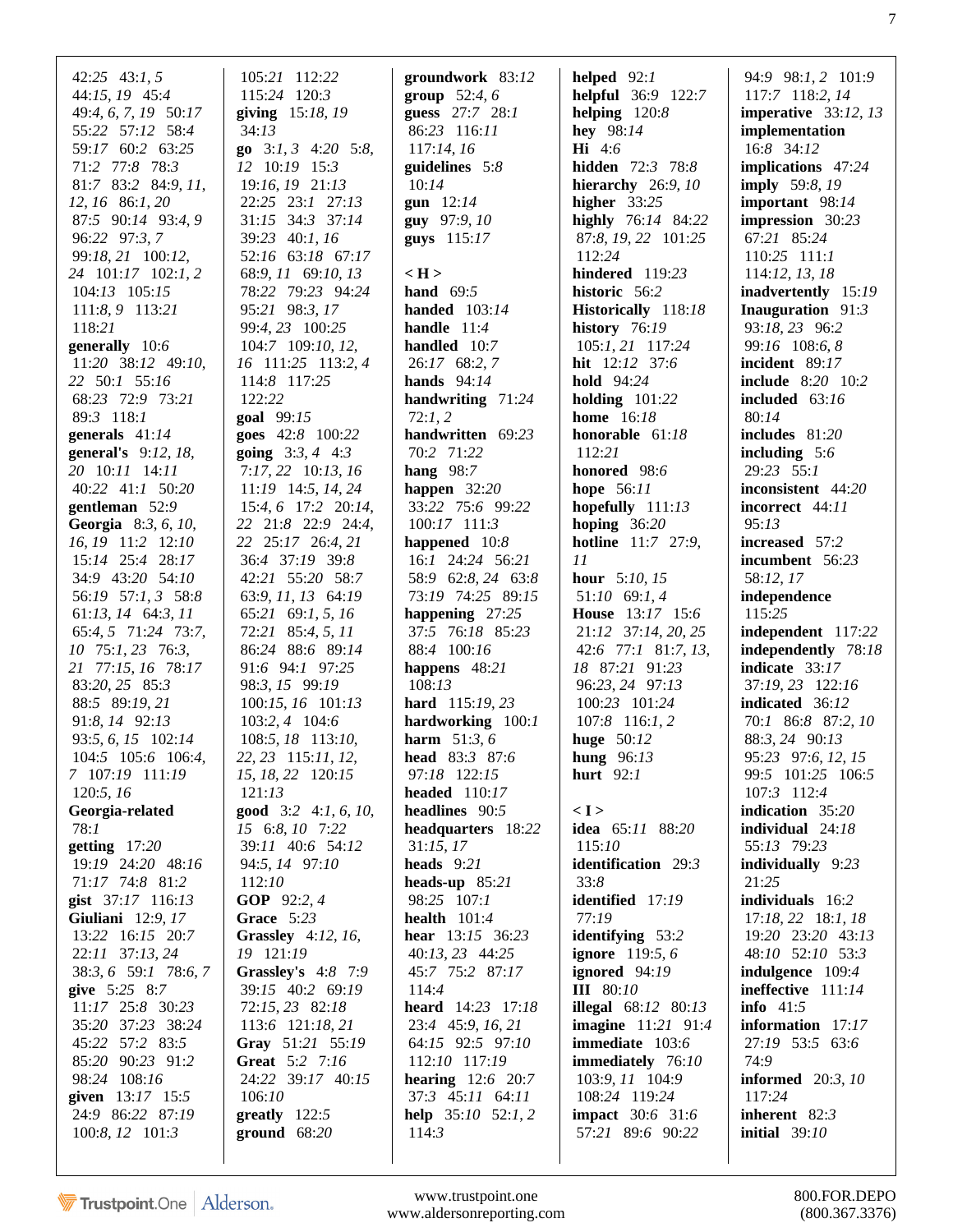| initiate $48:21$                                                             | 29:10, 24 31:24                                                                    | irregular $20:5$                                                               | jumping $71:21$                                                                   | <b>know</b> $5:16$ 6:14                                                             |
|------------------------------------------------------------------------------|------------------------------------------------------------------------------------|--------------------------------------------------------------------------------|-----------------------------------------------------------------------------------|-------------------------------------------------------------------------------------|
| initiating $47:20$                                                           | 32:18, 20 34:4                                                                     | 35:22 87:9, 19                                                                 | 106:24                                                                            | $7:3$ 12:12, 20                                                                     |
| inquiries $29:22,23$                                                         | 35:12 38:17 39:2                                                                   | irregularities 12:7                                                            | <b>June</b> 115:24                                                                | $13:16$ 14:1, 3, 13                                                                 |
| 30:2 50:19 56:6                                                              | 43:9, 12, 14, 20, 23                                                               | 49:12 90:17                                                                    | jurisdiction $49:13$                                                              | 15:10 19:21 20:17,                                                                  |
| insert $121:13$                                                              | 44:3, 14, 19, 21                                                                   | irregularity 15:20                                                             | 75:5 86:13, 16                                                                    | 21 23:4 24:2                                                                        |
| <b>insofar</b> 25:3 75:8                                                     | 55:1 56:16 57:25                                                                   | 94:1                                                                           | 89:12                                                                             | 25:13 30:14 31:16                                                                   |
| instance 59:25                                                               | 58:5 71:15, 18                                                                     | irrespective 5:19                                                              | <b>Justice</b> 3:9 4:22,                                                          | 32:11, 14 34:16, 24                                                                 |
| 81:23                                                                        | <b>introduce</b> $3:20$ 6:6                                                        | <b>issue</b> 19:13, 16                                                         | 23 5:1, 18 8:1, 15,                                                               | 35:1, 14 37:2, 6, 14                                                                |
| instances 42:8                                                               | 40:5 121:10                                                                        | 34:21 35:2 56:14                                                               | 25 10:22 12:2                                                                     | 38:22, 23 41:4, 7                                                                   |
| 47:19 82:8                                                                   | investigate $12:1$                                                                 | 74:16 77:5 81:23                                                               | 15:9 18:19, 23                                                                    | $43:23, 25$ $44:18$                                                                 |
| instant $122:24$                                                             | 33:18 42:7 62:9                                                                    | 87:14 104:2 105:10                                                             | 19:13 25:20 28:3,                                                                 | 45:7 47:12 48:7                                                                     |
| insubstantial 75:11                                                          | 67:12 73:24 74:11                                                                  | <b>issued</b> 19:11 20:22                                                      | 11, 21 30:10 41:9                                                                 | 49:7 50:6 53:23                                                                     |
| <b>intake</b> 27:8, 10                                                       | 92:25 118:19                                                                       | 29:14 49:15 60:2                                                               | 46:16 47:16 48:18                                                                 | 54:17, 19 55:9                                                                      |
| 51:11,22                                                                     | investigated 28:5,                                                                 | <b>issues</b> 23:9 48:14                                                       | 54:5 60:4 61:2                                                                    | 59:10, 24 61:6, 15,                                                                 |
| <b>integrity</b> 7:6 31:9                                                    | 22 34:10 60:3                                                                      | 51:17 54:14 69:4                                                               | $67:11, 15$ $68:2, 7$ ,                                                           | 25 62:2, 8, 24 63:8,                                                                |
| 37:4 46:25 47:14                                                             | 62:21 78:18 117:8                                                                  | 74:18 82:4 113:10                                                              | 14 77:4 83:9                                                                      | 19 64:8, 25 65:12,                                                                  |
| 48:17 52:8 54:23,                                                            | 118:16                                                                             | 117:7                                                                          | 85:25 87:12 93:9                                                                  | 19 66:9 67:14                                                                       |
| 24 55:6, 15 57:13                                                            | investigating $14:25$                                                              | issuing $116:3$                                                                | 101:20 115:21, 25                                                                 | 68:14, 17, 21 74:8,                                                                 |
| 59:17                                                                        | 52:5 86:14 114:14,                                                                 | <b>items</b> 53:19 86:23                                                       | 116:7 118:15 119:2                                                                | 12, 24, 25 77:24                                                                    |
| intended $62:18$<br>99:5, 23 102:24<br>103:15 108:7<br>intending $110:5, 10$ | 23 116:18 117:6<br>118:13<br>investigation 3:8<br>5:21 6:21 7:7 9:3,               | its $22:16$ 56:10<br>67:12 68:15 75:14,<br>23 77:16 94:22<br>116:16            | justify $50:19$ $51:7$<br>52:17<br>$\langle K \rangle$                            | 78:25 79:21 83:5,<br>25 84:7 85:2, 6<br>86:5 88:5 89:12,<br>13 91:1, 17, 19, 21     |
| intentions $113:25$<br>interact 9:10<br><b>interacted</b> 9:7<br>105:6       | 4 11:14 13:19<br>14:4 16:13 19:2<br>20:8 25:15 29:19<br>30:21 33:22 34:16,         | < J ><br><b>January</b> 8:3, 11, 12<br>$15:15, 16$ 61:9                        | <b>KANG</b> 2:21 6:8<br>7:15 42:15 46:17<br>54:6 61:3 65:24<br>82:22              | 93:3, 12, 21 96:2, 6,<br>8, 9 97:8, 9, 24<br>$100:13, 24$ 103:4,<br>17 108:6 112:12 |
| interactions 9:22                                                            | 21 39:8 47:20                                                                      | 64:2 86:9 89:18,                                                               | <b>keep</b> 14:6 100:13                                                           | $114:8, 9, 17$ 116:23                                                               |
| 10:1, 3                                                                      | 48:22 50:3, 18                                                                     | 24 90:3, 7 91:23                                                               | <b>kept</b> 20:9 99:19                                                            | $117:3$ 118:7, 15, 21,                                                              |
| <b>interest</b> 13:6                                                         | 56:24 57:20 58:13,                                                                 | 94:2, 4, 15, 16, 24                                                            | kidding $5:4$                                                                     | 22 119:1, 11, 23                                                                    |
| interested 87:3                                                              | 18, 21, 22 59:11                                                                   | 95:3, 6, 18 102:10                                                             | <b>kind</b> $9:15$ $10:14$                                                        | 120:24 121:1, 7, 15                                                                 |
| interests 118:9                                                              | 75:9 77:11, 16                                                                     | 103:11 105:25                                                                  | 14:7, 10, 11, 13                                                                  | 122:11                                                                              |
| <b>interface</b> 52:9                                                        | 81:20 89:5, 9                                                                      | 107:12, 18 108:17,                                                             | 15:2, 25 16:10, 12,                                                               | knowingly $6:19$                                                                    |
| interfere 89:8                                                               | 115:21                                                                             | 19, 22, 23 109:19,                                                             | 20 17:21 18:23                                                                    | knowledge 38:13                                                                     |
| interjecting 38:19                                                           | investigation-related                                                              | 23 110:4, 7, 10, 12,                                                           | 19:2, 5, 6, 17, 23                                                                | 59:21 60:7 74:6                                                                     |
| internally 10:15                                                             | 120:25                                                                             | 16 121:17, 21                                                                  | $20:10, 25$ 21:1                                                                  | 111:8                                                                               |
| 30:14<br>interns $104:21$<br>interpretation<br>$19:11$ 32:3, 15 60:1         | investigations $8:21$ ,<br>24 10:2, 13 11:19<br>20:24 21:10, 13<br>27:3 30:12 31:2 | <b>Jeff</b> 63:25 84:25<br>86:17<br><b>Jeffrey</b> 83:2 84:6,<br>7 85:21 107:1 | 22:7, 16 23:6, 11<br>24:21 25:11 26:12,<br>20, 24 27:15 28:4<br>30:24 31:22 35:25 | known 9:14 104:22<br>knows $61:23$<br>112:15 117:12                                 |
| intervene 84:19                                                              | 38:23 39:4 40:22,                                                                  | <b>Jen</b> $115:21$                                                            | 37:3 39:7 41:16                                                                   | < L >                                                                               |
| 116:3                                                                        | 24 56:6 57:23                                                                      | <b>Jin</b> $3:13$                                                              | 48:2, 22 49:17                                                                    | lack 88:13                                                                          |
| intervening 56:12                                                            | 59:23 77:9 81:2,                                                                   | <b>J-i-n</b> $3:14$                                                            | 64:14 73:20 83:11                                                                 | language $72:3$                                                                     |
| <b>INTERVIEW</b> 1:13,                                                       | 15 116:3, 5 120:14                                                                 | <b>job</b> $25:11 \, 46:20$                                                    | 84:3 85:23 90:4,                                                                  | laptop $41:4$                                                                       |
| 20 3:6, 7 6:15, 23                                                           | <b>Investigative</b> 2:8, 9                                                        | 57:6 82:1 92:20                                                                | 24 95:21 97:4, 16                                                                 | large $120:4$                                                                       |
| 7:5 10:20 16:2                                                               | 4:11, 16 5:6 10:15                                                                 | 119:17 120:20                                                                  | 98:8, 12 99:20                                                                    | late 16:19 102:10                                                                   |
| 17:18 18:20 19:6,                                                            | 11:6 15:23 17:25                                                                   | 122:11                                                                         | 100:2 101:3, 4, 6, 7                                                              | 109:20 110:4                                                                        |
| 8, 16, 19, 24 20:1                                                           | 32:8 40:20 48:16                                                                   | <b>Joe</b> 4:6 36:6 39:12                                                      | 102:2 103:8 104:4,                                                                | <b>latest</b> 17:16                                                                 |
| 21:16 31:13 34:13                                                            | 49:23 50:24 54:25                                                                  | join $84:19$                                                                   | 5 105:3 111:2, 12,                                                                | law $6:16$ $8:13,22$                                                                |
| 35:18 46:3, 4                                                                | 55:7 88:21 118:23                                                                  | <b>joined</b> $21:16$ 40:4                                                     | 13 117:20, 23, 24                                                                 | 9:1 11:12 23:25                                                                     |
| 71:12 81:19 82:11                                                            | Investigator 2:11                                                                  | 100:17                                                                         | 119:25                                                                            | 39:5 56:18 58:3                                                                     |
| 89:1 122:22, 25                                                              | 4:19 18:2 43:17                                                                    | <b>joining</b> 85:5 88:5                                                       | <b>kinds</b> 99:12                                                                | 68:19 93:20 94:6                                                                    |
| interviewed 18:18                                                            | investigators 11:11                                                                | <b>JON</b> $2:5$                                                               | <b>KIRA</b> 2:17 4:24,                                                            | 100:10 104:21                                                                       |
| 23:22 24:8 43:13                                                             | 38:16                                                                              | <b>Jordan</b> $76:3$                                                           | 25 40:8                                                                           | 105:18                                                                              |
| 44:8,16                                                                      | invoke 75:4                                                                        | JOSEPH 2:7                                                                     | knew 14:22 35:16                                                                  | lawsuit $73:12, 17$                                                                 |
| interviewing 43:10                                                           | involve 3:8                                                                        | Josh 4:10 39:18                                                                | 44:21 73:20 83:18                                                                 | 84:20 86:24 88:5                                                                    |
| 88:17 89:16                                                                  | <b>involved</b> 21:6 59:6,                                                         | 40:9 69:6                                                                      | 84:6 92:16 98:8                                                                   | lawsuits $85:6$ 91:13                                                               |
| interviews 5:7                                                               | 8 81:25 104:4                                                                      | JOSHUA 2:9                                                                     | 99:18 101:23                                                                      | lay $83:11$                                                                         |
| $17:25$ $18:3, 5$ $19:4$ ,                                                   | 120:15                                                                             | judgment 38:20                                                                 | 105:16 112:13, 14,                                                                | layer $101:6$                                                                       |
| 23 20:4, 12 22:18,<br>25 23:6, 11, 15                                        | involvement 58:25                                                                  | <b>JUDICIARY</b> 1:1<br>$2:3$ 3:7, 19 122:4                                    | 22                                                                                | <b>lead</b> 18:2 43:17                                                              |

www.trustpoint.one 800.FOR.DEPO<br>w.aldersonreporting.com (800.367.3376) www.aldersonreporting.com (800.367.3376)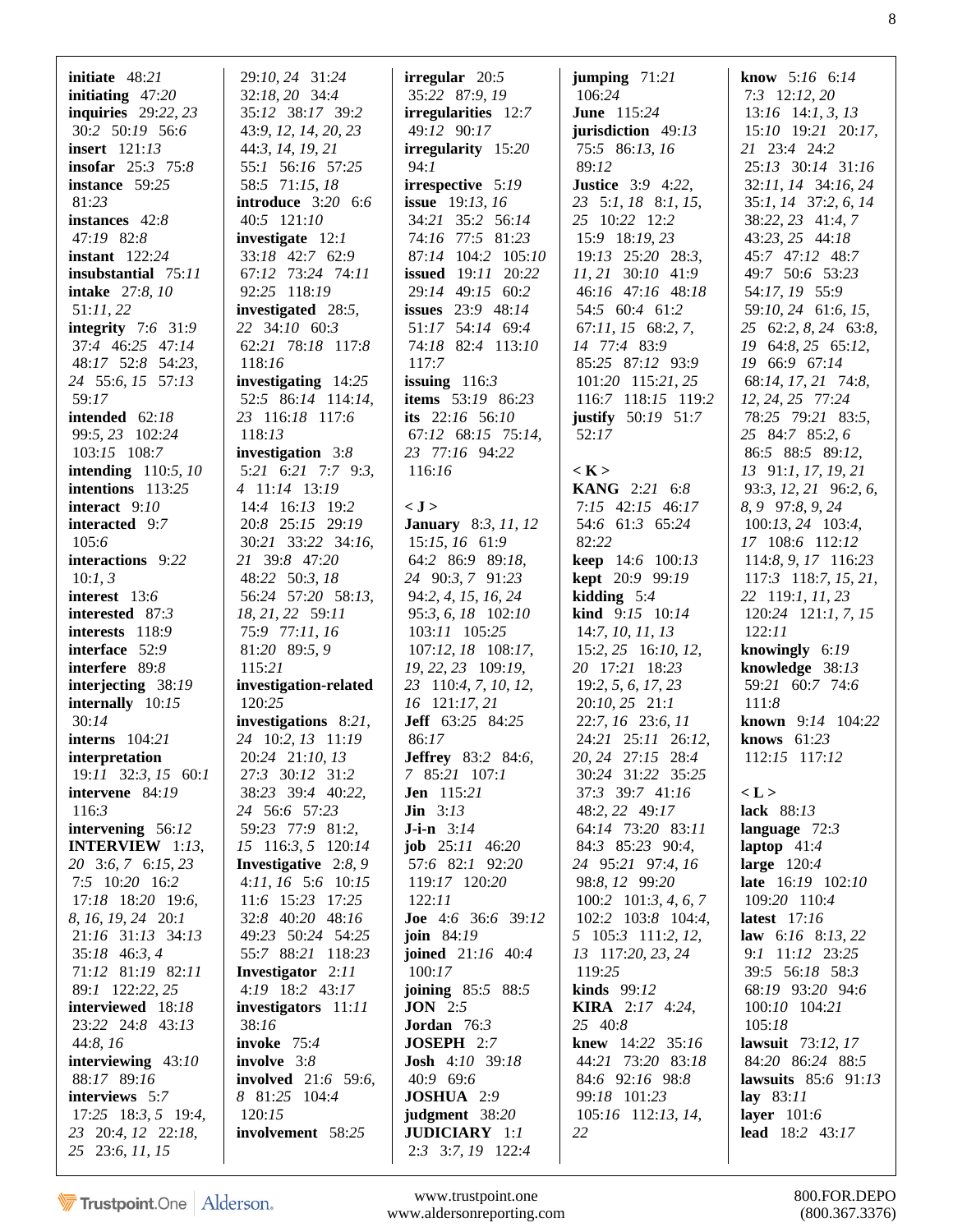| 80:11 119:17                | <b>local</b> $9:4$ $11:10$    | making $17:17$            | memorandum $18:3$               | moved 53:10 62:17          |
|-----------------------------|-------------------------------|---------------------------|---------------------------------|----------------------------|
| leaders 45:20 67:18         | 27:2 54:10                    | 23:17 24:4 37:13          | 43:9,12                         | 120:7                      |
| leadership $21:12$          | located $16:4$                | 45:4, 20 72:3, 5          | <b>memos</b> 17:25              | moving $75:21$             |
| 26:12 31:9 42:7             | <b>location</b> $23:21$ 64:8, | 113:23, 25                | <b>men</b> 94:6 99:25           | 82:25 116:7                |
| 81:17 98:16 120:18          | 12                            | man $61:18$ 112:21        | mental $101:4$                  | <b>multiple</b> 78:9 92:17 |
| leading $30:15$ 93:2        | <b>LOEB</b> 2:16 4:23         | manage 119:14             | <b>mention</b> 27:6 97:1        | mute $3:24$                |
|                             |                               |                           |                                 |                            |
| leads $11:9$                | logged $74:3, 5, 6$           | manager $16:8$            | mentioned 37:9                  | muted 4:24 5:2             |
| Leak 115:21 116:4           | 75:16                         | 34:12                     | 40:18, 20 42:24                 |                            |
| leaked $24:19$              | logical $115:4$               | managing 119:9            | 43:2 46:24 51:12                | $\langle N \rangle$        |
| <b>learn</b> 62:1 76:8      | long $95:25$ $96:3$           | manifested 30:9           | 84:14 85:8 95:17                | name 3:11, 14, 18          |
| learning $76:13$            | 103:2 104:22                  | 32:24                     | 113:15                          | $4:10, 15$ 6:8 12:7        |
| 93:13, 16                   | longtime $105:22$             | manner 5:13 6:13          | merely $15:3$                   | 24:18 40:6 47:5            |
| <b>leave</b> 30:23 67:20    | look 18:1 19:8                | 33:13, 19, 23             | merit 72:10 75:20               | 52:6 123:12                |
|                             |                               |                           |                                 |                            |
| 91:3 93:17, 22              | 22:5 27:9 34:1, 18            | manual 8:25 47:16         | message $105:23$                | narrow $24:10$             |
| leaving $82:13$             | 36:21 46:8 49:19              | 48:18, 19                 | 108:12                          | national $47:23$           |
| 105:2 108:11, 18            | 64:4, 18 65:7 73:1            | mark 29:1 33:5            | method $41:16$                  | nationally 10:10           |
| 113:17                      | 79:25 80:3, 7 81:8            | 65:3, 9 75:22 76:6        | <b>middle</b> $3:14 \quad 64:4$ | nationwide 42:19           |
| <b>led</b> $76:25$          | 98:13 112:5, 6                | 96:23                     | 76:16 100:6                     | <b>natural</b> 22:16 84:9  |
| <b>left</b> 16:24 21:11     | 117:15                        | marked 28:25 29:1,        | military $112:15$               | <b>nature</b> 29:16 32:14  |
| 35:23, 24 39:7, 10          | looked 11:1 19:4              | 3 33:5, 7 79:16, 20       | 119:12                          | 117:4 119:22               |
|                             |                               |                           |                                 |                            |
| 42:5 68:25 72:23            | 34:15 35:17 56:25             | marking $69:21$           | millions $56:21$                | $necessary$ 8:25           |
| 73:15, 18 106:11            | 58:14, 19 73:4                | <b>MARTIN-</b>            | 58:10                           | 26:19 41:15 47:21          |
| 119:10                      | 75:16, 19 84:1, 4             | PATTERSON 2:22            | mind 18:11 26:17                | 52:19                      |
| legal 52:3 87:22            | 92:9 112:16, 18               | 6:10,11                   | 31:22 70:12 93:10               | need 5:15 17:21            |
| 97:20 104:13                | 113:21                        | Mary $5:23$               | $mindset$ 111:13                | 27:14 49:2 54:18,          |
| Legislative 40:7            | looking $18:12$               | <b>match</b> 72:24 73:9   | mine 70:4 98:16                 | 19 61:6 65:10, 11          |
|                             |                               |                           |                                 | 79:10                      |
| legislator 12:22            | 19:22 38:14 65:14             | matches 79:8              | minimal $104:6$                 |                            |
| legislature $8:12$          | 71:22 74:18 75:12             | material $53:8$           | minimize $94:9$                 | needed $26:23$             |
| legitimacy 15:19            | 82:6, 7 94:21                 | materially $6:20$         | minorities 92:2                 | 50:14 52:11 63:15          |
| legitimate $66:13$ , $15$ , | 113:24                        | <b>matter</b> 10:12 13:11 | <b>Minority</b> 2:8, 9, 11      | <b>needs</b> 11:21 46:11   |
| 20 67:7, 12 68:1, 6         | looks $53:8$                  | 17:7 26:14 28:8           | 5:10 54:16 63:19                | nefarious 35:25            |
| 70:10 72:14, 17             | loop 106:15                   | 47:25 48:24 53:13,        | 64:18 65:22, 24, 25             | 56:20 58:9                 |
| 103:22                      | loss $51:6$                   | 15 54:5 70:25             | 69:22 79:15                     | <b>negative</b> 98:2 101:9 |
| lengthy 36:9                | <b>lost</b> 69:20 83:25       | 108:20 118:19             | minute 3:22 69:17               | neither $107:5$            |
|                             |                               |                           |                                 |                            |
| <b>letter</b> $84:16$ 91:2  | 113:21                        | 119:6                     | minutes 39:13 69:8              | neutrality 33:16           |
| 104:8 108:21, 23,           | lot 17:5 21:18                | matters 26:3 37:15        | 106:11                          | never 19:12 85:13          |
| 25 115:11                   | 74:8 85:25 100:17             | 38:25 86:19 87:7          | mischaracterize                 | 91:20 92:10 94:15          |
| letting $20:17$             | 105:17 117:16                 | Meadows $65:3, 6$         | 44:6 116:22                     | 95:11 96:19 100:18         |
| level 11:20 12:23           | 119:20, 24                    | 75:23 76:6, 25            | miscommunication                | New 83:1, 18               |
| 27:7 33:25 63:1, 2          | lots 21:5 74:9                | 79:14 80:1 82:5           | 16:16                           | 100:17, 24 108:14          |
| 100:19 101:5, 6, 19         | lower $63:1, 2$               | 96:23                     | misconduct 56:11                | news $12:5, 8, 12, 14,$    |
|                             |                               | mean 9:25 21:1            |                                 |                            |
| <b>Ligon</b> $106:23$       | luggage $16:14$               |                           | misinformed 114:22              | 16 13:13 14:2              |
| <b>L</b> -i-g-o-n $106:23$  |                               | 29:18 45:18 63:1          | missed $43:6$ 95:7,             | 16:8, 11 17:8, 15          |
| <b>liked</b> 105:23         | $\langle M \rangle$           | 65:24 75:17 97:3          | 15                              | $19:4$ 37:1, 7 45:3,       |
| <b>limited</b> 30:1 56:24   | machines 16:10                | 102:23 103:18, 19         | mistakenly 16:18                | 9, 14, 17, 18 47:8         |
| 58:13, 18, 22 74:7          | mail 75:24                    | 119:11                    | misunderstanding                | 73:17 90:2                 |
| 118:22                      | mail-in $77:2$                | means 111:18              | 35:22                           | nice 69:9                  |
| line 5:24 26:20             | main 14:10, 19                | meant 84:14               | <b>Mitchell</b> 65:3 80:5       | <b>night</b> 16:5, 19, 24  |
| 33:11 111:25                | 15:9 18:18 22:10              | 110:25                    | 91:12                           | $17:3$ $18:4$ $24:1, 5$    |
|                             |                               |                           |                                 |                            |
| <b>listen</b> 98:14         | 27:18 28:3, 11, 21            | meet 76:2                 | Mmember 109:3                   | 35:11 43:14 56:15          |
| listened $18:6,9$           | 30:10 41:9, 17                | meeting $13:16$           | moment $21:15$                  | 57:25 97:1 101:13          |
| 35:18                       | 48:4 77:4 83:9                | 37:23, 25 63:25           | morale 99:20                    | $107:25$ $108:1$           |
| listening $19:3$            | 85:25 87:12 101:20            | 70:5, 17 72:10            | 101:4,9                         | 109:20 110:4 116:2         |
| literally $80:13$           | maintain $33:15$              | 76:17 78:21               | <b>morning</b> $3:2$ 4:1, 6,    | nominee 73:7               |
| litigation $51:20$          | maintained 67:21              | <b>member</b> 72:23       | 10, 15 6:8, 10 7:22             | nonconcurrence             |
| 56:8                        | Majority $2:6, 7$             | memo 19:11 29:17,         | 12:16 13:8 37:8                 | 55:6                       |
| <b>little</b> 19:22 26:5,   | $3:18$ 4:7 5:9                | 25 30:7, 13 31:1          | 40:6 95:2 96:14                 |                            |
|                             |                               |                           |                                 | nonconcurrences            |
| 21 39:9 51:9 63:9           | 28:25 33:4, 5, 7              | 32:2, 16 49:8, 15,        | 97:23 108:22                    | 55:14                      |
| 69:20 70:20                 | 36:5 64:19, 20, 21,           | 17, 22 50:5, 20           | 110:16 122:19                   | nonfederal 56:18           |
| 101:14, 19 102:18,          | 23 79:16                      | 60:1, 3, 6                | move 64:7 82:16,                | 58:2                       |
| 19 104:25 109:3             | Majority1 29:1                |                           | 23 95:22 99:11                  |                            |
|                             |                               |                           |                                 |                            |

www.trustpoint.one 800.FOR.DEPO<br>w.aldersonreporting.com (800.367.3376) www.aldersonreporting.com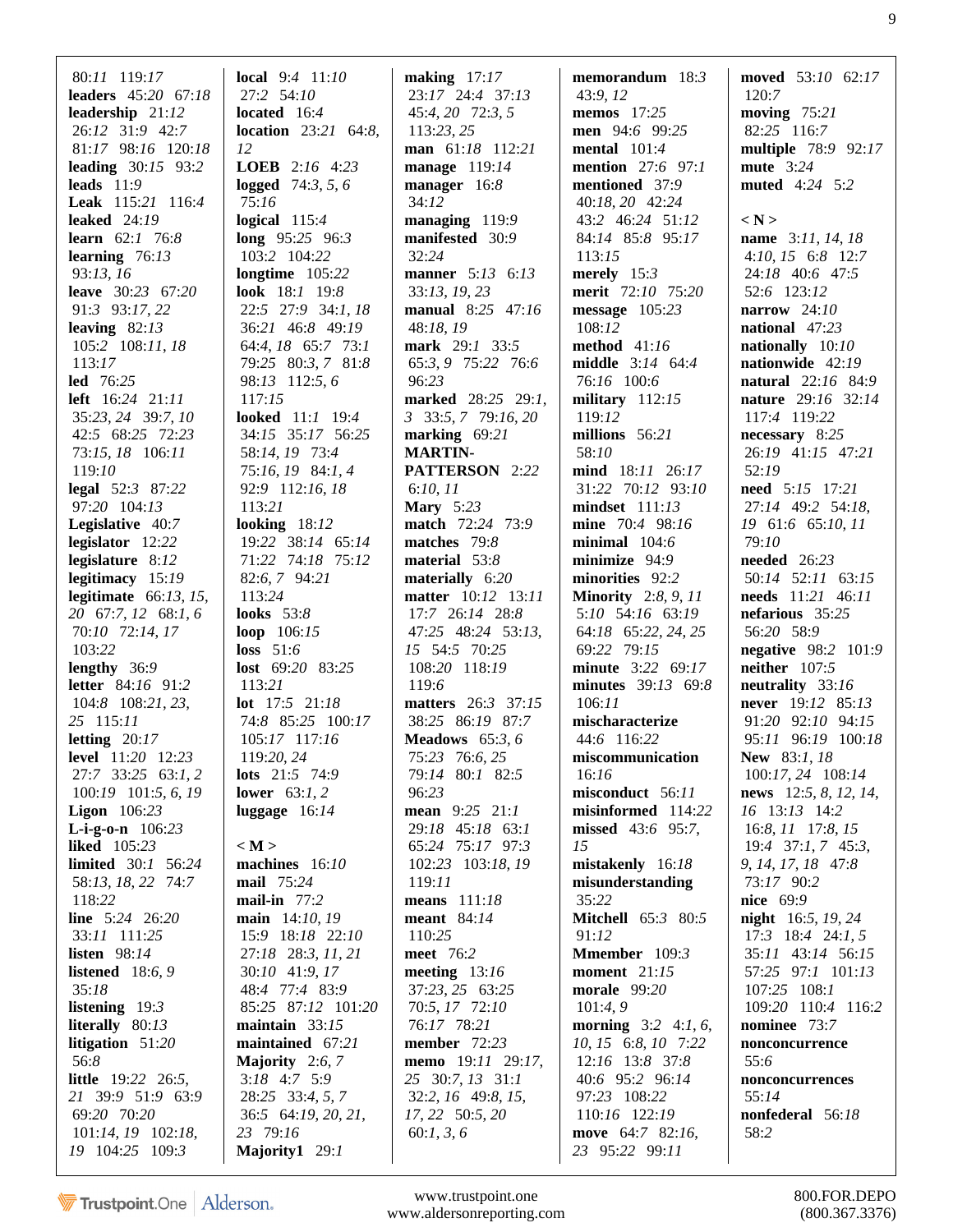| nonpartisanship<br>33:16<br>nonpublic $53:5$<br>noon 98:17<br>normal $99:1$<br>118:25 119:22<br>normally 108:13<br>111:3<br><b>Northern</b> 8:3, 6, 16,<br>19 25:3 28:16<br>61:13 97:15 120:3<br>notation $71:23$<br>note 21:15 40:3<br>66:14 105:3, 15<br>noted 5:17 30:17<br>81:20<br>notes 33:3 64:10<br>66:3, 4, 12 68:9<br>69:23 70:2, 6, 16<br>71:22 72:5 78:4<br>notice 91:2 108:16<br>noticed 95:6 122:6<br>November 19:11<br>29:15 49:8, 22 60:3<br>number 27:12<br>69:24 80:10 83:4,<br>6 89:9 101:3 | 41:1, 7 42:21 43:9,<br>$17, 20$ 48:15 51:14,<br>23 52:11, 18, 25<br>60:9, 15, 20 62:9,<br>22 63:13 70:22<br>72:9, 16, 23 73:16,<br>23 74:3, 4, 5, 11, 17<br>75:12 77:22 78:18<br>80:6, 16 81:15<br>82:2, 6 87:22, 23<br>89:5, 6, 7 91:3, 9<br>92:24, 25 93:17, 20<br>94:5, 6, 13 96:16<br>97:5, 20 98:16, 21<br>99:19, 20, 25 100:5,<br>18 101:4, 9 103:24<br>104:4, 13 110:17<br>112:25 113:17, 24<br>119:10, 14, 24<br>$120:1, 3, 4$ $121:18$<br><b>officer</b> 8:22 9:16,<br>25 11:6, 17, 23<br>14:19 17:16 18:8<br>$24:1$ $26:2, 6, 7, 11,$<br>15 27:1, 12, 17, 20<br>48:7 51:22 55:17<br>63:6 | 115:15 116:12<br>120:17<br>once 17:12 20:11<br>26:22 112:12<br>one-man $52:1$<br><b>ones</b> 73:4<br>ongoing 56:8 89:9<br>online 4:14<br>open 12:1 17:7<br>29:22 30:20 35:25<br>52:21 53:13 60:9,<br>15,20<br>opening $52:17$<br>operate 89:11<br>operating $9:16$<br>operational 38:25<br>operationalization<br>60:6<br>operationally 15:2<br>20:1<br>operations 9:25<br>100:8<br>opinion $61:17$<br>66:22 67:24 97:19<br>120:23<br>opportunity 5:11<br>oppose $67:18$ | $\langle P \rangle$<br>$p.m$ 95:3 122:23, 24<br>packing 16:21 17:9<br>PADAG 9:14 25:9,<br>11 41:15 83:14<br>page 33:11 64:4<br>67:17 69:24 70:15<br>71:22, 23 80:9<br>pages 71:21 123:5<br><b>PAK</b> 1:13 3:2, 6,<br>13, 16 4:15 6:2, 12,<br>18, 25 7:3, 12, 14,<br>22 21:8, 18 22:22<br>36:8 39:16 40:12<br>42:11 44:22 46:15,<br>19, 24 54:4 60:25<br>69:7, 9 81:3, 17<br>82:2, 7, 12 109:18<br>113:9 121:8, 12<br>122:2, 3, 13, 17<br><b>P-a-k</b> $3:14$<br>Pak's 3:21 81:21<br>82:6, 17, 20<br>pandemic 100:7<br>paragraph $33:3,11$<br>55:21 57:7 115:18, | 24:8, 12 27:19<br>30:21 41:17 43:10,<br>15 46:22 51:3<br>52:1 56:25 58:13,<br>19 75:11 84:4<br>93:18 94:5, 13, 21,<br>22 100:8, 10, 14<br>108:17 118:21<br>119:20 120:10<br>perceived 98:1<br><b>percent</b> 115:2, 6<br>perception 57:21<br>92:7 117:16<br>perfect $26:16$<br>perform $46:21$<br>79:10 120:20<br>performance 93:8<br>103:21<br>performed 43:21<br>68:15<br><b>period</b> 9:6 12:4<br>perjury $12:19$<br><b>person</b> 14:19 16:11<br>51:16 62:11 94:10<br>112:15 117:13<br>personal 47:11<br>60:7 74:6, 15 101:6 |
|----------------------------------------------------------------------------------------------------------------------------------------------------------------------------------------------------------------------------------------------------------------------------------------------------------------------------------------------------------------------------------------------------------------------------------------------------------------------------------------------------------------|----------------------------------------------------------------------------------------------------------------------------------------------------------------------------------------------------------------------------------------------------------------------------------------------------------------------------------------------------------------------------------------------------------------------------------------------------------------------------------------------------------------------------------------------------------------------------------------------------|-------------------------------------------------------------------------------------------------------------------------------------------------------------------------------------------------------------------------------------------------------------------------------------------------------------------------------------------------------------------------------------------------------------------------------------------------------------------------|------------------------------------------------------------------------------------------------------------------------------------------------------------------------------------------------------------------------------------------------------------------------------------------------------------------------------------------------------------------------------------------------------------------------------------------------------------------------------------------------------------------------------------------------------------------|-----------------------------------------------------------------------------------------------------------------------------------------------------------------------------------------------------------------------------------------------------------------------------------------------------------------------------------------------------------------------------------------------------------------------------------------------------------------------------------------------------------------------------------|
| 0><br>oath 6:16 12:19<br>13:1 75:25<br>object 5:2 41:25                                                                                                                                                                                                                                                                                                                                                                                                                                                        | officers $26:14$<br>48:13 68:19<br><b>Offices</b> 10:5 11:11<br>25:12 41:9 42:7,<br>19, 23 47:17 48:1,                                                                                                                                                                                                                                                                                                                                                                                                                                                                                             | opposed $107:23$<br><b>order</b> 5:24 7:6<br>75:2 79:16 94:9<br>116:1<br>orderly 99:4                                                                                                                                                                                                                                                                                                                                                                                   | 20, 22 116:9<br>paraphrase 49:9<br>PARKER 2:11<br>4:18<br><b>part</b> 3:7 38:11, 12                                                                                                                                                                                                                                                                                                                                                                                                                                                                              | <b>personally</b> 23:4<br>35:17 48:6 68:20<br>72:8 74:1, 13, 17<br>75:23 90:18 119:11<br>personnel 33:14                                                                                                                                                                                                                                                                                                                                                                                                                          |
| $46:1, 7$ 53:2, 3, 5,                                                                                                                                                                                                                                                                                                                                                                                                                                                                                          | $3\quad 54:10\quad 83:15$                                                                                                                                                                                                                                                                                                                                                                                                                                                                                                                                                                          | original $75:4$ 91:1                                                                                                                                                                                                                                                                                                                                                                                                                                                    | 46:19 53:19 54:24                                                                                                                                                                                                                                                                                                                                                                                                                                                                                                                                                | 46:21 60:5                                                                                                                                                                                                                                                                                                                                                                                                                                                                                                                        |
| 21 60:11 81:1, 4                                                                                                                                                                                                                                                                                                                                                                                                                                                                                               | office's 47:14                                                                                                                                                                                                                                                                                                                                                                                                                                                                                                                                                                                     | originally 99:13                                                                                                                                                                                                                                                                                                                                                                                                                                                        | 57:24 58:7, 16                                                                                                                                                                                                                                                                                                                                                                                                                                                                                                                                                   | perspective 111:5,                                                                                                                                                                                                                                                                                                                                                                                                                                                                                                                |
| objection $60:18,23$                                                                                                                                                                                                                                                                                                                                                                                                                                                                                           | official $45:16$                                                                                                                                                                                                                                                                                                                                                                                                                                                                                                                                                                                   | <b>OSSOFF</b> 2:5 21:16                                                                                                                                                                                                                                                                                                                                                                                                                                                 | 59:8 61:22 81:24                                                                                                                                                                                                                                                                                                                                                                                                                                                                                                                                                 | 11                                                                                                                                                                                                                                                                                                                                                                                                                                                                                                                                |
| objections 46:4                                                                                                                                                                                                                                                                                                                                                                                                                                                                                                | 51:13 92:13                                                                                                                                                                                                                                                                                                                                                                                                                                                                                                                                                                                        | ought 82:6                                                                                                                                                                                                                                                                                                                                                                                                                                                              | 83:14 94:19 108:10                                                                                                                                                                                                                                                                                                                                                                                                                                                                                                                                               | <b>petition</b> 65:4, 5                                                                                                                                                                                                                                                                                                                                                                                                                                                                                                           |
| 82:19, 21                                                                                                                                                                                                                                                                                                                                                                                                                                                                                                      | officially 105:25                                                                                                                                                                                                                                                                                                                                                                                                                                                                                                                                                                                  | outcome 25:6 30:6                                                                                                                                                                                                                                                                                                                                                                                                                                                       | participant 70:17                                                                                                                                                                                                                                                                                                                                                                                                                                                                                                                                                | petitioners 75:3                                                                                                                                                                                                                                                                                                                                                                                                                                                                                                                  |
| obvious $92:11$                                                                                                                                                                                                                                                                                                                                                                                                                                                                                                | officials $28:3, 20$                                                                                                                                                                                                                                                                                                                                                                                                                                                                                                                                                                               | 118:2                                                                                                                                                                                                                                                                                                                                                                                                                                                                   | particular 9:11                                                                                                                                                                                                                                                                                                                                                                                                                                                                                                                                                  | <b>phone</b> 27:12 71:1                                                                                                                                                                                                                                                                                                                                                                                                                                                                                                           |
| obviously 8:23                                                                                                                                                                                                                                                                                                                                                                                                                                                                                                 | 63:1, 2 73:8                                                                                                                                                                                                                                                                                                                                                                                                                                                                                                                                                                                       | outcome-                                                                                                                                                                                                                                                                                                                                                                                                                                                                | 11:16 15:14 21:3,                                                                                                                                                                                                                                                                                                                                                                                                                                                                                                                                                | 98:9 111:23 112:2                                                                                                                                                                                                                                                                                                                                                                                                                                                                                                                 |
| 14:3 18:6 27:19                                                                                                                                                                                                                                                                                                                                                                                                                                                                                                | official's 89:3                                                                                                                                                                                                                                                                                                                                                                                                                                                                                                                                                                                    | determinative 31:6                                                                                                                                                                                                                                                                                                                                                                                                                                                      | 4 24:18 48:14                                                                                                                                                                                                                                                                                                                                                                                                                                                                                                                                                    | phrase $74:14$                                                                                                                                                                                                                                                                                                                                                                                                                                                                                                                    |
| 41:14 73:18 84:2                                                                                                                                                                                                                                                                                                                                                                                                                                                                                               | <b>offline</b> 109:10                                                                                                                                                                                                                                                                                                                                                                                                                                                                                                                                                                              | outlet 45:18                                                                                                                                                                                                                                                                                                                                                                                                                                                            | 51:3 74:18 76:12                                                                                                                                                                                                                                                                                                                                                                                                                                                                                                                                                 | 105:13                                                                                                                                                                                                                                                                                                                                                                                                                                                                                                                            |
| 98:23 99:17, 22, 24                                                                                                                                                                                                                                                                                                                                                                                                                                                                                            | oh 14:6 63:23                                                                                                                                                                                                                                                                                                                                                                                                                                                                                                                                                                                      | outreach 88:13                                                                                                                                                                                                                                                                                                                                                                                                                                                          | 82:5 93:5 101:22                                                                                                                                                                                                                                                                                                                                                                                                                                                                                                                                                 | physical $51:2, 6$                                                                                                                                                                                                                                                                                                                                                                                                                                                                                                                |
| 103:18                                                                                                                                                                                                                                                                                                                                                                                                                                                                                                         | 71:20 95:14                                                                                                                                                                                                                                                                                                                                                                                                                                                                                                                                                                                        | 89:4                                                                                                                                                                                                                                                                                                                                                                                                                                                                    | 104:4 107:6                                                                                                                                                                                                                                                                                                                                                                                                                                                                                                                                                      | picture 17:12 39:4                                                                                                                                                                                                                                                                                                                                                                                                                                                                                                                |
| occasion $86:17,25$                                                                                                                                                                                                                                                                                                                                                                                                                                                                                            | 102:22 115:4                                                                                                                                                                                                                                                                                                                                                                                                                                                                                                                                                                                       | outright 75:18                                                                                                                                                                                                                                                                                                                                                                                                                                                          | particularly $10:8$                                                                                                                                                                                                                                                                                                                                                                                                                                                                                                                                              | <b>Pilger</b> 47:5, 12                                                                                                                                                                                                                                                                                                                                                                                                                                                                                                            |
| occasions 102:1                                                                                                                                                                                                                                                                                                                                                                                                                                                                                                | <b>Okay</b> 10:18 20:16                                                                                                                                                                                                                                                                                                                                                                                                                                                                                                                                                                            | outside 7:5 28:1                                                                                                                                                                                                                                                                                                                                                                                                                                                        | 30:17 47:23 93:7                                                                                                                                                                                                                                                                                                                                                                                                                                                                                                                                                 | <b>PIN</b> 19:7 31:17                                                                                                                                                                                                                                                                                                                                                                                                                                                                                                             |
| occurred 37:5                                                                                                                                                                                                                                                                                                                                                                                                                                                                                                  | 24:16, 22 25:24                                                                                                                                                                                                                                                                                                                                                                                                                                                                                                                                                                                    | 38:2 60:12 111:2,                                                                                                                                                                                                                                                                                                                                                                                                                                                       | 100:10                                                                                                                                                                                                                                                                                                                                                                                                                                                                                                                                                           | 32:6 46:25 47:1                                                                                                                                                                                                                                                                                                                                                                                                                                                                                                                   |
| occurrence 9:9                                                                                                                                                                                                                                                                                                                                                                                                                                                                                                 | 27:1 28:14 30:8                                                                                                                                                                                                                                                                                                                                                                                                                                                                                                                                                                                    | 25                                                                                                                                                                                                                                                                                                                                                                                                                                                                      | parties 16:17                                                                                                                                                                                                                                                                                                                                                                                                                                                                                                                                                    | 54:24 56:1, 13                                                                                                                                                                                                                                                                                                                                                                                                                                                                                                                    |
| October 8:3                                                                                                                                                                                                                                                                                                                                                                                                                                                                                                    | 33:2 36:2 40:13                                                                                                                                                                                                                                                                                                                                                                                                                                                                                                                                                                                    | overlapped 86:16                                                                                                                                                                                                                                                                                                                                                                                                                                                        | partisan 16:22                                                                                                                                                                                                                                                                                                                                                                                                                                                                                                                                                   | 57:11 91:6                                                                                                                                                                                                                                                                                                                                                                                                                                                                                                                        |
| <b>offered</b> 96:4 102:4                                                                                                                                                                                                                                                                                                                                                                                                                                                                                      | 41:2, 8, 18, 23                                                                                                                                                                                                                                                                                                                                                                                                                                                                                                                                                                                    | overly 60:12                                                                                                                                                                                                                                                                                                                                                                                                                                                            | partners 93:21                                                                                                                                                                                                                                                                                                                                                                                                                                                                                                                                                   | place 30:20 35:10                                                                                                                                                                                                                                                                                                                                                                                                                                                                                                                 |
| 114:2,9                                                                                                                                                                                                                                                                                                                                                                                                                                                                                                        | 42:24 43:19 44:3                                                                                                                                                                                                                                                                                                                                                                                                                                                                                                                                                                                   | oversaw $91:13$                                                                                                                                                                                                                                                                                                                                                                                                                                                         | part-time 8:12                                                                                                                                                                                                                                                                                                                                                                                                                                                                                                                                                   | 43:23 44:14 56:23                                                                                                                                                                                                                                                                                                                                                                                                                                                                                                                 |
| office 9:12, 17, 18<br>$10:6$ , $11$ , $16$ $11:1$ ,<br>$17$ 12:13 14:4, 11,<br>25 15:12 16:9<br>$17:1, 4, 24$ 19:25<br>22:4, 8 23:25 25:3,<br>13, 25 26:3, 8, 24<br>27:3, 15 28:3, 10,<br>12, 21 30:14 34:10,<br>18 35:4 38:13<br>39:5 40:7, 21, 22                                                                                                                                                                                                                                                           | 50:5 51:18 52:9<br>53:7, 14 54:16, 20,<br>21 61:5 63:18, 23,<br>24 64:17 65:2, 15<br>66:3 69:10 73:25<br>74:1, 14 75:1, 21<br>76:8, 24 82:25<br>85:16 102:22<br>105:5, 11 106:8<br>109:14 114:12                                                                                                                                                                                                                                                                                                                                                                                                   | oversee 26:8<br>oversees $49:4$<br><b>Oversight</b> 2:6 3:19<br>overstate 74:10<br>overstatement 74:12<br><b>overt</b> 15:17 54:25<br>118:23<br>overturn $3:10$<br>89:20 90:16<br>overview 8:7                                                                                                                                                                                                                                                                          | partway $71:23$<br><b>Party</b> 16:23<br>passing $84:15$<br>passive 56:3 57:11,<br>14<br>Pat 96:23<br>pending $63:15$<br><b>people</b> 12:18, 20, 24<br>14:3 16:22 17:19<br>18:4, 14 21:5<br>23:16, 17, 22, 23                                                                                                                                                                                                                                                                                                                                                   | 58:11 71:18 87:21<br>96:4 112:17<br>placed 42:6 82:8<br>plan $16:1$ 87:3<br>88:1, 3 91:1 93:17,<br>21 103:2 107:2<br>109:10<br><b>planned</b> 107:22, 23<br>planning $82:20$<br>96:1 107:17 109:24                                                                                                                                                                                                                                                                                                                                |

www.trustpoint.one 800.FOR.DEPO<br>w.aldersonreporting.com (800.367.3376) www.aldersonreporting.com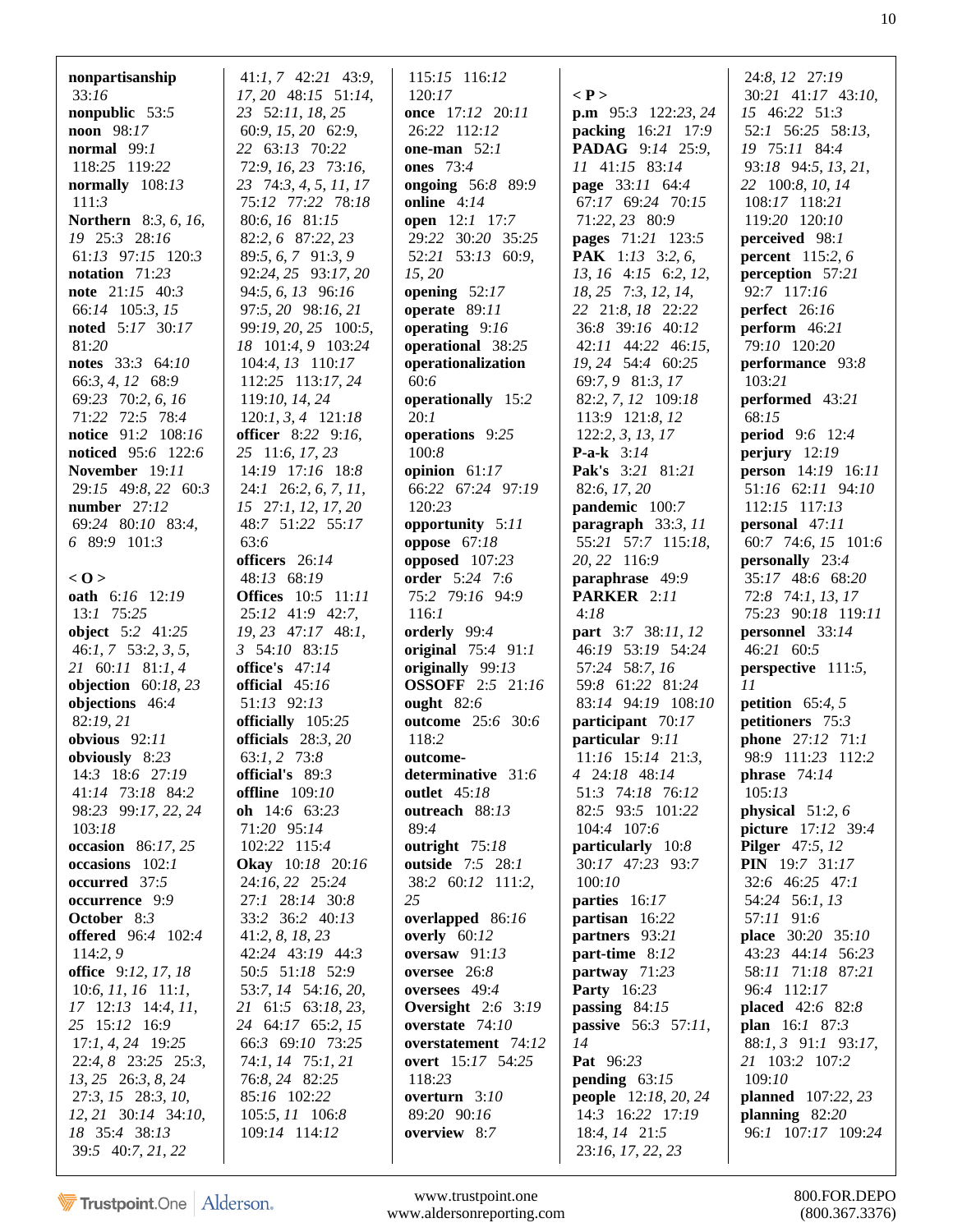| plans 17:17 93:19                                                                                                                                                                                               | practical $47:22, 25$                                                                                                                                                                                                                        | presume $111:18$                                                                                                                                                                                                                 | protocol 14:8, 11                                                                                                                                                                           | 113:11 119:20, 24                                                                                                                                                                                     |
|-----------------------------------------------------------------------------------------------------------------------------------------------------------------------------------------------------------------|----------------------------------------------------------------------------------------------------------------------------------------------------------------------------------------------------------------------------------------------|----------------------------------------------------------------------------------------------------------------------------------------------------------------------------------------------------------------------------------|---------------------------------------------------------------------------------------------------------------------------------------------------------------------------------------------|-------------------------------------------------------------------------------------------------------------------------------------------------------------------------------------------------------|
| 100:21                                                                                                                                                                                                          | practically 48:20                                                                                                                                                                                                                            | presuming 111:9                                                                                                                                                                                                                  | 15:12, 24 18:21                                                                                                                                                                             | 121:7 123:7                                                                                                                                                                                           |
| play 71:7                                                                                                                                                                                                       | practice $8:9,17$                                                                                                                                                                                                                            | pretty 37:13 49:16                                                                                                                                                                                                               | <b>prove</b> 70:22                                                                                                                                                                          | quick 21:15 39:11,                                                                                                                                                                                    |
| please 3:11 5:16                                                                                                                                                                                                | 10:12 56:2                                                                                                                                                                                                                                   | 104:8                                                                                                                                                                                                                            | provide 5:19 6:20                                                                                                                                                                           | 14 69:7, 25 109:4                                                                                                                                                                                     |
| 6:6, 14 40:5, 19                                                                                                                                                                                                | practiced 8:13                                                                                                                                                                                                                               | prevent $62:18$                                                                                                                                                                                                                  | $7:2$ 55:6                                                                                                                                                                                  | quickly 21:19                                                                                                                                                                                         |
| 43:3                                                                                                                                                                                                            | practices 117:24                                                                                                                                                                                                                             | 64:22                                                                                                                                                                                                                            | provided 36:10                                                                                                                                                                              | 69:17 95:1                                                                                                                                                                                            |
| pleasure 103:20                                                                                                                                                                                                 | preamble $3:3$ 7:17                                                                                                                                                                                                                          | previous 23:2                                                                                                                                                                                                                    | 43:16 83:2 115:17                                                                                                                                                                           | quietly 96:10, 11                                                                                                                                                                                     |
| 121:4                                                                                                                                                                                                           | precise $54:11$                                                                                                                                                                                                                              | 34:19 118:25                                                                                                                                                                                                                     | <b>Psaki</b> 115:21                                                                                                                                                                         | 98:3 104:6                                                                                                                                                                                            |
| <b>plus</b> 96:25                                                                                                                                                                                               | 113:16                                                                                                                                                                                                                                       | previously 8:14                                                                                                                                                                                                                  | <b>public</b> 22:8 24:19                                                                                                                                                                    | QUINTON 2:8                                                                                                                                                                                           |
| point 13:25 16:14                                                                                                                                                                                               | precisely 42:2                                                                                                                                                                                                                               | 34:6 74:19 78:12,                                                                                                                                                                                                                | 30:23 31:9 36:16                                                                                                                                                                            | 4:15                                                                                                                                                                                                  |
| $18:19$ $19:1$ $21:1,7$                                                                                                                                                                                         | preliminary 11:14                                                                                                                                                                                                                            | 17 83:9 91:13                                                                                                                                                                                                                    | 46:24 47:14 48:17                                                                                                                                                                           | quite 36:9 98:12                                                                                                                                                                                      |
| 30:11 31:11 38:15,                                                                                                                                                                                              | 22:24 27:3 29:22,                                                                                                                                                                                                                            | 106:20 108:2                                                                                                                                                                                                                     | 52:7, 8 53:4 54:23,                                                                                                                                                                         | 99:25 114:22                                                                                                                                                                                          |
| 19 39:12 44:15<br>48:4 51:16 53:11<br>69:1 71:8, 16, 19<br>72:7, 9 79:24<br>81:16 82:16 88:16<br>90:25 92:11, 18<br>106:15 107:18<br>109:19, 22 122:21<br>pointed $94:16$<br>pointing $72:16$<br>points $21:19$ | 23 30:2 50:19 56:5<br>preparation 36:21<br>preparing 36:19<br>80:15<br>prerogative $121:3$<br><b>present</b> $24:1$ 70:7<br>96:20<br>preserve 7:6<br>President 3:9<br>36:20 44:22 66:5,<br>$12, 17, 19$ 67:4, 6,                             | primarily $9:2$ 52:3<br>primary $9:12$ $62:10$<br>principal $9:13$ 14:9<br>printout 91:24<br>prior $8:5, 8, 14, 16$<br>9:5 11:1 28:2<br>49:12, 21 50:24<br>51:8 55:7 60:4<br>86:9 92:19, 22<br>93:16 101:16<br>102:10, 12 105:22 | 24 55:6, 15 57:2,<br>13 59:17 71:1<br>108:12 113:23, 25<br>117:1<br>publicize 27:11<br>108:18<br><b>publicly</b> 10:22 67:5<br>pull 64:17<br>pulled 13:4 17:13<br>59:2<br>purportedly 78:23 | 122:10<br>quote 5:19 31:8<br>64:5, 6 68:13<br>80:13 81:9 84:13<br>92:16 110:23<br>quoted 91:24<br>quoting $64:7$<br>$<$ R $>$<br>rack $46:5$<br><b>radio</b> 27:13                                    |
| policies 87:20                                                                                                                                                                                                  | 11, 21 68:10, 18                                                                                                                                                                                                                             | 107:16 110:4, 9                                                                                                                                                                                                                  | pursuant 99:2                                                                                                                                                                               | Raffensperger                                                                                                                                                                                         |
| <b>policy</b> 29:14, 16, 19,                                                                                                                                                                                    | 70:8 72:13 75:22                                                                                                                                                                                                                             | priorities 100:24                                                                                                                                                                                                                | pursue $49:10$                                                                                                                                                                              | 89:19 91:8                                                                                                                                                                                            |
| 21 30:9 31:8, 10,                                                                                                                                                                                               | 78:1, 5, 22 79:3, 6                                                                                                                                                                                                                          | priority $13:21, 24$                                                                                                                                                                                                             | pursuing $107:2$                                                                                                                                                                            | <b>raised</b> 13:6 35:2                                                                                                                                                                               |
| 11 32:5, 24 33:2, 5,                                                                                                                                                                                            | 80:3 81:24 82:5                                                                                                                                                                                                                              | 15:7 37:17                                                                                                                                                                                                                       | 111:1                                                                                                                                                                                       | 36:15,18                                                                                                                                                                                              |
| 17 47:16, 18 48:23                                                                                                                                                                                              | 83:20, 22, 24 85:9,                                                                                                                                                                                                                          | private $8:9,17$                                                                                                                                                                                                                 | purview 8:24                                                                                                                                                                                | raises $100:19$                                                                                                                                                                                       |
| 50:2, 7, 8, 10, 13, 14                                                                                                                                                                                          | 14 86:6 87:11, 13,                                                                                                                                                                                                                           | privilege $5:20$                                                                                                                                                                                                                 | push 89:19                                                                                                                                                                                  | ran 13:5                                                                                                                                                                                              |
| 55:24 59:15                                                                                                                                                                                                     | 17 88:2 89:18, 22                                                                                                                                                                                                                            | probably $10:18$                                                                                                                                                                                                                 | pushed $91:16$                                                                                                                                                                              | ranking $72:22$                                                                                                                                                                                       |
| 115:22 116:6, 17                                                                                                                                                                                                | 90:15 91:10, 14, 19                                                                                                                                                                                                                          | 12:20 39:11, 13                                                                                                                                                                                                                  | pushing 87:3 102:8                                                                                                                                                                          | 109:3                                                                                                                                                                                                 |
| $117:21, 23$ 118:1, 5,                                                                                                                                                                                          | 92:19, 23, 24 93:3,                                                                                                                                                                                                                          | 92:7, 9 93:24                                                                                                                                                                                                                    | <b>put</b> $12:18, 25$                                                                                                                                                                      | rare 28:13 75:4                                                                                                                                                                                       |
| 10                                                                                                                                                                                                              | 14 95:9, 13, 17, 23                                                                                                                                                                                                                          | 94:25 103:18                                                                                                                                                                                                                     | 48:12 81:3, 17                                                                                                                                                                              | <b>Ray</b> 80:10                                                                                                                                                                                      |
| policymaking $12:23$                                                                                                                                                                                            | 96:18, 25 102:3                                                                                                                                                                                                                              | 113:24 119:23                                                                                                                                                                                                                    | 91:6 103:7                                                                                                                                                                                  | reach 15:3 18:19                                                                                                                                                                                      |
| <b>poll</b> 16:17, 22<br>18:20 23:17, 23<br>24:13 34:6 35:23,<br>24 78:7, 10<br>polling $30:20$<br>position $21:11$<br>42:13 46:16 54:5<br>61:2 103:7 117:14<br>positive 118:14<br>possibility 75:15<br>86:12   | 103:10, 15, 20<br>104:3 105:8 107:4,<br>5 110:22, 23 111:6,<br>9, 11, 14, 17 112:3,<br>9 113:21 114:6, 21<br>115:8 116:15, 20,<br>25 117:5, 9, 12, 20,<br>22 118:20 121:5<br><b>Presidential</b> 3:10<br>73:7 103:25<br>presidentially 92:12 | 122:11<br><b>Procedure</b> 5:5 99:1<br>proceed 5:9 48:15<br>49:2<br>process 15:12 27:8,<br>10 38:11 50:4<br>51:5, 10, 11 68:23<br>71:7 76:4, 16 77:2,<br>6 79:11 92:16<br>103:19, 25 113:15<br>processing $44:1$                 | <b>puts</b> 44:13<br>putting 17:11 78:11<br>Q ><br>qualifications 99:9<br>120:6<br>qualify 73:25<br>quality $120:19$<br>question $6:1$ 25:14<br>37:10 41:25 42:3,<br>8 46:1 55:10           | 62:25 $77:1, 4, 7$<br>87:7 88:9, 11 91:9,<br>15 98:10 107:5, 8<br>reached 14:20<br>15:11 17:23 43:8<br>71:8<br>reaching 83:9<br>reach-out 88:1<br>reaction 76:12<br>90:9 93:11, 13<br>read 31:1 33:17 |
| possible 10:7 68:8                                                                                                                                                                                              | President's 46:20                                                                                                                                                                                                                            | produced 81:6                                                                                                                                                                                                                    | 60:11 65:13, 16                                                                                                                                                                             | 55:21 67:20 72:1                                                                                                                                                                                      |
| 75:9 99:22 101:2                                                                                                                                                                                                | 66:14 67:25 68:5                                                                                                                                                                                                                             | productivity 101:10                                                                                                                                                                                                              | 66:7, 24 67:1, 11,                                                                                                                                                                          | 73:18 90:5 105:1,                                                                                                                                                                                     |
| 114:21,25                                                                                                                                                                                                       | 84:13 97:8 109:25                                                                                                                                                                                                                            | professional 8:7                                                                                                                                                                                                                 | 16 76:5, 20 82:17                                                                                                                                                                           | 3 112:11 115:15,                                                                                                                                                                                      |
| possibly 99:7                                                                                                                                                                                                   | 111:24 114:13                                                                                                                                                                                                                                | 89:10 119:12                                                                                                                                                                                                                     | 91:25 106:14                                                                                                                                                                                | 18, 22 116:25 123:5                                                                                                                                                                                   |
| 114:23 120:24                                                                                                                                                                                                   | 116:5 120:23 121:2                                                                                                                                                                                                                           | progressed $11:20$                                                                                                                                                                                                               | 111:21 116:11, 14                                                                                                                                                                           | <b>reading</b> 32:2 75:7                                                                                                                                                                              |
| posted 14:7                                                                                                                                                                                                     | <b>press</b> $27:13$ 65:5,                                                                                                                                                                                                                   | 74:2                                                                                                                                                                                                                             | 117:5, 10, 19 119:4                                                                                                                                                                         | readout 37:23                                                                                                                                                                                         |
| posture $49:14$                                                                                                                                                                                                 | 10 76:7, 9 80:12,                                                                                                                                                                                                                            | promoted 78:7                                                                                                                                                                                                                    | questioning $5:9$                                                                                                                                                                           | reads $117:14$                                                                                                                                                                                        |
| 117:6 118:13, 17                                                                                                                                                                                                | 20 96:9 115:20                                                                                                                                                                                                                               | prompted 83:5                                                                                                                                                                                                                    | 7:19 36:5 40:17                                                                                                                                                                             | ready 15:25 61:7                                                                                                                                                                                      |
| <b>potential</b> 5:20 55:7                                                                                                                                                                                      | 121:13, 17, 20                                                                                                                                                                                                                               | properly 46:21                                                                                                                                                                                                                   | 70:19, 21 121:24                                                                                                                                                                            | reaffirmed 10:24                                                                                                                                                                                      |
| 88:1 90:21 94:1                                                                                                                                                                                                 | pressure $21:11$                                                                                                                                                                                                                             | proposal $107:6, 9$                                                                                                                                                                                                              | questions $3:5$ 5:3,                                                                                                                                                                        | really 4:12 21:19                                                                                                                                                                                     |
| potentially 30:6                                                                                                                                                                                                | $42:5$ 81:3, 12, 17                                                                                                                                                                                                                          | proposed 55:1                                                                                                                                                                                                                    | $10, 11, 13, 22$ 6:13,                                                                                                                                                                      | 38:24 104:1                                                                                                                                                                                           |
| 31:5 66:20 67:7                                                                                                                                                                                                 | 82:8 98:8 101:14,                                                                                                                                                                                                                            | prosecution 6:22                                                                                                                                                                                                                 | 14, 16 7:2, 13, 23                                                                                                                                                                          | 111:15 117:15                                                                                                                                                                                         |
| 88:5 90:19 93:15                                                                                                                                                                                                | 15                                                                                                                                                                                                                                           | prosecutions 56:12                                                                                                                                                                                                               | 39:12 40:18 46:12                                                                                                                                                                           | 118:19 119:3 122:1                                                                                                                                                                                    |
| 94:20 113:14<br>power 12:18                                                                                                                                                                                     | presumably 70:6<br>99:25 112:6                                                                                                                                                                                                               | prosecutors $11:10$<br>120:2<br>protest 104:2                                                                                                                                                                                    | 72:25 74:14 82:19<br>91:5, 7 97:17 99:3<br>104:10 109:5                                                                                                                                     | <b>reason</b> $7:1, 3$ 18:17<br>19:5 24:21 25:20<br>32:18 37:1 82:10                                                                                                                                  |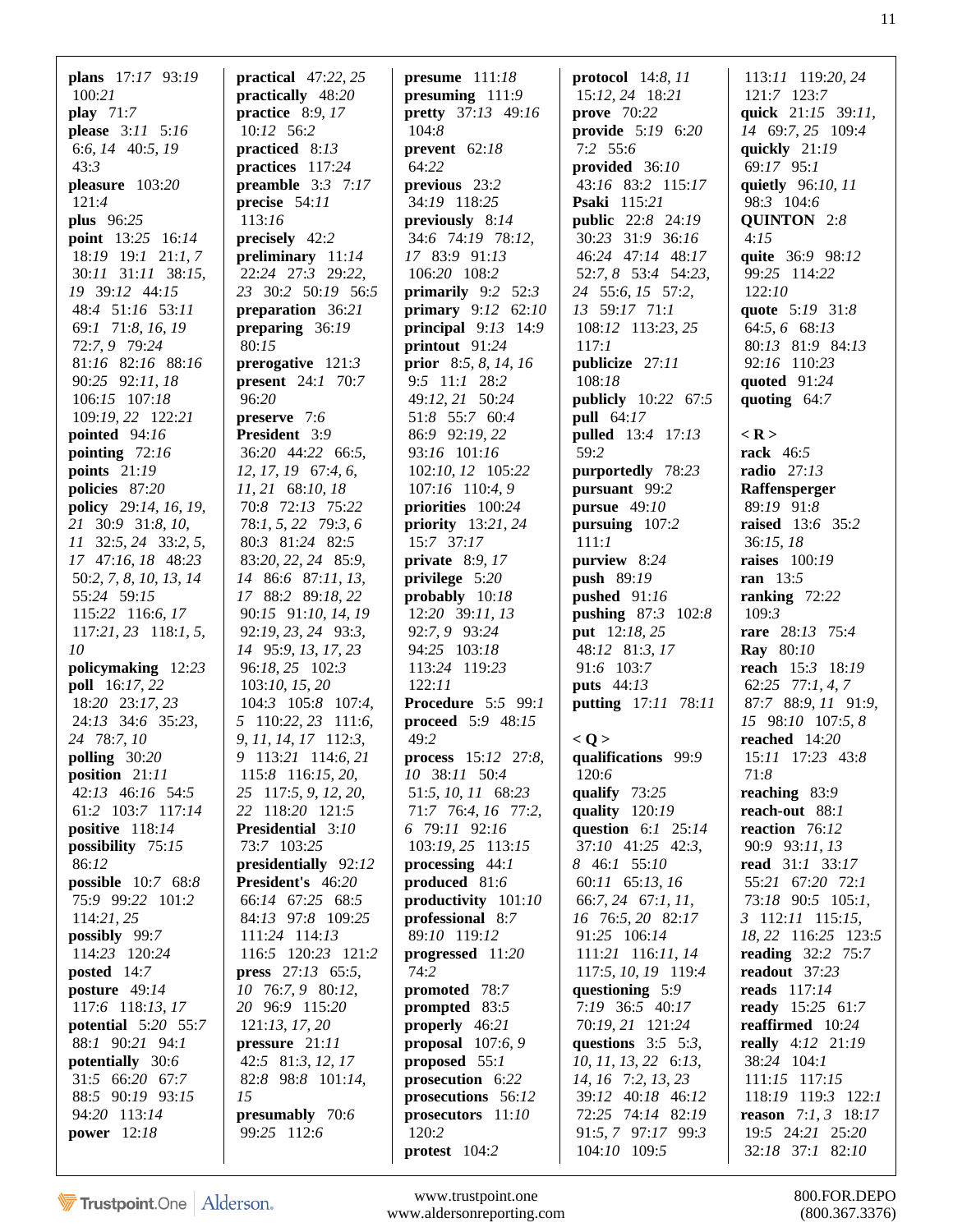| 86:6, 10, 20 94:4                     | referring $49:8$ 62:3                 | 68:3 110:8                             | 44:3 50:5 51:11               | 106:19 111:15                           |
|---------------------------------------|---------------------------------------|----------------------------------------|-------------------------------|-----------------------------------------|
| 99:5 103:23                           | Reform 99:2                           | replace $99:10$                        | 55:5, 11 59:24                | 114:2, 10 120:9                         |
| 108:10 111:15                         | refreshers 48:12                      | <b>report</b> $10:15$ 18:3             | 60:3, 16 65:16                | <b>room</b> 76:1 96:24                  |
| 120:22                                | refuse $84:17$                        | 19:4 26:18, 21                         | 67:3 68:4 81:13               | <b>Rosen</b> 35:9 46:4                  |
| <b>reasons</b> 56:2 75:13             | regard 59:20 82:21                    | 41:16 111:20                           | 82:14 83:20                   | 65:7 66:4 78:2                          |
| <b>recall</b> 12:7 21:21              | 87:1                                  | reported 22:8                          | 113:13 114:14, 23             | 79:14 80:2 83:2, 5,                     |
| 24:8 28:20 29:16                      | regarding $21:23$                     | 35:19 47:7, 9                          | 116:17, 24 117:6              | 8 88:13 102:7                           |
| 35:7 47:2 59:13,                      | 41:24 51:10 61:23<br>66:20 67:7 91:16 | 66:18 67:5 73:12                       | $118:12, 13$ 119:8            | <b>Rosen's</b> 55:22                    |
| 25 62:7 64:13<br>65:13, 17 71:18      | 117:2                                 | 84:5 111:5, 8, 12<br>112:18, 20 117:13 | 120:23<br>respond $66:13$     | roughly $44:13$<br>round $7:18$ 36:3, 5 |
| 74:2 75:6 76:18                       | regardless 99:8                       | reporters 116:4                        | response $91:25$              | 39:10, 13 69:19                         |
| 77:19 89:25 95:5                      | 100:22 103:20                         | <b>reporting</b> $41:5, 6, 9$ ,        | 97:8 105:11 114:19            | 70:19, 20 104:11                        |
| 100:7                                 | 117:9                                 | 19, 24 42:18 53:18,                    | responses $5:22 \quad 6:1$    | 106:11 109:9                            |
| recalls 82:7                          | regards $33:21$                       | 20 59:12 90:14                         | responsibilities 8:20         | 113:10 121:24                           |
| receive $5:22$                        | 86:18 105:6                           | 94:17                                  | 46:22                         | rounds $5:9$                            |
| received $23:19$                      | regular $10:3$ 11:18                  | <b>reports</b> 11:19 12:6              | responsibility-wise           | <b>Rudy</b> 12:9                        |
| 45:25 66:17 67:4                      | 26:20 53:17, 20                       | 16:8 17:18 40:20                       | 48:8                          | rule 50:17 105:18                       |
| receiving $24:12, 14$                 | regularly $26:18$                     | 41:19, 24 42:20, 21                    | responsible 11:23             | <b>Rules</b> $5:5$                      |
| Recess 39:25 69:12                    | 83:13                                 | 66:21 67:8, 13                         | 14:3 52:5 89:13               | run $12:11$ 26:8                        |
| recognize 72:2                        | regulated 87:22                       | 68:1, 6 90:2 117:3                     | rest 10:19 99:19              | 120:15                                  |
| recognizes 56:13                      | reiterated 84:1                       | represent 90:17                        | 105:24                        | running $36:3$                          |
| recollection 23:22                    | reiterating $30:1$                    | representative 8:11                    | restate $67:1$                | 120:25                                  |
| 24:7 96:21 112:9                      | <b>related</b> 12:6 13:10             | represented 34:15                      | <b>result</b> 24:20 106:7     | runoff 15:15 93:25                      |
| recommend 46:6                        | 16:9 19:18 20:19                      | Republican 16:23                       | <b>results</b> 57:3 89:21     | 102:14 107:19                           |
| reconfirmed 116:7                     | 26:13 27:8 34:5                       | 73:7 92:12                             | 106:3                         | 108:11 109:22                           |
| reconvened 44:1                       | 40:25 45:1 47:19                      | request $81:8$                         | retabulated 17:7              | run-of-the-mill $50:1$                  |
| <b>record</b> $3:1, 12, 21$           | 60:9, 16, 21 62:5,                    | requested $3:7$                        | <b>return</b> 10:18 69:3      | <b>RYAN</b> 2:22 6:10                   |
| 5:25 6:7 7:23                         | 12, 14 63:13 70:23                    | 103:10                                 | <b>review</b> 22:3, 24        |                                         |
| 21:16 28:25 33:4                      | 86:23 89:17 105:10                    | required $6:16$ 11:5                   | 54:18 59:5 61:6               | $\langle S \rangle$                     |
| 39:23 40:2, 3, 5                      | <b>relating</b> $41:19$ $43:1$ ,      | requires $47:18$                       | 65:10                         | <b>SARA</b> 2:6 3:18                    |
| 46:9 54:2 58:23                       | 2 44:4 45:1, 25                       | 48:18, 19 105:20                       | reviewed $23:11$              | $7:11$ 40:10 69:2, 5                    |
| 69:11, 14 71:1                        | 56:16 58:1 66:7<br>117:1              | resign $20:23$ 94:24                   | 43:18 65:18                   | 106:9 109:7 121:10<br>SAs 67:19         |
| 79:17, 20 82:14<br>86:9 88:25 109:12, | relationship 47:14                    | 96:17 102:4<br>103:22 107:23           | reviewing 114:15<br>116:18    | satisfied 22:13                         |
| 15, 16 113:2, 3, 4                    | 48:2 54:9, 13                         | 109:24 110:6, 11,                      | reviews $121:1$               | 71:8 114:18                             |
| 121:11, 14 122:22                     | 101:19                                | 20 115:2, 13                           | <b>Rich</b> 14:8, 15 15:9     | saw $14:2$ 16:7                         |
| recorded $43:14,24$                   | relay $35:8$                          | resignation 10:25                      | 19:1, 7, 13, 14               | 34:12 37:7 45:3                         |
| 123:7                                 | <b>relayed</b> 14:4 56:15             | 90:23 91:2, 6 93:2,                    | 20:13 25:9 31:24              | 64:7, 12 73:17                          |
| recording 18:5                        | 64:15 95:9 111:23                     | 24 94:2 95:18, 22                      | 32:17 68:10 83:12             | 90:2, 4 95:7                            |
| 22:2, 6 43:5, 7, 16                   | 112:9 115:7                           | 96:1, 7 97:24, 25                      | 84:23, 25 85:3                | saying 17:2 30:7                        |
| 44:9 90:3                             | release 27:13 65:6,                   | 98:22 102:14, 21,                      | 91:22 93:1, 20, 23            | 36:19 63:2 64:5                         |
| recordings 20:5                       | 10 80:12, 20                          | 24 103:5, 9, 14                        | 96:5, 22 103:6                | 105:2 109:18                            |
| 43:19                                 | 121:17,20                             | $104:8, 9, 12$ $105:12$                | <b>RICHARD</b> $2:4$ 4:1      | says 49:10 54:23                        |
| records $116:4$                       | <b>released</b> $77:16$ 90:3          | 106:1 107:13, 17,                      | 29:5 47:5 55:21               | 55:24 58:7 63:24                        |
| recounting $17:14$                    | releases $121:13$                     | 24 108:3, 15, 21                       | right $7:21$ 8:18             | 64:5 65:7 67:17                         |
| 70:6                                  | relevant 73:8 89:5                    | 109:22 110:6                           | 22:22 23:9, 11                | 71:23                                   |
| recruit $92:2, 3$                     | rely 11:12 41:17                      | 113:13 115:11, 13                      | 25:10 39:7 51:13              | scanning 78:9                           |
| redirect 79:13                        | relying 56:17 58:2                    | 121:1                                  | 68:25 70:3 72:21              | scenes $99:18$                          |
| reemphasize 50:20                     | remember $22:15$                      | resigned $47:10$                       | 76:11 91:4 96:6               | scheduled 15:15                         |
| <b>refer</b> 31:17 61:25              | 24:2 29:17 30:3, 7                    | 62:24 63:7 90:8                        | 105:17 109:6                  | scope $5:20$ $21:8, 10,$                |
| 63:4                                  | 74:24 75:7 83:17                      | resigning $90:19$                      | 112:22 113:25                 | $14$ 24:10 42:1, 2, 4,                  |
| reference $72:3, 5$<br>76:24 92:5     | 84:19 95:16<br>104:16 108:7           | 93:15, 16 99:13<br>113:14              | 115:2 116:17<br>117:17 118:20 | 9 46:2, 7 53:21, 25<br>59:5 60:12 81:1, |
| referenced $12:4$                     | reminding $31:3$                      | resisting 86:2                         | 121:6                         | 16, 19, 22 82:11                        |
| 16:15 62:14                           | reopening 17:6                        | resolve $58:24$                        | right-hand $64:1$             | 97:21                                   |
| references 64:3                       | 24:5,6                                | resolved $19:15$                       | <b>rightly</b> 56:22 58:11    | season $28:2$                           |
| 66:8                                  | repeat $55:10$                        | resources $21:3$                       | rights $26:15$                | <b>second</b> 33:10 69:4                |
| referred $17:10$                      | repeated 59:19                        | 47:25 52:2 84:10                       | ring $47:5$                   | 101:12 109:13                           |
| 91:19, 23 107:2                       | repeatedly $82:19$                    | respect $20:24$                        | risks 50:23                   | 110:15 121:20                           |
| 111:7                                 | rephrase 66:25                        | 22:11 24:4 35:16                       | <b>role</b> 7:25 57:20        | secondary $59:8$                        |
|                                       |                                       | 40:22 42:18, 24                        | 96:4 97:3, 4 98:5             |                                         |
|                                       |                                       |                                        |                               |                                         |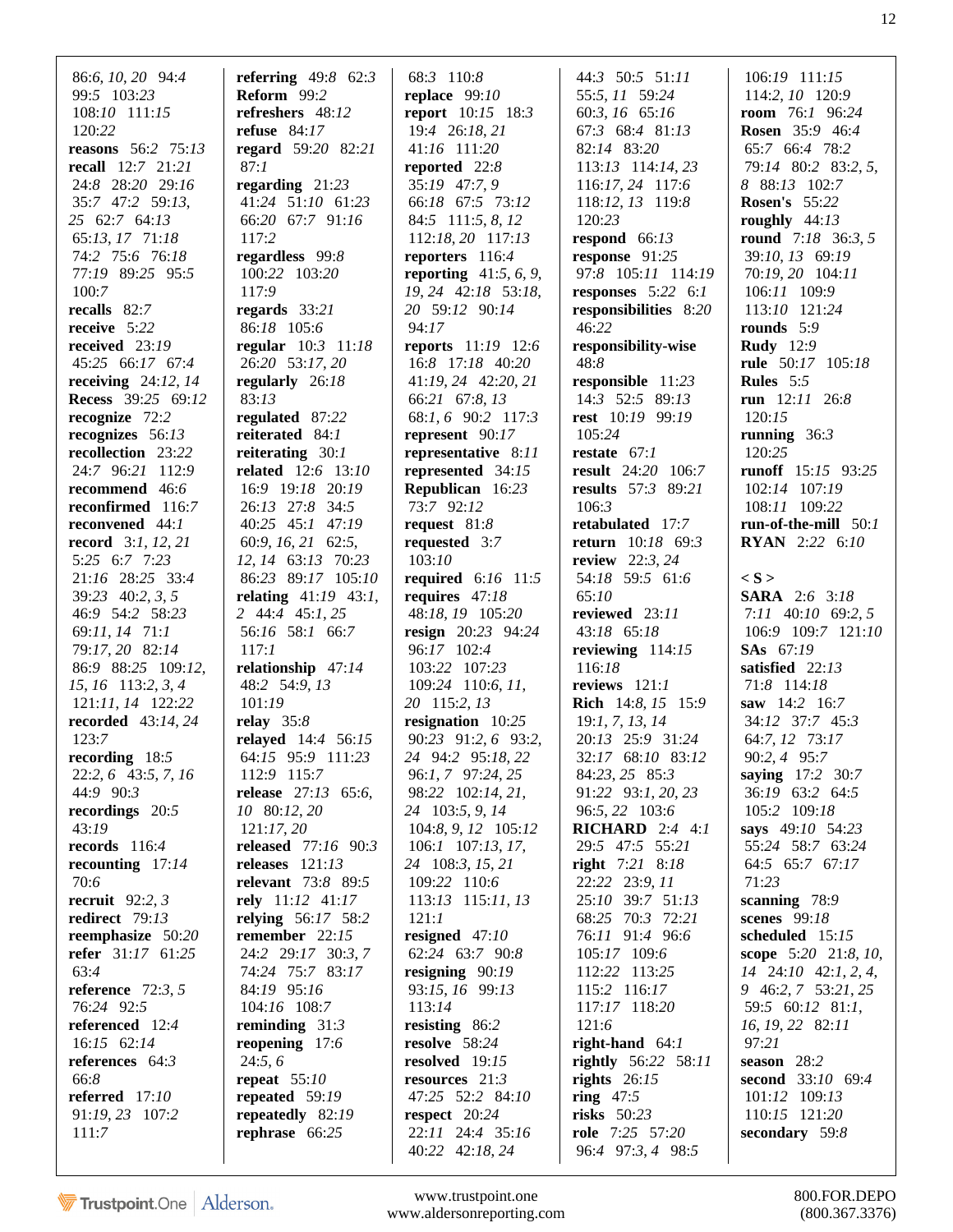| Secretary 14:24         | 64:24 65:4, 5 81:6        | 25 69:5 113:19               | start $3:5, 22$ 4:4        | stolen $41:4$ $45:6$    |
|-------------------------|---------------------------|------------------------------|----------------------------|-------------------------|
| 15:11 16:9, 12          | 105:23 108:25             | 116:14 121:24                | 7:22 15:12 17:14           | 83:23                   |
| $17:1, 3, 24$ 18:12     | separately 20:2           | sit 26:9 120:2               | 18:1 69:2, 8 113:14        | stop $49:1$ 69:1        |
| 19:25 22:4, 8           | 21:22 79:9                | situation 20:8               | started $7:9, 13$          | story $18:13$           |
| 23:25 34:9, 17          | sequence $107:11$         | 36:11 87:12 98:13            | $16:21$ 45:7, 11           | straight $23:1$         |
| 38:13, 20 39:5          | serious $37:13$           | $\textbf{six}$ 8:11          | 104:20 113:25              | strange $87:8$          |
| 43:8, 17, 20 56:19      | serve 97:18 98:7          | sixth $64:1$                 | starters $70:1$            | stress $100:19$ $101:6$ |
| 57:1 58:8 73:8          | 99:5                      | small $41:3$                 | starting $8:11$ 45:13      | stressful 100:11        |
| 76:3, 17, 21 77:15      | served 8:10, 14           | <b>Smith</b> 80:10           | state 3:11 8:10            | strike 87:4             |
| 78:18 80:15 89:19       | 104:22, 24 121:4          | smoking $12:14$              | 9:4 11:10 12:6, 10,        | strikes $82:10$         |
| 91:8, 9 93:14           | service $104:15$          | smooth 99:7, 17, 21          | 18, 22, 23 13:3            | structure $41:9, 16$ ,  |
| 115:20                  | $121:9, 25$ $122:8, 11,$  | 101:2                        | $16:4, 24$ 17:1            | 19 42:18                |
| Section 46:25           | 12                        | solely 83:20                 | 20:20 21:23 23:21          | stuck 112:16, 21        |
| 48:17 53:12 54:23,      | serving $99:9$            | somebody $115:12$            | 32:6 33:21 34:6            | stuffing $34:7$         |
| 25 55:6, 15             | <b>SES</b> 103:7          | somewhat 38:9                | 35:23, 24 36:10            | subcommittee            |
| secure 16:16 17:6,      | session $84:17$           | sophisticated 120:6          | 37:5, 24 43:2 55:2         | 62:12 64:16             |
| $11 \t22:11$            | set 27:9 69:23            | <b>Sorry</b> 3:25 13:19      | 56:16, 20 57:2             | subcommittees 9:20      |
| see 5:23 11:14, 24,     | 71:21 82:4 98:16,         | 23:8 34:8 35:7               | 58:1, 8, 23 60:8           | subject 6:21 12:19      |
| 25 13:6 14:14, 21       | 18 117:20                 | 45:9 87:5 95:15              | 62:11, 12 64:15, 16        | 47:25 72:22             |
| $17:9, 24$ $22:17$      | setting $119:12$          | 107:25 110:8, 22             | 70:12, 23 72:6, 14         | subjects $10:19$        |
| 29:12 35:20 42:20       | <b>settled</b> 108:17     | 114:8                        | 73:8 76:3, 18, 21          | submit 91:1 93:24       |
| 43:9 46:5 50:11         | seven $23:22$             | sort $21:20$ 26:9            | 77:15 80:15 88:18          | 96:1, 10 97:25          |
| 68:12 70:15, 17         | shake 122:15              | 36:19 87:25 99:12            | 89:17, 19 91:9             | 102:20, 24 103:5        |
| 77:8 79:24 83:15        | shift 50:6, 12            | <b>sound</b> 120:19          | 93:14 106:21, 22           | 107:17 110:11           |
| 90:5 102:22 120:10      | shit $107:3, 8$           | sounds $107:15, 21$          | 111:7 112:14               | 115:11                  |
| seeing $16:22$          | <b>short</b> $3:3$ $5:14$ | sources $74:10$              | stated 59:14 72:25         | submitted 103:9, 11     |
| seeking 90:16           | 25:14 35:13 36:3          | <b>Southern</b> 61:14        | 74:19 78:17 83:24          | $104:12 \quad 106:1$    |
| seen 13:13 22:5         | shortly 39:24             | 120:5, 16                    | statement 13:17            | submitting $95:17$      |
| 23:18 36:25             | 109:22                    | speak 7:4 38:3, 6            | 33:5 58:15, 16             | subpoenas 116:4         |
| segment $17:8$          | show $10:14$              | 44:22 52:4                   | 115:20 121:21              | subsequently 106:17     |
| <b>SENATE</b> 1:4 12:6, | showed $12:10$            | speaking $48:20$             | statements $6:20,23$       | substance 10:2          |
| 18 13:3 15:15           | 16:11 17:8                | 49:10 89:3 95:5              | 12:19 20:6 23:2            | $11:13, 25$ 20:15       |
| 20:7 37:2, 3 62:12      | showing $78:10$           | special $14:21$ 20:3         | 35:19 43:14                | 24:23 29:18 30:7,       |
| 64:11, 16 92:12         | shown 16:13 17:12         | 31:14 84:17 90:20            | <b>STATES</b> 1:4 8:2, 8,  | 24 41:22 64:14          |
| 107:19 108:11           | 75:3                      | 113:16                       | 15 10:4 33:11              | 84:4 112:19             |
| <b>SENATOR</b> 2:4, 5   | shows $71:25$             | <b>specific</b> $42:781:2$ , | 51:16 52:19 61:22          | substantial 30:4        |
| $3:23, 24$ 4:2, 8, 12,  | shred $64:12$             | 3, 15 82:8 104:19            | 116:15 122:9               | 31:4, 19 32:7           |
| 16, 19 7:8 21:16        | shredded 62:18            | 105:14 115:25                | <b>State's</b> 14:24 15:11 | 49:11, 18 52:15         |
| 39:15 40:2 62:11,       | shredding $62:14$         | Specifically 6:19            | 16:9, 12 17:1, 3, 24       | 53:9, 15                |
| 13 63:5 64:15           | 64:8 106:17               | 41:10 51:23 65:22            | 18:12 19:25 22:4,          | substantiated 85:6      |
| 69:19 72:15 82:18       | side 10:5 40:16           | 73:21 74:24 75:24            | 8 23:25 28:17              | 86:3                    |
| 106:21, 22 113:5        | 109:5, 8                  | 79:24, 25 80:20              | 34:10, 18 38:13, 20        | substantive 10:8        |
| 121:18                  | sidelines 57:7            | 85:18 91:7 92:24             | 39:5 43:8, 17, 20          | succession 111:25       |
| send 18:5 27:19         | sign $84:15$              | 112:8                        | 78:18                      | successor $63:11$       |
| 64:22 108:12            | signature $68:11, 15$     | spell $3:11$                 | stating $75:2$             | sudden 90:22            |
| 115:16,23               | 72:24 73:9 75:24,         | spite 94:17                  | status 23:6 111:20         | sued 73:7               |
| senior 51:20 96:4       | 25 77:12, 17 78:23        | spoke 44:18 62:11,           | statute 6:22               | sufficient 25:5         |
| 114:2                   | 79:8, 10                  | 13 63:5                      | stay $46:6$ 91:1           | 106:3 116:10            |
| sense 48:1 70:11        | signatures 76:2           | spoliation $51:1$            | 96:1 98:4 99:16            | suggest $85:2$          |
| 73:4 82:1 86:4          | significant $26:23$       | spot 95:14 112:21            | 102:15 103:2               | suggested 95:19         |
| sensitive $10:9, 12$ ,  | similar $49:16$           | staff $4:5, 9$ $5:10, 11$    | 105:19 108:5, 7            | 96:10                   |
| 14 15:16, 20 24:20      | 116:16                    | 7:9 39:15 40:3               | stenographer $5:23$        | suggesting $84:15, 16$  |
| $30:21, 25$ $31:3$      | simply 38:18 50:7         | 69:19 72:15 75:22            | step 18:24 24:22           | suitcase 12:11 13:3,    |
| 40:20, 22 41:5          | 56:2 57:10                | 76:17 81:7 82:18             | steps 15:23 20:25          | 14 16:15 17:10          |
| 53:16 99:20             | single $26:22$            | 109:3 113:6                  | 32:8 49:23 50:24           | 22:12 35:21 37:1        |
| sensitivities 19:23     | sir 4:10 42:16            | stamp 55:20 63:19            | 88:21 118:23               | 59:3                    |
|                         |                           |                              |                            |                         |
| sensitivity 18:24       | 50:22 53:11 54:7,         | stamped $54:17$              | Sterling 16:11             | suitcases 34:7          |
| 24:12                   | $9, 17, 21$ 60:9 61:1,    | 65:23                        | 34:13                      | 78:11                   |
| <b>sent</b> 16:18 19:17 | 5, 11, 25 63:19           | standing $57:6$              | <b>Steve</b> 104:13        | summary $29:18$         |
| 29:13 40:21 41:24       | 64:25 65:25 68:14,        |                              | stick 106:11               | 90:6, 12 110:1          |

13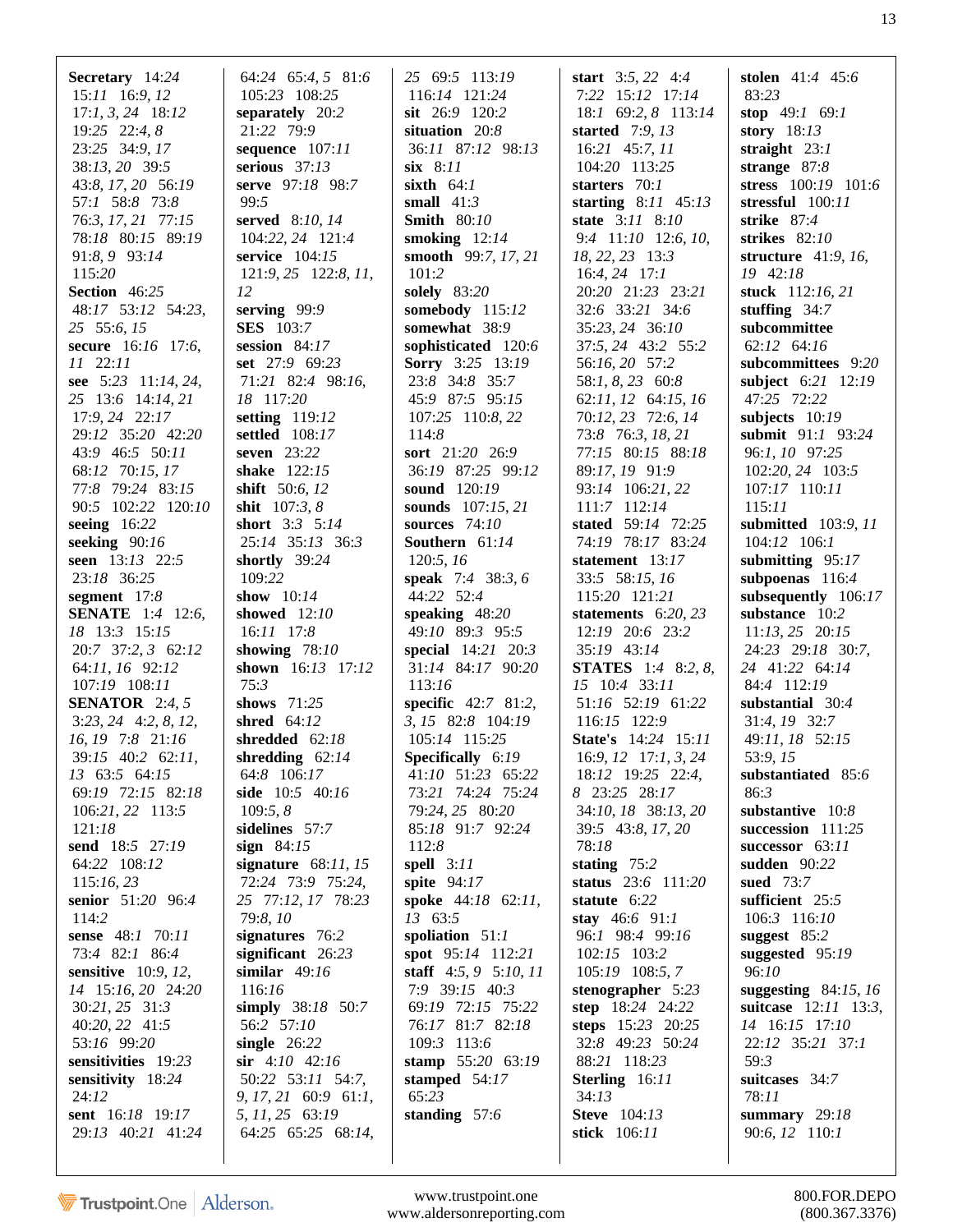| 114:16                                   | team $26:12$ 51:25                    | <b>think</b> $12:20$ 15:8,                             | $12:4, 9, 22$ $13:10,$                | track $11:13, 24$                          |
|------------------------------------------|---------------------------------------|--------------------------------------------------------|---------------------------------------|--------------------------------------------|
| summation $74:19$                        | 65:7, 14, 18, 19                      | 25 16:1 17:17                                          | 12 14:2, 9, 23 15:8,                  | 14:14 27:21 31:22                          |
| summer 104:21                            |                                       |                                                        | 13, 14 17:14, 23                      |                                            |
|                                          | 98:17                                 | 18:21 19:14 20:1,                                      |                                       | 52:3 69:20 119:6                           |
| <b>Sunday</b> 90:19                      | tell 7:24, 25 12:21                   | 10 21:8, 25 22:22,                                     | 19:24 20:9, 18                        | tracked 35:14                              |
| 91:23 102:21                             | 19:13 20:14 27:13                     | 24 23:3, 19, 21, 23                                    | 22:3, 4, 23 23:3, 9,                  | tradition 103:24                           |
| <b>Superior</b> 74:22                    | 49:1 93:7 101:14                      | 24:3 25:8 29:17,                                       | 12 25:3, 7, 9, 10, 18                 | 108:15                                     |
| 80:21                                    | 106:22                                | 25 30:3, 4 31:16,                                      | 28:9, 10 32:23                        | traditional 56:9                           |
| supervised 8:23                          | telling 12:24 19:7                    | 17, 21 32:6, 10, 15                                    | 34:14 36:3 37:11                      | traditionally 87:20                        |
| supervisor $101:20$<br>supervisory 26:25 | 96:15 105:18<br>tells $65:3$          | 35:1 36:12, 18                                         | 38:24 39:10, 11<br>40:12 41:15 44:21  | trainings $48:12$<br>transcribed $3:6$ 5:7 |
|                                          | temporary 78:6                        | 38:9, 14 39:9, 10,                                     | 47:4 54:19 55:23                      | transcript 90:5                            |
| support $67:19$<br>82:15 105:19          | tender 109:21                         | $12 \quad 42:2 \quad 44:7,12$<br>45:4, 14, 18, 19      | 61:6, 12 65:10, 12                    | 123:6                                      |
| supposed 48:25                           | 110:5                                 | 46:3, 11 47:4, 10                                      | 66:17, 18 67:5                        | transition $63:14$                         |
| Supreme 75:1                             | tens 68:13 78:24                      | $48:19, 20$ $49:3, 9,$                                 | 68:25 69:3 71:6,                      | 94:8 98:15 99:7,                           |
| sure 12:24 17:16                         | 80:13                                 |                                                        | 16, 19 72:8 73:3,                     | 16 100:14, 19                              |
| 18:14 21:2 23:1                          | tension $105:7$                       | $16, 25$ 50:2, $12, 16$ ,<br>$19, 22, 25$ $51:3, 6, 7$ | 15 74:21, 25 77:11                    | $101:1$ 113:22                             |
| 25:12 30:22 32:4                         | term 47:22 109:25                     | 52:7, 8 53:23                                          | 80:17, 24 83:1, 3                     | 114:11 120:8, 13                           |
|                                          | 115:14                                |                                                        |                                       |                                            |
| 37:14 38:10 48:13<br>57:5 68:8 69:9      | <b>termed</b> 56:3 57:10              | 55:16 57:16, 18, 21<br>61:19 62:5, 13                  | 84:10 85:8, 23<br>89:22 90:4, 11      | transparent $100:16$<br>traumatic $101:8$  |
| 94:9 98:4 100:21                         | terms 16:13 18:24                     | 64:19 67:9, 15                                         |                                       |                                            |
| 106:15 115:2                             |                                       |                                                        | 94:8 96:12 97:19<br>98:18 100:9       | tried $85:14$ $88:9$ ,                     |
| surprised 85:9                           | 19:3, 10, 22 28:11<br>30:5 31:2, 13   | 68:4, 18, 22 76:10,<br>15 81:9 82:12, 14,              | 104:22 108:18                         | 10 99:21 100:13,<br>20 108:12              |
|                                          |                                       |                                                        |                                       |                                            |
| 98:23<br>surrounding 9:6                 | 73:19 94:18 96:6<br>100:2 101:4 103:2 | 16 84:22, 23 85:20<br>86:25 92:2 94:25                 | 121:8, 23 122:1, 19<br>timeline 22:20 | trip 76:13 78:25                           |
| 14:18 18:25 24:6                         | 104:3 113:23                          |                                                        | 24:24 63:10                           | 79:1, 2, 4, 5                              |
|                                          |                                       | 95:19, 20 96:12, 22,                                   |                                       | truck $61:23$ $62:4$ ,<br>16               |
| 81:21, 25 91:5                           | 120:6, 8                              | 24 98:5, 14 100:11                                     | timely $33:13, 18, 23$                |                                            |
| surveillance 16:4                        | <b>testified</b> 12:17 13:2           | $101:8$ 104: <i>1</i> 105: <i>1</i> ,                  | 56:24 58:12, 18                       | <b>trucks</b> 64:7, 12                     |
| system $41:5$                            | 64:11 116:21, 23                      | 21, 23 106:10, 19,                                     | times 55:5 92:17                      | true 11:15 22:12                           |
|                                          | testify $12:17$                       | 24 108:2, 6 109:5,                                     | 100:14 120:4                          | 73:22 92:10                                |
| $\langle T \rangle$                      | testimony $5:19$                      | 7 110:18 111:21                                        | time-wise $45:8$                      | Trump 44:23 66:5                           |
| $tab$ 63:23                              | 34:19 55:4 74:2                       | 112:11 113:24                                          | timing $107:15$                       | 73:6 78:1, 5, 22                           |
| table 13:4 17:12                         | <b>Thank</b> $3:2, 15, 4:13,$         | 114:25 117:10, 17,                                     | 118:20 119:4                          | 80:6, 11, 21 84:20                         |
| 59:2 72:4                                | $14, 17$ 7:11, 21 8:5,                | 19, 22, 23 118:5, 20                                   | <b>title</b> 114:7 115:20             | 89:18, 22 91:13, 14,                       |
| tabulating $17:5$                        | 18 10:18 20:16                        | 119:3, 5, 20, 22                                       | 121:18,21                             | 15, 19 92:13, 19, 23,                      |
| tabulation $16:6, 21$                    | 21:18 25:24 36:2,                     | 120:1, 7, 13, 14                                       | today $3:16$ 4:12, 14                 | 24 95:12, 23, 24                           |
| 29:20 49:11 78:9                         | 6 39:9, 19 40:10,                     | 121:23 122:7, 22                                       | 6:5 40:12 46:5                        | 99:6 104:25 117:9                          |
| 80:14                                    | $12, 15$ 41:18 42:16                  | thinking $90:20$                                       | $121:8$ $122:1$                       | <b>Trump/Raffensperge</b>                  |
| take 5:14, 15 18:24                      | 54:7 62:20 63:17,                     | 103:19 113:14, 20                                      | today's $7:2$                         | $r \quad 102:11$                           |
| 21:15 24:22 30:11                        | 24 66:1 69:3, 5, 6                    | 114:17                                                 | <b>told</b> $13:2, 23$ $14:15$        | <b>Trumper</b> $91:20$                     |
| 39:14 49:19, 23                          | 72:21 75:21                           | Thinks 64:7 103:21                                     | $15:3, 7$ 17:4 19:1,                  | 92:10 95:11 96:20                          |
| 51:25 56:10 57:18,                       | 105:11 106:24                         | thought $13:19$                                        | 5, 15 20:15 31:14                     | <b>Trump's</b> 3:9 75:22                   |
| 22 71:5 79:3 86:2                        | $109:1$ 113:1, 7, 9                   | 16:23 38:11 76:14                                      | 35:17 44:20 56:15                     | 80:3 92:1 117:5                            |
| 88:21 97:5 117:14                        | 118:11 121:8, 25                      | 82:5 87:2, 8 90:21                                     | 57:24 62:15 73:23                     | 118:12, 17                                 |
| 121:15                                   | 122:1, 2, 8, 12, 13                   | 95:12 104:3                                            | 83:19 84:7, 25                        | trust $39:6$                               |
| taken 20:25                              | <b>Thanks</b> 29:9 65:9               | 111:14 113:15                                          | 85:3 87:12 88:6                       | truth $12:25$                              |
| talk 17:21 18:14                         | 96:5 104:14, 18                       | thousands $68:13$                                      | 93:23 95:11, 12                       | truthful $6:13$ $7:2$                      |
| 21:9 29:12 32:13                         | 114:11 122:18                         | 78:24 80:13                                            | 96:1, 5, 21 97:13,                    | truthfully 6:17<br>try $15:4$ 16:1         |
| 41:14 83:13 85:1                         | <b>That'd</b> 39:17                   | thread $54:21$                                         | 24 98:6, 7, 13, 19,                   |                                            |
| 86:17 88:4 101:21<br>109:10              | thing $20:21$ $26:21$                 | threat 51:2                                            | 22, 23 107:3 108:5                    | 17:18 26:4 39:2                            |
|                                          | 41:3 71:12 105:17                     | <b>threats</b> 17:20 21:5                              | 109:23 110:4, 9, 18,                  | 57:22 87:11 99:4,                          |
| talked 14:15 19:12                       | 112:22 119:25                         | 24:12, 14                                              | 21 111:9 114:11                       | 15 100:15 101:2                            |
| 20:11 23:5 24:3                          | things $10:9$ 11:20                   | three $22:1, 14, 15$                                   | tomorrow 16:20                        | 106:11 114:3                               |
| 35:2, 15 85:23                           | 12:23 23:2 26:13                      | 23:12 43:4 44:7,                                       | tool 94:20                            | trying $14:17$ 18:15                       |
| 88:11 97:23 103:1                        | 35:14 41:6, 13, 16                    | 10 71:13 103:4                                         | top $13:24$ 15:7                      | 21:2 24:24 85:2                            |
| talking $13:6, 12$                       | 71:15 74:2 82:5                       | 106:10 109:4                                           | $63:24$ $64:1$ $66:3$                 | 99:12                                      |
| 24:3 70:18 90:25                         | 85:25 95:1 97:11                      | 114:10                                                 | 70:15                                 | Tuesday 15:16                              |
| 109:8                                    | 100:12, 21 101:23                     | three-day $22:23$                                      | topic 82:25 85:18                     | 90:21                                      |
| tally $78:8$                             | 102:9 112:10                          | thrown $74:23$                                         | topics $5:20$                         | tune $50:7$                                |
| tape 18:9 71:25                          | 117:3 121:10                          | till $103:3$                                           | total $23:12$                         | <b>tuned</b> 50:9                          |
| 78:10                                    | thing's $40:13$                       | time $4:12$ 5:12, 15                                   | touch $24:21$                         | turn $3:4$ 4:13<br>7:17 28:24 36:4         |
|                                          |                                       | $7:10$ 8:13 9:5                                        | tough 94:7 100:14                     |                                            |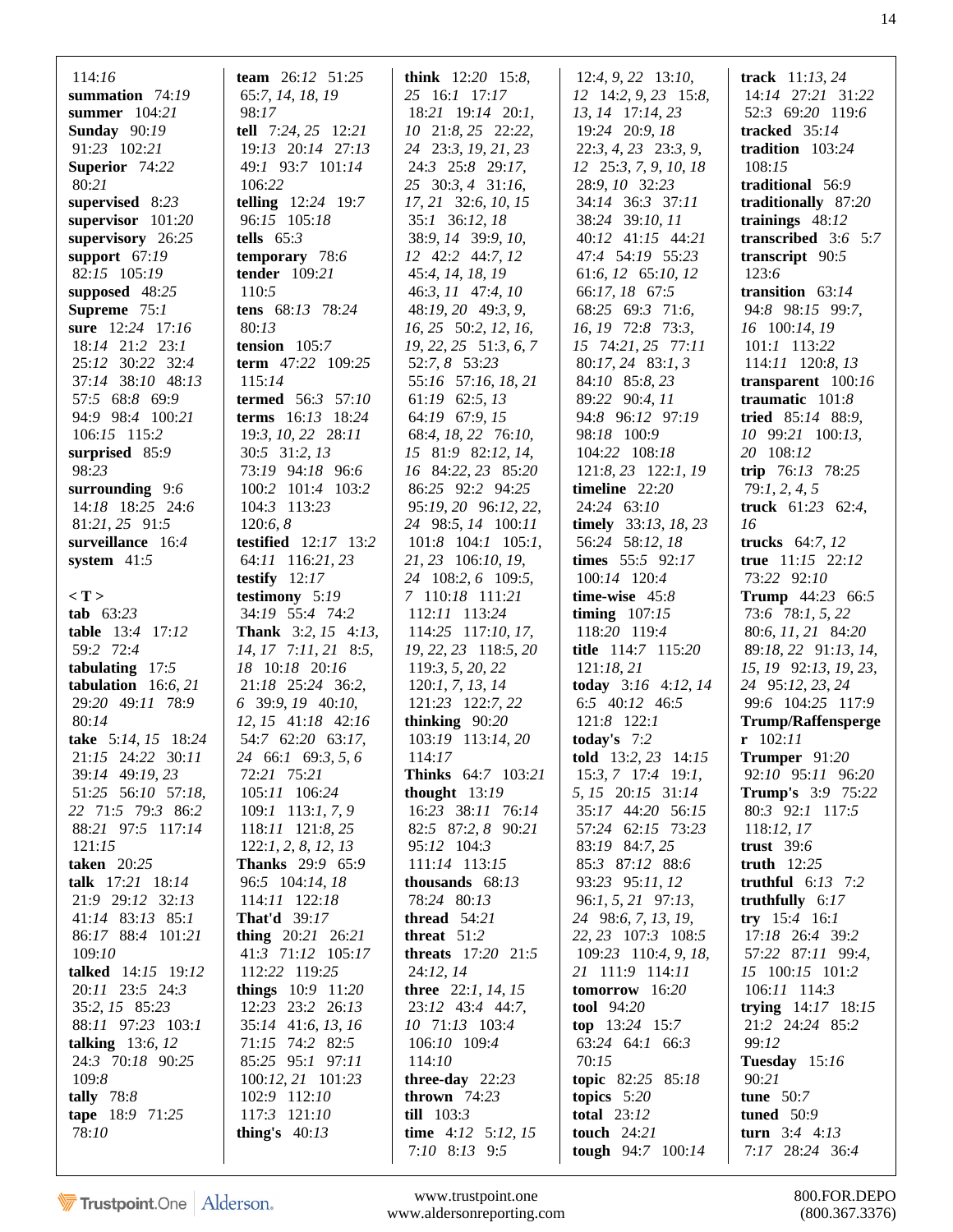| 39:14 40:2 54:16          | $46:10, 13$ 56:1           | verification 68:12,        | $118:3, 4$ 121:8, 10, | went 16:11 94:7          |
|---------------------------|----------------------------|----------------------------|-----------------------|--------------------------|
|                           |                            | 15 78:23 79:10             | 25                    |                          |
| 55:20 61:5 64:21          | 59:14 66:24 77:25          |                            |                       | 98:21                    |
| 65:21 66:9 69:16          | 81:23 104:18               | verified 76:2              | wanted $14:13$        | we're 17:3 24:24         |
| 72:19, 21 101:9           | 105:13 109:18              | verify 21:1 68:20          | 18:14 19:24 27:24     | 39:5 85:5 88:6           |
|                           |                            |                            |                       |                          |
| 104:10 106:8 113:5        | 111:4 118:4                | versus 32:1, 11            | 29:11 30:22 31:22     | 121:15                   |
| <b>TV</b> $34:13$         | understanding 19:9         | 71:17                      | 32:1 34:4 35:13       | we've 35:14 78:12        |
|                           |                            |                            |                       |                          |
| twice 20:11               | 32:5 33:19 38:11           | vet 52:1, 13, 14           | $36:8$ 39:1 40:3      | 91:12                    |
| <b>two</b> $4:13$ $10:25$ | 43:11 73:1 76:1            | vetting 51:10 92:15        | 49:19 68:18 69:17     | whatnot $15:3$           |
|                           |                            |                            |                       |                          |
| 13:17 21:25 22:14,        | 82:4 83:1 92:18,           | video 12:10 16:2           | 71:17 84:18 92:23,    | White 13:16 15:6         |
| 23 23:24 43:4             | 23 103:13, 16              | 17:20 18:4, 10             | 24 95:10, 13 96:8,    | 21:11 37:14, 19, 25      |
|                           |                            |                            |                       |                          |
| 46:5 51:7 62:23           | 110:24                     | 20:20 21:24 22:6           | 16 103:10 104:8       | 42:6 76:25 81:7,         |
| 66:7 87:25 89:10          | Understood 41:8            | 23:18, 20 24:1, 13,        | 106:14 108:8, 16      | 12, 18 87:21 91:22       |
|                           |                            |                            |                       |                          |
| 91:2 94:11 97:18          | 63:17 64:17 67:14          | 19 33:21 34:14, 18         | 114:3 115:8, 9        | 96:23, 24 97:13          |
| 100:18 103:4, 19          | 101:13, 15 111:21          | 35:17 43:2, 11, 16         | 118:21 121:1          | 100:23 101:24            |
|                           |                            |                            |                       |                          |
| 107:12 108:16             | 118:11 119:8               | 62:16 89:17 111:7          | 122:17                | $107:8$ 116:1, 2         |
| 109:4 111:23              | <b>undertake</b> $56:5$    | videotape $13:20$          | wants 57:5 69:2       | wide 29:22               |
|                           |                            |                            |                       |                          |
| 112:2 120:13              | Unfortunately              | 14:1, 6, 14, 17, 21,       | 85:4, 11 115:19       | widespread $10:23$       |
| 121:10, 13                | 55:24 59:15 96:3           |                            |                       |                          |
|                           |                            | 22, 25 15:1, 5 16:3,       | warehouse $62:17$     | $13:18$ $25:2, 16, 21$   |
| two-page 33:5, 10         | 97:6 99:23 103:3           | 10, 13, 14 36:25           | <b>WASHINGTON</b>     | 37:12 85:3 90:15         |
| type 9:3 11:8             | unfounded 34:11            | 70:23                      | $1:7$ 52:24           | 106:2, 6                 |
|                           |                            |                            |                       |                          |
| 20:24 30:5, 20, 24        | unhappiness $82:1$         | view 42:22 49:17           | watchers 16:17, 22    | willingness $3:17$       |
| 111:3                     | unhappy $92:20$            | 103:23                     | 35:24                 | 122:18                   |
|                           |                            |                            |                       |                          |
| types $21:3$ 45:11,       | 93:3, 8 95:10              | viewed 9:15 15:17          | watching $18:10$      | WITNESS 2:20             |
| 23 114:24 120:6, 25       | unit 47:15 48:5            | 50:9                       | 104:5                 | $3:11, 13$ $81:11$       |
|                           |                            |                            |                       |                          |
| typically $5:14$          | 57:13 59:17                | views $94:1$               | wavered $94:15$       | 89:4 123:12              |
|                           | <b>UNITED</b> 1:4 8:2, 8,  | violation $11:8$           | way 11:4 12:21        | witnesses $6:3, 19$      |
|                           |                            |                            |                       |                          |
| $<$ U $>$                 | 15 10:4 51:16              | <b>visit</b> $76:5, 9, 17$ | 15:18 26:7 27:10,     | $19:24$ $20:1$ $35:15$ , |
| <b>U.S</b> 4:1 8:6, 19    | 52:19 116:15 122:9         | visited $75:23$            | 18 30:9 36:18         | 18 82:15 88:17           |
|                           |                            |                            |                       |                          |
| 9:8, $12$ 10:6 11:10,     | units $60:5$               | voice $86:4$               | 37:23 42:22 50:23     | 89:1, 16                 |
| 21 14:10 15:15            | unknown-to-you             | volume 66:16 67:3          | 57:5 70:11 75:11,     | woman $64:10$            |
|                           |                            |                            |                       |                          |
| 25:12 26:7 27:14          | 89:4                       | voluntarily 3:17           | 14 83:10 94:12        | women 94:6 99:25         |
| 28:16 30:10, 14           | unorthodox $119:18$ ,      | 5:17 122:5, 19             | 96:15 98:1, 2, 11     | wonder 100:15            |
|                           |                            |                            |                       |                          |
| 41:8 42:19 47:17          | 22                         | <b>vote</b> 49:11          | 103:19, 23 104:7      | word 59:18 66:14         |
| 48:1, 2, 15, 21           | unplanned $101:8$          | voted 80:22                | $106:20$ 118:3, 7     | 72:15 122:3              |
|                           |                            |                            |                       |                          |
| 51:14, 15 53:16           | <b>unquote</b> $5:20$ 31:8 | voter 26:1 42:8            | 119:19 122:16         | words 62:9 84:22,        |
| 61:12, 14, 20 62:1        | unreasonable 66:19         | 44:25 45:24 60:15,         | ways 27:19            | 23 115:9                 |
|                           |                            |                            |                       |                          |
| 73:3 76:19 83:15          | 67:6, 9, 10, 16            | 20 66:16 67:3              | Wednesday 1:17        | work 9:19, 21 17:5       |
| 87:17 91:20 92:13,        | 117:2, 14                  | 83:21 116:18, 24           | 102:25 103:12         | 26:8, 15 27:21           |
| 20 94:6, 12 97:4,         |                            |                            |                       |                          |
|                           | unrelated $106:14$         | <b>voters</b> 15:18 92:4   | week 26:22 90:21      | 30:9 32:24 39:16,        |
| 14 98:24 99:2, 9          | unrestricted $5:19$        | votes 78:8 80:13           | 93:19, 24 95:18       | 18 86:10, 17, 20         |
| 100:1 101:18              | untoward $56:23$           | 84:18 89:20                | 102:25 107:18         | 87:1 89:7 98:11          |
|                           |                            |                            |                       |                          |
| 105:15, 22 106:19         | 58:11                      | <b>voting</b> 16:9 27:8    | 108:17 109:23         | 100:5 103:4, 19          |
| 108:9, 15 112:1, 14       | unusual 76:14, 15          | 49:11 51:11 57:21          | 114:1 115:11          | work/assessments         |
|                           |                            |                            |                       |                          |
| 114:7 119:19 120:3        | 87:5, 16 101:25            | 87:7                       | weeks 91:2 108:16     | 56:18 58:2               |
| <b>U.S.C</b> 6:22         | 112:24                     |                            | 114:10                | worked 64:11             |
|                           |                            |                            |                       |                          |
| ultimate $49:5$           | upcoming $13:16$           | $\langle W \rangle$        | WEINSHEIMER           | 112:13                   |
| 56:14 111:16              | update $19:2$              | waiting 23:6 31:14         | $2:15$ 4:21 21:7      | worker 78:7              |
|                           |                            |                            |                       |                          |
| ultimately 18:2           |                            |                            |                       |                          |
|                           | updates $14:7$             | want 6:12 14:5, 12         | 41:25 42:4 46:1, 6,   | workers 17:9             |
|                           |                            |                            |                       |                          |
| 35:6 49:3 51:1            | upset $90:11$              | 21:12 22:14 23:1           | 10, 13 53:2, 21, 25   | 18:20 23:18, 24          |
| 94:23                     | use 66:14 72:14            | 25:24 28:24 37:13          | 60:11, 18, 23 81:1,   | 24:13 34:6 35:23,        |
|                           |                            |                            |                       |                          |
| unable $7:1$              | usually $11:4,22$          | 44:6 45:13, 15             | 11 82:12              | 24 78:11                 |
| unauthorized 89:4         |                            | 53:10 64:2 66:7            | well 20:14 24:17      | working 9:1 11:23        |
|                           |                            |                            |                       |                          |
| unclear $23:16$           | $<$ V $>$                  | 69:3 72:24 73:4,           | 38:22 46:8 56:19      | 18:4 23:8 54:12          |
| underlying $29:13$        | Vacancy 99:2               | 25 74:10 78:13             | 58:8 61:15 74:4       | 104:20                   |
|                           |                            |                            |                       |                          |
| 33:2                      | vacate 113:23              | 79:23 82:12 87:6           | 75:6 78:19 82:10,     | works 25:25 27:10        |
| undermining $60:5$        | vague $104:7$              | 94:19 98:1, 4              | 25 84:21 85:4, 10     | worried $100:8$          |
|                           |                            |                            |                       |                          |
| underneath $13:4$         | various 9:21 21:5          | 100:15 104:1               | 89:8 96:12 97:8       | <b>wrap</b> $109:6, 8$   |
| 17:11                     | 27:16 28:11 41:6           | 105:19 109:9               | 100:6 101:10, 16      | written $5:25$ 18:2, 3   |
|                           |                            |                            |                       |                          |
| understand $6:1, 14$ ,    | 43:10 45:4, 19             | 111:11 114:7               | 114:17 117:10         | wrong $40:20$ 43:3       |
| 15, 17, 24 26:5           | 78:1 83:15                 | 115:16, 23 116:22          | 120:2                 | 44:6 108:12              |
| 27:24 32:4 35:10          | verbal 5:25                |                            |                       |                          |

www.trustpoint.one www.aldersonreporting.com